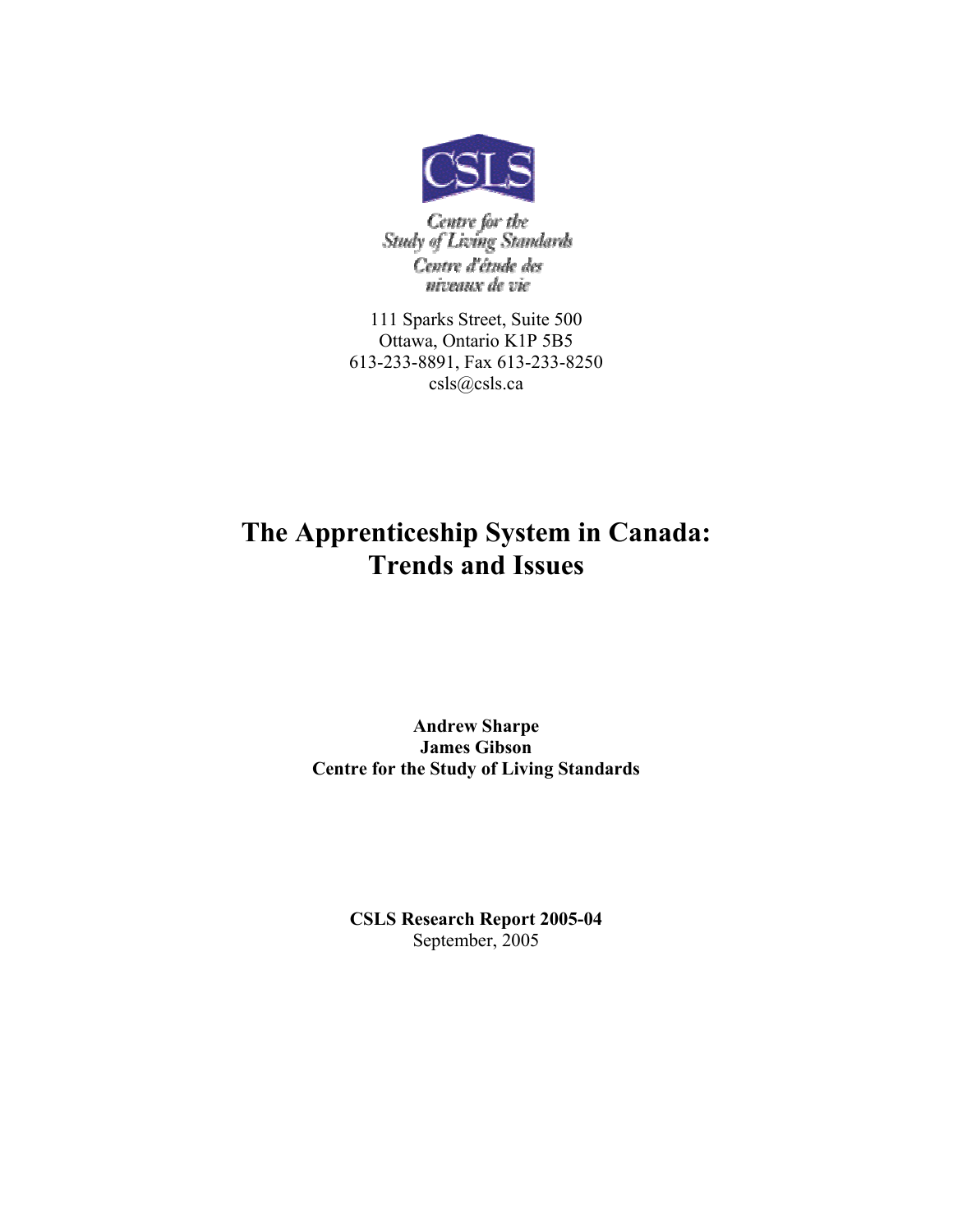# The Apprenticeship System in Canada: Trends and Issues

| $\mathbf{L}$ |                                                                              |  |  |  |  |  |  |
|--------------|------------------------------------------------------------------------------|--|--|--|--|--|--|
| Π.           |                                                                              |  |  |  |  |  |  |
|              | a)                                                                           |  |  |  |  |  |  |
|              | b)                                                                           |  |  |  |  |  |  |
|              | $\mathbf{c})$                                                                |  |  |  |  |  |  |
| Ш.           |                                                                              |  |  |  |  |  |  |
|              | a)                                                                           |  |  |  |  |  |  |
|              | b)                                                                           |  |  |  |  |  |  |
|              |                                                                              |  |  |  |  |  |  |
|              |                                                                              |  |  |  |  |  |  |
|              | $\mathbf{c})$                                                                |  |  |  |  |  |  |
|              | d)                                                                           |  |  |  |  |  |  |
|              |                                                                              |  |  |  |  |  |  |
|              |                                                                              |  |  |  |  |  |  |
|              |                                                                              |  |  |  |  |  |  |
|              |                                                                              |  |  |  |  |  |  |
|              |                                                                              |  |  |  |  |  |  |
|              |                                                                              |  |  |  |  |  |  |
|              | a)                                                                           |  |  |  |  |  |  |
|              | b)                                                                           |  |  |  |  |  |  |
|              | c)                                                                           |  |  |  |  |  |  |
|              | d)                                                                           |  |  |  |  |  |  |
|              | e)                                                                           |  |  |  |  |  |  |
|              | f)                                                                           |  |  |  |  |  |  |
|              | g)                                                                           |  |  |  |  |  |  |
| V.           |                                                                              |  |  |  |  |  |  |
|              | a)                                                                           |  |  |  |  |  |  |
|              | b)                                                                           |  |  |  |  |  |  |
|              | $\mathbf{c})$                                                                |  |  |  |  |  |  |
|              | d)                                                                           |  |  |  |  |  |  |
|              | e)                                                                           |  |  |  |  |  |  |
|              | f)                                                                           |  |  |  |  |  |  |
|              | g)                                                                           |  |  |  |  |  |  |
|              | VI. Determinants of Registration and Completion Trends in the Apprenticeship |  |  |  |  |  |  |
|              |                                                                              |  |  |  |  |  |  |
|              | a)                                                                           |  |  |  |  |  |  |
|              | b)                                                                           |  |  |  |  |  |  |
|              | $\mathbf{c})$                                                                |  |  |  |  |  |  |
|              | d)                                                                           |  |  |  |  |  |  |
|              | e)                                                                           |  |  |  |  |  |  |
|              | f)                                                                           |  |  |  |  |  |  |
|              | g)                                                                           |  |  |  |  |  |  |
|              | h)                                                                           |  |  |  |  |  |  |
|              | $\ddot{1}$                                                                   |  |  |  |  |  |  |
|              |                                                                              |  |  |  |  |  |  |
|              |                                                                              |  |  |  |  |  |  |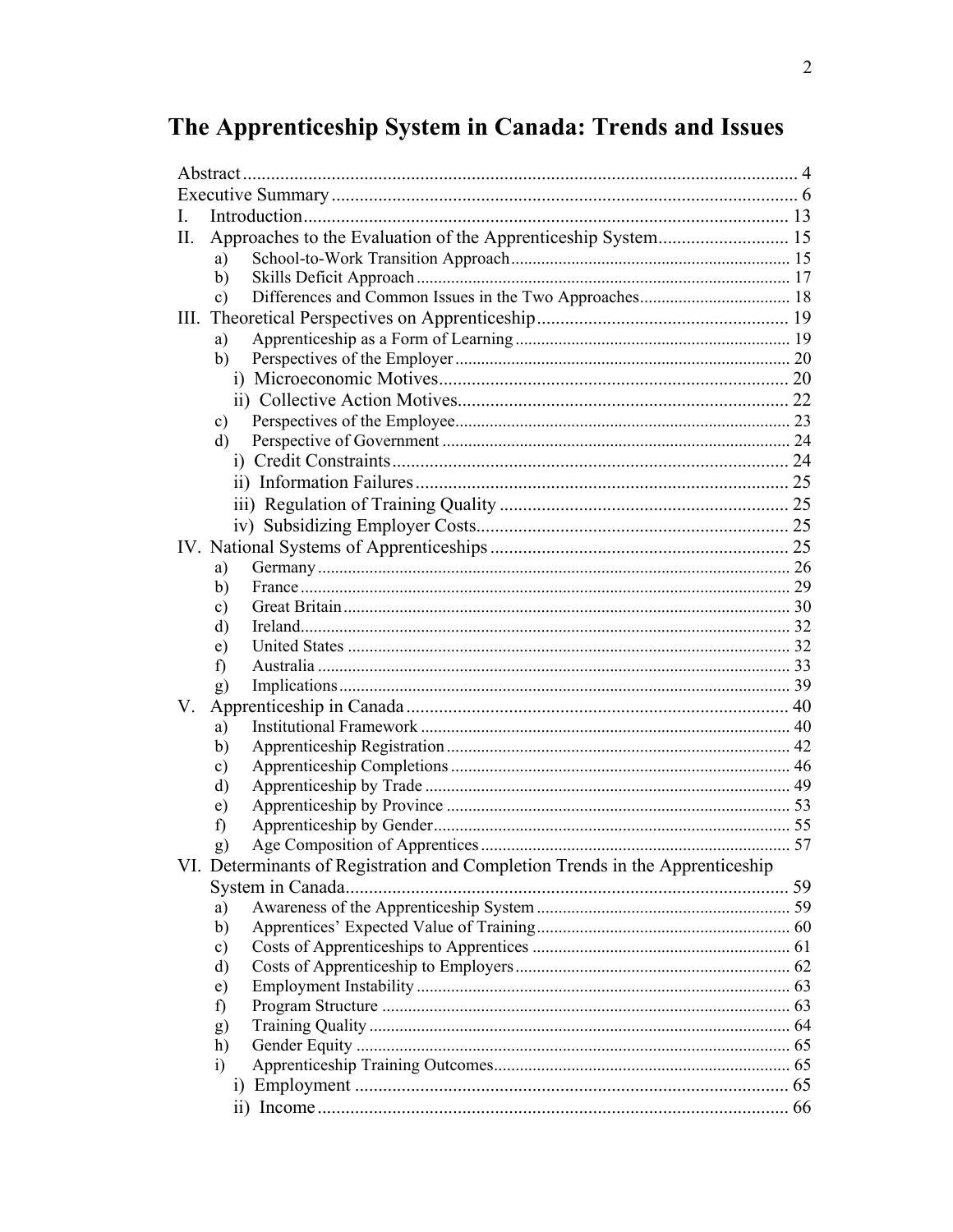| a) |  |  |  |  |  |
|----|--|--|--|--|--|
| b) |  |  |  |  |  |
|    |  |  |  |  |  |
|    |  |  |  |  |  |
|    |  |  |  |  |  |
|    |  |  |  |  |  |
|    |  |  |  |  |  |
|    |  |  |  |  |  |
|    |  |  |  |  |  |
|    |  |  |  |  |  |
|    |  |  |  |  |  |
|    |  |  |  |  |  |
|    |  |  |  |  |  |
|    |  |  |  |  |  |
|    |  |  |  |  |  |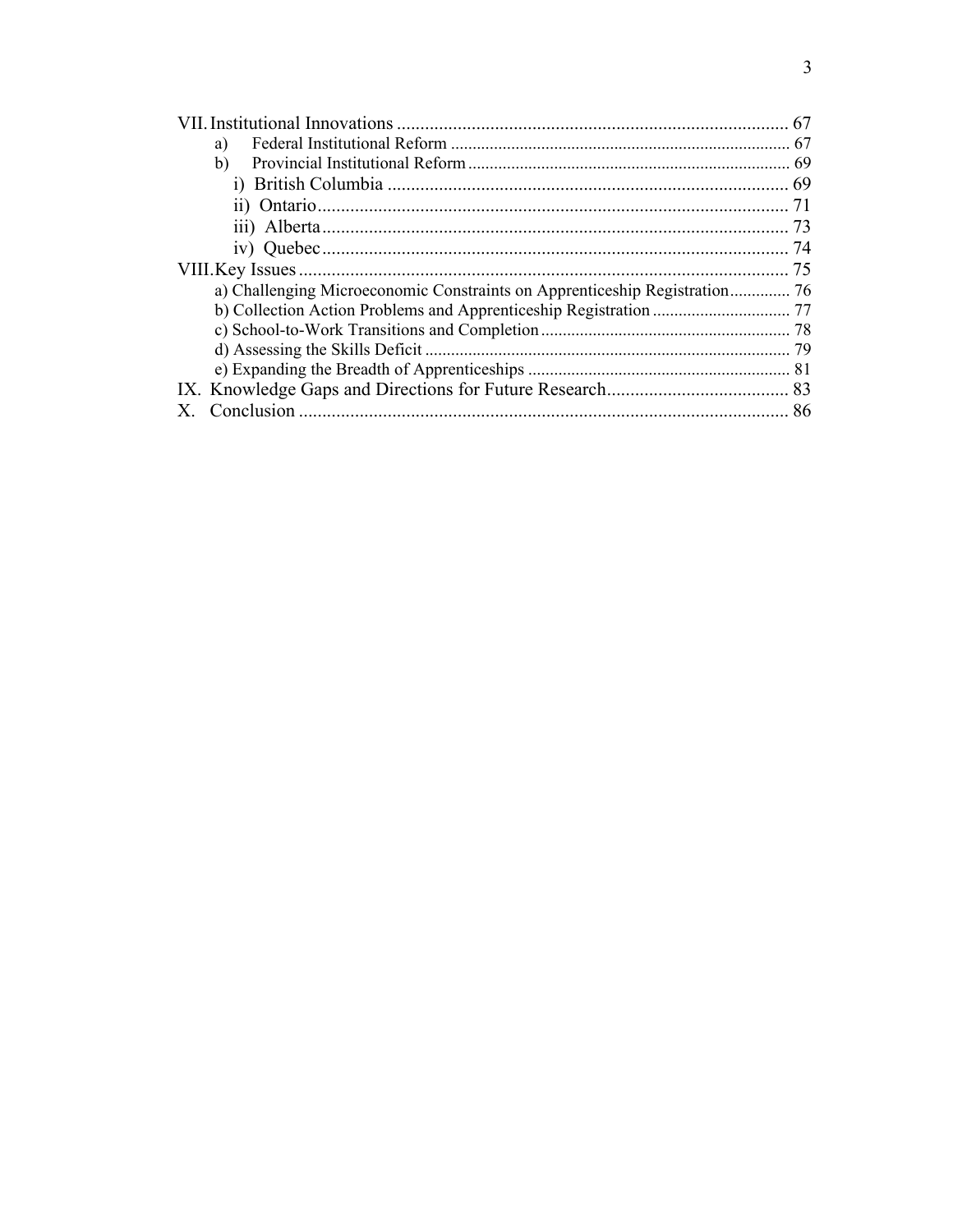### The Apprenticeship System in Canada: Trends and Issues

### Abstract

This report provides an overview of the trends and issues related to the apprenticeship system in Canada. The report is divided into eight major sections. Section one presents two different approaches to the evaluation of the apprenticeship system, namely the school-to-work transitions perspective and the skills deficit perspective. Section two discusses theoretical perspectives on apprenticeship looking at employer, employee and government approaches. Section three reviews the institutional features of national apprenticeship systems in Germany, France, Great Britain, Ireland, and Australia. Section four examines developments in apprenticeship programs in Canada, including trends in registrations and completions, with data broken down by trade, province and gender.

Section five discusses the factors determining apprenticeship registrations and completion in Canada, including awareness of the apprenticeship system, the costs of apprenticeship to apprentices and employers, employment stability, program structure, training quality, gender equity, and apprenticeship training outcomes. Section six reviews institutional innovations in the apprenticeship system in Canada focusing on developments at the federal level, and in British Columbia, Ontario, Alberta, and Quebec. Section seven identifies and discusses key issues facing the apprenticeship system in Canada, including constraints on apprenticeship registration, low and falling completion rates, and the potential for the expansion of the apprenticeship system. Section eight lays out knowledge gaps related to our understanding of the apprenticeship system and areas for further research.

The report concludes that the market for apprenticeship is principally constrained by employer demand rather than by the supply of potential apprentices. Consequently, it proposes reforms based on three main principles: apprenticeship programs should focus on improving the quality rather than the quantity of potential apprentices; financial incentives should be primarily directed towards firms; and strong apprenticeship sectoral committees are important in improving apprenticeship training and helping employers make investments in apprentices.

#### Résumé

Ce rapport est un aperçu des tendances et des enjeux reliés au système d'apprentissage au Canada. Il est divisé en huit sections principales. La première section présente deux méthodes différentes d'évaluer le système d'apprentissage, soit l'approche de la transition entre l'école et le travail et l'approche axée sur la pénurie de compétences. La deuxième section discute des conceptions théoriques des systèmes d'apprentissage selon la perspective de l'employeur, de l'employé et du gouvernement. La troisième section passent en revue les caractéristiques des systèmes nationaux d'apprentissage de l'Allemagne, de la France, de l'Angleterre, de l'Irlande et de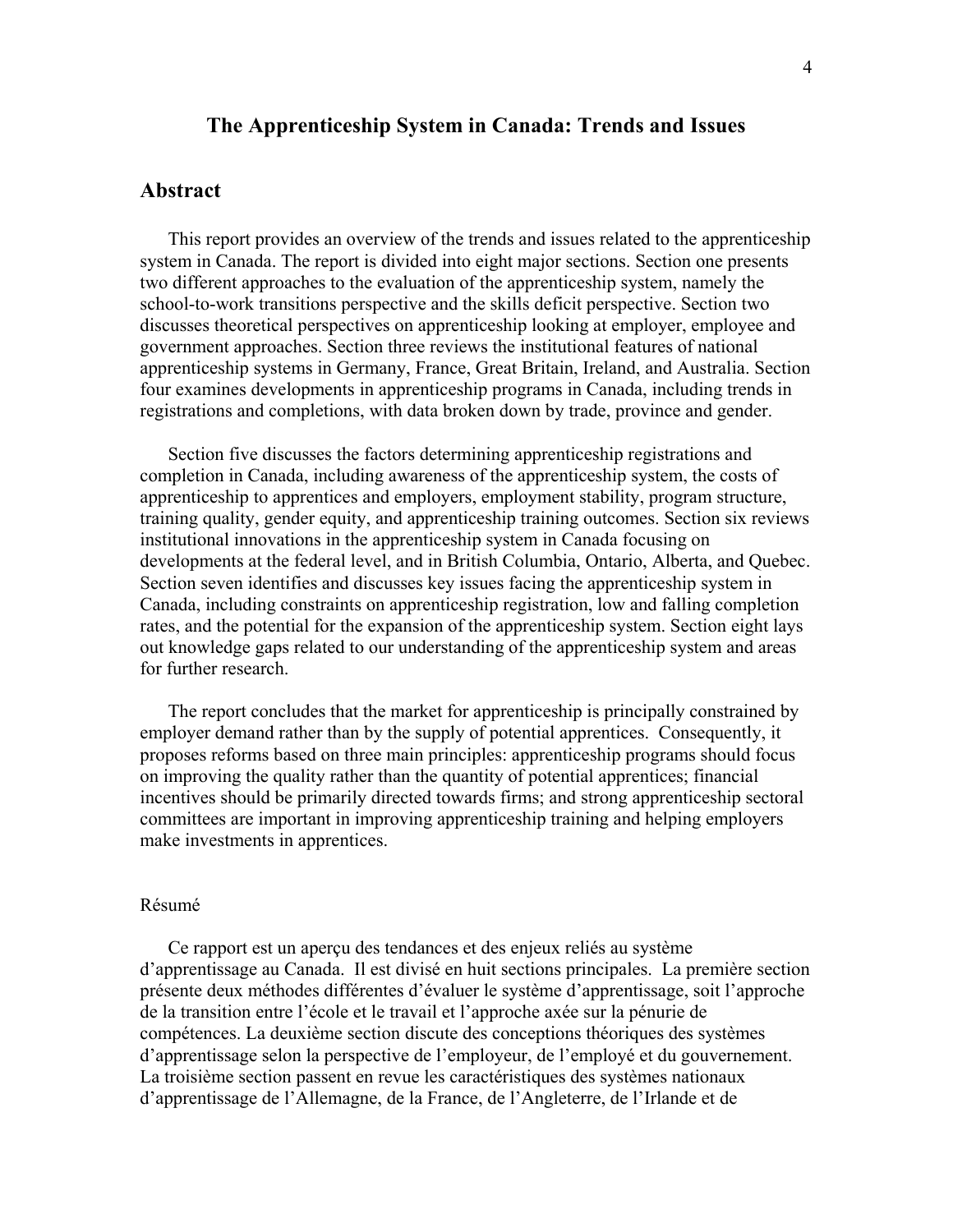l'Australie. La quatrième section traite des développements dans le système d'apprentissage au Canada, incluant les tendances dans le niveau d'inscription et le taux de réussite, à l'aide de données par corps de métier, par province et par sexe.

La cinquième section s'attarde aux facteurs expliquant les niveaux d'inscription et les taux de réussite observés au Canada, y compris la connaissance du système d'apprentissage, les coûts liés au système pour les apprentis et les employeurs, la stabilité de l'emploi, la structure des programmes, la qualité de la formation, l'équité entre les sexes, et les résultats de la formation. La sixième section recense les innovations institutionnelles du système d'apprentissage canadien en se concentrant sur les développements au niveau fédéral, en Colombie-Britannique, en Ontario, en Alberta et au Québec. La septième section identifie et étudie les problèmes clés auxquels fait face le système d'apprentissage canadien, tels que les contraintes liées à l'inscription, le taux de réussite peu élevé et sa progression négative, et le potentiel de croissance du système d'apprentissage. La huitième section expose les lacunes de la connaissance reliée à notre compréhension du système d'apprentissage et propose des domaines de recherche pouvant être explorés dans le futur.

Les auteurs concluent que le marché des stages est principalement contraint par la faible demande des employeurs plutôt que par le manque d'apprentis potentiels. De ce fait, ils proposent des réformes axés autour de trois principes : les programmes d'apprentissage devraient se concentrer sur la qualité plutôt que sur la quantité des apprentis potentiels ; les incitatifs financiers devraient d'abord visés les entreprises ; et la participation d'organismes sectoriels robustes est fondamentale pour assurer l'amélioration de la formation des apprentis et encourager les employeurs à investir dans le système d'apprentissage.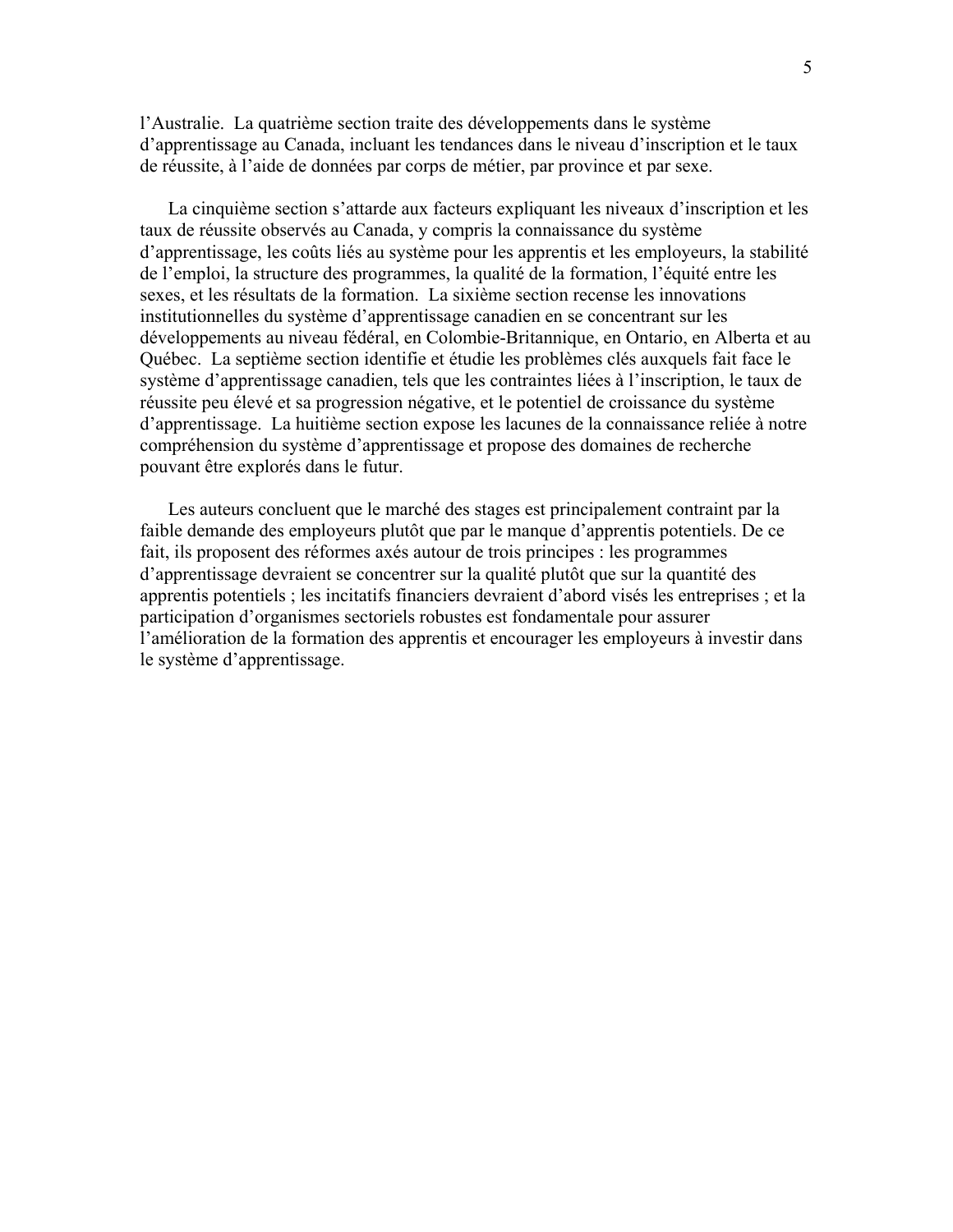### The Apprenticeship System in Canada: Trends and Issues: Executive **Summary**

Training, like education, is a form of investment in human capital and has long been regarded by policy-makers as essential to both national competitive advantage and to the long-term well-being of workers. Apprenticeship is a unique form of education where apprentices not only learn skills in an academic setting but also learn in a practical, work-based environment. The apprenticeship system has been a crucial provider of training in Canada, particularly for the skilled trades for which it remains the principal means of entry.

The Canadian apprenticeship system has been under review in the past decade due to concerns in a number of areas, including the low number of completions relative to total registrations. This debate has centered on the apprenticeship system's role with respect to two related but distinct sets of issues. The first is the school-to-work transition agenda, which is concerned with supporting youth entering the work force in an increasingly demanding and complex labour market. From this perspective, apprenticeship has a valuable role to play as an educational alternative for youth who currently do not pursue post-secondary education. Currently, negative public perception of the trades, among other factors, has kept youth participation marginal in the apprenticeship system such that most apprentices are currently over the age of twentyfour.

The second motivation for discussion is the concern on the part of certain organizations that Canada may face an impending skills shortage, particularly in the skilled trades. From this perspective, inadequate numbers of registrations and completions, combined with the aging workforce, could result in skilled labour scarcity in the near future. Consequently, it is argued that the apprenticeship system should greatly increase registrations and completions in order to ensure an adequate supply of skilled labour to the economy.

This report evaluates the apprenticeship system in terms of its overall performance and its ability to meet the aspirations of policy-makers outlined above. Consequently, the following questions are addressed:

- What factors affect employer demand for apprentices?
- What factors affect students' decisions to enter into an apprenticeship program?
- What is the principal constraint on apprenticeship registration?
- What accounts for the low apprenticeship completion rates relative to other forms of post-secondary education?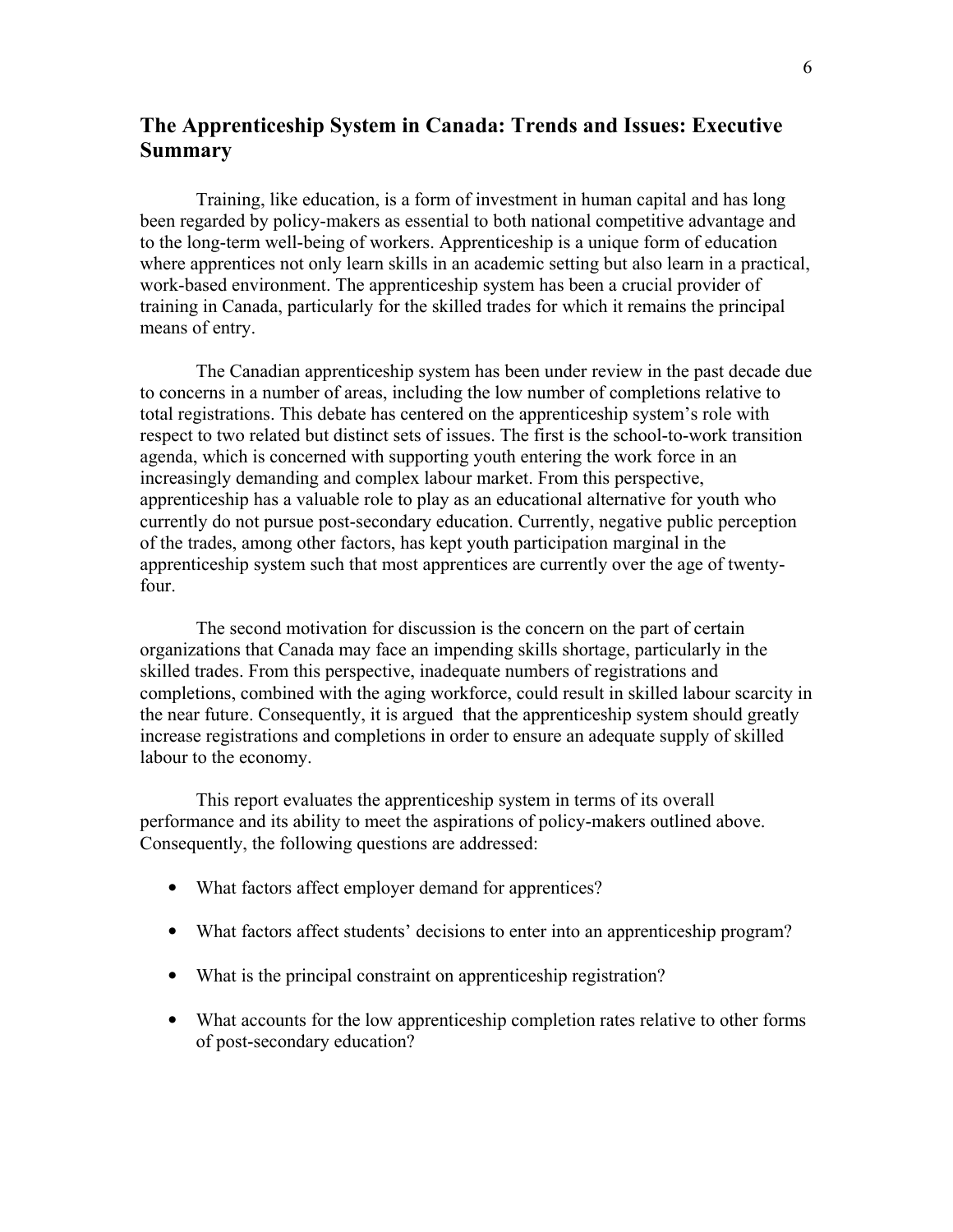- Given the constraints, what is the most appropriate role for the apprenticeship system within the post-secondary education system as a whole, from both a school-to-work and a skills deficit perspective?
- What kind of reforms may achieve this role?

A review of the economic literature on training and apprenticeship emphasizes what are referred to as "poaching externalities." Because training involves not only firmspecific skills but also skills that are useful to other firms, private actors do not supply a socially optimal amount of training to their employees. This occurs because training is costly, like other investments, but firms cannot be assured that they will enjoy the benefits of these investments because other firms may hire workers away (known as "poaching.") Thus, the incentives that exist for firms to profit from others' investments leads to socially sub-optimal results: firms would rather invest more in employees if they did not face the risk of poaching. Apprenticeship is an institutional means of reducing the cost to training for employers, where the apprentice offsets some of this cost by offering labour at reduced wages.

However, substantial evidence exists that apprenticeships are maintained at a net cost of employers. Scholars point out that the institutional features of national apprenticeship systems are designed to deal with this problem. Germany is the most prominent case, where a complex network of employer and labour associations regulate the supply of apprenticeships. A combination of social norms, legislative regulation and informal regulation by these economic associations both encourages firms to take on costly apprentices and alleviates the risk of poaching. Another important example is France, where a training levy forces all French firms to invest in employee training, including apprenticeship. Thus, apprenticeship institutions evolve to regulate the quality of training but also to encourage its supply, by enabling collective action by firms to train with less risk.

The Canadian apprenticeship system resembles its British and American counterparts where it is the market mechanism that determines the supply of apprenticeships rather than industry consensus mechanisms found in Northern European models. Consequently, the educational system is oriented towards general, rather than vocational education and firms have much less commitment to supplying apprenticeship opportunities. In addition, the provincial responsibility for education and apprenticeship has resulted in a multiplicity of approaches to administering apprenticeship; effectively, there is not so much a national apprenticeship system in Canada as much as a number of provincial apprenticeship systems. However, the federal government does retain a role in promoting apprenticeship at the national level and in maintaining inter-provincial standards to ensure labour mobility.

An examination of apprenticeship registration and completion trends up to 2002 highlights several dimensions of apprenticeship in Canada: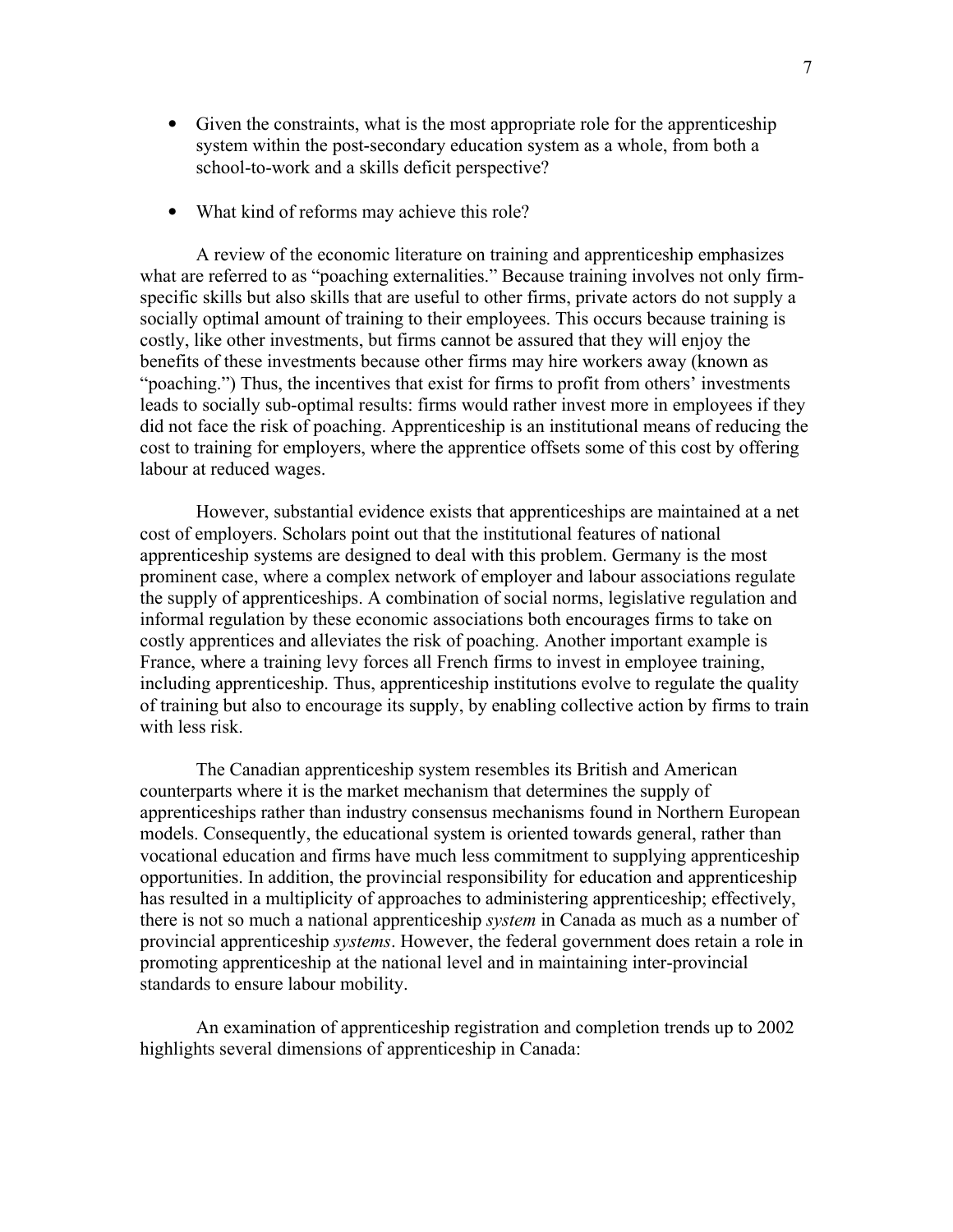Since 1977, apprenticeship registration has grown at a respectable rate and has kept pace with other forms of post-secondary education, although it remains a small part of the post-secondary education system.

- Total registration in apprenticeship programs in 2002 was 234.5 thousand, representing 2.13 per cent of the labour force aged 15-44.
- At 2.6 per cent per year between 1997 and 2002, apprenticeship registration has grown faster than the labour force aged 15-44. Its share of post-secondary education enrollment has also increased, from 11.6 per cent in 1985 to 12.6 per cent in 1998 (the most recent year for which community college enrolment is available), although earlier data on university enrollment shows that apprenticeship's share of total post-secondary enrollment was 12.9 per cent in 1977. Strong growth in apprenticeship registration since 1998 has undoubtedly increased apprenticeship's share of post-secondary registration even further.

### Apprenticeship registration growth is highly cyclical and is closely associated with the unemployment rate.

- Apprenticeship registration experienced strong growth from 1985 to 1991 (5.6 per cent per year) but then contracted sharply from 1991 to 1996 at 2.9 per cent per year. Apprenticeship registration picked up again in 1997 and has accelerated in recent years, such that it grew at 6.3 per cent per year from 1997 to 2002.
- These trends closely conform to unemployment rate trends, which strongly suggests that the decline in apprenticeship registration during the early 1990s was linked to the economic downturn and increases since 1997 are due to strong economic growth.

### Apprenticeship registration varied considerably by trade groups, provinces, and gender from 1991 to 2002.

- Strong growth in apprenticeship registration has been experienced by smaller trade groups, including food and services (6.7 per cent per year from 1991 to 2002) and miscellaneous trades (7.7 per cent) as well as the largest trade group, metal fabricating trades (2.2 per cent). Other trade groups had below-average registration growth, including building construction (0.6 per cent) and electrical and electronics (0.7 per cent).
- Strong growth was experienced by Newfoundland (12.3 per cent per year between 1991 and 2002), Alberta (5.5 per cent) and Saskatchewan (5.0 per cent), while decreases occurred in Quebec (-1.5 per cent) and New Brunswick (-2.0 per cent).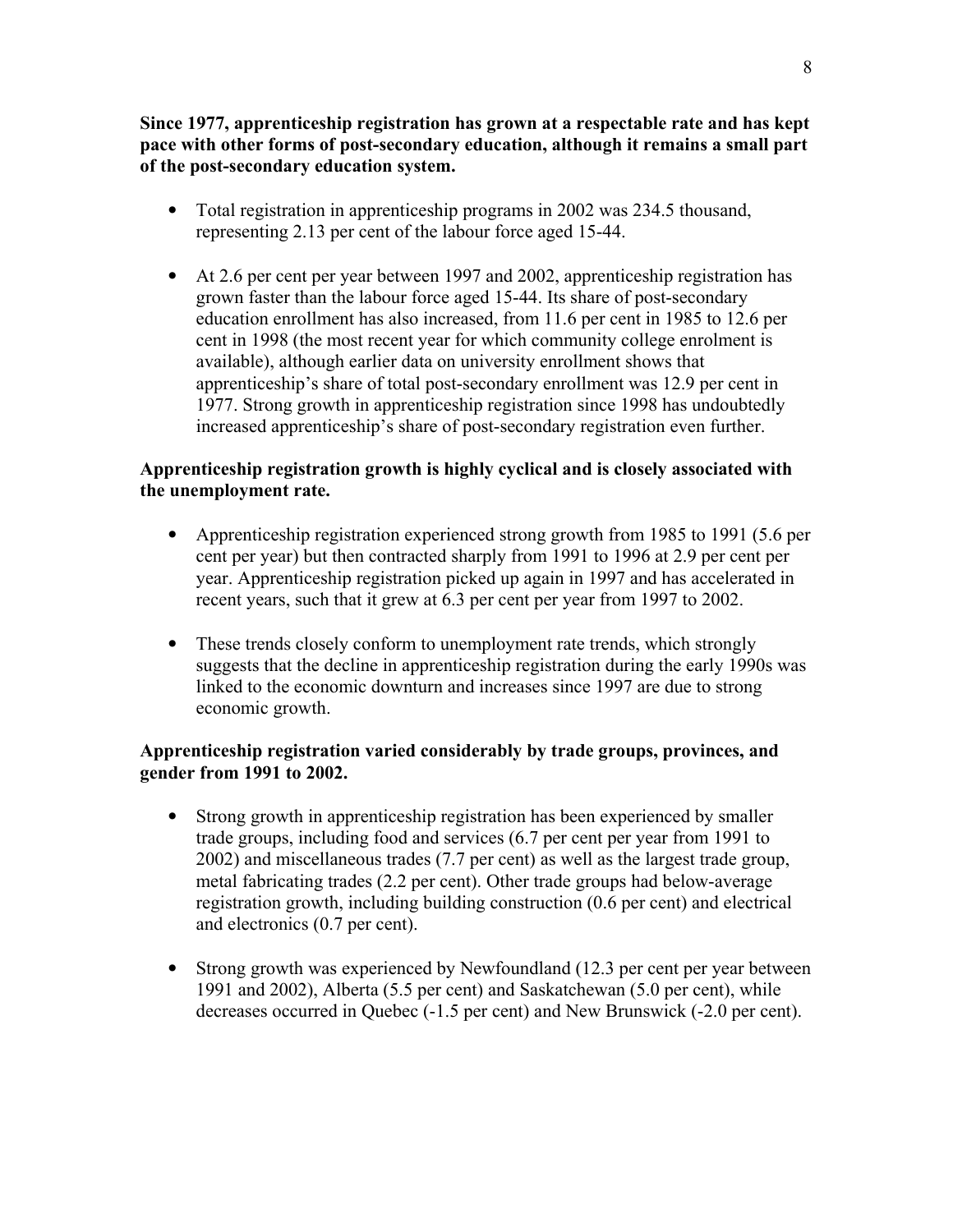### While female registration grew substantially from 1991 to 2002, it became increasingly concentrated in traditional areas of apprenticeship.

- Female registration grew rapidly at 9.2 per cent per year in 1991-2002, such that its share of total registration increased from 4.3 per cent in 1991 to 9.3 per cent in 2002.
- While the proportion of females in each trade group increased, female registration as a whole became increasingly concentrated in traditional areas such as food and services trades, such that the shares of female registration in non-traditional areas such as building construction, electrical and electronics and motor vehicle and heavy equipment fell.

### While apprenticeship registration has grown substantially, the number of apprentices completing their programs has not grown proportionately.

- From 1977 to 2002, apprenticeship registration increased 90.8 per cent but apprenticeship completion actually decreased, by 5.3 per cent.
- By all calculations, the ratio of apprenticeship completions to apprenticeship registrations has decreased substantially. By perhaps the most appropriate estimation, the completion rate of apprentices in 2001 was 46.9 per cent, down from 62.9 per cent in 1982 (the earliest year available).

Several factors stood out as possible determinants of these trends in registration and completions. First, employment instability was clearly a major barrier both to increased registration and to completion. Because apprenticeship requires continuous employment, economic downturn can seriously harm both the apprentice and the employer. For the apprentice, advancement in the program is suspended until they can find another employer. For the employer, the investment in training has been lost, as the apprentice will likely take a position elsewhere. In a Statistics Canada survey of apprentices in 1994-1995, 37 per cent of apprentices reported that they had experienced temporary unemployment during their apprenticeship, 24 per cent indicated that lack of work made completing the apprenticeship difficult and 41 per cent of male noncompleters stated that lack of work was the principal reason for their discontinuation.

A negative perception of the trades is often cited as having a detrimental effect on registrations. A number of reports have stressed that both parents and students viewed apprenticeship as inferior to university, because they believed the trades to be secondclass careers with poor wages, unstable employment and little possibility for career advancement. The secondary education system also has an academic bias, such that students are both prepared and encouraged to enter university rather than apprenticeships. Consequently, employers often lament the quality of apprenticeship candidates, which translates to less labour value to offset the cost of investment.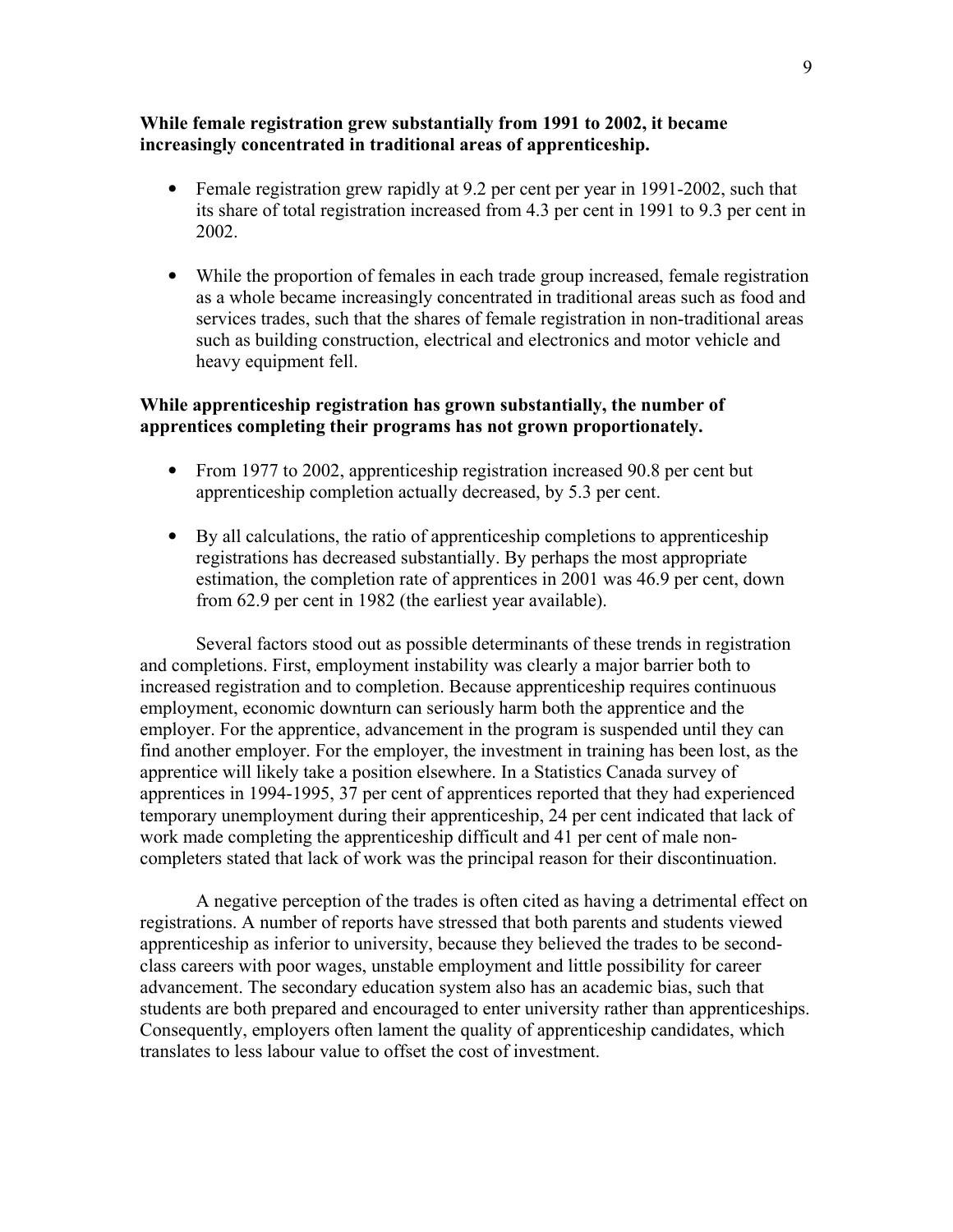The relatively old age of apprentices has a great impact on completion rates. In contrast to other forms of post-secondary education, the median age of apprentices is between twenty-seven and thirty. Consequently, apprentices are more vulnerable to income interruptions because of employment instability or educational training than students in other forms of post-secondary education or the younger apprentices in other countries. First, many apprentices already have financial responsibilities; in a 1994-1995 survey, 35 per cent of female and 40 per cent of male apprentices had children. Second, apprentices generally have significant work experience that makes the prospects of noncompletion less detrimental; over half of respondents in the same survey indicated that they had held more than three jobs prior to entry.

In the face of these challenges, many provincial governments have reformed their apprenticeship systems in the past ten years, including the revision of their statutory framework. In general, these reforms have made apprenticeship policy industry-driven, shifting governance from legislative regulation to sectoral committees composed of employer and labour associations. Alberta has had particular success with this formula and argues that greater employer participation has occurred because of increased flexibility and improved content in apprenticeship programs. Ontario has recently announced initiatives to give tax credits for 25 per cent of apprenticeship wages, as well as accrediting apprenticeship certification for college diplomas and vice versa. British Columbia has recently implemented a new design that greatly downsizes the administration of the apprenticeship program and modularizes existing apprenticeship programs into smaller components.

This report argues that the market for apprenticeships is principally constrained by employer demand rather than by the supply of potential apprentices. The close association between new apprenticeship registrations and the unemployment rate strongly suggests that it is not the supply of apprentices which determine new registrations but rather employer demand for apprentices. From this premise, encouraging more young people to consider apprenticeship is useful, but the increases in registration desired by policy-makers can only be realized if employers increase the number of apprentices they take on. This has been in fact the case since 1997 due to strong economic growth. Also, it is clear that the Canadian apprenticeship system is not principally an institution that facilitates school-to-work transition but rather one that re-trains workers who already possess labour market experience.

Consequently, the suggestions of ways to improve the functioning of apprenticeship systems in Canada arising from the analysis in this report are based on three main principles. First, promotion of the apprenticeship program should focus on improving the quality rather than the quantity of potential apprentices, which would increase the value of their labour to employers. Second, financial incentives should be primarily directed towards firms, rather than apprentices. Finally, strong apprenticeship sectoral committees are important in improving apprenticeship training and helping employers make investments in apprentices. These principles are embodied in the following six suggestions: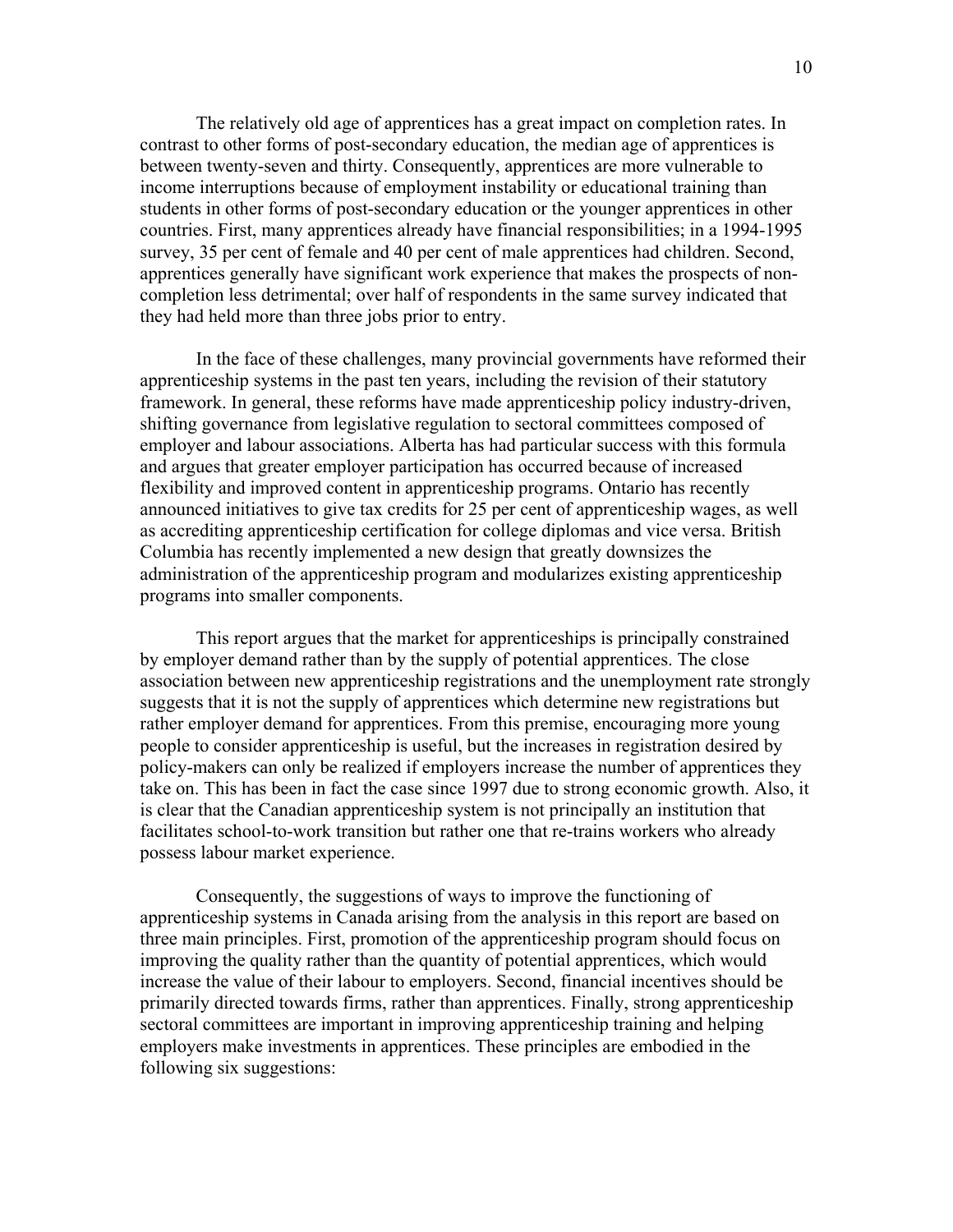- Clearer institutional signals sent to potential apprentices about the high level of skills required would enable them to better prepare themselves before entering their apprenticeship program.
- Providing more labour market information about expected earnings and employment opportunities would improve the match between apprentices and skill shortages and direct them towards trades with better employment stability.

2. The apprenticeship system should be "laddered," or integrated into the post-secondary system to improve the potential advancement of apprentices and the flexibility of their credentials.

• A laddered apprenticeship system would draw higher quality apprentices and encourage employer investment. It would also affirm the value of apprenticeship training relative to other post-secondary education and reduce the negative image of the trades.

### 3. While older apprentices should not be neglected, new programs should keep targeting young apprentices and focus on improving their quality.

- The large number of youth who do not pursue post-secondary education is the most likely group to provide the large number of registration sought by policy-makers.
- In addition, younger apprentices' opportunity costs are lower, as young workers face lower earnings, higher employment instability and less financial responsibility, and are thus more likely to complete their programs than older apprentices.

### 4. Financial incentives will be more effective directed towards firms than towards students.

- Lowering the cost of investment in apprentices will increase employer demand for apprentices.
- Ontario's apprenticeship tax credit program, equal to 25 per cent of an apprentice's wages, is a promising example of a politically feasible means of supporting apprenticeship.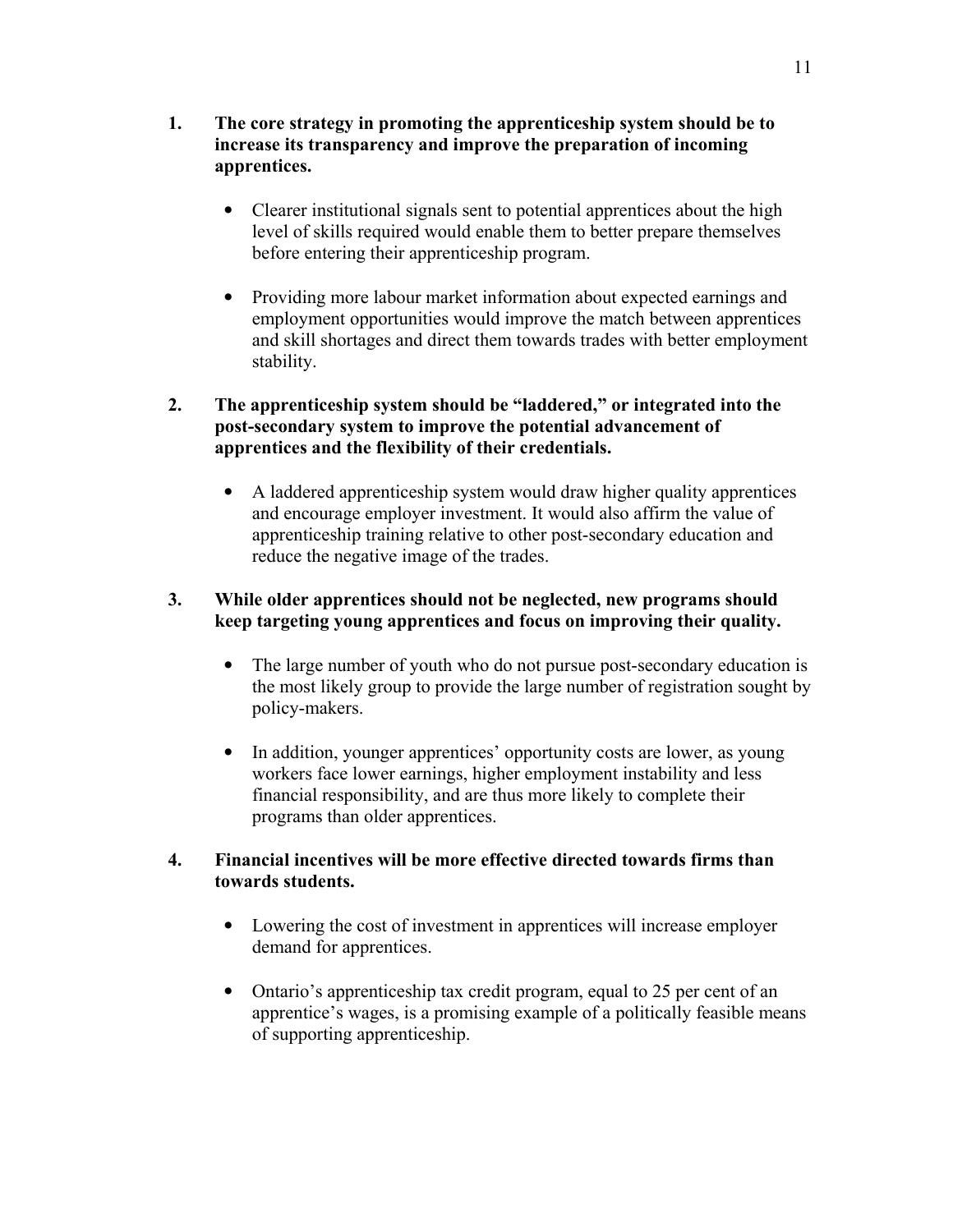- 5. Sectoral committees should be strengthened and given the responsibility not only of determining program content but also of promoting apprenticeship with firms.
	- Greater employer input into the content of apprenticeship programs will also improve the fit between the skills provided to apprentices and the skills demanded by employers
	- An excellent example of successful apprenticeship promotion is the Construction Owners Association of Alberta policy of awarding points on contract tenders for the number of apprentices that are engaged on a project.

### 6. Modularization policies should retain strong incentives for full completion of the apprenticeship program

- Modularization policies have important advantages in recognizing the training of skilled labour and encouraging multiple trade certification.
- However, these policies must be designed carefully in order to ensure that incentives for deeper and broader training still exist. This is important as modularization may unintentionally encourage specialized, partly trained tradespeople.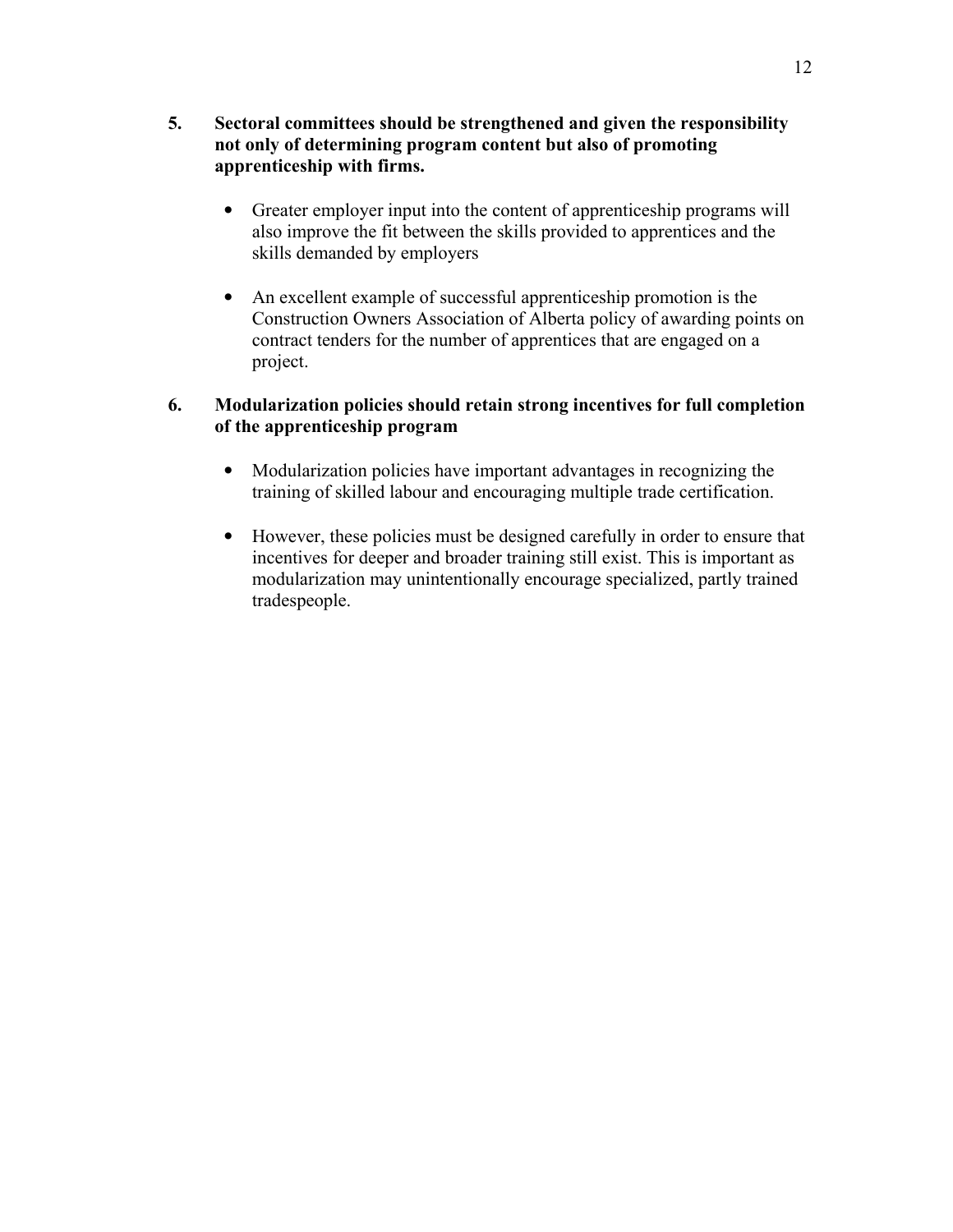### The Apprenticeship System in Canada: Trends and Issues

## I. Introduction<sup>1</sup>

<u>.</u>

 Training, like education, is a form of investment in human capital and has long been regarded by policy-makers as essential to both competitive advantage and to the long-term well-being of workers. Recently, scholars have argued that the demands of the "knowledge economy" increasingly favour skilled labour with the current trends of rising educational attainments in the employed and strong associations between poor education and unemployment. As an institution that provide training, the apprenticeship system have been the subject of considerable policy interest.<sup>2</sup> Policy-makers are asking whether the system is currently fulfilling its role in training workers for apprenticeable occupations.

The apprenticeship system<sup>3</sup> in Canada is more popular than ever, with  $234$ thousand apprentices registered in 2002. While apprenticeship remains a small part of the post-secondary education system, comprising 13 per cent of post-secondary enrollment in 1998 (the most recent year for which community college registrations are available), its registrations have kept pace with those of universities and community colleges. Following a decline in registrations in the first half of the 1990s due to the recession, apprenticeship registrations picked up significantly after 1997 with stronger economic growth. Yet the system continues to be under critical examination from policy-makers as a possible answer to labour market issues facing Canada.

 Evaluations of apprenticeship institutions have been motivated by two different approaches. The first is the school-to-work transition approach, which argues that the

<sup>&</sup>lt;sup>1</sup> We wish to thank Industry Canada for providing financial support for this project. The authors would like to thank Richard Roy for the invitation to prepare this paper. We would also like to thank Craig Eschuk, Paul Stoll, and Wayne Roth of Human Resources and Skills Development Canada and Richard Roy, Marie-Hélène Legaré, Daniel Boothby, and Lee Gill of Industry Canada for very useful comments on the first draft of the report.

 $2$ On January 14, 2005 the Minister of Human Resource and Skills Development announced the establishment of a five-member apprenticeship advisory committee to consult with business, labour, and provincial and territorial government and to make recommendations on apprenticeship issues from both business and union perspectives. The news release states that the committee is tasked with collecting and synthesizing the views of workplace partners on pan-Canadian issues such as increasing the participation of business and labour in apprenticeship, and improving the interprovincial mobility of apprentices and skilled tradespeople. This reflects the government's interest in ascertaining how apprenticeship can met the current and rising demands for skilled, adaptable and mobile trades workers in Canada. The February 23, 2005 federal budget also highlighted the apprenticeship system. The budget made an additional investment of \$125 million over the next three years to work with stakeholders in moving forward on a Workplace Skills Strategy where one of the objectives is the strengthening of apprenticeship systems in Canada. <sup>3</sup>The key trait of apprenticeship is the formal contract between the apprentice and the employer whereby the employee agree to provide on-the-job training to the apprenticeship for a specific period of time in

exchange for the apprentice's labour. See Box 1 for further details on the basics of the apprenticeship system..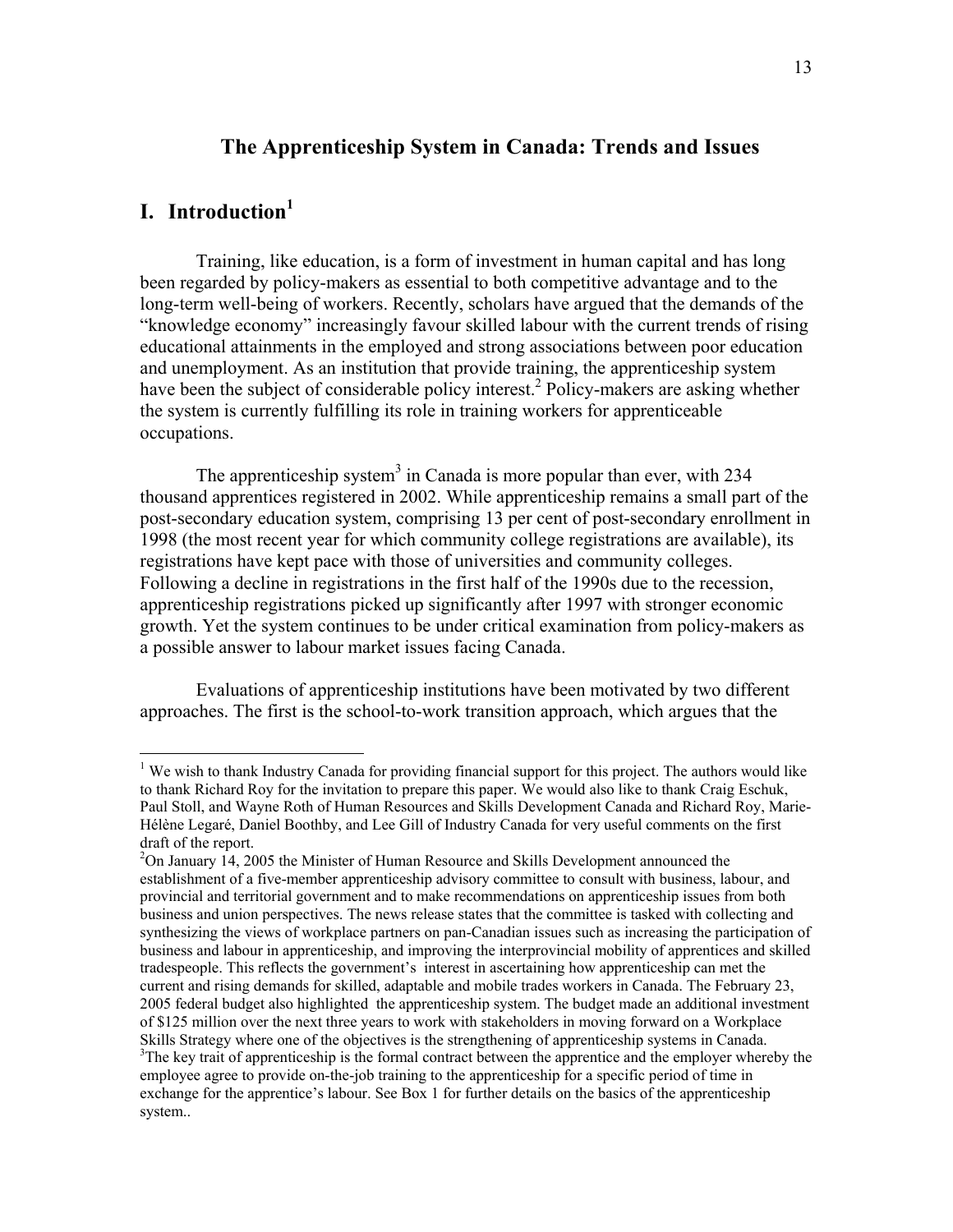apprenticeship system could improve youth transitions from initial education to working life by creating stronger links between the formal education system and the workplace. Motivated by high youth unemployment rates and other difficulties affecting youth, this perspective views apprenticeship as a means to improve the welfare of youth, particularly youth from disadvantaged groups. The second approach emphasizes the apprenticeship system's role in providing the economy with a supply of skilled workers. In Canada, this approach is tied to a national debate about whether an impending skills shortage exists with the aging of the workforce. From this perspective, reform of the apprenticeship system could both target the supply of training towards sectors that face imminent skills shortages and provide young workers with 'soft skills' required by emerging sectors and best learnt in the workplace.

#### Box 1 Apprenticeship Programs in Canada: The Basics

 $\overline{a}$ 

An apprenticeship program is a contract between an apprentice and an employer in which the apprentice exchanges labour for practical training in a workplace environment. The official duration varies by program, but is generally three to four years. Apprenticeship is a form of alternation education, where apprentices spend most of their time obtaining training in the workplace but also attend academic components of the apprenticeship program at training institutions. Generally, this 'academic release' period is from four to eight weeks per year.

Apprentices must find their own employers (or "sponsors") to provide the workplace portion of the training. Apprentices that have difficulty finding a sponsor may enroll in college programs that provide foundation skills for certain trades. In addition, apprentices may opt out of academic release if they challenge or pass the final examination independently. Some apprenticeship programs also have previous learning assessment and recognition (PLAR) mechanisms, such that experienced tradespeople can demonstrate their knowledge of skills and receive exemptions from academic portions of the program.

At the end of the apprenticeship program's duration, apprentices may sit their examinations for their trades qualification (TQ). This examination includes a written component, but does not always include an assessment of practical abilities. A trades qualification is not compulsory for employment in many trades but is in others, although this designation varies by province (see Main Table 30).

A number of reports evaluating the Canadian apprenticeship system have been written over the past ten years, in addition to the work on provincial reforms. The Canadian Labour Market and Productivity Centre (1990), the Economic Council of Canada (1992), the Canadian Labour Force Development Board (1997), the Centre for the Study of Living Standards (1999), the Government of Canada (2002) and the Canadian Apprenticeship Forum (2004) have all examined specific areas of the apprenticeship system.<sup>4</sup> This report provides a quantitative look at the current state of the Canadian apprenticeship system, in order to evaluate what role it could play with respect to the two approaches outlined above. Several characteristics make it stand out from previous studies. First, it integrates the disparate and fragmented literature on apprenticeship, as few works have provided a comprehensive look at apprenticeship in

<sup>&</sup>lt;sup>4</sup> Indeed, the issue of industrial training and apprenticeship has been on the public agenda for nearly a century, if not longer. For example, the four volume 1913 Royal Commission on Industrial Training and Technical Education provides a fascinating detailed portrait of apprenticeship training in Canada, the United States and Europe at the turn of the century. Many of the issues related to apprenticeship training discussed in 1913 are still pertinent today.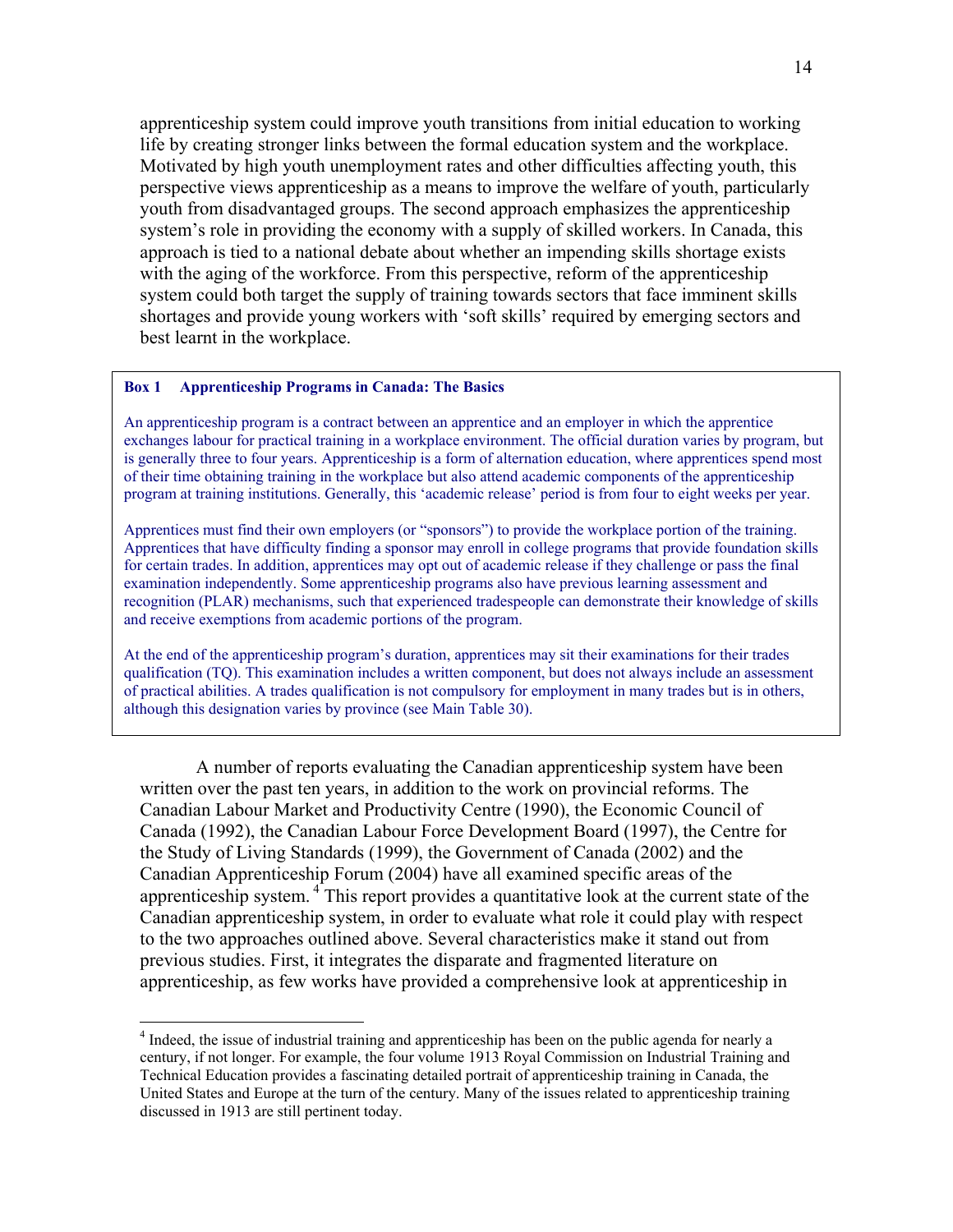Canada. Second, it presents the most recent statistics available, as well as looking at developments in provincial systems that have occurred recently. Third, it examines international experiences in apprenticeship policy for best-practices that could be applied to Canada. Finally, it draws on the scholarly literature on apprenticeship to provide both practical and theoretical insights into the Canadian system.

 The organization of the report is as follows. The second section examines the different approaches from which policy-makers have evaluated the apprenticeship system. The third section reviews the scholarly literature on training and apprenticeship, with a particular focus on the employer's decision to take on apprentices. The fourth section examines apprenticeship systems in comparative perspective, particularly in Germany, France, Great Britain, Ireland, United States and Australia. The fifth section looks at trends in registration and completions in Canada, particularly across provinces, trades and by gender. The sixth section examines possible determinants of both the levels and recent trends in registration and completions, drawing on both qualitative and quantitative survey evidence drawn from numerous reports. The seventh section examines recent reforms in the apprenticeship system, both at the federal level and at the provincial level. The eighth section discusses the issues raised in the beginning of the report in depth, drawing from the evidence presented. The ninth and final section concludes with a number of suggestions for improving the functioning of the apprenticeship system in Canada, based on the analysis presented in the previous sections.

### II. Approaches to the Evaluation of the Apprenticeship System

Policy-makers have expressed interest in the apprenticeship system in recent years, particularly as an institution to deal with challenges associated with the changing nature of the labour market. Debate has focused on whether the apprenticeship system could be a viable solution to certain potential labour market problems, and what reforms would be required to shift the apprenticeship system towards these new roles envisioned by policymakers. This section will examine the principal two sets of issues that have motivated discussion: the school-to-work transition agenda and the skills deficit agenda.

#### a) School-to-Work Transition Approach

Many scholars argue that recent shifts in the nature of industrialized economies have made the transition from initial education to working life increasingly difficult for youth (OECD, 1999; Taylor, 2003). The increasing complexity of the labour market includes:

the shift from goods-producing to service-sector work; a steady increase in female labour force participation; growth in the proportion of non-standard work forms; an increase in the use of computer based technologies in the workplace; the gradual upskilling of work, and increasing polarization between "good" and "bad" jobs in terms of security, working conditions, and pay. (Taylor, 2003: 1)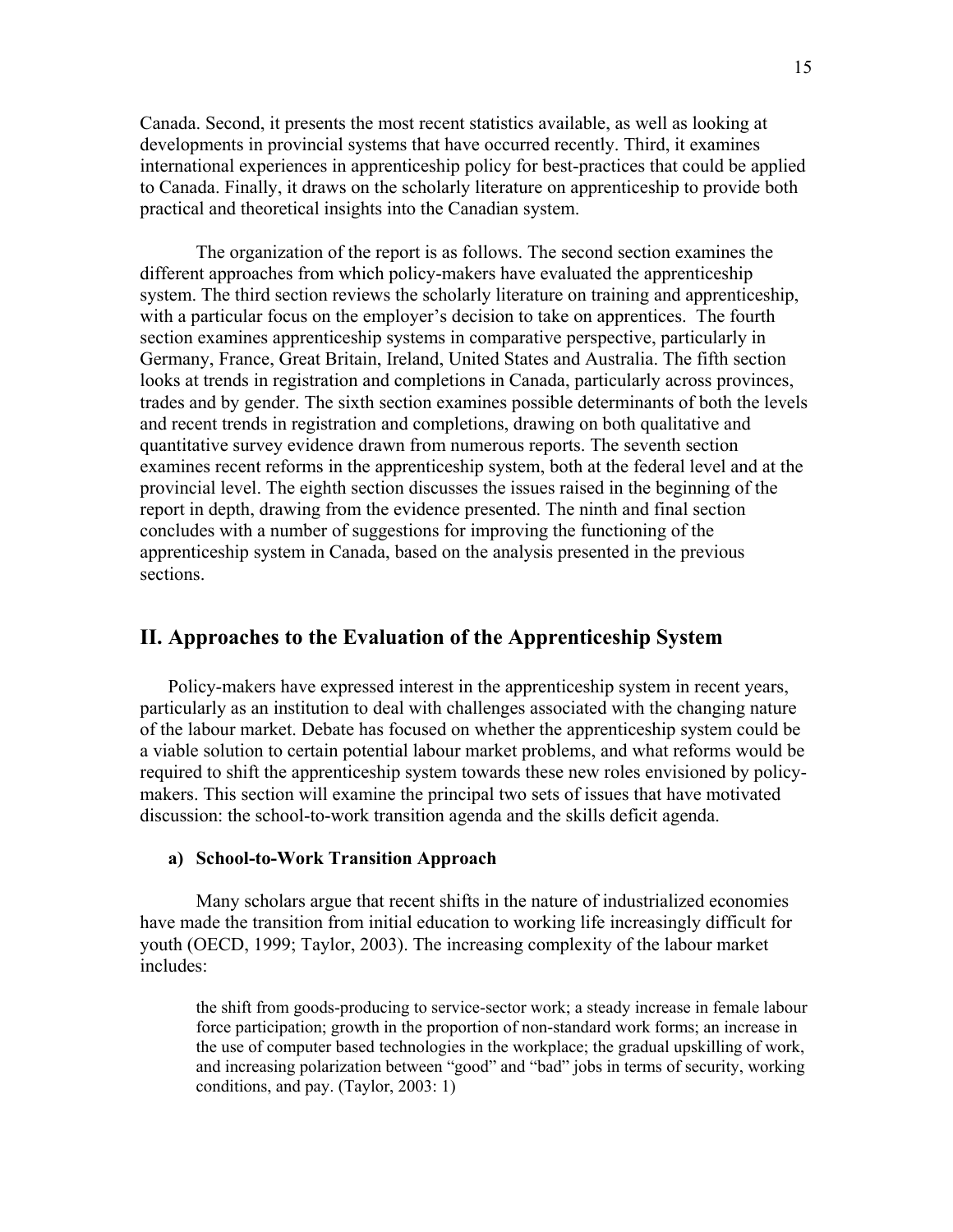Canada has been no exception to these trends. Youth well-being has been threatened by high youth unemployment rates, over 160 per cent of adult rates for most of the 1990s, particularly after the recession in the early 1990s and the subsequent "jobless recovery" (Marquart, 1998: 2). In addition, youth are increasingly engaged in nonstandard (e.g. part-time) work, often in low-paid clerical, sales and service occupations (Taylor, 2003). Disadvantaged groups face even more difficult transitions. In 1991, first nations youth faced a 25 per cent unemployment rate, followed by disabled youth (21 per cent), and youth from visible minorities (19 per cent), much greater than the total youth unemployment rate of 16 per cent (OECD, 1999: 4).

 Motivated by these trends in youth welfare, the school-to-work agenda engages many long-standing issues concerning schooling, employment and training with respect to youth. In particular, the value of vocational education has been re-examined, particularly as to whether certain labour market institutions are associated with better school-to-work transitions (Ryan, 2001). Clearly, the apprenticeship system is a particularly important labour market institution in this respect, particularly in Northern European countries such as Germany.

In Canada, efforts at improving school-to-work transitions have been made at the provincial level with programs that attempt to integrate the apprenticeship system into the secondary school system. This is motivated by policy-makers'concerns about the "forgotten half" or the group of youth who do not pursue post-secondary education and who are often inadequately prepared for the workplace:

According to the 1995 follow-up study to the 1991 school-leavers survey (Frank, 1996), 55 per cent of the cohort of twenty-four-year-olds had either graduated from a postsecondary program or were still post-secondary students. That leaves 45 per cent of young people who either found a job without any further education or who were 'floundering,' combining spells of unstructured job experience, post-secondary education or labour-market training, and unemployment (Schuetze, 2003: 69).

Scholars often point out that an academic bias exists in secondary education, which results in a strong mismatch between students' expectations for university education and the availability of such training (Taylor, 2003). According to the 1995 survey on school-leavers, 11 per cent of those surveyed had not completed high school and 17 per cent had not pursued any education after completion of high school. For those 28 per cent who cannot or choose not to enter university or college, there are no clearly designed pathways to the post-secondary education needed to succeed in the labour market (Frank 1996). Thus, a more effective apprenticeship program could improve school-to-work transitions by providing educational opportunities for high school leavers that do not pursue other forms of post-secondary education and also for students in other forms of post-secondary education who may find better skill fits in the trades.

School-to-work themes have also been addressed within a broad effort to integrate disadvantaged groups into the apprenticeship system, particularly women, first nations, visible minorities and persons with disabilities (Canadian Apprenticeship Forum (CAF,, 2004:42). Apprenticeship programs are an important route for entry into the traditional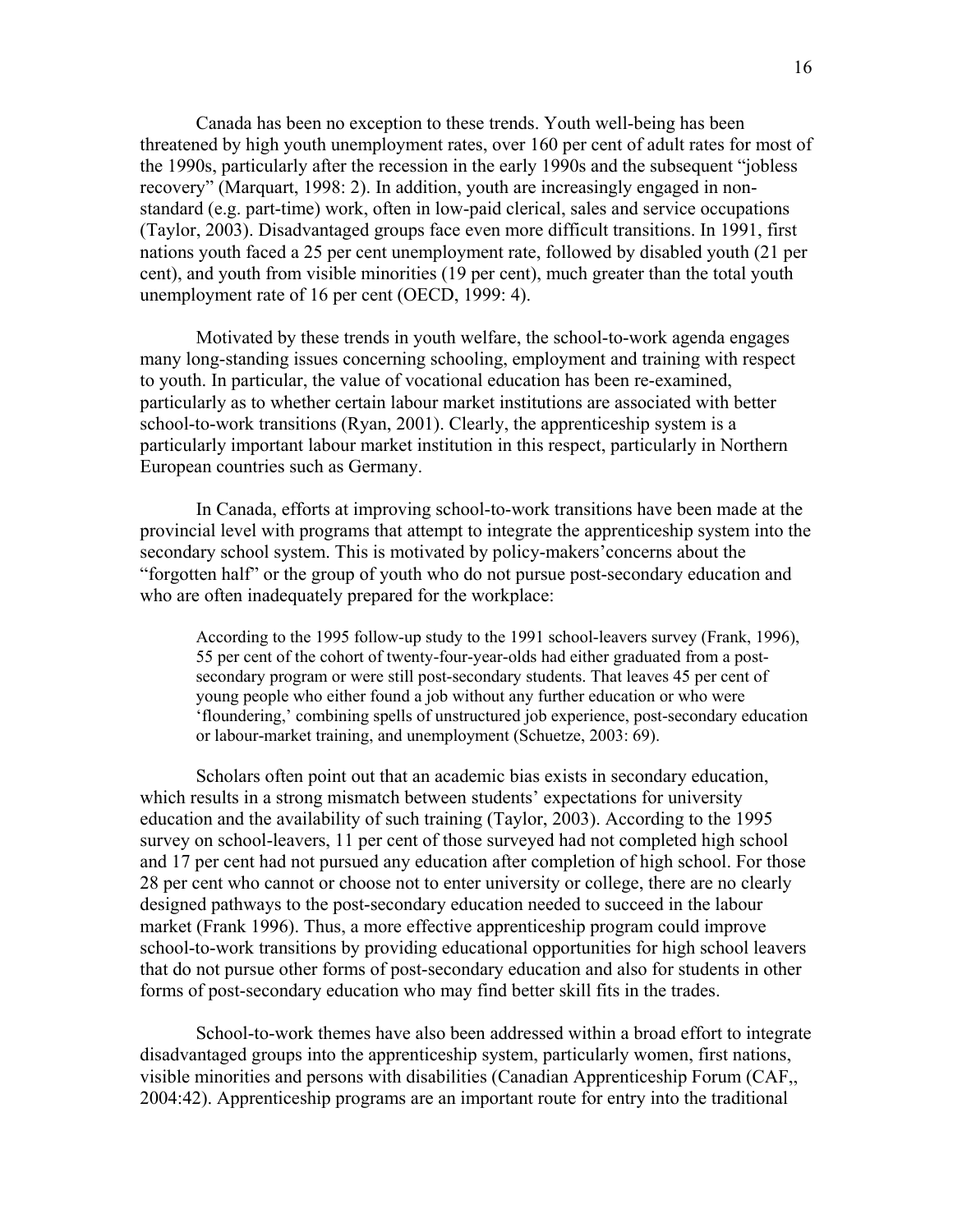trades, as they offer attractive expected earnings relative to other occupations that do not require academic post-secondary education. Concern regarding discrimination against these disadvantaged groups has been addressed in several reports (CAF, 2004:25). However, while these concerns have many similarities to mainstream school-to-work literature, they are not limited to youth but also see apprenticeship as a means to improve the welfare of disadvantaged adults as well.

### b) Skills Deficit Approach

 $\overline{a}$ 

Public policy debate on the role apprenticeship system in Canada has been primarily motivated by concern about an impending skills shortage. *Knowledge Matters*, a report released by Human Resources Development Canada in February 2002, is the primary source detailing the approach of federal policy-makers to these problems. It clearly articulates the three premises of this approach:

First, the knowledge-based economy means an ever-increasing demand for a well-educated and skilled workforce in all parts of the economy and in all parts of the country… Second, there is a looming demographic crunch that means our future labour supply will be inadequate to meet the demands of the economy… Third, our learning system must be strengthened if we are to meet the skills and labour force demands of the next decades (Government of Canada, 2002).

 The Report of the Expert Panel on Skills released by the federal government in 2000 found no existing *technical* skills shortages for the five industries examined.<sup>5</sup> It did, however, find shortages of technical skills combined with essential skills (communications and teamwork) and management skills (cost control and budgeting) (Government of Canada, 2000). However, it found that the "skills development system" was under stress, where the future demands of the demographic crunch were not being met by commensurate enrollment in post-secondary education. In its recommended actions, the Expert Panel on Skills advocated enhancing the apprenticeship system, as well as other forms of alternation education and improved school-to-work transitions.

 There is particular concern about the demographic challenge in the skilled trades, for which apprenticeship remains the principal post-secondary education pathway. In Alberta, for example, the mean and modal age of tradespeople is 41 and the median age is 42; thus, over half of the workforce in the skilled trades in Alberta was over 42 in 2003- 2004 (AITB, 2004: 58).

 Internationally, the apprenticeship system has been criticized for not adapting effectively to the "new economy" described above, both in terms of the content of its training provision and the sectors to which it supplies training. In addition, the institutional structures of the systems themselves have been criticized as too inflexible in the face of these challenges (Bertrand, 1998). For example, Lehmann (2000: 299) notes that the world-class German system has been criticized within Germany for "its strong

<sup>&</sup>lt;sup>5</sup> The five "strategic industry sectors" were: aerospace, automotive, biotechnologies, environmental technologies, and information and communications technologies.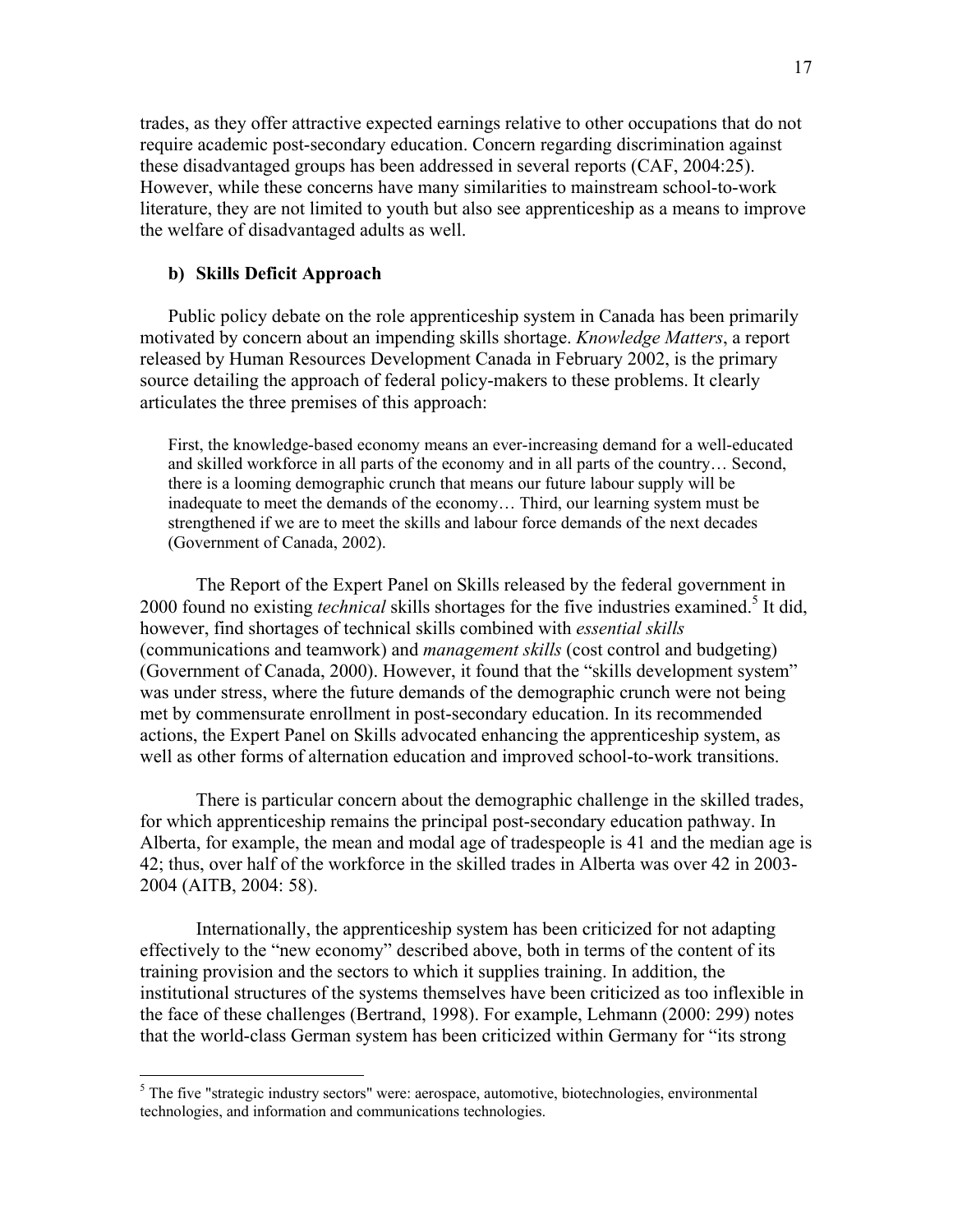channeling into different career tracks that precludes cross-track upward mobility into higher skill and wage strata [that] is increasingly at odds with the changing aspirations of young people in a more open and fluid society." Other scholars criticize the apprenticeship system as an inappropriate medium for transmitting the essential skills needed in an increasingly fluid economy. Lehmann also notes that apprenticeship programs have been slow in developing programs to address emerging sectors such as information technology, health care, and other service and knowledge industries, which have been successfully claimed by university programs.

In Canada, the apprenticeship system has been primarily criticized not for failing to adapt to the training demands of new labour markets, but for failing to maintain an adequate supply of training for traditional ones. Although registrations have increased significantly in the past few years, some researchers believe that they may still not be sufficient to meet the labour market demands of the coming demographic crunch. Part of the problem is the general failure to promote the trades as an attractive career path given the negative image of the trades still prevails. Furthermore, timely completion of apprenticeship programs is worse than in other forms of post-secondary education, further undermining the supply of certified journeypersons.

### c) Differences and Common Issues in the Two Approaches

At first glance, the school-to-work transition and skills deficit appear to be perfectly consistent. After all, increased registration and completion rates in the apprenticeship system benefit both workers who obtain trades qualifications and increases the supply of skilled labour for the economy. However, they are different in the priorities they hold for the apprenticeship system. The school-to-work transition approach is concerned with worker welfare and is primarily concerned with the distribution of training to youth and disadvantaged groups. In addition, it holds that apprenticeship training is intrinsically important as an educational alternative for students without an affinity for classroom learning. The skills deficit approach is concerned with the apprenticeship system's ability to respond to the demands of the labour market, particularly its responsiveness to emerging sectors. While apprenticeship is a potentially useful institution from a skills perspective, it does not place the same intrinsic value on the form of education it provides and views it as substitutable with other post-secondary options. Nevertheless, several common questions stand out from both approaches, which will be addressed in the paper:

- What factors affect employer demand for apprentices?
- What factors affect students' decisions to enter into apprenticeship programs?
- What factors account for the demographic inequality (based on gender and ethnicity) in apprenticeship registration?
- What is the principal constraint on apprenticeship registration?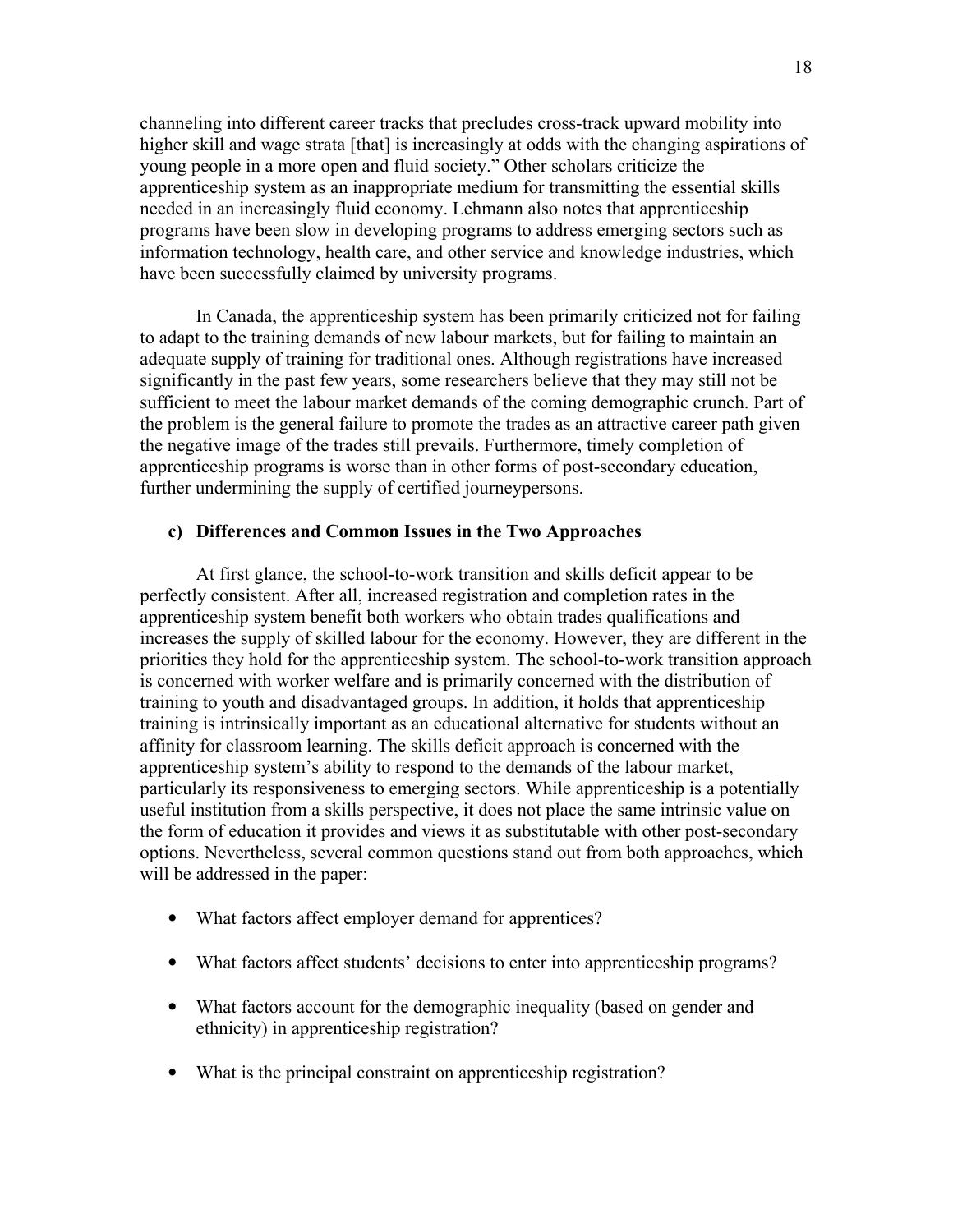- What accounts for the low apprenciceship completion rates relative to other forms of post-secondary education?
- Given the above constraints, what is the most appropriate role for the apprenticeship system within the post-secondary education system as a whole, from both a school-to-work and a skills deficit perspective?
- What kind of reforms may achieve this role?

### III. Theoretical Perspectives on Apprenticeship

Theoretical perspectives on apprenticeship have been developed by researchers in the education field, who discuss the nature of apprenticeship as a form of learning; and by researchers in the economics field, who examine the dynamics of apprenticeship provision in training markets. This section surveys the theoretical literature on apprenticeship, focusing on the provision of apprenticeships, or why employers and apprentices choose to form apprenticeship contracts.

The literature on the economics of apprenticeship can be divided into two streams or approaches, focusing on either the demand for or supply of apprentices. Demand-side approaches start from concerns about skills deficits, or whether firms under-invest in training due to certain features of the labour market. Theoretically, this leads to the question of what motivates firms to provide apprenticeships, particularly since empirical evidence suggests that firms face net costs in doing so. Supply-side approaches are located in the broader literature on school-to-work transitions and investigate what impact apprenticeships have on youth employment and wages. Clearly, apprenticeship outcomes are important in understanding what motivates individuals to pursue apprenticeships, but must be understood relative to other educational alternatives, particularly university education.

### a) Apprenticeship as a Form of Learning

The concerns discussed above about the rapidly changing nature of the economy have given rise to concern among educators that traditional forms of learning may not adequately prepare graduates for working life. In Canada, employers have complained that much of the knowledge and skills acquired in the education system is inadequate or irrelevant to the workplace (Schuetze and Sweet, 2003). 'Alternation education' combines experiential and cognitive forms of learning by situating learning both in the classroom and the workplace, and is an increasingly popular solution to these issues. This approach is advocated on the following grounds:

Alternation approaches assume that the context in which knowledge and skills are applied is critical in their acquisition. The principle of alternation emphasizes the notion of "learning by doing," but in conjunction with and informed by a theoretical understanding of the problem at hand. Alternation education thus combines practical skills development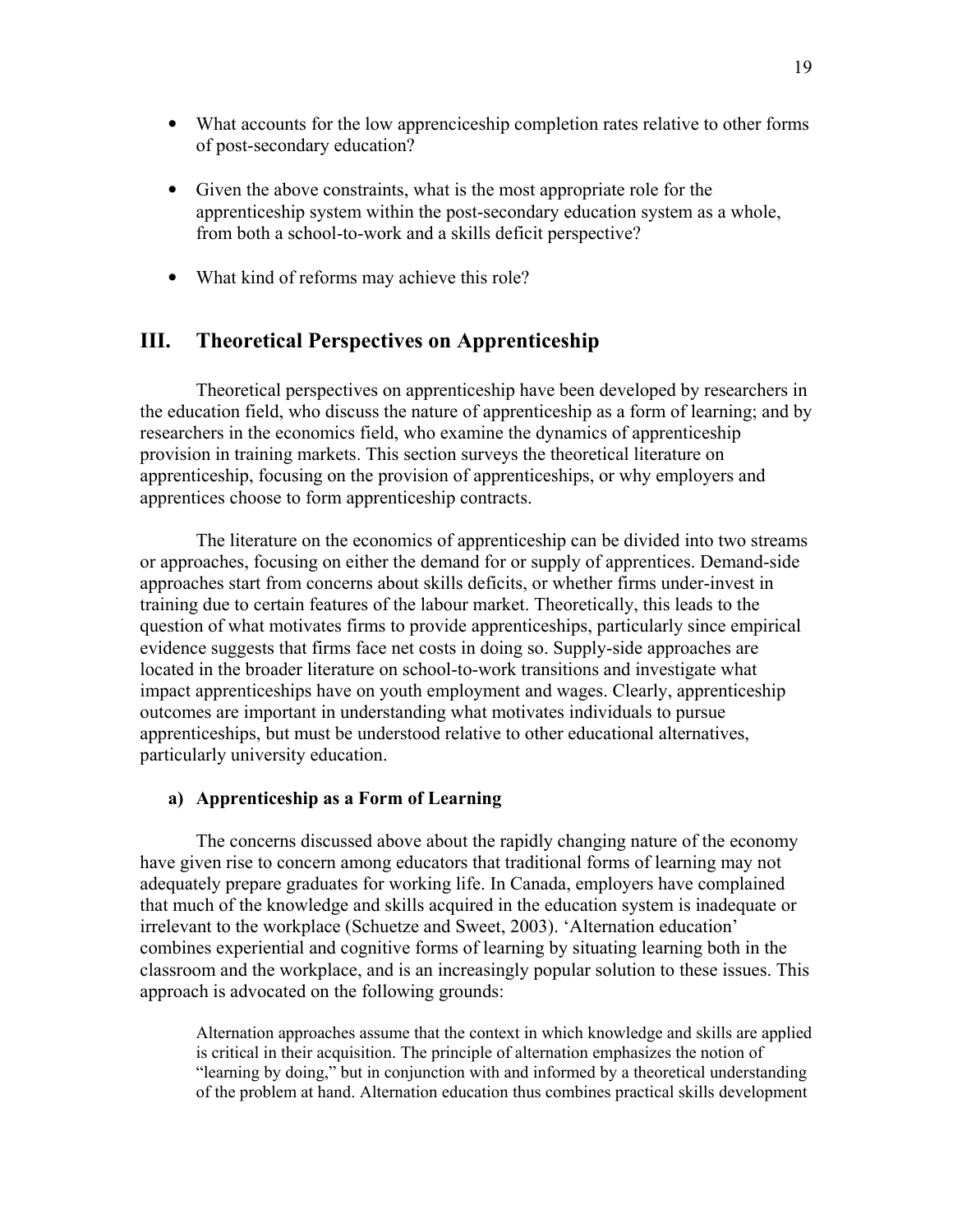with the acquisition of more formally organized, theoretical knowledge (Schuetze and Sweet, 2003: 5).

 Alternation education has been supported as a superior form of learning with respect to three issues. First, it is supported as an alternative education for remedial students, who are not academically motivated or gifted and benefit from the relevance and practicality of alternation education. Second, it is advocated as a means of familiarizing successful students with the demands of the workplace, both to contextualize learning but also to impart 'soft skills' best learnt on the job. This is the primary objective of cooperative education programs at the university level and career preparation at the secondary level. Finally, alternation education is argued to be simply the most effective means of acquiring systematic training in certain fields, particularly those that require 'tacit' knowledge "where know-how is accorded a greater place than formal knowledge, not because the craftsperson can do without formal knowledge but because the craft of the baker or the goldsmith cannot be learned solely from books" (Merle, 1994). Apprenticeship in crafts occupations is a clear example of this case for alternation education, but it also includes teachers, doctors and lawyers who acquire much of their training in practical settings through mentoring.

 Educational perspectives on alternation also argue that alternation education is valuable as a 'structured training experience' not only for skills acquisition but also because it socializes participants with a professional identity. Scholars have argued that human capital perspectives on skill formation ignore the social context in which individuals choose to invest in training (Schuetze and Sweet, 2003; Ashton, 1999). Consequently, alternation education not only provides training but promotes social relationships and a professional identity which encourages individuals to continue to invest in training. Conversely, when training is offered in a social context not conducive to the creation of professional identity and social relationships (e.g. in a strictly academic setting), students may choose not to further invest in training.

 From the perspective of education scholarship, apprenticeship is not only an institution that provides training for specific occupations, but one that provides a specific form of education that is both more effective in skill formation and more accessible by students who may not favour academic forms of learning. In addition, its association with the workplace endows participants with soft skills that are difficult to acquire in classroom settings but are demanded in the 'knowledge economy.' Finally, experience in the workplace both contextualizes learning and gives participants a sense of the kind of skills demanded, but also socializes participants with an identity which encourages them to invest in training.

### b) Perspectives of the Employer

#### i) Microeconomic Motives

The employer's perspective is especially important as apprenticeship is effectively education embedded in employment, such that a willing employer is a necessary and often constraining condition for apprenticeships. The literature on the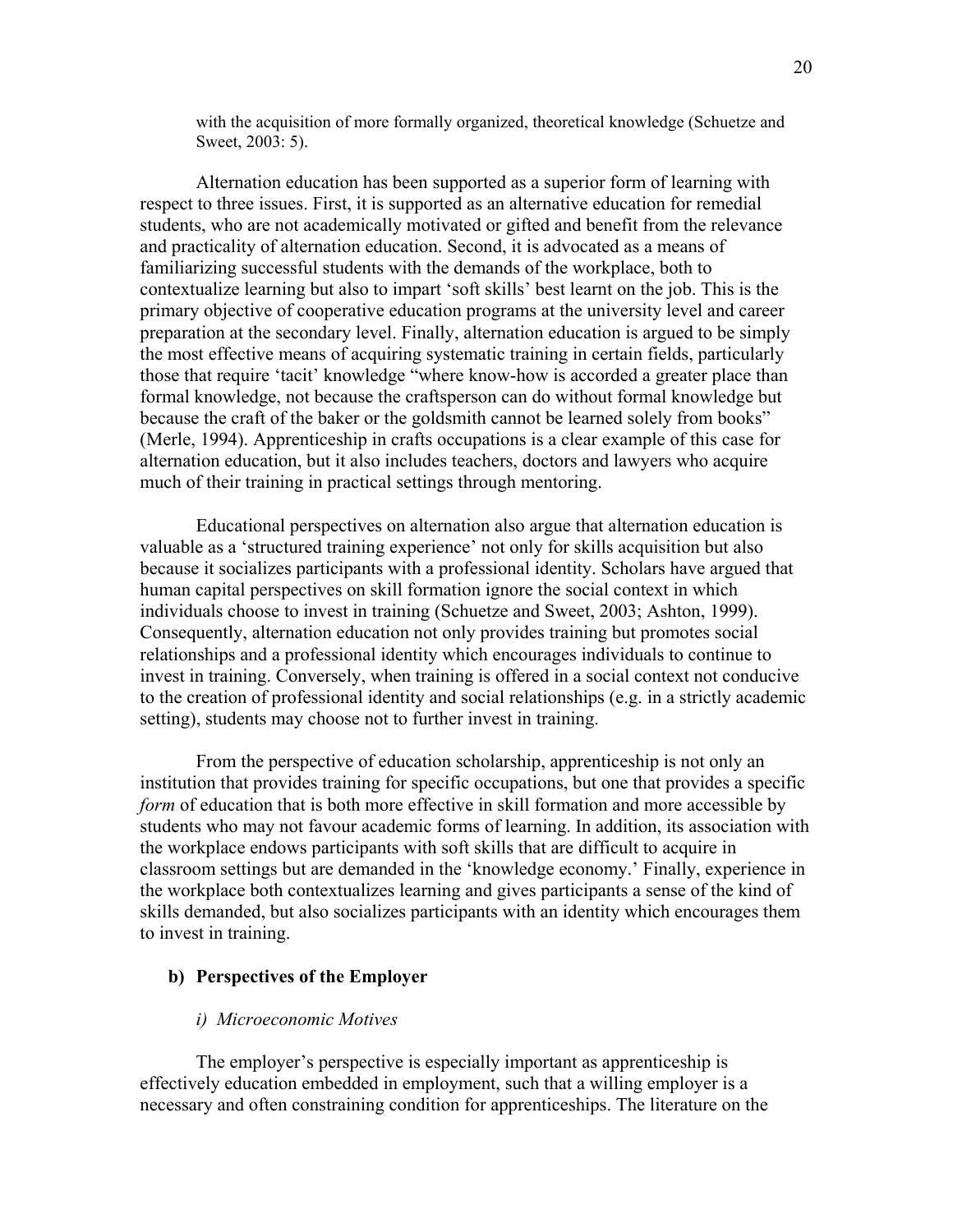provision of training departs from Becker's (1964) classic work on human capital and the market allocation of training. Becker distinguished between the acquisition of general skills, which were applicable to all firms, and specific skills, which were applicable only to the training firm. Based on this distinction, he argued that an efficient market provision of training would occur when firms would bear the cost of specific-skill training and the trainee would bear the costs of general training, subsequently reaping the benefits of their increased productivity in a perfectly competitive market. Firms would be unwilling to invest in any general training because they faced the threat of employee transfer to another firm, such that they would not be able to realize any returns on investment – the 'poaching' externality. Given the simplicity of this analysis, the results hold under only very restrictive conditions that may not apply in the real world, including perfectly functioning credit markets, the assumption that skilled workers produce no positive externalities and crucially, that skills would fall only into Becker's absolute categories of 'general' and 'specific' (Greenhalgh, 2002).

Subsequent literature on training has challenged Becker's analysis on a number of levels. Empirically, studies suggest that training and apprenticeship are costly, where the returns to employers in increased productivity do not offset the resources of time and money put into training. Consequently, explanations for the continued provision of apprenticeships hinge on non-competitive labour markets, where firms have a degree of monopsony power and set wages below the marginal productivity of workers as a means of recouping training costs (Acemoglu and Pischke, 1999a). Thus, apprenticeships hinge on a compressed wage structure, where the return on human capital is less than that in a competitive market. Consensus diverges on the source of firms' monopsony power, presenting a multiplicity of potential explanations.

For example, Acemoglu and Pischke (1999b) focus on adverse selection, where employees are differentiated based on both ability and training, and this knowledge is available to the training firm but not poaching firms. As firms' choices for layoffs are based on productivity, high ability workers who benefit more from training cannot both quit and signal to employers their high quality: they are lumped into a pool of workers who are presumed to be of lower productivity. Consequently, they can be retained at compressed wages due to their inability to signal their quality effectively. Similarly, Chang and Wang (1996) show that if prospective employers cannot assess the amount of human capital that has been accumulated through training, firms will be able to retain apprentices at lower wages.

Becker's definitions of general and specific training have also been challenged on the grounds that most skills are industry-specific rather than firm specific. Stevens (1994a, 1994b) develops a model based on the concept of transferable skills, which apply to a subset of firms rather than all or simply one, which differentiate both employees and firms based on their respective supply and demand of skill sets. Similar to the competitive market, a poaching externality exists for transferable skills such that firms will under-invest in transferable skills. Additionally, firms will have an investment bias towards less transferable skills, as they limit the mobility of workers and thus the ability of other firms to benefit from their investment (Stevens, 1994b). Clearly, training under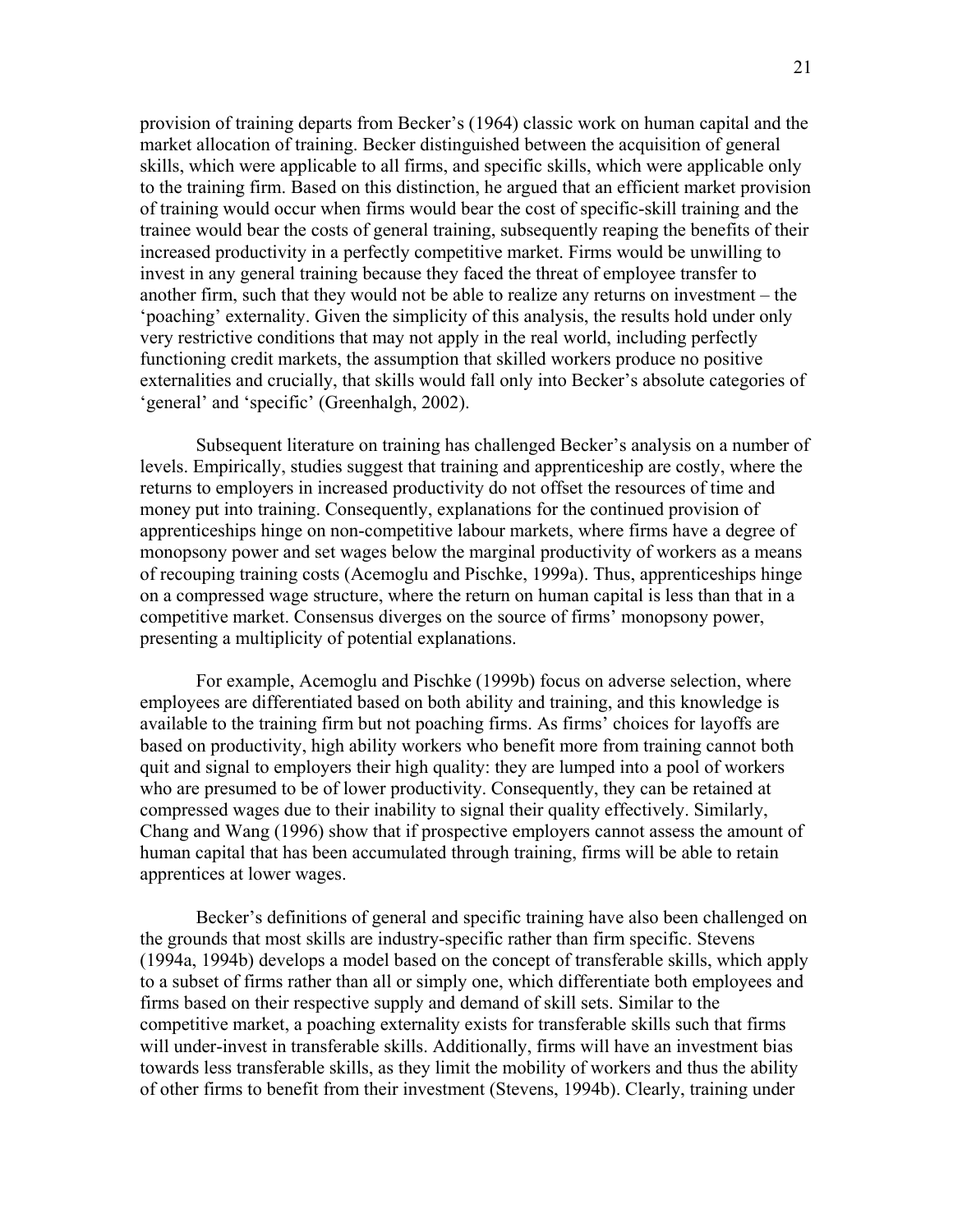these conditions faces market failures, as the benefits of transferable skills to the firm and the employee are less than the total social benefits, which include other firms. Greenhalgh (2002) contends that the wide externalities of skills are under-appreciated, as human capital plays an important role in macroeconomic performance according to theories of endogenous growth, competitive advantage and strategic complementarity.

### ii) Collective Action Motives

-

While economic theory sheds light on how microeconomic motives may permit apprenticeships under conditions of net cost, collective action approaches show how institutions may explain the variance of apprenticeships across industry and countries. Johansen (2002) argues that transferable training should be viewed as a collective or impure public good, in which it is rivalrous but non-excludable due to employee mobility.<sup>6</sup> Thus, poaching externalities pose two collective action problems, where employers would benefit from cooperation in both investing in more training and investing in more transferable training yet face costly threats of free-riding. Johansen points out that market solutions are likely to be limited, as they will address short-term skill shortages if functioning properly, but few individual incentives exist for firms to address long-term skill deficiencies. He argues that limited numbers of firms and powerful superordinate organizations (e.g. a state agency or an industrial board) are needed to enable collective action on the part of employers.

Despite the disconnect between the microeconomic and collective action literature, Ryan (2001) points out that the explanations are in fact complementary. There are likely multiple sources of market imperfection at work, including information asymmetries and matching frictions, but transferable skill differentiation would make a market imperfect by definition. Indeed, the work of Stevens (1994a) dovetails with that of Johansen (2002) and ultimately leads to similar conclusions, where Stevens argues that smaller numbers of firms lead to greater monopsony power and thus greater incentives for training. In turn, high concentrations of employees per firm reduce monitoring costs by superordinate organizations and decrease the probability of defections. Yet the technological sources of monopsony are unlikely to explain the variance of apprenticeship across countries (Ryan, 2001). Indeed, the success of apprenticeship systems in continental Europe is institutionally embedded in strong employers' associations and labour unions (as in the case of Germany) or with much greater degrees of state interventions (as in France). Ryan (2000) notes, however, that the Irish experience suggests that apprenticeship reform can occur with limited institutional development and without the national culture requisites deemed necessary by some.

Moreover, both literatures provide explanations about the variance of apprenticeship programs across industries. As noted above, both Stevens and Johansen argue that industries featuring high degrees of concentration are likely to invest in

<sup>&</sup>lt;sup>6</sup> By this, Johnson means that any training which could be applied in another workplace (or not exclusively useful to one employer) is desired by many employers, but cannot be fully protected like other assets that are a firm's property. This is because an employee cannot be effectively bonded or indentured to a firm outside of long-term contracts and can thus simply move to another firm that offers a higher wage.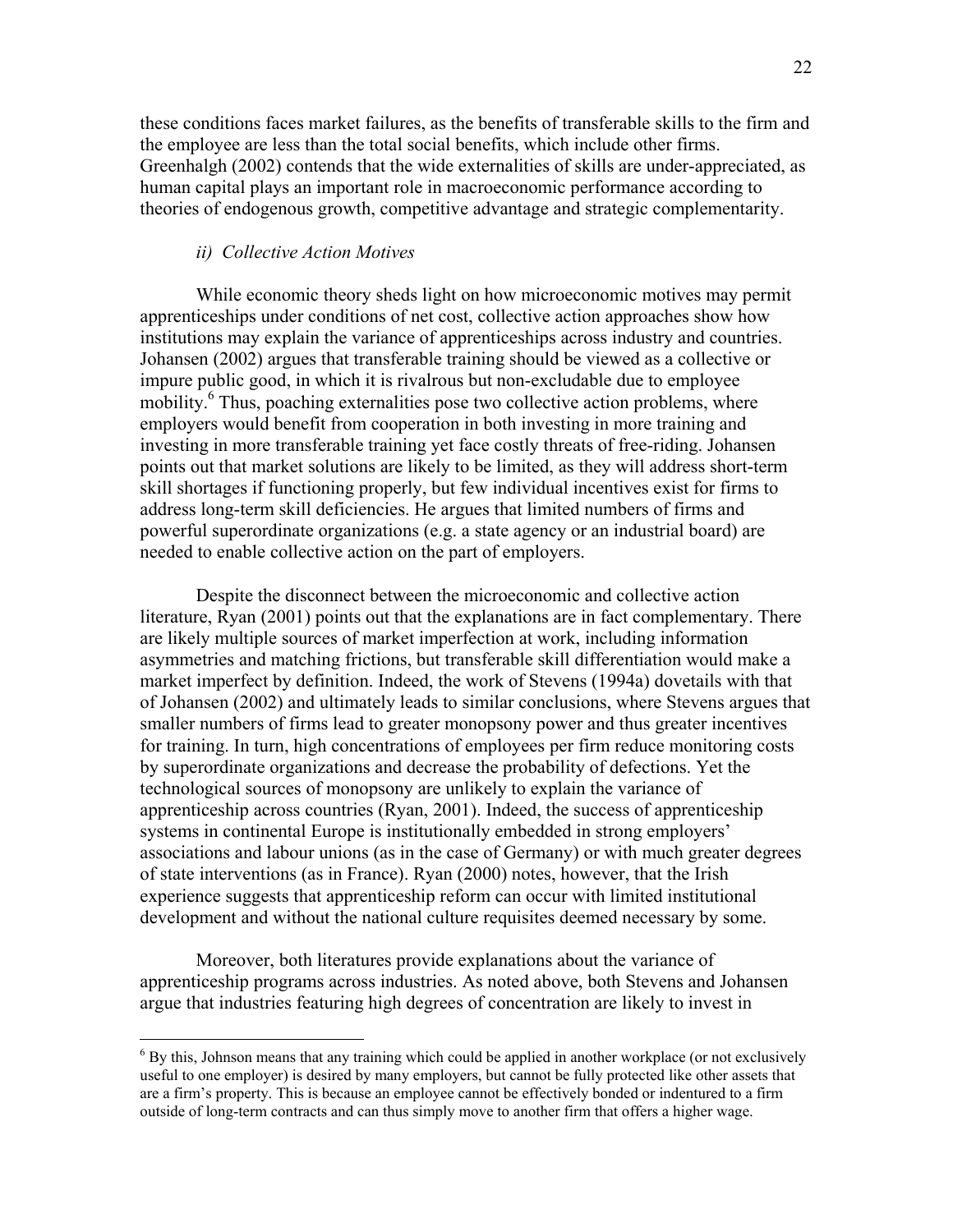employee training. Johansen notes that the exception to this proposition is oligopolistic industries in which firms compete in a product market, where training may be regarded as a strategic means of differentiation. This might explain the slow spread of apprenticeships to newer service industries such as insurance or banking, and suggests that collective action supporting general training may be in tension with pressures for firms to carve out a niche in accordance with the 'New Economy' (Crouch, 1997).

In short, the collective action literature argues that labour market institutions such as apprenticeship systems arise in an effort to encourage investment in training. They accomplish this by structuring the incentives offered to employers to train, principally by protecting them from the poaching externalities inherent in such activity. Additionally, systems of apprenticeships vary considerably in the mechanisms they use to solve these collective action problems, depending on the characteristics of the labour market. The theoretical literature on collective action is useful in examining these responses, as it provides insight into the conditions under which these mechanisms will arise and be most successful.

### c) Perspectives of the Employee

While incentives for firms to provide apprenticeships are a necessary condition for success, it is equally true that incentives must also exist for young people to commit to apprenticeships. A substantial school-to-work transition literature examines whether vocational education is economically beneficial to the trainee, situating it within issues surrounding schooling, employment and training. The deterioration of youth employment options across industrialized states in the past two decades came as a surprise, given "falling population shares, rising educational achievements and increases in the employment share of youth-intensive sectors" (Ryan, 2001). Scholars have pointed to an increasing skills bias in employment as an explanation, where production technologies have increasingly required skilled over unskilled labour. Yet a technological explanation must account for the variance of these results across countries, where deteriorating labour market trends for youth have been significant in the UK, France and the United States but less so in Germany, Japan and the Netherlands.

Ryan argues that national school-to-work institutions can explain these differences, where the latter countries have systems that promote vocational education, work experience, and school-employer linkages that facilitate the transition of youth to employment. Studies on vocational curricula suggest that vocational education is only selectively associated with higher pay, but strongly associated with lower unemployment (Payne, 1995). At the same time, the declining registration share of vocational education suggests that students increasingly favour general education, with its benefit of higher education options. As a variant on vocational education, apprenticeship features many of the same dynamics in European cases. It is associated with superior early labour market performance in youth, but more in terms of employment than in terms of compensation (Ryan, 2001).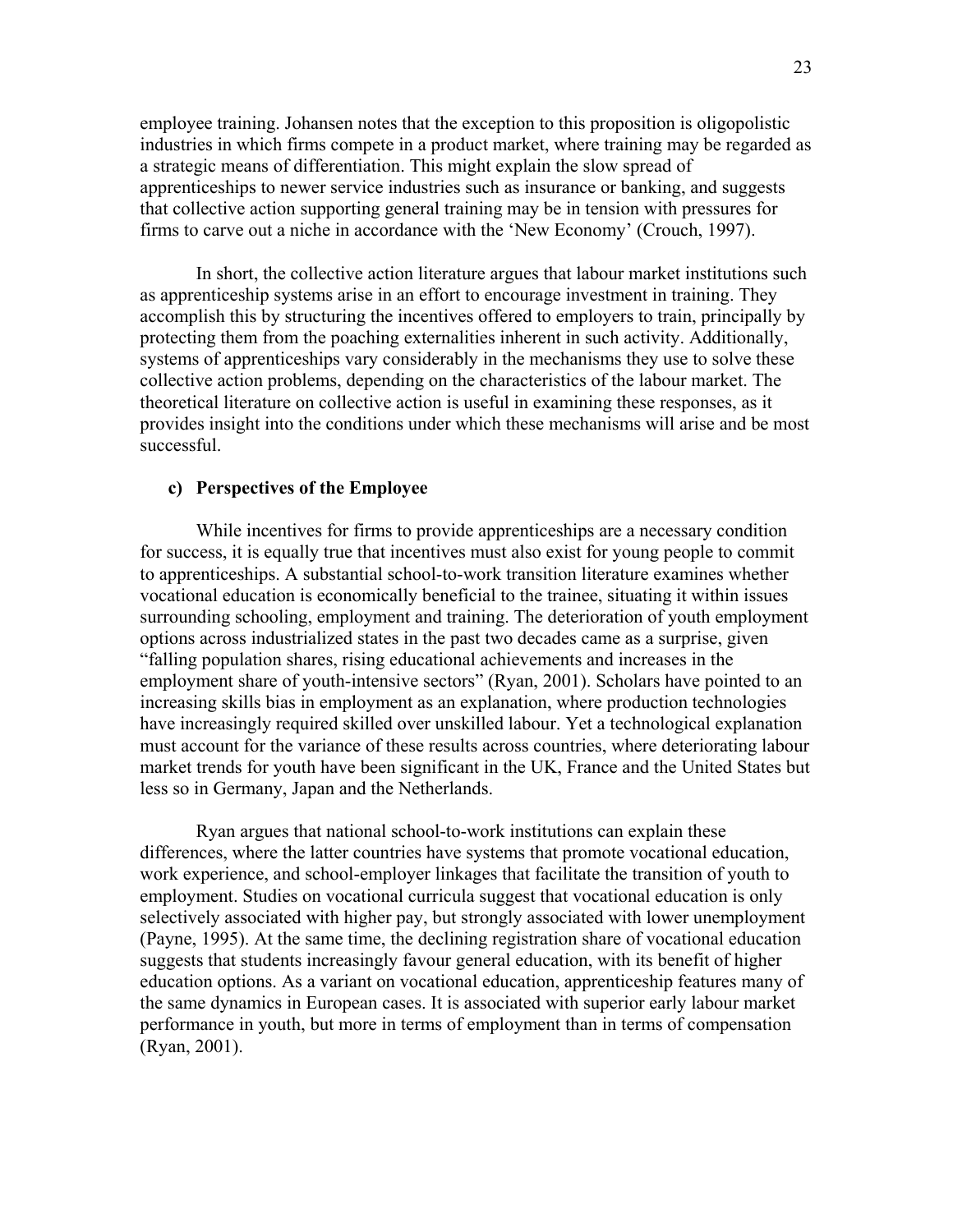An important question is what conditions must hold for young people to make large investments in apprenticeship training, which often yield lower returns and occupational mobility than university education. Crouch (1997) points out that general education offers more prestige and flexibility for the successful, but less advancement and fewer skills for the unsuccessful. Uncertainty about one's ability to succeed can yield a difficult choice in which option values may bias individuals in favour of general education. Apart from personal aptitude, limited access to capital may motivate the choice of apprenticeship over university education, as apprentices have the benefit of wages (Malcomson, Maw and McCormick, 2003).

 Another issue related to the perspective of employees is that the risks associated with apprenticeship training may be greater than those associated with more general types of training or education. Life-time income prospects may well be more risky (higher variance) for persons with specific rather than general skills. This may be particularly the case in apprentice trades as uncertain technological developments and globalization can potentially destroy the marketability of certain skills. This reality may be a factor in employee decisions related to participation in apprenticeship programs.

#### d) Perspective of Government

#### i) Credit Constraints

Like all investments in education, government can encourage worker registration in apprenticeship programs by offsetting the credit market imperfections inherent in human capital investment. Potential apprentices are likely to be credit-constrained as human capital cannot be used as collateral in investment like other forms of capital (although less so than other forms of post-secondary education that do not provide wages.) Consequently, apprentices may find themselves unable to finance the costs of training, which include the expenses of classroom sessions and tools, especially older apprentices with family responsibilities. This is particularly true in the Canadian context, as apprentices are sometimes unable to qualify for student loans, unlike their university and community college counterparts. If government could offer or guarantee low interest loans, the credit constraints facing potential apprentices would be alleviated (Stevens, 1999).

 The difficulty with government-sponsored credit is that it leaves the prospective apprentice bearing the risk that the apprenticeship will not result in sufficient future income. Even for apprentices who pass their certification, the return to investment is uncertain due to instability of demand for specific skills in labour. Sectors that are prone to employment instability may find that individual risk-aversion is a significant deterrent for individuals who might otherwise use loans to finance their apprenticeship. Direct subsidies to apprenticeship programs alleviate this difficulty, shifting the risk to the government.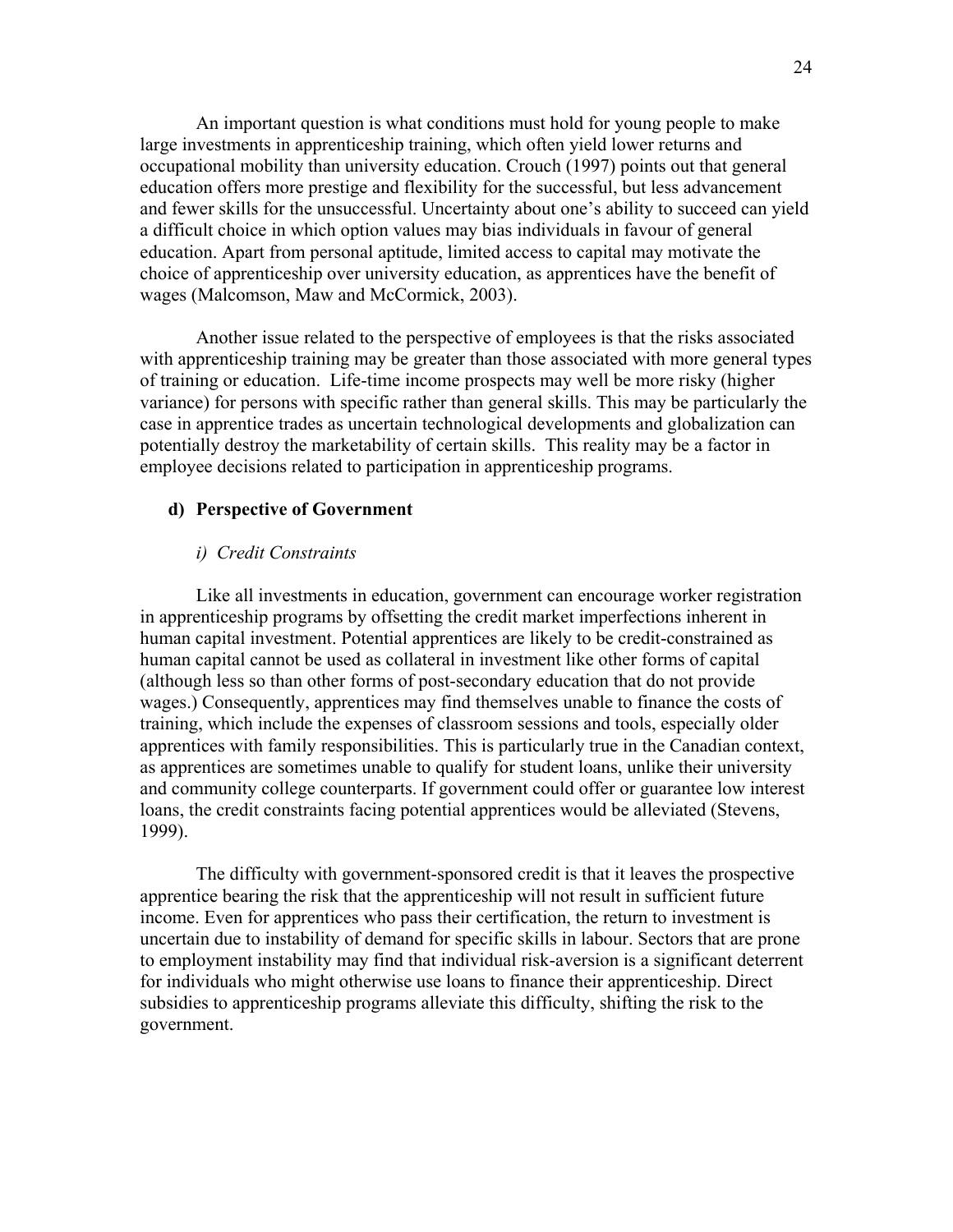#### ii) Information Failures

 Another solution to the perception of risk in apprenticeships is to increase the transparency of apprenticeship outcomes, or "how well young people can see through the system to plot a course from where they are in the present to a distant future goal" (Hamilton and Hurrelman, 1994: 331). Lehmann (2000) argues that the German apprenticeship system is an example of superior transparency, where the close connections between education, apprenticeships and employment send clear signals about the requisites and prospects for future employment. In contrast, the connections between education and employment are much more loose in the Canadian system, particularly in providing information about apprenticeships. This hinders a clear picture of benefits from apprenticeships for potential recruits.

### iii) Regulation of Training Quality

 The government also has a crucial role to play in the regulation of training quality. Without clear standards for training, apprentices face uncertainty about the quality of their training and employers have opportunities to exploit 'cheap labour' by providing poor training. Malcomsen, Maw and McCormick (2003) adds that the regulation of the length of apprenticeships has been important historically, as it determines the intensity at which training is provided relative to labour. Regulation also concerns collective action between firms, where superordinate organizations can alleviate firms' concerns about free-riders who provide either firm-specific training or underprovide training (Johansen, 2001). It is also important to ensure the transferability of skills and remove information asymmetries in employee mobility, such that potential employers have sufficient information to judge the skills of a potential worker (Acemoglu and Pishke, 1999b).

#### iv) Subsidizing Employer Costs

 The French system of tax levies has been considered by policy-makers in the UK as both a means of financing training subsidies and forcing collective action to increase general training by employers. Stevens (2001) argues that training levies based on the profits of the firm will achieve both of these objectives, whereas training levies based on wage bills will reduce credit difficulties but not remove poaching externalities. In a comparative study between levy policies in Britain and France, Greenhalgh (2002) argues that training levies succeeded in greatly increasing firm expenditure on training, although the benefits of these expenditures have not been equitably distributed.

### IV. National Systems of Apprenticeships

An important source of information about apprenticeship reform is the experience of other countries, which have found very different roles for apprenticeship in their labour markets and educational systems. Given the theoretical perspectives established above, this section will compare different systems of apprenticeship in order to explore the institutional solutions to training market failures employed by other states. As this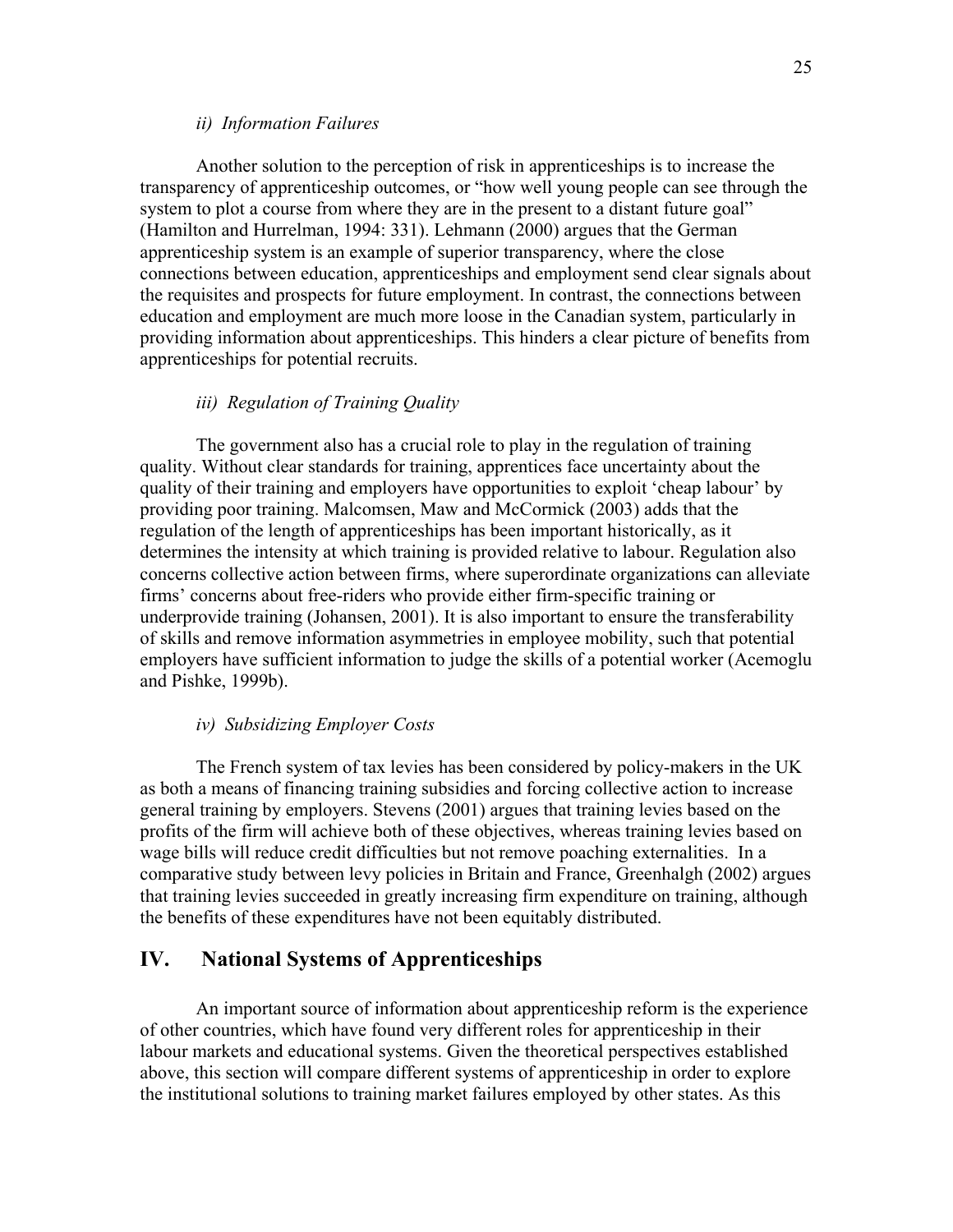section will illustrate, national systems of apprenticeship vary greatly based on the degree of integration into the educational system, the mechanisms of regulation, forms of government support for apprenticeship, and industry commitment to the system. The implications of these lessons will also be discussed at the end of the section.

### a) Germany

Policy-makers have increasingly turned towards the German system of apprenticeship as a model, as it is perhaps "the most comprehensive and detailed regulatory system for apprenticeship training in the Western world" (Raggart, 1998). It has been associated with high levels of skilled labour, superior competitive advantage and even the moderation of trends towards rising wage inequality (Acemoglu and Pishke, 1999b). At the same time, debate has arisen in Germany about the merits of vocational education, particularly whether it is "outdated and archaic, narrowly skill-based and more concerned with antiquated virtues… than with the more broadly defined demands of new workplaces" (Lehmann, 2000: 231).

 The German system of vocational training is based on its streamed system of general education, where secondary education is differentiated at the age of ten into three educational tracks that prepare students for trades, commerce and university respectively. The German apprenticeship system is the largest in the world, both in absolute and relative terms. A total of 1.6 million apprentices were registered in 2002, 4.7 per cent of the labour force aged 15-54 (Summary Table 1). In 1997, 46 per cent of 18 year old males and 36 per cent of 18 year old females participated in apprenticeships, evidence of both the widespread participation and the striking amount of gender equity relative to other systems (Ryan, 2000: 47). The program length of the German system varies based on occupation, where the vast majority of the programs are between three years and four years (72 per cent) and a limited number a full four years (22 per cent) (Steedman, 2001:4).

|   |           |                                             |                          | Total Registrations as a Percentage of (%) |                          |                          |      |
|---|-----------|---------------------------------------------|--------------------------|--------------------------------------------|--------------------------|--------------------------|------|
|   |           |                                             | າ                        |                                            |                          |                          |      |
|   |           | Apprenticeship<br>Registrations<br>(thous.) | Population,<br>$15 - 24$ | Population,<br>$15 - 54$                   | Labour<br>Force<br>15-24 | Labour<br>Force<br>15-54 | Date |
| A | Germany   | 1,622                                       | 18.0                     | 3.7                                        | 36.2                     | 4.7                      | 2002 |
| Е | Australia | 407                                         | 14.8                     | 3.6                                        | 21.9                     | 4.6                      | 2003 |
| G | Canada    | 234                                         | 5.7                      | 1.3                                        | 8.6                      | 1.6                      | 2002 |
| B | France    | 363                                         | 4.8                      | 1.1                                        | 15.8                     | 1.5                      | 2002 |
| F | Ireland   | 25                                          | 3.8                      | 1.1                                        | 7.6                      | 1.5                      | 2002 |
|   | U.K.      | 224                                         | 3.4                      | 0.7                                        | 5.0                      | 0.9                      | 2002 |
| D | U.S.      | 489                                         | 1.4                      | 0.3                                        | 2.2                      | 0.4                      | 2003 |

Summary Table 1: International Apprenticeship Systems

Source: Main Table 29

The integration of general and vocational education is achieved through the Germanic "dual system," which has been the model for other continental European systems such as Austria and Switzerland. The term "dual system" denotes the location of education at both the workplace and in vocational schools. The majority of the education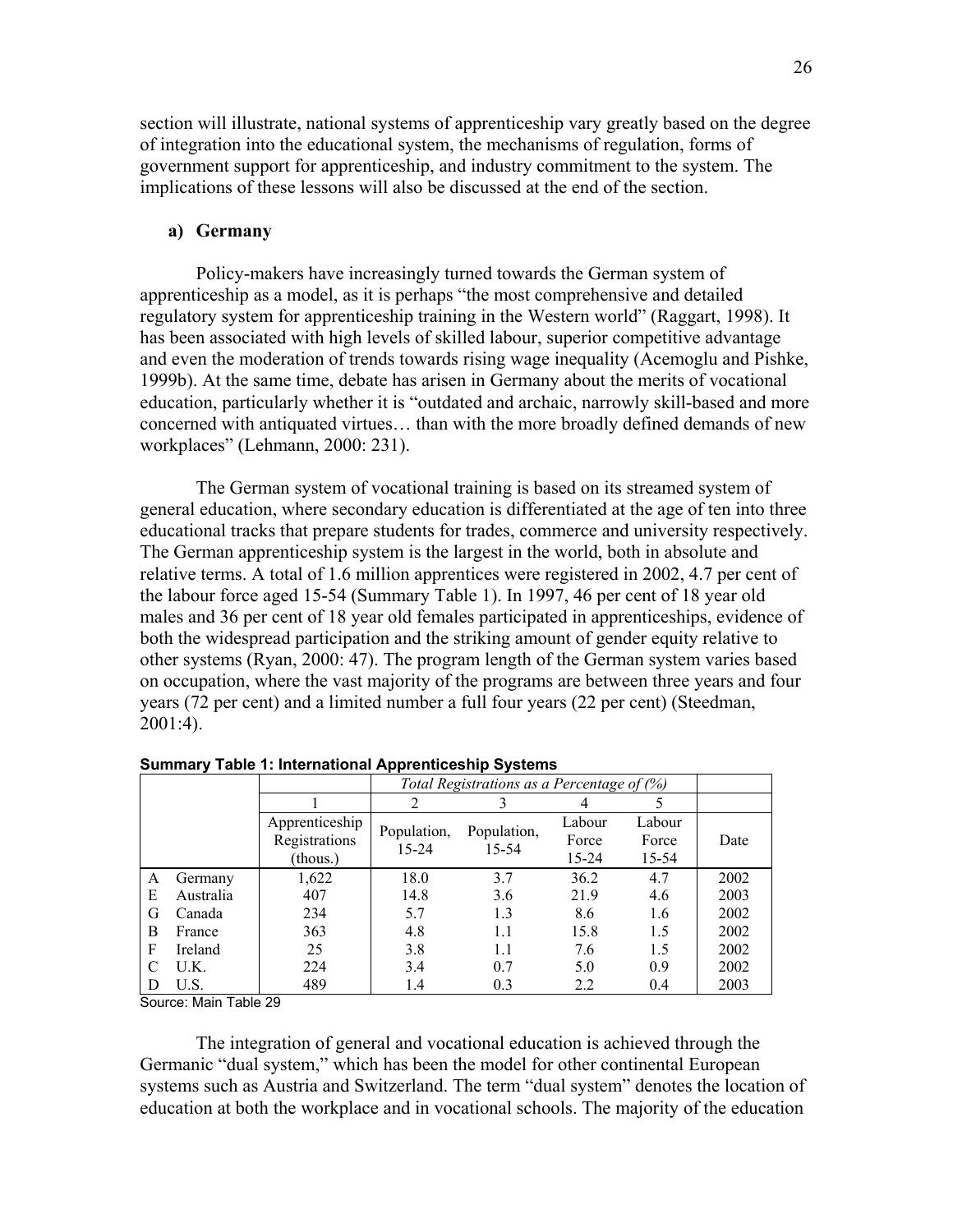is provided at the firm through on-the-job training. Apprentices attend vocational school part-time, either for one or two days a week or for an extended period, known as block release. Approximately a third of off-the-job training is devoted to general instruction in subjects such as language and mathematics (Ryan, 2000: 50). The curriculum is largely driven by the firm training, upon which both apprentices and employers place the most importance (Lehmann, 2000).

In all the systems of national apprenticeship reviewed here, the responsibility for finding an employer willing to provide the apprenticeship training rests with the aspiring apprentice. However, the German system places a great deal of resources into structuring this search to render it both coherent and transparent. The search process is encouraged and integrated into the last two years of secondary school education, where classroom time and resources are spent disseminating information about potential apprenticeships. The Chamber of Commerce also publishes the list of potential apprenticeships offered by employers. The average entering age into apprenticeships is 18 years, a full year older than the end of secondary school at 17 years. Unsuccessful applicants are encouraged to attend pre-apprenticeship vocational colleges, where skills are consolidated; in 1998, 10 per cent of entering apprentices had participated in vocational colleges (Steedman, 2001: 12-13).

 Significant incentives exist for young people to participate in apprenticeships. The labour market for many occupations is closed by restriction to workers under 18, leaving employment options restricted to unskilled labour. The long length and high attrition rates in German university programs also deter many prospective university students, directing many of them towards apprenticeships. Steedman (2001: 24) argues that the greatest incentives are the "social and quasi-institutionalized recognition accorded to the apprenticeship qualification". Collective agreements effectively restrict most entry into skilled trades to apprentices and ensure that the semi-skilled/skilled wage differential is attractive enough to promote apprenticeship. In addition, considerable social status is associated with a completed apprenticeship, which constitutes a professional identity, in stark contrast to Canadian attitudes towards trades (Steedman, 2001).

 The structure of incentives for both employers and apprentices is embedded in the institutionalization of 'social partnership' that characterizes the German state's highly complex involvement in the economy. Scholars argue that it is this constellation of institutions that alleviates the difficulties associated with the free market approach to training provision described in the previous section, namely: "employer free-riding on the training efforts of others, low quality in work-based training, undertraining in the face of high payroll costs for apprentices, and low educational content" (Ryan, 2000: 45). Apprenticeship institutions are supported by statute law, the Vocational Training Act of 1969, which is administered by the Ministry of Education and delegated to the national training authority, the Federal Institute for Vocational Training (BIBB). The principle of social partnership is realized by the BIBB Central Board, which advises the BIBB and features the mandatory representation of employers, employees and teachers.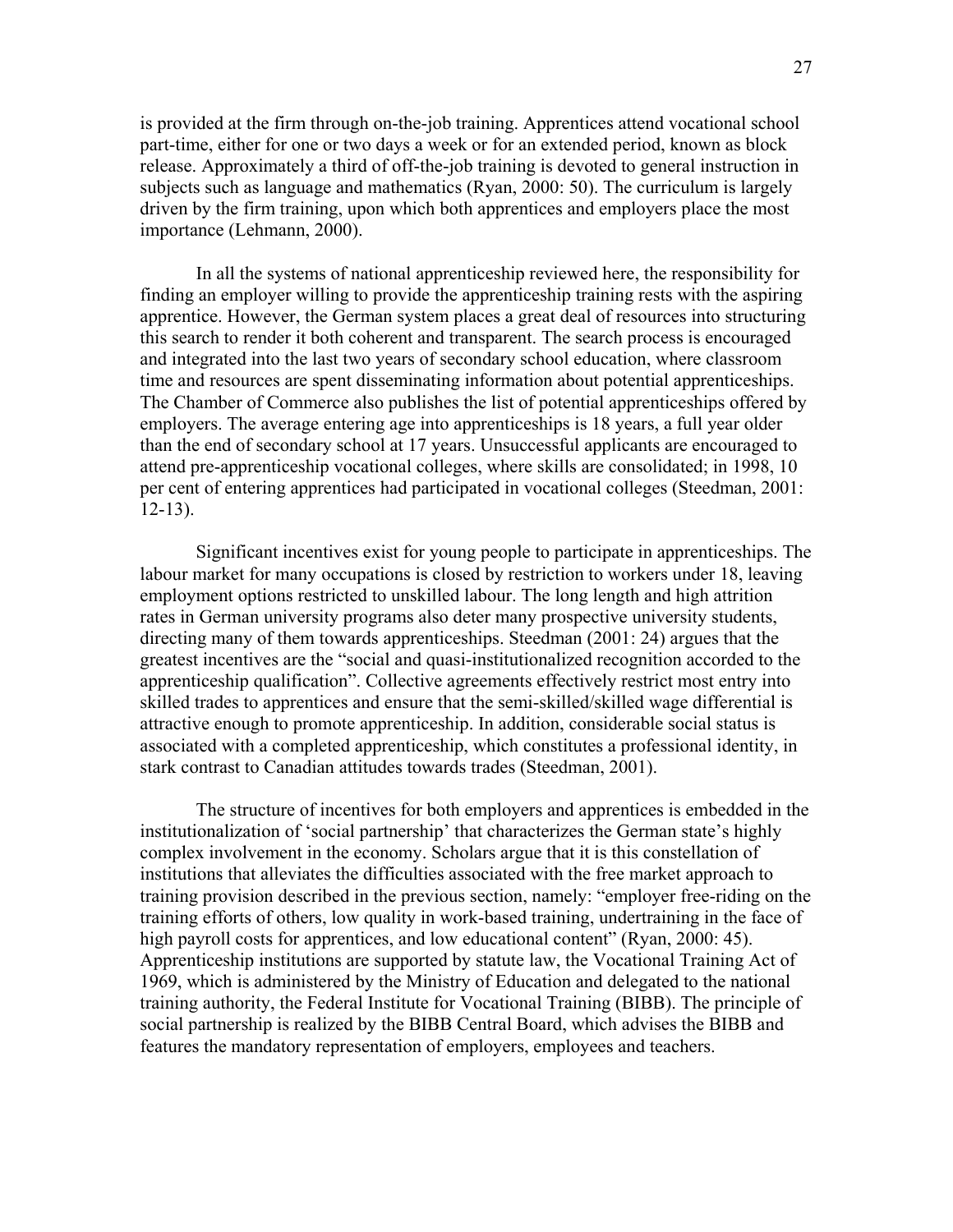The statutory framework of the system fulfills two broad functions: integrating apprenticeship into the education system and regulating work-place training. Like Canada, Germany has a federal system in which education is the responsibility of the provinces (Lander) that administer the off-the-job education. The strength of apprenticeship institutions, particularly their grounding in law, has permitted significant integration into the general education system, as evidenced by the search process described above. With respect to work-place training, the BIBB has the responsibility of regulating the training regulation for occupations, while district Chambers enforce those regulations. The Vocational Training Act provides regulating bodies with the responsibility of "the assessment and certification of apprentices at the end of their programmes, the inspection of employers' training programmes and the withdrawal of permission to recruit apprentices from employers who offer programs" (Ryan, 2000: 55).

The system is financed principally by employers, which contrasts with many other European systems where the government offers wage subsidies. The financing of the apprenticeship system is strictly divided into public and private responsibilities. Off-thejob training costs are entirely funded publicly, at no cost to the participants, while on-thejob training is the responsibility of the private sector. Apprentices are legally considered trainees with a lower wage commensurate with that status. Thus, firms are in effect compensated for their training with this legal regulation of apprentice payroll costs (Ryan, 2000). In addition to this institutional arrangement, unions are vital in structuring the benefits for employer participation. Scholars have argued that the significant power of German unions in constraining management flexibility has provided incentives for investment in employee training (Rieble-Aubourg, 1996). Unions are also instrumental in lowering intra-industry wage differentials and using informal sanctions in collective bargaining to reduce poaching externalities (Lehmann, 2000).

Thus, the German system is highly institutionalized, where powerful government bodies delegate their significant regulatory responsibilities to non-government sector associations. The functioning of these associations is dependent on their inclusive structure and the participation of both employers' associations and unions in managing the system. In turn, civil society's regulation of workplace training is integrated into education and reinforced by law. However, the system has come under stress in recent years due to poor employment prospects; the result has been substantial shortages of apprenticeships<sup>7</sup> and consequently a lack of access to the labour market for youth. Recent proposals for government intervention, which would force firms to meet a certain quota of apprentices based on their payroll, have met considerable opposition from business (O'Brien, 2004).

 $\overline{a}$ 

 $<sup>7</sup>$  A recent study of the Swiss apprenticeship system by Wolter, Muhlemann and Schweri (2003) found that</sup> most apprentices offset the costs of their training during their apprenticeship. Given the similarities between the German and Swiss apprenticeship systems, this might suggest that labour market deregulation of the apprenticeship system, which would reduce wages for apprentices and create openings for apprentices, might not have significant negative repercussions on the system.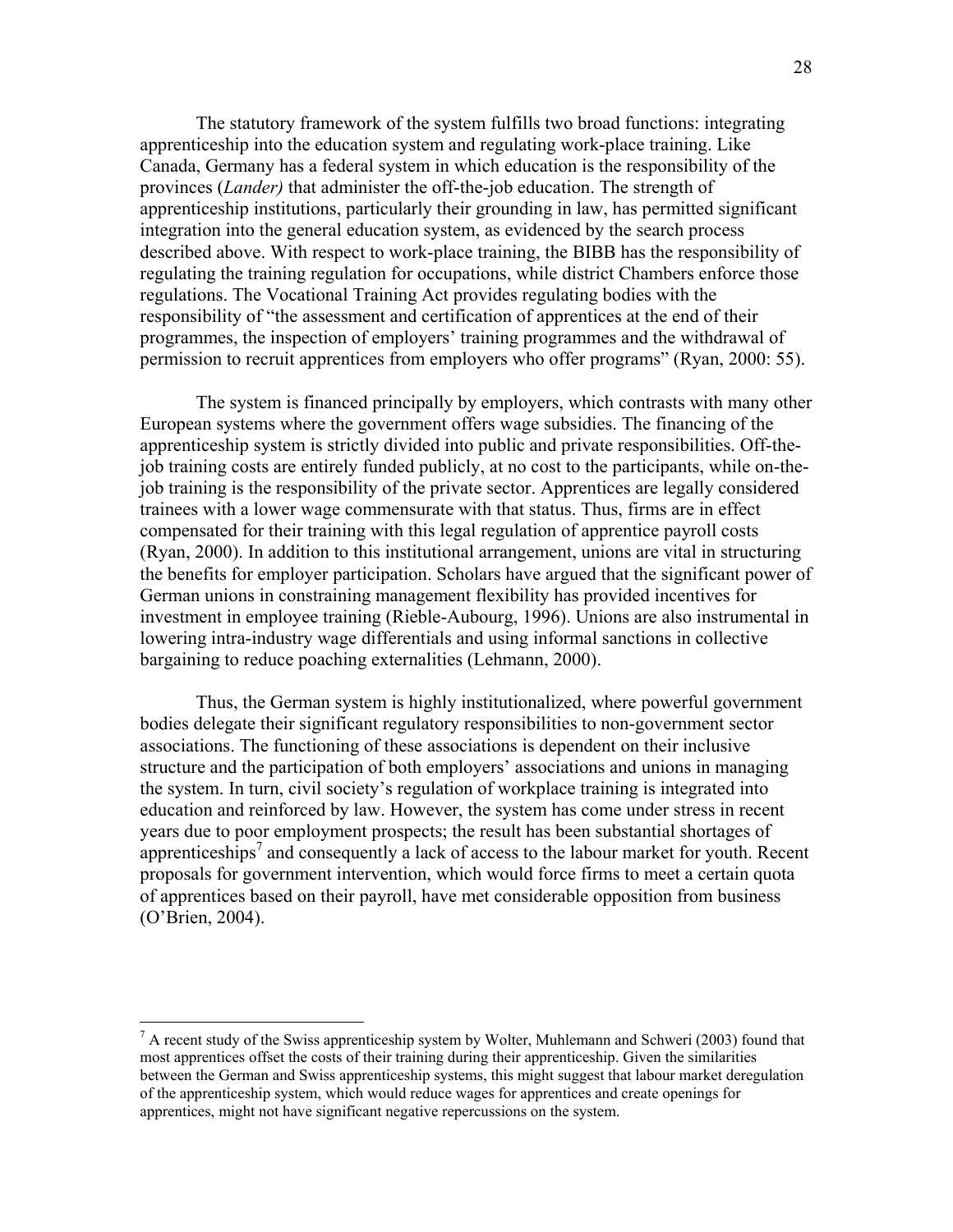#### b) France

In contrast to the civil society-led system of regulation in Germany, the French apprenticeship system relies upon state intervention. The French system is the foremost example of the use of training levies as a means of subsidizing apprenticeship and alleviating poaching externalities. Reforms during the previous decade have blurred previously distinct areas of privately and publicly provided training, such that apprenticeship is now partially integrated into a broad system of vocational education.

 The French apprenticeship system is not nearly as extensive as in Germany, with 363 thousand apprentices in 2002, or 1.5 per cent of the labour force aged 15-54 (Summary Table 1). Secondary education in France is likewise not nearly as integrated with the apprenticeship system as that of Germany, where career counseling is not particularly extensive in its treatment of the trades (Steedman, 2001). Previously, apprenticeship and public education were strictly separate, where apprenticeship was relegated to the private sector and perceived as a second-best option for education. Recent reforms integrating apprenticeships with post-secondary qualifications have enhanced the status of apprenticeships, reducing this division and greatly encouraging apprenticeship registration. The duration of apprenticeships varies according to the level of qualification, where skilled trade designations are generally four years in length (Steedman, 2001: 5). The recent linkage of apprenticeship programs with higher level qualifications has greatly increased their attractiveness, as the career options available to certified apprentices have greatly expanded (Greenhalgh, 1999). Bonnal, Mendes and Sofer (2002) conclude that workers with apprenticeship certificates face superior employment prospects than participants of vocational schools and that apprenticeship appears to be a profitable form of human capital investment.

The French solution to the underprovision of training is a levy, where firms must devote 1.5 per cent of their payroll value to training or be taxed the difference. Dresser and Rogers (1999) describe this as the "play or pay" strategy, where the state structures the levy such that firms will prefer to "play," providing their own training which includes but is not exclusive to apprenticeship. This addresses capital market failures through subsidization but also poaching externalities, where the levy alleviates the possibilities for employers free-riding the training of others. The French levy also structures the type of training upon which firms must spend, where the levy is comprised of 0.9 per cent on universal training, 0.4 per cent to alternating training through a contribution to a national training organization (principally apprenticeship) and 0.2 per cent on individual training. The universal training may either be provided in-house or contracted out to a massive industry of certified training organizations. The alternating training levy is directed to the Organisme Mutualisateur de l'Alternance (OMA), which funds vocational education targeted at the youth labour market (Greenhalgh, 1999: 101).

The firms' levies are contributed to mutual funds, organized into Organismes Partaires Collecteurs Agréés (OPCAs) which operate at the sectoral level. Featuring representation by workers and employers, these sectoral collector organizations decide training priorities with the consultation of government ministries. Firms and workers may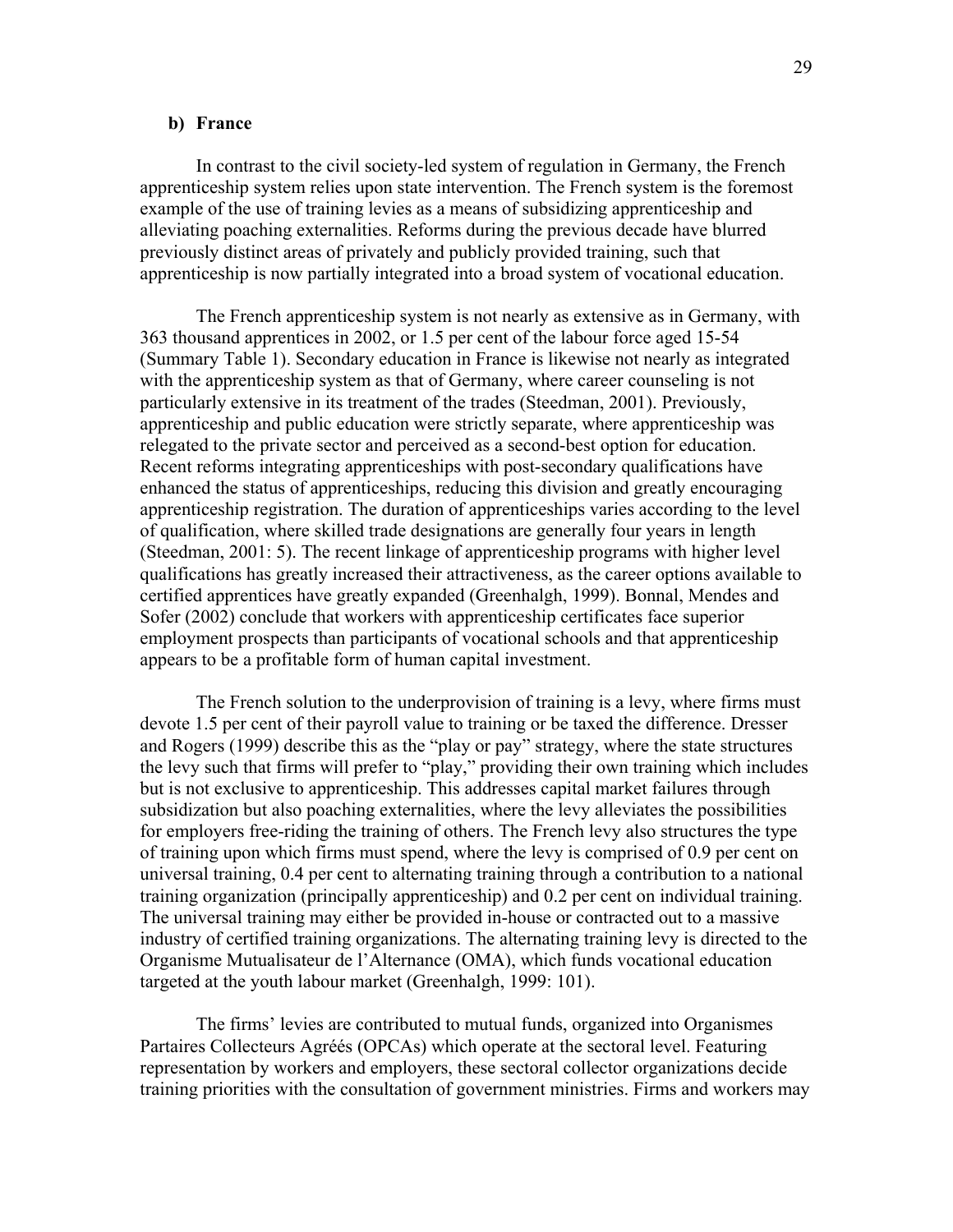apply for subsidized training or the reimbursement of training that occurs (Greenhalgh, 1999). The result is a significant investment in worker training: in 1994, spending on vocational education was at 1.81 percent of GDP, 59 percent of which was subsidized by the state (Greenhalgh, 1999). The cost of training to individuals is largely financed by firms through the training levy, where individuals pay no explicit cost for training and pay little in terms of foregone earnings, as individual leave for training is protected by law (Greenhalgh, 1999: 107).

### c) Great Britain

The most sustained policy discussions regarding apprenticeship reform have occurred in Great Britain, where a market-driven system of training provision has dominated for over twenty years. The institutional characteristics of apprenticeship in the UK are much more similar to Canada and the United States than to Germany, with apprenticeship being of limited scope and driven principally by firms. The UK system remains diffuse, where the Modern Apprenticeship system (MA) accounted for 224 thousand apprentices in 2002, 0.9 per cent of the labour force aged 15-54, not including additional apprentices in the National Vocational Qualification apprenticeships (NVQ) (Summary Table 1). The small scale of apprenticeship persists even though it has expanded beyond the trades occupations into service sectors. Indeed, these nontraditional sectors comprise a large share of registrations, particularly business administration (14.2 per cent), retailing (9.9 per cent), hospitality (7.4 per cent) and health and social care (5.6 per cent) (NCVER, 2001: 36).

 A major difference between the continental and UK apprenticeship systems is the content of training, where continental systems regulate quality through both the apprenticeship process and its assessment, whereas in the UK, regulation is less stringent and focuses solely on outcomes. National Training Organizations (NTOs) have assembled sectoral frameworks by which to evaluate skills according to the National Vocational Qualification (NVQ). However, the NVQ assessment does not regulate the training process and thus there is no regulated length to training. Certain NTOs require off-the-job training curricula as a condition for firm subsidization, and most apprentices receive off-the-job training through their participation, but this varies according to the sectoral framework. However, off-the-job training is not necessarily integrated into the national education system, as many firms provide it in-house (Ryan, 2000: 53-54).

 Apprenticeship is assessed according to NVQ standards, which are competencybased rather than knowledge-based. Although this allows the de facto accreditation from other sources of education, the outcome is often the neglect of underpinning technical knowledge and certainly of general education. Thus, the training acquired from apprenticeships is employer-dominated, skill-based knowledge rather than educationallydriven technical knowledge that allows employee mobility. Although the introduction of a Key Skills assessment based on literacy and numeracy was introduced to offset this tendency, this reform has not been very successful (Ryan, 2000). The lack of duration requirements has been criticized heavily in the UK system, as the average duration in apprenticeships was far lower than the expected duration, with no apprenticeship over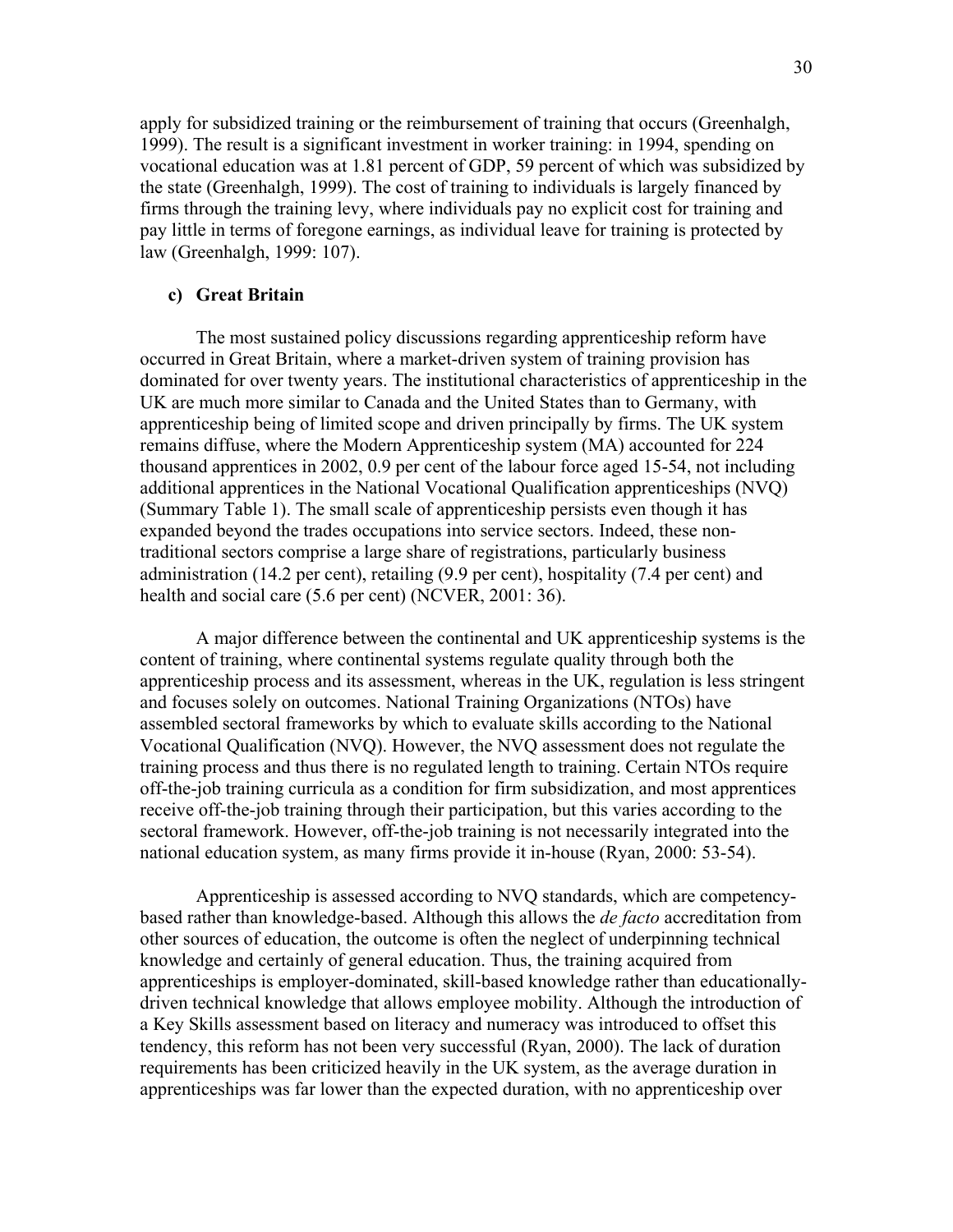two years in length. In specific sectors accounting for roughly a third of apprenticeship starts, the average apprenticeship was less than a year in duration (Steedman, 2001).

 The decentralized nature of the apprenticeship system translates to a difficult search process for prospective apprentices. Guidance is not integrated into the education system and the informational resources available to youth are marginal. While five percent of apprentices are directly trained by employers, the vast majority of apprenticeship placements are coordinated through training providers (Steedman, 2001). Assessment of apprenticeship certification is also largely outsourced to training providers.

Commensurate with the diffuse regulation of apprenticeship assessment and search processes, the UK apprenticeship system does not promote interventionist policies to promote apprenticeship as an educational option. While continental European apprenticeship systems have reformed the incentive structures for entering apprenticeships, the British system has been undermined by the increasing relative benefits of university education with such initiatives as the Educational Maintenance Allowance and the expansion of university admissions, part of the United Kingdom's goal of putting half of youth through university (Steedman, 2001: 26). Nonetheless, market incentives exist, as apprenticeship outcomes were superior in England and Wales in terms of pay over full-time vocational education by 12 percent (Payne, 1995). However, apprenticeship was associated with lower unemployment only in youth with superior educational achievements at 15-16.

 At the root of the UK's relatively weak regulatory regime is a decentralized institutional structure which has been decisively criticized by scholars, who cite its institutional weakness and incoherence (Ryan, 2000). The system enjoys no legal status under statutory law and is represented as a program under the Ministry of Education and Skills. The MA program was introduced in 1994 as a replacement to the former Industrial Training Board system (ITB), but possesses the power only to promote apprenticeships and approve financial support for training programs (Ryan, 2000: 53).

 National training policy is not administrated through a national body, but advised through the sectoral NTOs and the local Learning and Skills Councils (LSCs). Although some bodies have chosen inclusive policies, no legal requirement exists for inclusion of employee or teacher representatives. In contrast to the regulatory powers of the continental European committees, these advisory bodies have no statutory powers of regulation; regulation is achieved only through NTO's discriminatory powers regarding employers' access to funding (Ryan, 2000: 53). The responsibility for assessment remains with NVQ associations, whose representatives can be members of the firm being assessed. As Ryan points out, this creates significant opportunity for moral hazard for firms, who may pressure their employees into lax assessment in order to under-provide training and exploit cheap labour (Ryan, 2000: 55).

 In contrast to continental European systems, the lack of statutory basis for apprenticeship renders public financing an ad hoc exercise according to sector and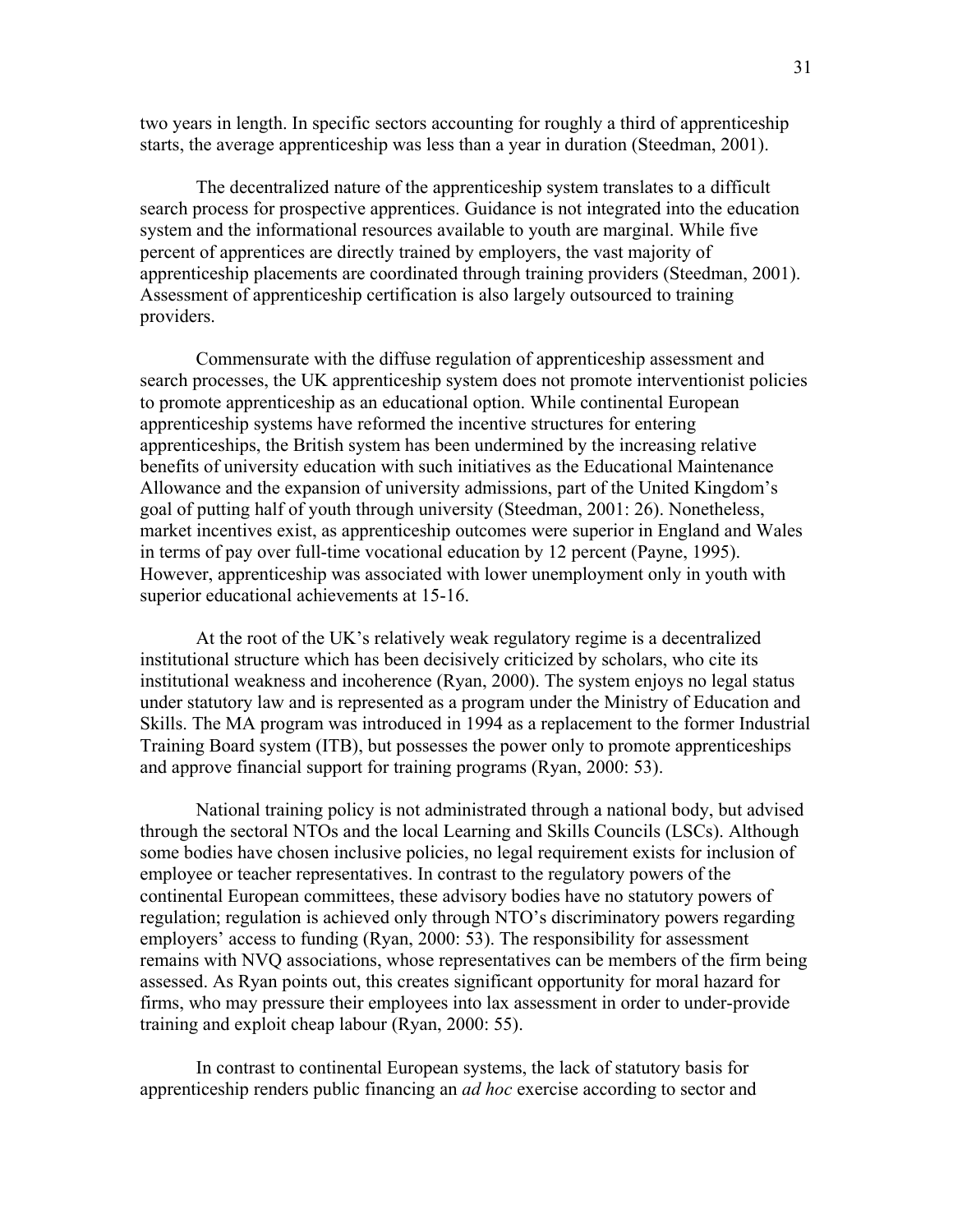educational content. The division of costs between firm and apprentice is also variable, as apprentices may be contracted as regular employees, common-law apprentices or trainees. This heterogeneity is reduced by the fact that MA apprentices are considered regular employees, but wage outcomes are decentralized and often are determined by collective agreements at the plant level. The result is that the financing of the system is opaque for both firms and apprentices, particularly in terms of apprentices' expected earnings after completion (Ryan, 2000: 58).

#### d) Ireland

The Irish apprenticeship system is an interesting case, as it provides persuasive evidence that apprenticeship systems can be reformed without the institutional frameworks present in continental Europe. Until the 1990s, Irish apprenticeship was very similar to that of the UK in its market-based approach and weak regulatory regime. However, legal reforms in 1993 transformed it into a system resembling that of continental Europe (Ryan, 2000). At present, 25 thousand apprentices participate in the apprenticeship system, or 1.5 per cent of the labour force aged 15-54 (Summary Table 1).

 The 1993 Apprenticeship Act shifted the Irish system from the decentralized UK model to a design similar to that of continental Europe. The act rooted the apprenticeship institutions in statutory law, delegating the responsibility of occupational training regulation to a national body, the Foras Àiseanna Saothair (FAS). Ryan (2000: 59) argues that the new system embodies continental principles, "notably mandatory educational content, joint regulation of work-based training, and full public funding of the institutional costs of part-time education and training conducted away from the workplace." The implementation of this regulation was designed both to regulate training quality in a broad effort to upskill the Irish labour force and to encourage firm participation in apprenticeships.

 These policy reforms have been connected to a sharp increase in apprenticeship registrations. The data are even more impressive given the narrow occupational scope of the apprenticeship system, which is restricted to traditional trades and excludes large occupational categories such as hairdressing and upholstering (Ryan, 2000: 58). Two caveats must be offered for these results: they followed the Irish economy's incredible boom through 1995-2000 and they benefited from EU subsidization. Nevertheless, the results suggest that market-based approaches can be reformed through adoption of continental principles: "the linkage of apprenticeship to the education system, the development of social partnership for the design and administration of apprenticeship, and the adoption of a statutory framework to underpin the whole" (Ryan, 2000: 62).

#### e) United States

The apprenticeship system in the United States is not nearly as extensive as its European counterparts, with approximately 489 thousand registered apprentices, roughly 0.4 per cent of the labour force aged 15-54 (Summary Table 1). Berik and Bilginsay (2000) notes that the majority of craftworkers do not pursue apprenticeships but acquire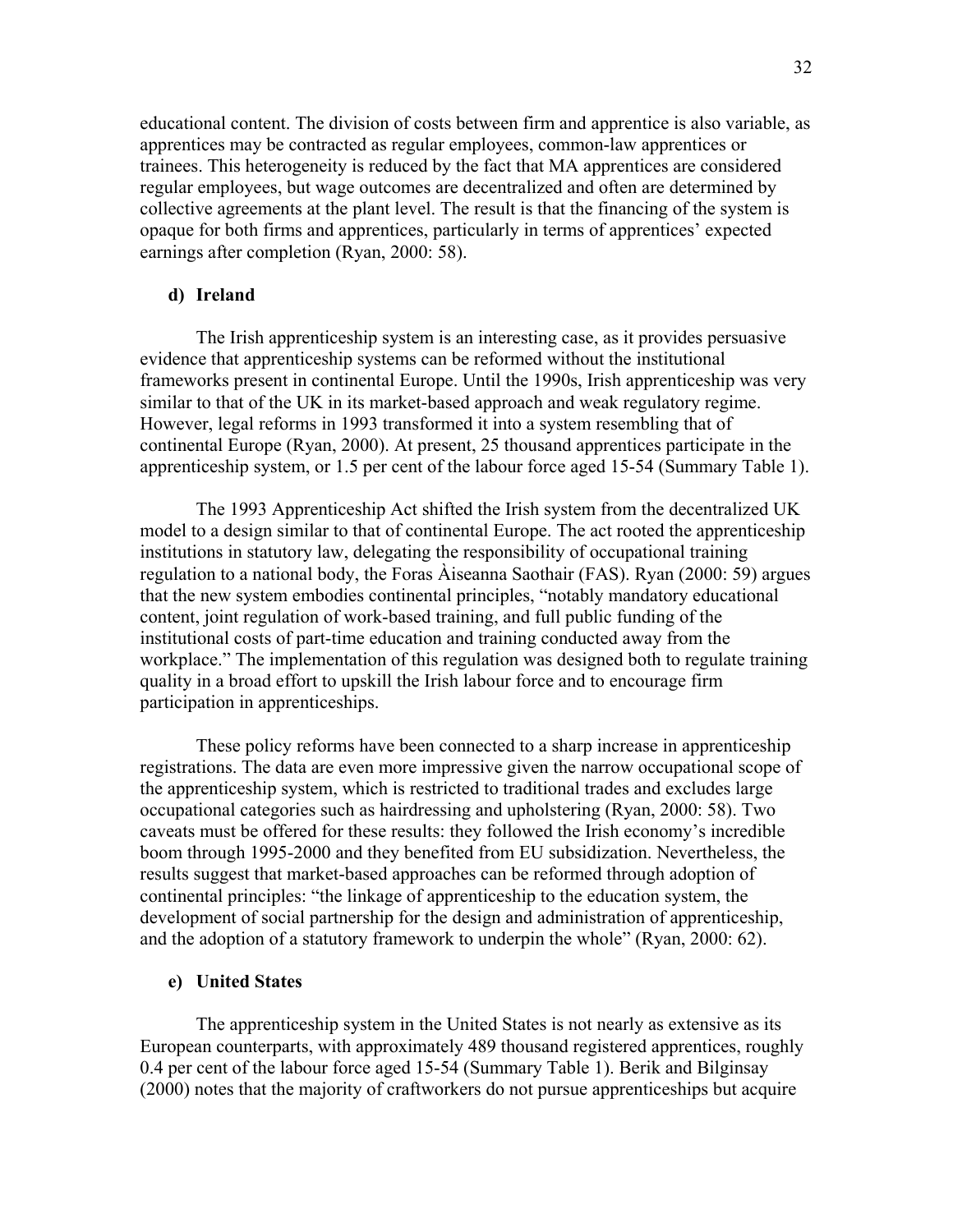training informally through employment. Gender inequity is severe, where 1990 data reveal that women constituted only 5.3 per cent of new apprentices (Berik and Bilginsay, 2000: 604).

The apprenticeship system is enshrined in statutory law, the National Apprenticeship Act of 1937, administered jointly by the Department of Labor's Bureau of Apprenticeship and Training and State Apprenticeship Councils (SACs).<sup>8</sup> This joint partnership administrates the regulation of programs. Federal funding is restricted to \$16 million, directed towards the administration of the system, while State expenditures total approximately \$20 million.<sup>9</sup> Assessment and certification is performed by SACs, where completion results in an Apprenticeship Completion Certificate (ACC), which is nationally recognized.

Apprenticeship programs are industry-driven, where firms pay virtually all of training costs without significant subsidization.<sup>10</sup> Thus, registered apprenticeships are industry-driven programs that are negotiated between firms and labour organizations, where state involvement is limited to assuring the minimum standards. This includes a minimum of 144 hours of technical knowledge training related to the trade.<sup>11</sup>

Despite the absence of a government role aside from support, potential apprentices have several incentives to enter. Apprenticeships are formalized in a contract, the Apprenticeship Agreement, whose length of training is dependent on occupation and which generally binds the employer to make efforts to retain the apprentice for the duration of the contract. Apprentices face increasing pay scales as they advance throughout the apprenticeship, up to 85-90 per cent of the journeyperson's wages. Despite apprenticeship's competition with vocational education in community colleges rather than high schools, apprenticeships showed increased earning for young males of 35 per cent (Blanchflower and Lynch, 1994). However, female apprentices have much poorer performance, where they do not show pay increases over even labour market programme participants, whose pay outcomes are almost indistinguishable from no education at all (Ryan, 1998: 305).

#### f) Australia

 The Australian apprenticeship system is an important case to examine, as it closely resembles the Canadian apprenticeship system and has undergone successful reforms in the past decade. Since the early 1990s, the Australian apprenticeship system has focused on expanding the range of occupations covered by apprenticeships, creating national standards for assessment and making apprenticeship program arrangements more flexible. Apprenticeship registration has increased dramatically at 14.9 per cent per year from 1995 to 2003, largely as a result of the expansion of apprenticeable occupations into new sectors, including clerical, sales and service sector occupations (Summary Table 2).

<sup>&</sup>lt;sup>8</sup> http://www.logos-net.net/ilo/150\_base/en/init/usa\_3.htm, accessed 6/3/2004

 $9 \frac{\text{http://www.nastad.net/index.cfm?page=10}}{\text{http://www.nastad.net/index.cfm?page=10}}$  accessed 6/3/2004.

<sup>&</sup>lt;sup>10</sup> http://www.nastad.net/index.cfm?page=10, accessed 6/3/2004.

<sup>&</sup>lt;sup>11</sup> http://www.logos-net.net/ilo/150\_base/en/init/usa\_3.htm, accessed 6/3/2004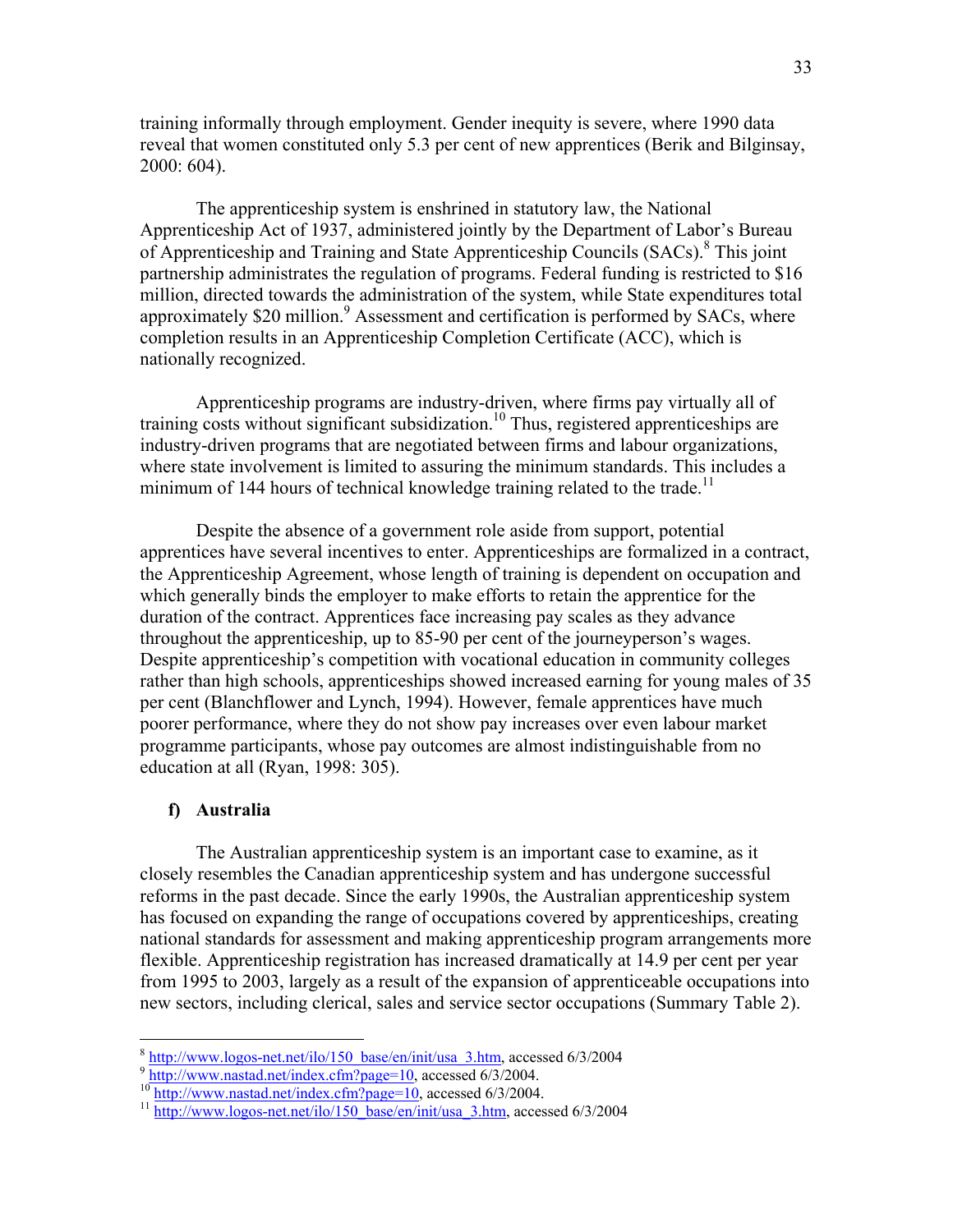Consequently, it is an important example of how the apprenticeship learning model could be expanded beyond its traditional service sectors in the trades to provide 'structured training experience' for other sectors in the labour market.

|         | <b>Total Registration</b> |        |             | Completions |        |            | <b>Total Registration</b> |                        | Completions            |                        |
|---------|---------------------------|--------|-------------|-------------|--------|------------|---------------------------|------------------------|------------------------|------------------------|
|         | Australia                 | Canada | Difference  | Australia   | Canada | Difference | Australia                 | Canada                 | Australia              | Canada                 |
|         | Thous.                    | Thous. | Thous.      | Thous.      | Thous. | Thous.     | Index,<br>$1985 = 100$    | Index,<br>$1985 = 100$ | Index,<br>$1985 = 100$ | Index,<br>$1985 = 100$ |
|         | $\mathbf{A}$              | B      | $C = B - A$ | D           | E      | $F = E-D$  | Index $(A)$               | Index $(B)$            | Index $(D)$            | Index $(E)$            |
| 1985    | 128.6                     | 139.2  | 10.6        | 36.5        | 19.1   | $-17.4$    | 100.0                     | 100.0                  | 100.0                  | 100.0                  |
| 1991    | 160.2                     | 192.9  | 32.7        | 40.2        | 19.7   | $-20.5$    | 124.6                     | 138.6                  | 110.1                  | 103.3                  |
| 1995    | 136.0                     | 164.6  | 28.6        | 32.9        | 17.1   | $-15.8$    | 105.8                     | 118.2                  | 90.1                   | 89.4                   |
| 1996    | 156.7                     | 166.5  | 9.8         | 31.7        | 16.1   | $-15.6$    | 121.9                     | 119.6                  | 86.8                   | 84.3                   |
| 1997    | 172.3                     | 172.3  | 0.0         | 44.3        | 16.4   | $-27.9$    | 134.0                     | 123.8                  | 121.4                  | 85.8                   |
| 1998    | 194.2                     | 177.7  | $-16.5$     | 53.9        | 16.5   | $-37.4$    | 151.0                     | 127.7                  | 147.7                  | 86.3                   |
| 1999    | 252.1                     | 188.8  | $-63.3$     | 62.4        | 18.6   | $-43.8$    | 196.0                     | 135.6                  | 171.0                  | 97.3                   |
| 2000    | 271.4                     | 201.6  | $-69.8$     | 78.6        | 18.3   | $-60.3$    | 211.0                     | 144.8                  | 215.3                  | 95.6                   |
| 2001    | 310.4                     | 217.6  | $-92.8$     | 86.0        | 18.3   | $-67.7$    | 241.4                     | 156.3                  | 235.6                  | 95.7                   |
| 2002    | 356.5                     | 234.5  | $-122.0$    | 98.5        | 16.5   | $-82.0$    | 277.2                     | 168.4                  | 269.9                  | 86.4                   |
| 2003    | 413.3                     | n.a.   | n.a.        | 117.8       | n.a.   | n.a.       | 321.4                     | n.a.                   | 322.7                  | n.a.                   |
| 85-02   | 6.2                       | 3.5    |             | 6.0         | $-1.0$ |            | 6.2                       | 3.5                    | 6.0                    | $-1.0$                 |
| 91-01   | 6.8                       | 1.2    |             | 7.9         | $-0.8$ |            | 6.8                       | 1.2                    | 7.9                    | $-0.8$                 |
| 85-91   | 3.7                       | 5.6    |             | 1.6         | 0.5    |            | 3.7                       | 5.6                    | 1.6                    | 0.5                    |
| 91-96   | $-0.4$                    | $-2.9$ |             | $-4.6$      | $-4.0$ |            | $-0.4$                    | $-2.9$                 | $-4.6$                 | $-4.0$                 |
| 96-01   | 14.6                      | 5.5    |             | 22.1        | 2.6    |            | 14.6                      | 5.5                    | 22.1                   | 2.6                    |
| $01-03$ | 15.4                      | n.a.   |             | 17.0        | n.a.   |            | 15.4                      | n.a.                   | 17.0                   | n.a.                   |

Summary Table 2: Registration and Completion Trends, Australia and Canada

Notes: Period changes indicate average annual growth rates.

Sources: NCVER (2004) and Main Table 2.

In the early 1990s, the Department of Employment, Education and Training began initiatives to reform anew the apprenticeship system in Australia in the face of high youth unemployment (Ray, 2001). Previously, the apprenticeship system had been eclipsed by the development of the Australian Traineeship System (ATS), which attempted to supplement the apprenticeship system by providing subsidized, low wage traineeships to non-trade occupations with durations of approximately one year. Traineeships were designed to provide structured, entry-level training to a very broad group of occupations (NCVER, 2001: 56). However, participation in the ATS had not met the expectations of policy-makers and suffered low completion rates as a result of its image as a poor program for vocational training. Faced with this lack of success, policy-makers began discussions to alter the system in order to reform the traineeships system and integrate it with general apprenticeships.

 Following recommendations made by a 1986 OECD report, initiatives shifted from "training based on timeserving and the acquisition of knowledge to one based on training for competency to undertake tasks to national standards set by industry" (Ray, 2001: 27; OECD, 1986). The newly established National Training Board (later the Australian National Training Authority (ANTA)) began a broad policy of creating national standards, which benefited from support from labour and industry. Inaugurated in 1992, the Australian Vocational Certificate Training System (AVCTS) brought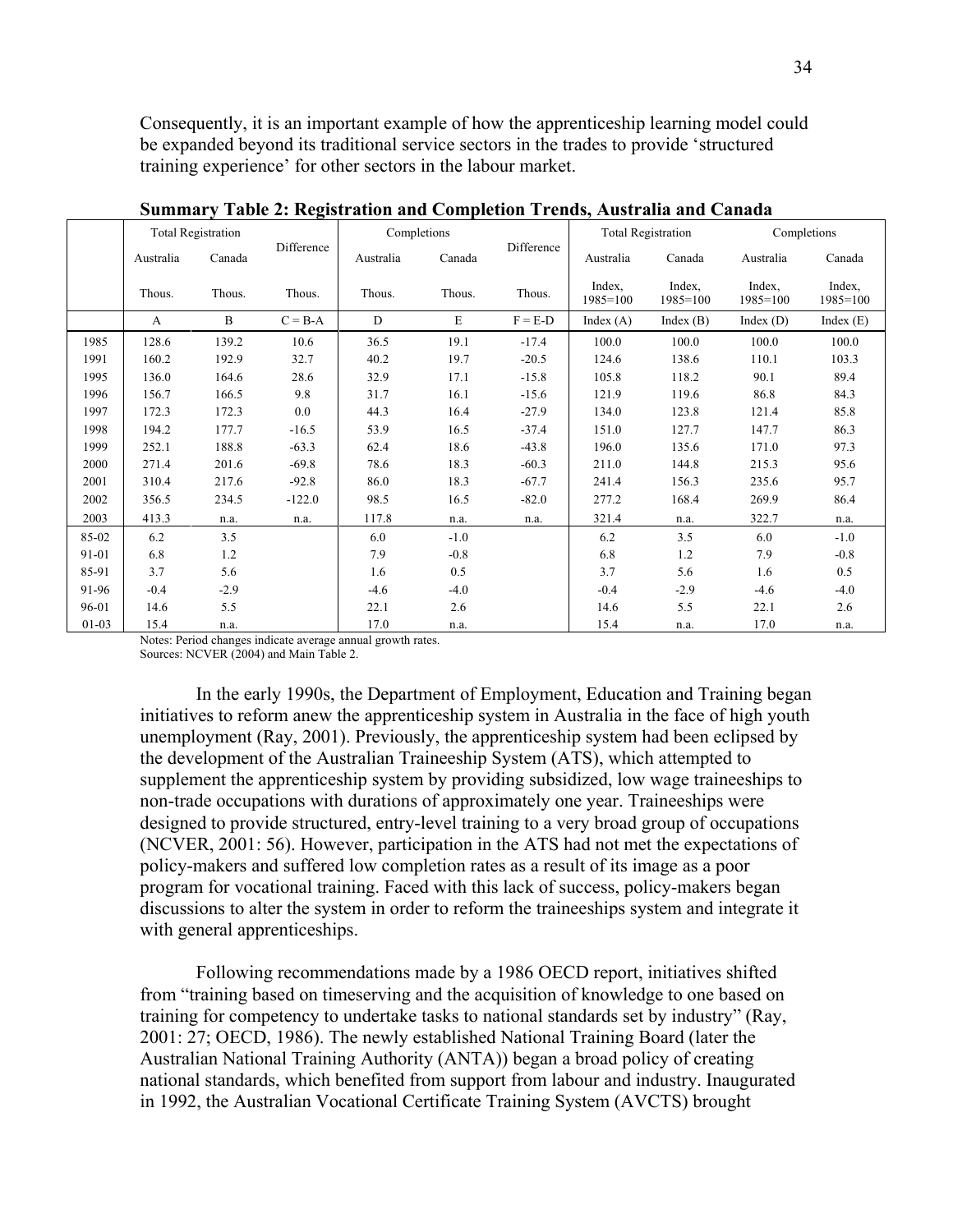together these policies in the Australian Qualifications Framework (AQF), but also included other provisions such as greater industry participation and prior learning and assessment recognition.

The newly created AVTS underwent additional reform with the publication of a government white paper, Working Nation, which aimed at greatly expanding the traineeship system. In 1994, the National Employment and Training Taskforce (NETTFORCE) began substantial measures to advance the goal of increasing registration including changing wages, eliminating the academic portions of traineeships, and creating new traineeships specialized for sub-industries. The removal of restrictions limiting apprenticeship to youth that occurred in 1992 was also a great contributor to the subsequent expansion of the apprenticeship system, as it allowed significant numbers of older apprentices to participate.

 In 1996, the incoming Howard government consolidated traineeships and apprenticeships under the auspices of the New Apprenticeship program. According to an NCVER report, the new apprenticeship system was "a national commitment to dispense with legislative and administrative distinctions between the formerly different training systems" (NCVER, 2001: 27). It effectively integrated traineeships and apprenticeships into a single program and skills qualification framework, allowing the creation of programs with high level skill qualifications and variable durations, as opposed to the dichotomy of one and four year programs under the previous system. These changes were implemented as 'training packages,' or combinations of training contracts, competency goals and assessment guidelines that balanced enhanced flexibility with national standards. Another important element of the reform was the principle of 'user choice,' where employers and apprentices could choose private training providers, ending the monopoly over training enjoyed by the Australian Technical and Further Education system (roughly equivalent to Canadian colleges) (Ray, 2001).

 These reforms coincided with a dramatic increase in apprenticeship registration, which grew from 136.0 thousand in 1995 to 413.3 thousand in 2003 (Summary Table 2). However, it was not the improvement of the traditional apprenticeships<sup>12</sup> that drove this growth but rather the expansion of newly created apprenticeship programs targeted towards different occupational sectors:

Most of the expansion in apprentice and trainee numbers has been the result of the belated roll-out of traineeships since the mid-1990s into areas of the labour market that encompass some of the largest occupations in Australia, but had previously not been covered by apprenticeships. This included areas such as clerical, retailing and the rapidly growing service industry occupations. For

-

 $12$  Traditional apprenticeships generally refer to apprenticeships of two or more years in a trades occupation which grant a high level skill qualification (level III or above). These traditional apprenticeships comprised almost the whole of the Australian apprenticeship system prior to the introduction of traineeships. Under the New Apprenticeship System, the distinction between traineeships and traditional apprenticeships was dropped in favour of the term 'new apprenticeships,' which refer to all contracts. However, policy-makers often find it expedient to distinguish between 'traditional apprenticeships,' as defined above, and 'other apprenticeships,' which encompass the old traineeships and newly created programs.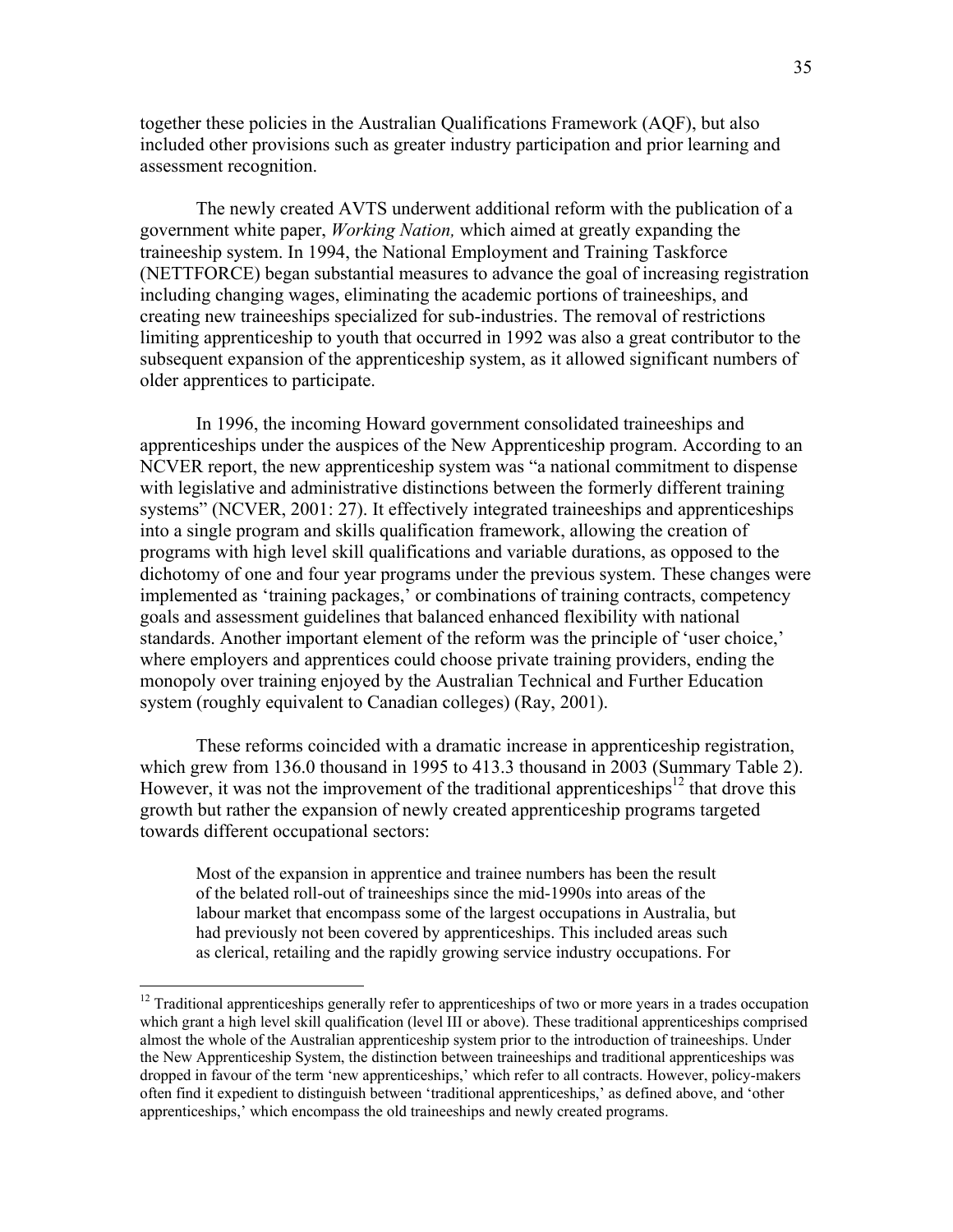instance, apprentice and trainee numbers in clerical, service and sales occupations increased from some 10 000 in 1995 to almost 82 000 by June 2000. (NCVER, 2001: 26)

 While the administrative reforms of the New Apprenticeship system undoubtedly contributed to this success, it was clearly the adoption of new apprenticeships as a viable form of training in these new sectors for prospective labour market entrants that drove growth.

 Commensurate with this new orientation of the New Apprenticeship system, traditional and other apprenticeships followed very different trends which drastically changed the composition of the apprenticeship system. Traditional apprenticeships, principally composed of trades apprenticeships, grew 3.5 per cent per year from 101 thousand in 1996 to 133 thousand in March, 2004 (Brooks, 2004: 6; NCVER, 2004). Growth in traditional apprenticeships, however, accounted for only 7 per cent of growth from 1996 to 2002 (Brooks, 2004: 6). Other apprenticeships grew at 20.9 per cent per year from 62 thousand in 1996 to 283 thousand in 2004, such that other apprenticeships increased over 4.5 times during that period (Brooks, 2004: 12; NCVER, 2004). By 2004, other apprenticeships accounted for 68 per cent of all contracts in the Australian apprenticeship system.

 By definition, other apprenticeships are designed for occupations outside the trades and thus the share of registration by each occupational group changed dramatically over the 1996 to 2004 period. Summary Table 3 shows the growth of each occupational trade group from 1995 to 2004.

 Registration growth was driven by intermediate clerical, sales and service workers,<sup>13</sup> which increased by 108.0 thousand registrations from 1995 to 2004, and intermediate production and transport workers,  $14$  which increased by 51.1 thousand registrations. If we add labourers and related workers, registration from these three groups alone increased by 192.6 thousand during the same period, accounting for 68.5 per cent of registration growth. These other apprenticeship programs also tended to be part-time (34 per cent), included programs of two years or less in duration (60 per cent) and also those that granted a lower skills qualification than traditional apprenticeship (26 per cent) (Brooks, 2004: 14).

 $\overline{a}$ 

<sup>&</sup>lt;sup>13</sup> This category includes general clerks, sales representatives, hospitality trainees, personal care and nursing assistants, special care workers, waiters, children's care workers, other intermediate clerical workers, prison officers, education aides, motor vehicle and related products salespersons, retail and checkout supervisors, bank workers, hotel supervisors, personal care consultants, dental assistants, library assistants, fitness instructors and related workers, travel and tourism agents, and keyboard operators.

<sup>&</sup>lt;sup>14</sup> This category includes storepersons, motor vehicle parts and accessories fitters, delivery drivers, textile and footwear production, machine operators, road and rail transport drivers, other intermediate stationary plant operators, mobile construction plant operators, plastics production machine operators, truck drivers, forestry and logging workers, printing hands, train drivers and assistants, and miners.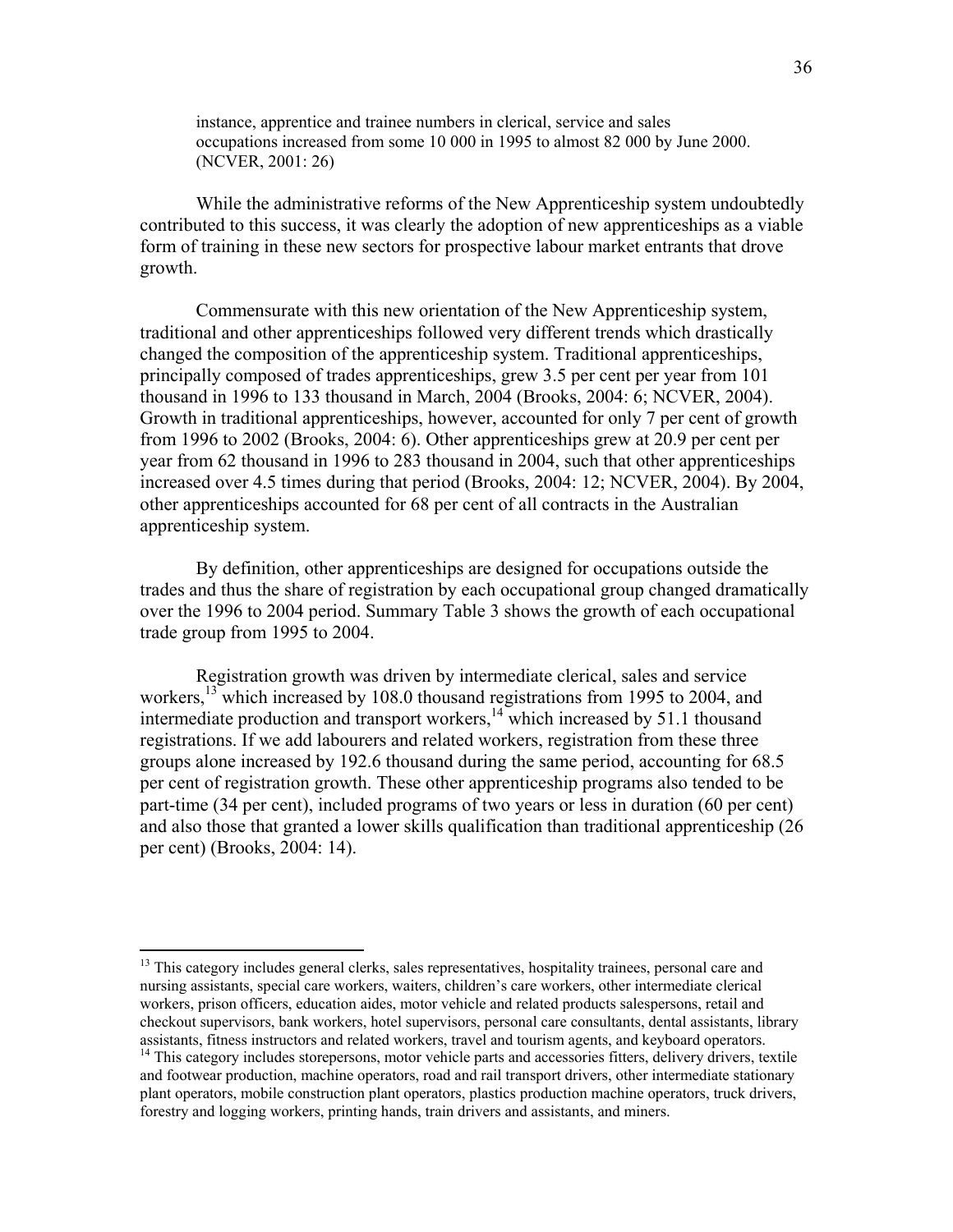|                                               | Registrations, thous. |                    | Average<br>Annual | Share of Registrations $(\%)$ |                    | $%$ Point            |
|-----------------------------------------------|-----------------------|--------------------|-------------------|-------------------------------|--------------------|----------------------|
| <b>Occupational Group</b>                     | June,<br>1995*        | March.<br>$2004**$ | Growth.<br>95-04  | June.<br>1995*                | March.<br>$2004**$ | Difference,<br>95-04 |
|                                               | A                     | B                  |                   | A                             | B                  |                      |
| Managers, administrators and professionals    | 1.7                   | 6.3                | 15.7              | 1.3                           | 1.5                | 0.3                  |
| Associate professionals                       | 1.3                   | 30.5               | 42.0              | 1.0                           | 7.3                | 6.4                  |
| Trades and related workers                    | 120.2                 | 147.1              | 2.3               | 88.4                          | 35.3               | $-53.1$              |
| Advanced clerical and service workers         | 0.1                   | 8.3                | 63.4              | 0.1                           | 2.0                | 1.9                  |
| Intermed, clerical, sales and service workers | 8.1                   | 116.1              | 34.4              | 6.0                           | 27.9               | 21.9                 |
| Intermed, production and transport workers    | 0.5                   | 51.6               | 67.4              | 0.4                           | 12.4               | 12.0                 |
| Element, clerical, sales and service workers  | 2.1                   | 21.4               | 29.4              | 1.5                           | 5.1                | 3.6                  |
| Labourers and related workers                 | 2.0                   | 35.5               | 37.7              | 1.5                           | 8.5                | 7.0                  |
| Total                                         | 136.0                 | 416.8              | 13.3              | 100.0                         | 100.0              | 0.0                  |

# Summary Table 3: Registration Changes in Australia, By Occupational Group, 1995, 2004

\* - The earliest data for which these trade group aggregations are available

\*\* - The latest data available

Sources: A - NCVER, 2000, Table 85

B - NCVER, 2004, Table 11

 Another important change in the Australian apprenticeship system was the shift towards female and older apprentices that occurred as a result of these reforms. The female share of registrations has increased from 13 per cent in 1994 to over 37 per cent in 2004 (NCVER, 2001: xix; NCVER, 2004). These registrations were overwhelmingly concentrated in the clerical, sales and service groups, which comprised almost 65 per cent of female registrations (NCVER, 2001: 86). As a result of the removal of age restrictions, the registration share of apprentices older than 24 has increased, from 7 per cent in 1995 to one-third in 2001 (NCVER, 2001: xix). The new occupations introduced have been favoured by older apprentices, where nearly forty per cent of apprentices aged 25 and above were registered in the clerical, sales and service groups. Apprentices younger than 25 were concentrated primarily in the trades groups (nearly 65 per cent) and in the clerical, sales and service group (almost 25 per cent) (NCVER, 2001: 88).

 As is evident from Summary Table 2, the number of completions has kept pace with increasing registrations, in contrast to trends in Canada. Assessments of true completion rates based on cohort methodologies showed that Australian apprenticeship non-completion rates are from 23-30 per cent, while non-completion rates in programs under two years are near 45 per cent. In total, these completion rates are superior to university completion rate of roughly two-thirds (NCVER, 2001: xx). In an analysis of completion rates, Grey, Keswick and O'Brian (1999) found that non-completion rates within a year of commencement are very similar to the rate of separation from jobs in the actual labour market, but lower than non-completion rates in other forms of postsecondary education. Non-completions were often matters of choice, where 55 per cent left voluntarily due to low wages, lack of training or poor workplace relations.

This suggests not only that completion rates are satisfactory, but reminds us that non-completions may reflect poor matches between apprentices and occupations such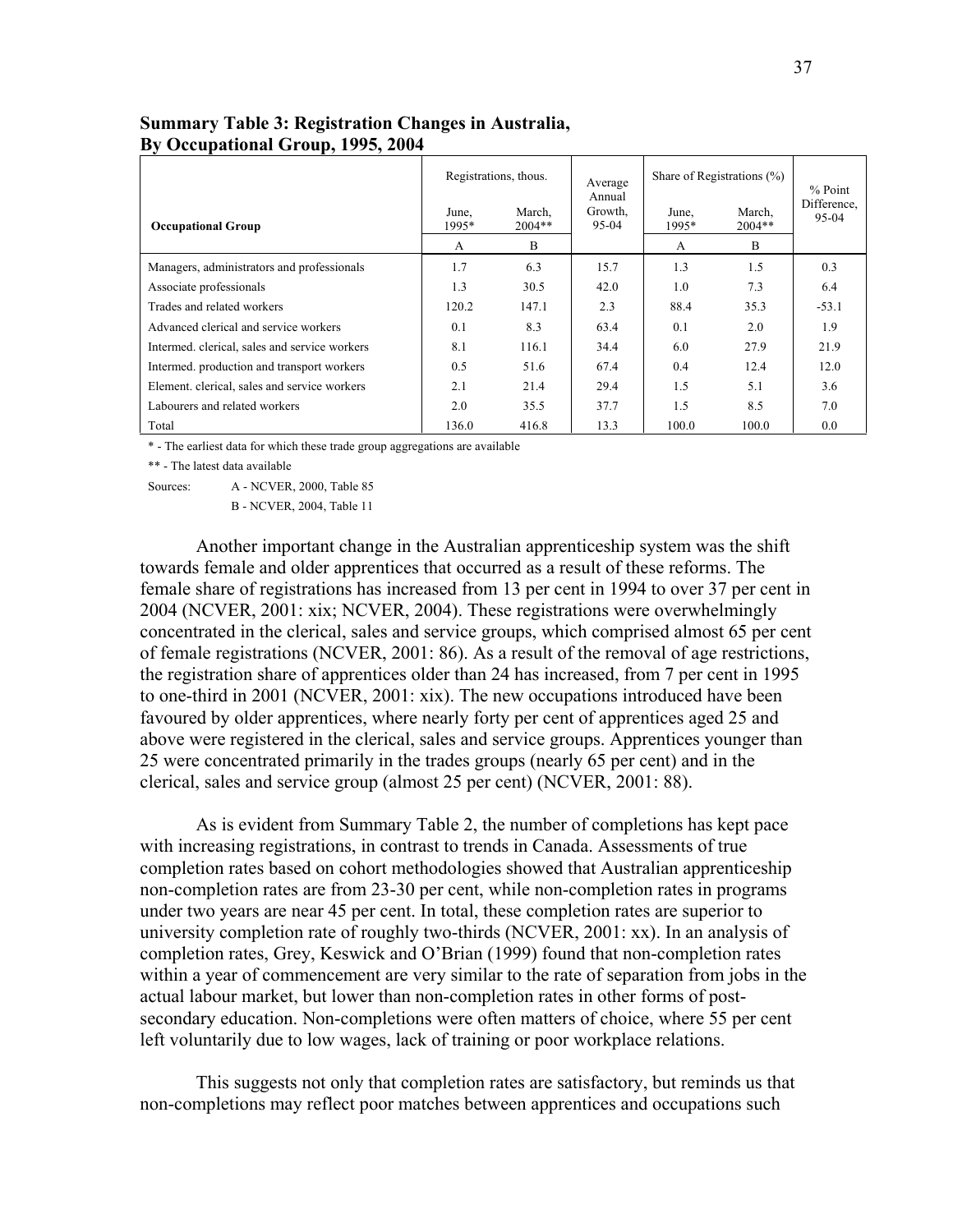that withdrawals may be positive decisions. Ray *et al.* (2000) found that attrition was highest in the first three months of training and that after six months, the rate of completion improves considerably. Other studies cited employment instability or poor workplace relations as the primary reason for discontinuation. Ray *et al.* (2000) found that the five most common reasons for non-completion were: "laid off" (17 per cent), "business broke/changed owner" (16 per cent), "personality clash/harassment" (14 per cent), "pay was too low" (11 per cent), and "job offer" (8 per cent) (accounting for 66 per cent of responses). Another study by Cully and Curtain (2000) found that the reasons for non-completion were: "dissatisfaction with the job or employer" (53 per cent), "employer-initiated reasons" (19 per cent), "dissatisfaction with the training of the job" (19 per cent), and "personal reasons" (11 per cent).

While these characteristics and developments in the Australian apprenticeship system are unlikely to be directly transposed to the Canadian experience, their similarity and the recent success of apprenticeship in Australia justify a serious look at whether the latter's practices could be imported to Canadian apprenticeship. An important dimension that is often discussed in the Australian literature is the key role of national standards in the system's success. This is an important lesson, as Australia and Canada are both federal governments which devolve substantial responsibility for training to lower levels of government.

The NCVER's evaluation of the success of apprenticeship reform, *Australian* Apprenticeship: Facts, Fiction and Future, argues that the expansion of the apprenticeship mode of training to other sectors of the labour market will play a key role in enhancing Australia's human capital and future economic performance. It advocates continued expansion into all sectors which do not require a university degree and will have strong employment growth in the future, particularly associated professional occupations such as computer support technicians and medical technical professionals (NCVER, 2001: 171). It maintains, however, that apprenticeship should not be extended to occupations with few skills requirements.

Australian scholarship also promotes a broad apprenticeship system as a crucial way of furnishing skills development, motivated by a national concern for skills similar to the Canadian debate described in the second section. The NCVER report argues that the academic component of the new apprenticeship program is crucial, if only to develop the 'soft skills' that analysts argue will characterize the 'new economy' (NCVER, 2001: 191). Analysts also argue that the apprenticeship system will be crucial in dealing with the aging workforce. Robinson (2000) argues that apprenticeship will have to be developed to support older apprentices because the demand for skills will evolve rapidly with technological change and require frequent re-skilling from workers. In addition, the aging of the workforce will shift strategies in skill development in favour of the adult workforce and institutions must exist to provide them with life-long training or 'continuous learning.'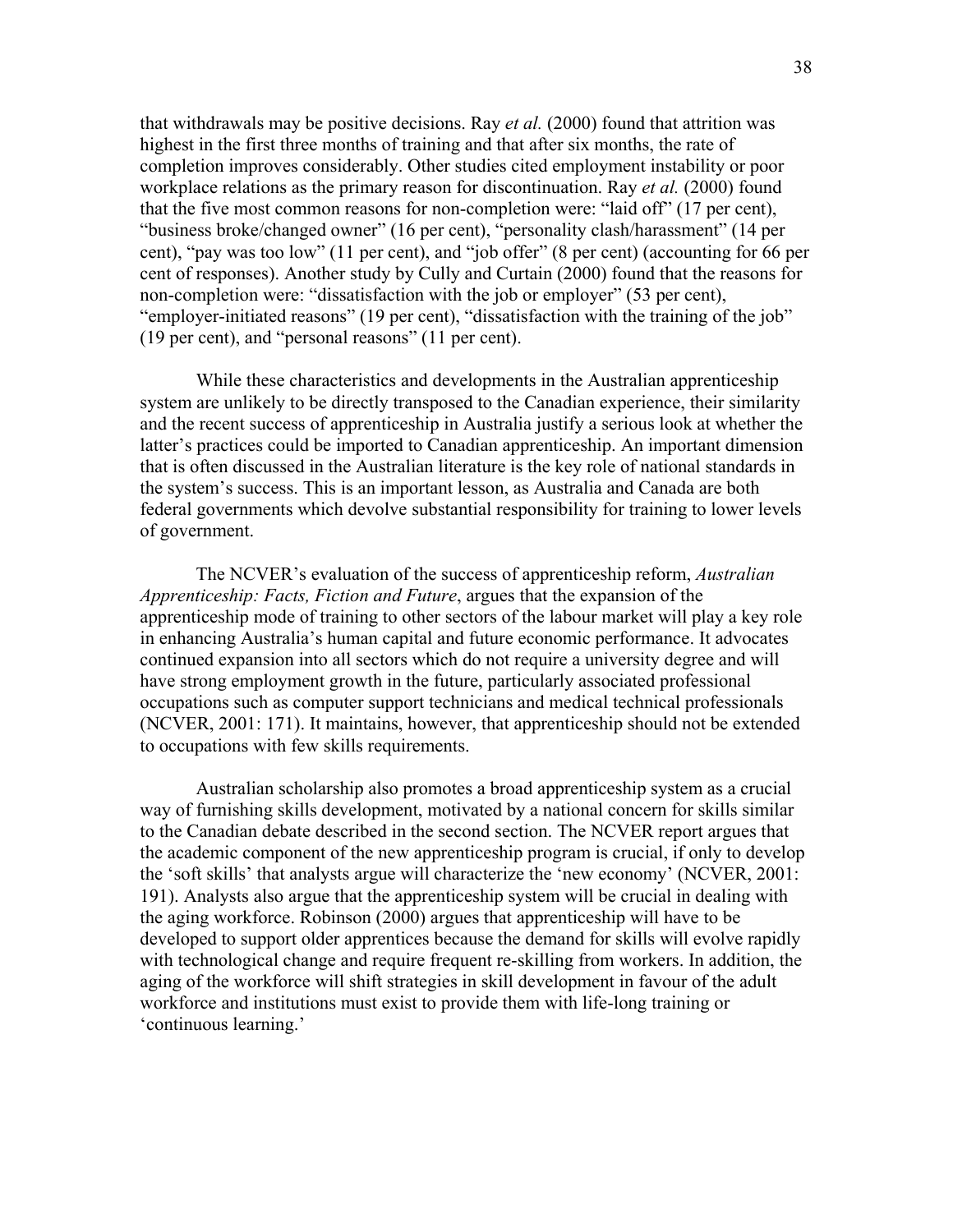#### g) Implications

In order to summarize this comparative examination of national apprenticeship systems, it is useful to generalize national apprenticeship systems into Anglo-saxon systems and Northern European systems (Summary Table 4). Anglo-Saxon system are market-driven, where firms are not committed to supplying apprenticeship sponsorship. In contrast, Northern European systems rely upon social partnership between business and labour interests where the supply of apprenticeship sponsor are based on industry consensus. With respect to education systems, Anglo-Saxon models do not emphasize vocational education in their secondary school systems and apprenticeship is generally less integrated with the formal education system than in Northern European models. Finally, the labour market outcomes for those who complete apprenticeship programs are clear in Northern European systems, where completers face substantial but narrow employment opportunities. In contrast, labour market entry into occupations in the Anglo-Saxon systems is not as restricted and thus apprentices have a broader range of employment possibilities.

This typology is important because it lays out the strategies other countries have pursued in promoting apprenticeship and training. The next section shows that Canada clearly falls within the Anglo-Saxon model of apprenticeship, with its emphasis on a market-driven supply of apprenticeship sponsors.

One implication of this typology is that the practices of the Northern European model are far removed from those of Canada. Policy-makers have often looked to the German apprenticeship system as an inspiration for reform. But the reality that the German system exists in a particular context of social and labour market institutions that are unlikely to arise in Canada cannot be ignored. The question remains whether the institutions and mechanisms employed in Northern European models are applicable in the Canadian case without the context of social partnership and regulated labour markets. As discussed above, however, the Irish case suggests that even limited institutional reforms can greatly enhance performance in registrations.

| Feature                             | <b>Anglo-Saxon Systems</b>    | <b>Northern European Systems</b>  |
|-------------------------------------|-------------------------------|-----------------------------------|
| <b>Balance of General and</b>       | Emphasis on General education | <b>Strong Vocational Training</b> |
| Vocational Education in             |                               | <b>Systems</b>                    |
| Secondary System                    |                               |                                   |
|                                     |                               |                                   |
| Linkages between Secondary          | Weak; much more well-defined  | Strong, with enhanced career      |
| <b>Education and Apprenticeship</b> | pathways to university.       | counselling and labour market     |
|                                     |                               | information.                      |
| Labour markets and industrial       | Generally weak unions and de- | Unions play an important,         |
| relations                           | regulated labour markets      | cooperative role                  |
|                                     |                               |                                   |
| Supply of Apprenticeship            | Market plays a strong role    | Industry consensus                |
| <i>Sponsors</i>                     |                               |                                   |

#### Summary Table 4: Typology of National Apprenticeship Systems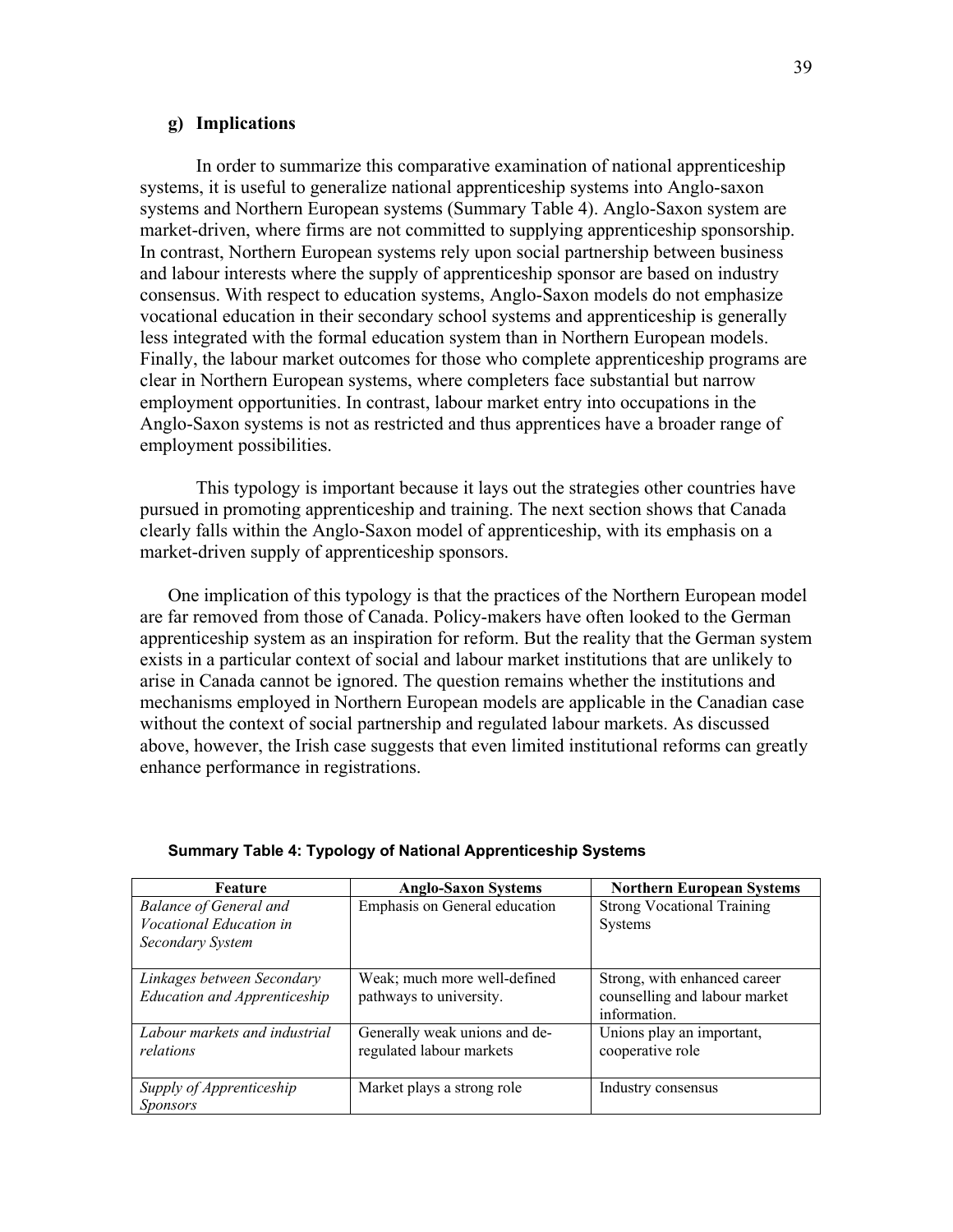| Customization                         | Emphasis on modularity, where<br>programs are divided into<br>intermediate components | Well-defined long-term courses                             |
|---------------------------------------|---------------------------------------------------------------------------------------|------------------------------------------------------------|
| <i>Entry requirements</i>             | Less important                                                                        | Clear requirements                                         |
| Employment outcomes for<br>Completers | Wide range of employment<br>opportunities                                             | Well-defined "good"<br>possibilities, but in a narrow area |
| Firm Involvement and<br>Commitment    | Largely in public and private<br>colleges, weak firm commitment                       | Strong firm commitment and<br>more company-based training  |
| Statutory powers of regulation        | Weak                                                                                  | Relatively strong                                          |

Sources: Bertrand (1998)

In addition to recognizing differences between models, it is imperative to also recognize the differences within models. Both the British and Australian apprenticeship system resemble the Canadian system in some respects, but offer a breadth of apprenticeship programs in both trades and service occupations that do not exist in Canada. These experiments in adapting the provision of apprenticeship programs to emerging sectors have not occurred in Canada and should be examined as a serious area for policy reform.

# V. Apprenticeship in Canada

# a) Institutional Framework

The Canadian constitution largely assigns responsibility for education and social policy to the provinces, and responsibility for economic policy to the federal government The intersection of these three areas, particularly in the development of labour market policy, has been a source of contention between the federal government and the provinces. The federal administration of Unemployment Insurance in 1941, following the traumatic experiences of the Great Depression, solidified the basis for the federal government's intervention into the labour market. Federal government intervention has also included the 1967 Adult Occupational Act, the result of the development of national "manpower" policies in the 1960s justified on economic grounds. This legislation evolved into the National Training Act of 1982.

 Through the past twenty years, increasingly active labour market policies financed out of the Unemployment Insurance programme were a source of contention in federal-provincial relations. In the mid-1990s, however, the federal government devolved much of the responsibility and funding for adult training to the provinces with the 1996 Employment Insurance Act and negotiated a series of Labour Market Development Agreements (LMDAs) with the provinces, Ontario excluded. The federal government retained responsibility for inter-provincial labour mobility, national youth employment programmes and other "pan-Canadian activity" (Marquart, 1998).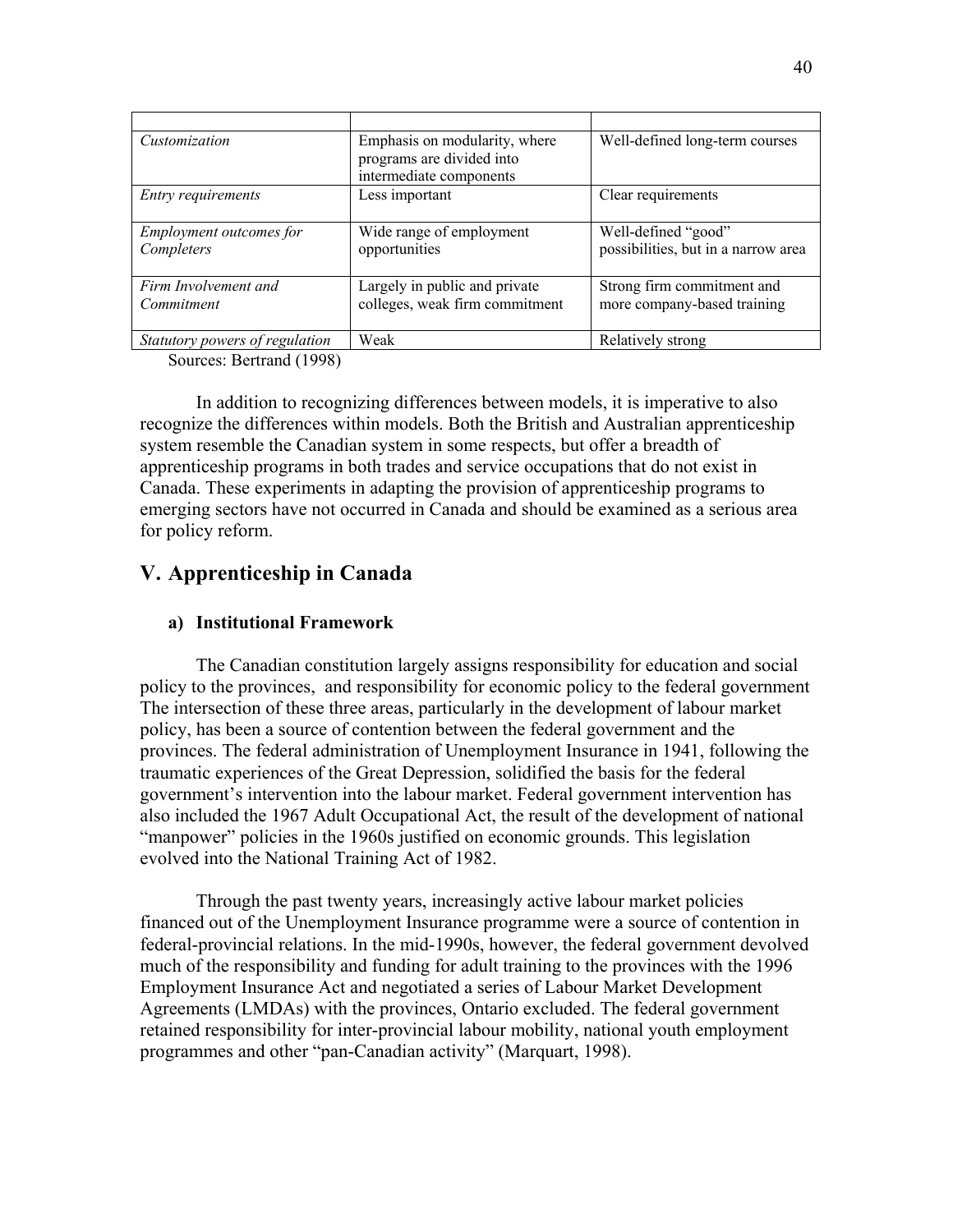Despite enhanced provincial jurisdiction over adult training, the provinces have not made great progress in integrating the apprenticeship system into the education system. The marginalization of vocational education in secondary schools has continued since education was de-streamed in the 1960s, a reaction to the criticism that vocational streaming effectively differentiated students based on class and reinforced existing inequalities (Taylor, 2003). As discussed below, the disconnect between secondary education and the apprenticeship system is strongly reflected in the education system's academic bias, reinforcing the negative image of apprenticeship as a second-best option to university or college education. Recent provincial initiatives have begun to integrate apprenticeships into secondary schools, where apprentices accumulate learning experience through summer work, while completing secondary education.

 Occupational designations for apprenticeship are determined by the provinces, but are driven primarily by industry without significant input from the secondary or postsecondary educational system, particularly in terms of general skills. Provincial advisory bodies for apprenticeship programs generally include an apprenticeship board, responsible for advising the appropriate minister on policy and sectoral committees composed of labour and employer representatives, who advise the board on apprenticeship policy, particularly the content of apprenticeship programs. Commensurate with the limited scale of apprenticeship, the number of apprenticeable trades is roughly 150, less than 1 percent of the total NOC occupations and approximately half of the designations from more extensive apprenticeship systems such as the German system. Of this limited number, approximately 75 percent of trades, containing 90 percent of registrations, are located in the "traditional" areas of construction, manufacturing and resource industries (Schuetze, 2003: 81).

Certification assessment varies widely across the provinces. A "common core" curriculum is currently being promoted to link all inter-provincial standards, but only two trades at this time have a common curriculum. In addition, differing apprenticeship standards are standardized under the Red Seal Program, which is an inter-provincial assessment that allows a journeyperson to practice nation-wide. To date, forty-five occupations have Red Seal assessments available, leaving many apprenticeship categories without inter-provincial standards.<sup>15</sup> The Canadian Council of Directors of Apprenticeship (CCDA), whose membership is comprised of each provincial apprenticeship director and Human Resources and Skills Development Canada (HRSDC) representatives, administers the Red Seal Program.<sup>16</sup> Given that Red Seal certifications may involve additional qualification assessments, only half of graduates in Red Seal applicable trades attain this certification for inter-provincial mobility (CSLS, 2001). It should be noted that in all provinces except Quebec and Alberta, the Red Seal examination is used as a final examination albeit with a higher past mark for Red Seal certification.

 $\overline{a}$ 

<sup>&</sup>lt;sup>15</sup> http://www.red-seal.ca/english/redseal\_e.shtml#administers, accessed 6/7/2004

<sup>&</sup>lt;sup>16</sup> http://red-seal.ca/english/redcont\_e.shtml, 6/7/2004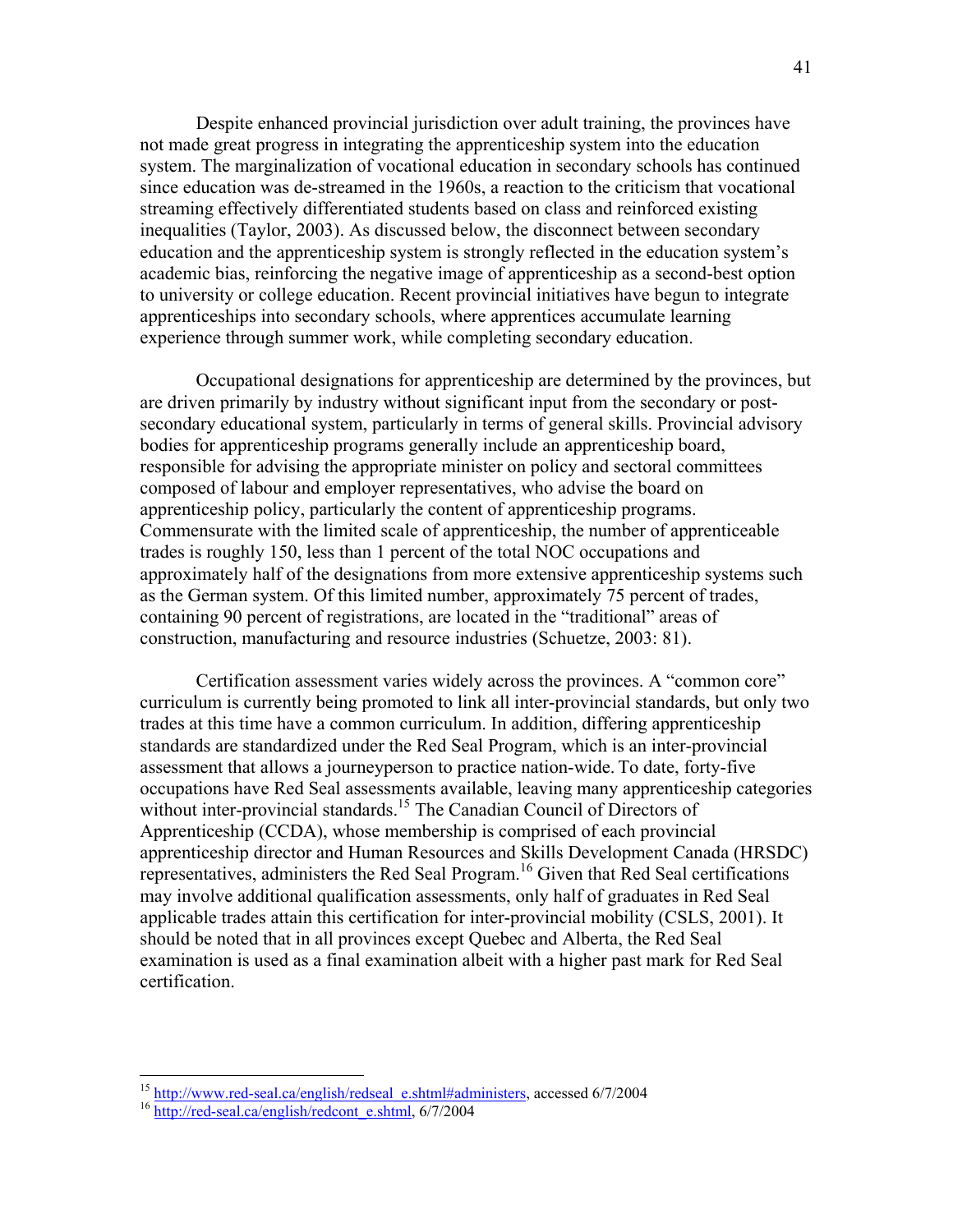# b) Government financial support for apprenticeship

 The federal government in Canada contributes directly to apprenticeship training by providing income support through the Employment Insurance to apprentices enrolled in the classroom portion of their training. In 2002, \$28.4 million dollars was transferred to the provinces for this purpose.<sup>17</sup> Kunin (2004) estimates that in 2002 the provinces contributed \$252 million towards apprenticeship for administration of training programs and subsidization of training. Some of this total may include federal transfers through Labour Market Development Agreements provided under Part II of the EI Act. Van Walraven (2002) notes that public expenditures allocated to apprenticeship training account for around 80 per cent of all fiscal incentives for employer-sponsored training in Canada even through workers receiving apprenticeship training account for only a very small proportion (1-2 per cent) of the adults who receive employer-sponsored training.

 It is interesting to note that government financial support for apprenticeship training in much greater in Canada than in the United States. Van Walraven (2004:Table 2) estimates that public subsidies in Canada are \$1,288 Canadian per registered apprentice, over 10 times the US level of public support (\$195).

# b) Apprenticeship Registration

 $\overline{a}$ 

 All data regarding apprenticeship trends have been acquired from the Registered Apprenticeship Information System (RAIS) maintained by Statistics Canada. The source of this data, however, is provincial and thus several caveats must be offered. First, data by occupation and gender have been protected in cases where registrations are few. For the purposes of this report, all aggregations of occupations subject to confidentiality protections will treat these confidential values as zero; the result is that statistics ordered by gender or occupation will be somewhat biased. Secondly, previous work on apprenticeship notes that the compatibility of this provincially-based data is occasionally suspect as the provinces administer their programs differently. In particular, measures of discontinued registrations may be underreported, as some provinces retain inactive apprentices in their records for some time; consequently, the numbers of apprentices may be overreported in some instances (Construction Sector Council, 2004: 9).

 In 2003, Roslyn Kunin and Associates undertook for Human Resources Development Canada a study of the consistency of the data collected as part of the Registered Apprenticeship Information System. The study noted that there were differences in the requirements for apprenticeship completion across provinces, among other variables.<sup>18</sup> It recommended that consultations be undertaken among the relevant

<sup>&</sup>lt;sup>17</sup> Van Walraven (2004) provides a detailed inventory of government incentives for employer-sponsored worker training in Canada and the United States, including apprenticeship training.

<sup>&</sup>lt;sup>18</sup> The study reported the following variables were largely consistently defined and reported: report year, identification number, province, sex, date of birth, trade identifier, date of registration, type of indenture, date certificate granted, and residence 12 months prior. It reported that the following variables were significantly inconsistently defined or reported: duration of program and hours per level, current year or level, registration status, registration status at end of reporting period, type of certificates granted, type of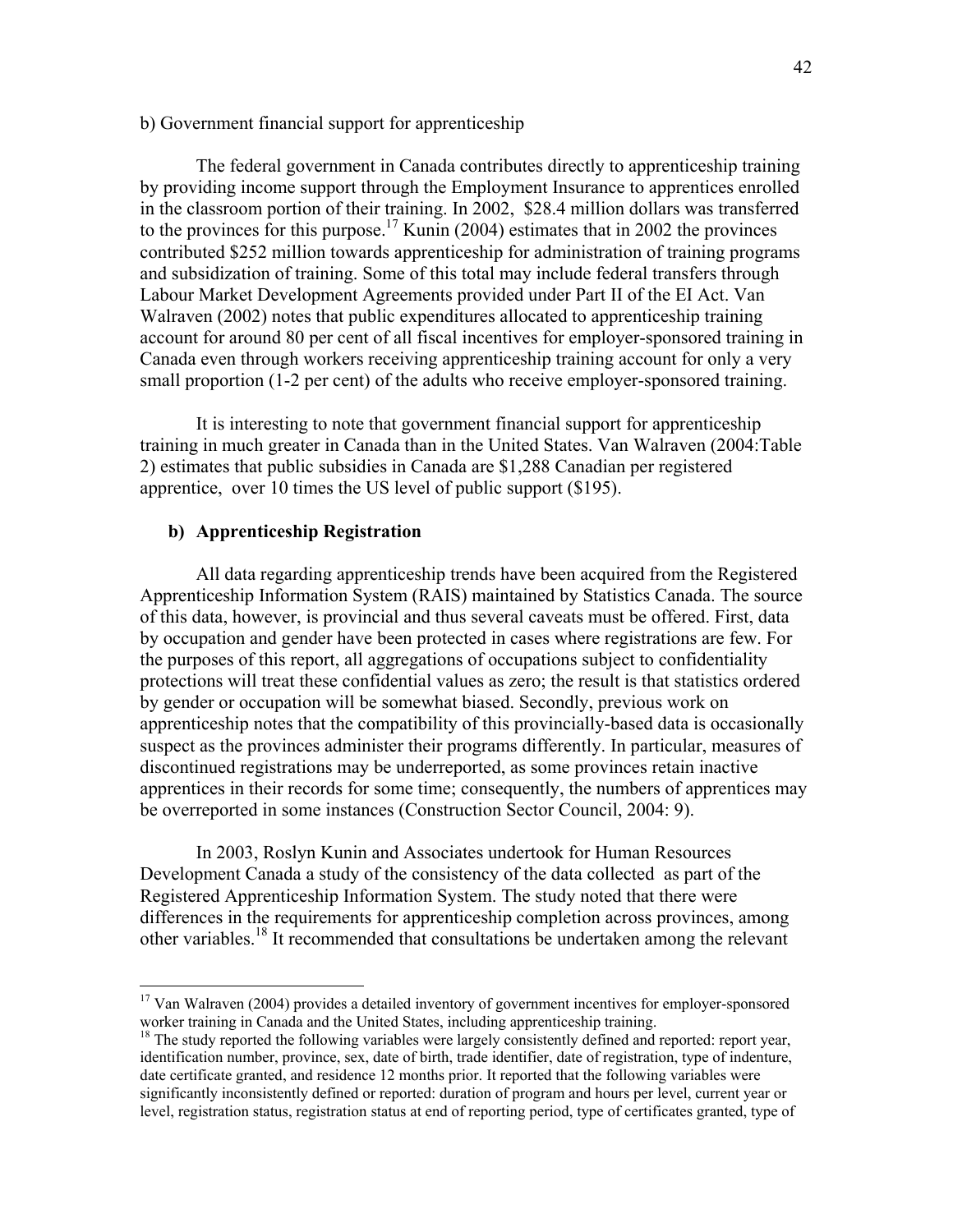provincial, territorial, and federal authorities including Statistics Canada to establish mutually acceptable consistent definitions where needed. Nevertheless, the study recommended that work be undertaken to calculate completion rates by trade area and province, taking into consideration of course the data limitations. It was felt that meaningful and useful information can currently be obtained from the RAIS that could aid in enhancing apprenticeship programs across the country.

 This report strongly agrees with the Kunin recommendations. It is important not to let the perfect be the enemy of the good. Just because a data system based on completely consistent definitions and reporting has not been developed does not mean that the existing imperfect data system should not be used. It is true that there are inconsistencies in the RAIS and these deficiencies should be rectified. But to not make use of this data system complied by Statistics Canada, recognized as one of the world's leading statistical agencies, because of certain problems would mean than one must resign oneself to saying nothing about the state of apprenticeship in Canada. This seems unacceptable. In our view, it is much better to proceed cautiously recognizing the limitations of the data than to abandon empirical analysis because of data inconsistencies of unknown magnitude.

 Total registration in the apprenticeship system shows that apprenticeship clearly occupies a subordinate position in the post-secondary education system in Canada. In 2002, total registration in apprenticeship programs was 234.5 thousand, or 2.13 per cent of the labour force aged 15-44<sup>19</sup> (Main Table 1A). In contrast, university enrollment in 2001 (the most recent year for which data are available) was 886.8 thousand, over four times greater than apprenticeship registration. Community college enrollment in 1998 (the last year for which data are available) was 403.5 thousand, over twice the number of registered apprentices in the same year. If we consider the post-secondary education system as a whole, apprenticeship registration comprised only 12.6 per cent of participants in 1998.

 While the Canadian apprenticeship program has expanded substantially from 1977 to 2002, its importance as a form of post-secondary education has not increased significantly. Total registrations in the apprenticeship program grew 2.6 per cent per year from 1977 to 2002, exceeding the labour force's (aged 15-44) annual growth of 1.4 per cent during that period (Main Table 1A and Chart 1). Total registration growth was cyclical, with periods of expansion in 1977-1981, 1985-1991, and 1997-2001. Total registration contracted severely from 1991 to 1996, declining 2.9 per cent per year.

 Relative to other post-secondary options, however, the data available suggest that the apprenticeship system has not increased substantially in importance. Apprenticeship registration as a percentage of total participation in post-secondary education programs

<u>.</u>

institutional training, expected time of completion, reasons for leaving program, in-school credits, on-thejob training credits, and prior trade certification.

<sup>&</sup>lt;sup>19</sup> This choice of age range for the labour force is more appropriate in evaluating the use of apprenticeship than the 15-54 used in the OECD data. For completeness, however, Canadian registration equals 1.6 per cent of the labour force aged 15-54.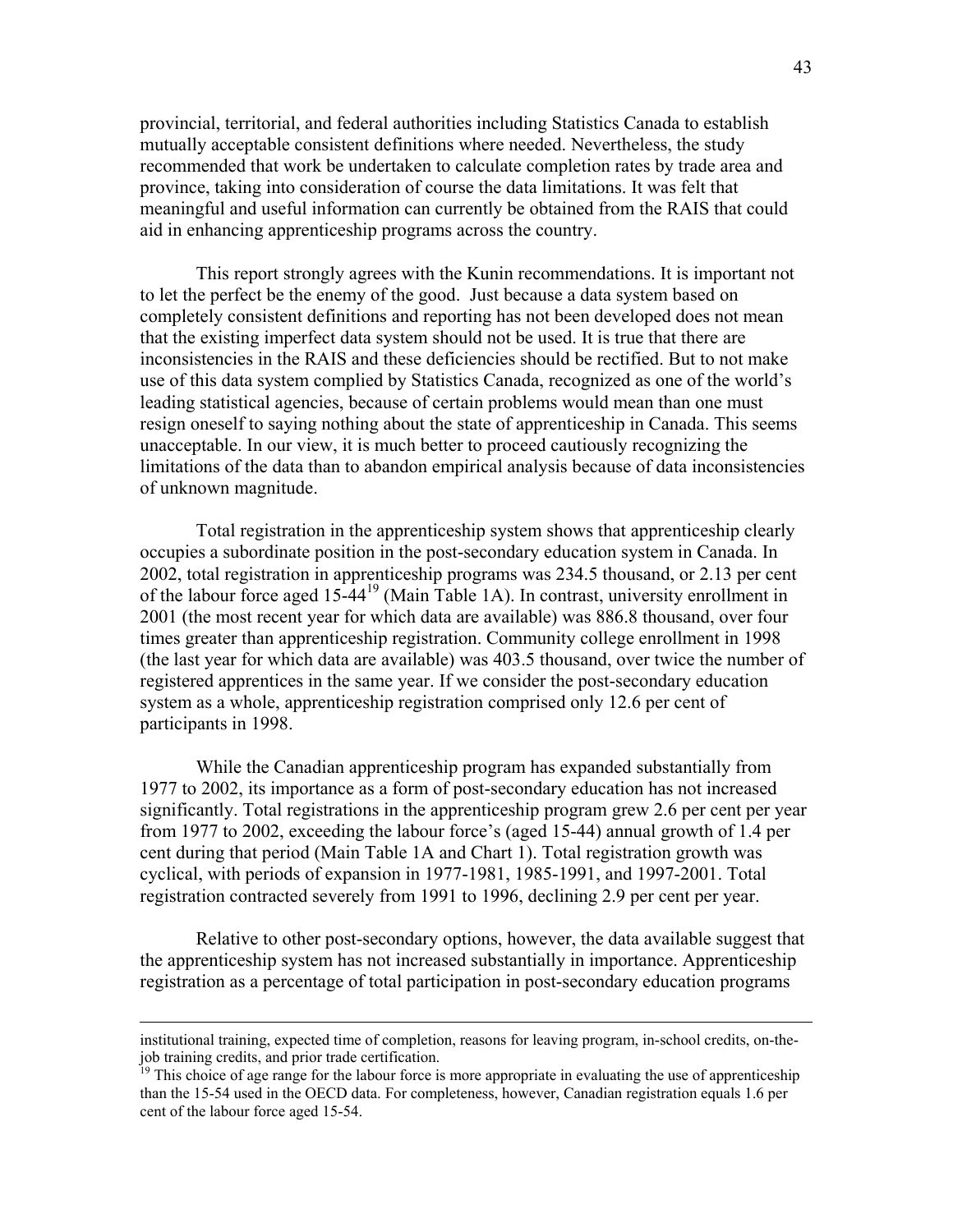has increased only one percentage point, from 11.6 per cent in 1985 to 12.6 per cent in 1998 (Main Table 1A). Based on data on university enrollment, the share of apprenticeship in total post-secondary education was actually higher in 1977, at 12.9 per cent. The limited growth in the apprenticeship system's share of post-secondary education registration largely reflects the strong expansion of community college enrollment, which grew at 2.5 per cent per year from 1977 to 1998. In fairness, the discussion above does not take into account the recent strong expansion in the apprenticeship system since 1997. It is important to note that the strong growth experienced by community colleges coincides with the large contraction of apprenticeship registration following 1991, suggesting that the apprenticeship system and the community college system may be educational substitutes for each other.



#### Chart 1: Total Registration Index (1977=100), Canada, 1977-2002

 These trends confirm the scholarly consensus that apprenticeship is strongly procyclical, expanding rapidly with economic growth and contracting during recessions. Chart 2 clearly shows that the expansions of the apprenticeship system in 1977-1981, 1985-1991, and 1997-2002, closely followed declining unemployment rates. This trend is linked not only to increasing demand for skilled labour during growth periods, but also to the characteristics of the apprenticeship system. Since apprentices must retain employment with a firm over the four years of apprenticeship, high unemployment rates will have a strong negative impact on registration trends. As discussed below, the four or more year duration of apprenticeship commitments make employers and employees sensitive to risk, as layoffs rob employers of their return on training investments and leave employees stranded, unable to complete their certification.

 From this perspective, the strong growth in college enrollment that coincided with falling apprenticeship registration suggests the substitutability of community college for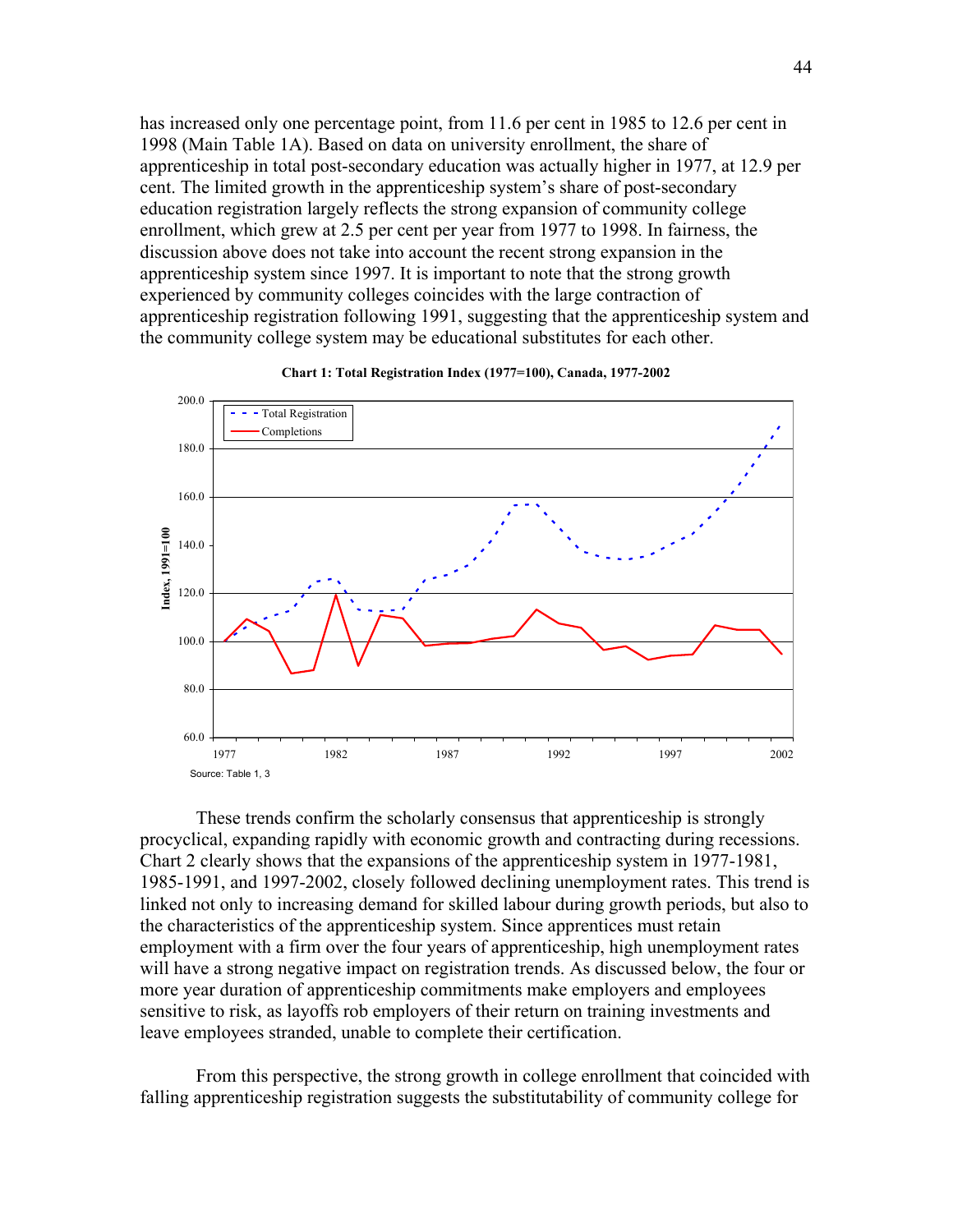apprenticeship programs during recessions. Thus, when economic downturn occurred in 1991, reflected in increasing unemployment, students reacted to the increasing difficulty of obtaining an apprenticeship sponsor by enrolling in community college. However, it should be noted that enrollment in engineering technology programs, which most closely resemble apprenticeship programs, grew by only 15 per cent from 1991 to 1998, whereas other areas such as engineering or natural sciences grew by three times that rate.





 Another source of data on trends in apprenticeship is registration for the academic portion of apprenticeship training, drawn from Statistics Canada's publication *Education* in Canada. Although one might expect trends in apprenticeship registration and apprenticeship educational program enrollment trends to be very similar, given that educational training is a component of the apprenticeship program, a large discrepancy exists between registration and enrollment (Main Table 24). Fluctuations in both registration and enrollment are similar, but are not as close as the institutional linkages would suggest. Indeed, there has been a strong decline in educational program enrollment as a percentage of total apprenticeship registrations, from 48.9 per cent in 1983 to 30.8 per cent in 1997.

 Several possible explanations exist for this large discrepancy. First, the data on apprenticeship enrolment in educational programs compiled by Statistics Canada may not be capturing all technical training courses that apprentices must take to complete their program. Second, in certain provinces apprentices may take examinations (challenge the exam) without participating in the regular academic educational courses, preferring independent study to facing the income interruptions associated with the yearly blocks of education release. Third, anecdotal evidence strongly suggests that actual apprenticeship durations are far greater than the official durations; consequently, apprentices who spend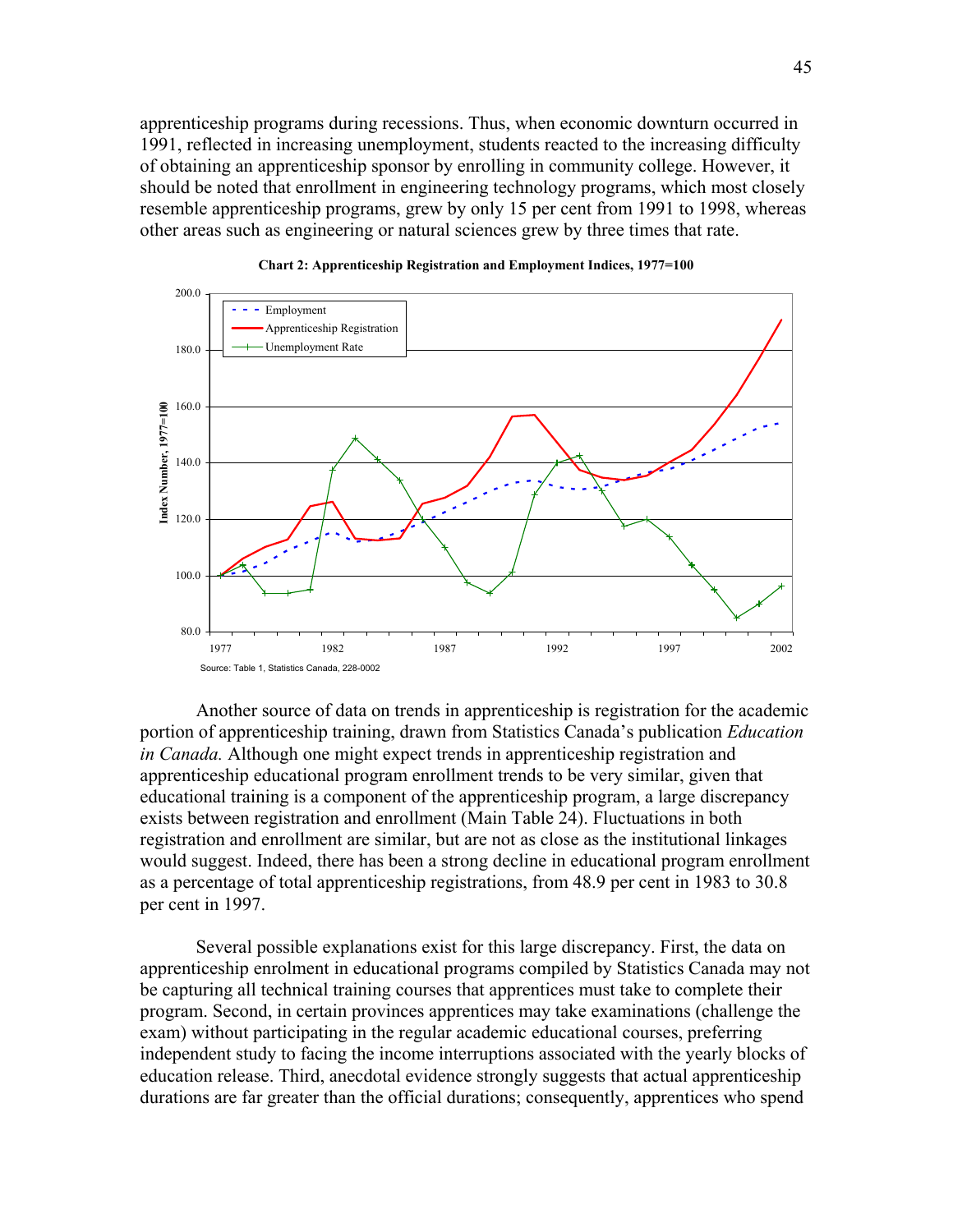additional time in the apprenticeship system would not be required to attend educational programs. Fourth, anecdotal evidence from interviews suggests that many apprentices in the construction trades simply do not attend their educational sessions (CSC, 2004: 13). These explanations sum to a significant deficiency in the functioning of the apprenticeship system, as educational courses are in place to ensure the acquisition of general skills required for employee mobility.

# c) Apprenticeship Completions

-

 Although the number of apprentices in the apprenticeship system is important, the efficacy of the system at producing certified journeypersons is of even greater importance. One way to estimate this efficacy is to examine the apprentices who succeed in their apprenticeship certification, which are referred to as completions. While total apprenticeship registrations grew 2.6 per cent per year from 1977 to 2002 for a total increase of 90.8 per cent, the number of completions actually decreased by 0.2 per cent per year during the same period for a total change of only -5.3 per cent (Main Table 2 and Chart 1). Thus, while registration in apprenticeship programs has grown considerably in the past twenty-five years, the number of apprentices actually receiving their apprenticeship certificates has not followed suit.<sup>20</sup>

 Unfortunately, data at the national level do not exist to allow calculation of true completion rates by tracking a cohort that enters the apprenticeship system in a given year. Thus, completion rates are constructed based on the aggregate data available in order to estimate the share of registered apprentices who receive their certification. Aggregate estimates of completion rates may be less accurate and appear to have a downward bias, as cohort estimates of completion rates are generally higher. For example, the Alberta Apprenticeship and Industry Training Board reports a 76 per cent completion rate (within two years of the earliest possible completion date). However, this statistic only includes apprentices who complete their first year of technical training, excluding apprentices who withdraw within their first year, such that this estimate is upwardly biased (AITB, 2004:7). Based on unpublished administrative data on apprenticeship in Manitoba, on the other hand, true cohort completion rates are actually lower than those according to some methods using aggregate data.

Experience from Australian apprenticeship suggests that approximate or 'proxy' measures of completion rates may be deficient. The National Centre for Vocational Education Research argues that completion rates based on aggregate data are "completely misleading" for several reasons. First, they do not account for recommencement, where apprentices switch from one apprenticeship program to another, as these apprentices are recorded as drop-outs. Ray *et al.* (2000) found that almost half of Australian "noncompleters" recommenced training at a later date, suggesting that non-completers often shift apprenticeship programs or suffer breaks in their progress. Second, evidence

<sup>&</sup>lt;sup>20</sup> Underreporting of completions and overreporting of new registrations could account for these divergent trends in completions and registrations. But due to the administrative nature of the apprenticeship data, it seems unlikely that such underreporting and overreporting is taking place at any significant degree. An increased duration of apprenticeship programs could also have contributed to these trends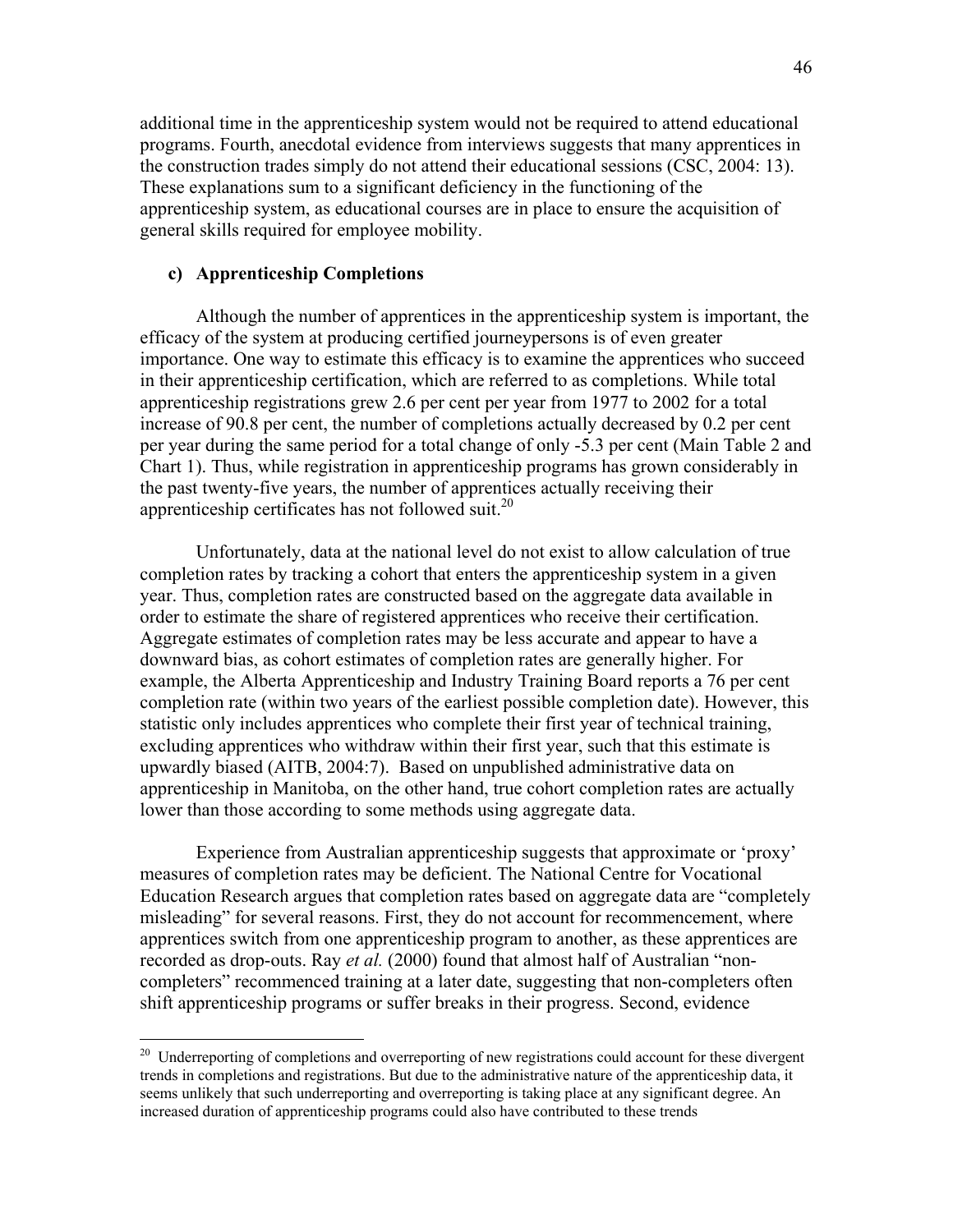suggests that completions are under-reported, as apprentices may complete all the qualifications of their program without registering with the apprenticeship system administration. Previous research by the NCVER following up on expired contracts concluded that the completions increased 20 per cent when the latter group was included (NCVER, 2001: 105).

 Despite the caveats outlined above, we feel that it is nevertheless useful to calculate completion rates from existing apprenticeship registration and completion data in order to obtain an approximate indication of rates on apprenticeship completion and trends in these rates. We define three ratios or rates that relate completions to registrations in different ways. The first is the ratio of the number of completions in a given year to total registrations in that year. If the number of new registrations remains constant over time and no apprentices withdraw from the program, this ratio would be the reciprocal of the program duration. As the majority of programs last four years, this figure under the above conditions would be 0.25 or 25 per cent. Thus, increases in registrations and longer program durations would introduce a downward bias independent of factors affecting the true completion rate. This ratio is not a completion rate as it does attempt to relate the number of new registrations in a program to the number of persons who actually complete the program after the normal length or duration of the program has lasped. For this reason, the term completion rate will not be applied to this ratio.

 Completion rate 1 approximates the cohort methodology by taking the ratio of completions to new registrations four years earlier, which is the nominal lengths of many apprenticeship programs and is close to the actual duration of the program for completers.<sup>21</sup> Finally, completion rate 2 is similar to completion rate 1, but attempts to account for the fact that apprenticeship durations may be greater or less than four years by using the average of new registrations of three, four and five years prior to the year of completion rather than simply of four years ago. $^{22}$ 

-

<sup>&</sup>lt;sup>21</sup> According to the National Apprenticeship Survey (NAS) and NATS, the average program duration for the construction trades was 4.1 years (trade specific examples were 4.4 years for carpentry, 4.8 years for electricians, versus 4 years nominal length) and for non-construction trades 3.6 years. I would like to thank Paul Stoll for these estimates.

<sup>&</sup>lt;sup>22</sup> Using unpublished data provided by Manitoba Advanced Education and Training (MAET), the Centre for the Study of Living Standards has compared CR1 and CR1 to true cohort completion rates for several trades in Manitoba. As was alluded to earlier, CR1 and CR2 are generally slightly higher than the MAET true cohort completion rates, although this is not the case for every trade. The differences, however, appear to be due more to data comparability issues than to some inherent inadequacy in the "simulated cohort" approach upon which CR1 and CR2 are based. For example, the Statistics Canada data used by CSLS to calculate CR1 and CR2 are affected by confidentiality restrictions while the MAET data are not; CR1 and CR2 are available up to the calendar year of 2002 while the MAET rates are available only for the fiscal year ending March 31, 2004; and different assumptions are made by CSLS and MAET regarding the typical duration of apprenticeship programs. Therefore, it appears that the CSLS completion rates are potentially reasonably good proxies for completion rates based on a true cohort analysis.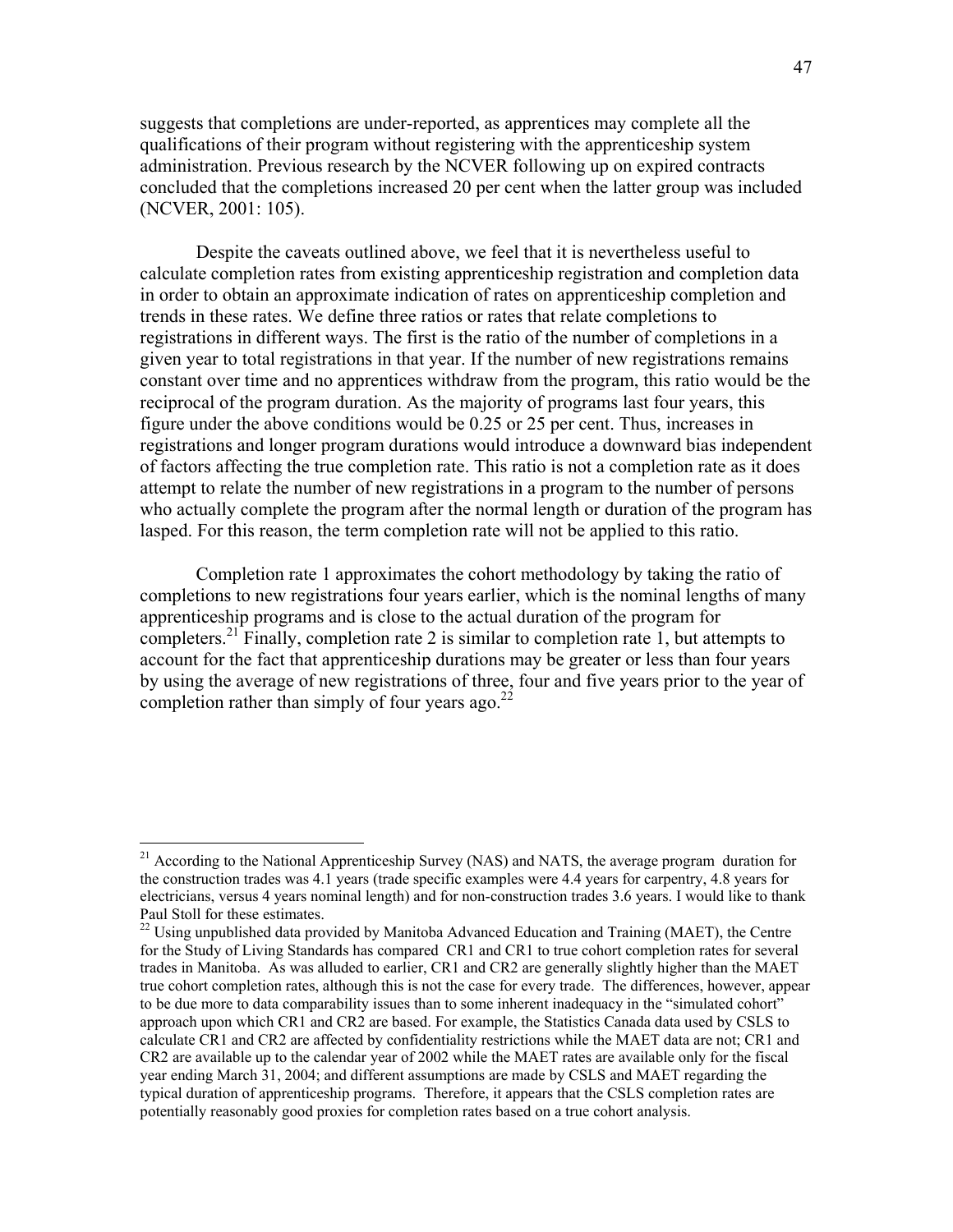Completion/Registration Rate and Completion Rate Formula: Completion/Registration Rate:  $CR1_t = 100(C_t/R_t)$ Completion Rate 1:  $CR2_t = 100(C_t / NR_{t-4})$ Completion Rate 2:  $CR3_t = 100(C_t / \{ [NR_{t-3} + NR_{t-4} + NR_{t-5}] / 3 \} )$ Where  $C =$  completions  $CR =$  completion rate  $R =$  total registrations  $NR = new$  *regist rations*

 Regardless of the completion rate estimate used, it is clear that the share of apprentices completing their programs has greatly decreased over the past twenty-five years. Summary table 5 below shows the decline of each completion rate from 1982 to 2002.

| Summary Table 5: Completion/Registration Rate and Completion Rates, |         |                                                                                          |  |
|---------------------------------------------------------------------|---------|------------------------------------------------------------------------------------------|--|
| Canadian Apprenticeship System, 1982-2002, Selected Years           |         |                                                                                          |  |
| Completion<br>Completion                                            |         |                                                                                          |  |
|                                                                     | Rate 1  | Rate 2                                                                                   |  |
| 1982                                                                | 63.6    | 62.9                                                                                     |  |
| 1986                                                                | 57.2    | 57.7                                                                                     |  |
| 1991                                                                | 44.2    | 47.5                                                                                     |  |
| 1996                                                                | 55.6    | 52.5                                                                                     |  |
| 2001                                                                | 45.8    | 46.9                                                                                     |  |
| 2002                                                                | 38.9    | 38.8                                                                                     |  |
| 1982-2001                                                           | $-17.8$ | $-16.0$                                                                                  |  |
| 1982-1986                                                           | $-6.4$  | $-5.2$                                                                                   |  |
| 1986-1991                                                           | $-13.0$ | $-10.2$                                                                                  |  |
| 1991-1996                                                           | 11.4    | 5.1                                                                                      |  |
| 1996-2001                                                           | $-9.8$  | $-5.6$                                                                                   |  |
| Source: Main Table 3                                                |         |                                                                                          |  |
|                                                                     |         | Note: Changes expressed above indicate percentage point changes, not annual growth rates |  |

While each of the rate estimates has its advantages, completion rate 2 is perhaps the most appropriate, since it adjusts for longer program durations. Completion rate 2 decreased 16.0 percentage points, from 62.9 per cent in 1982 to 46.9 per cent in 2001 (and to 38.8 per cent in  $2002^{23}$ ). The completion/registration rate shows a comparable decline of 6.4 percentage points, from 13.4 per cent in 1982 to 8.4 per cent in 2001. These rates are far lower than the rates calculated for other forms of post-secondary education. In 1998, the completion/registration rate in the apprenticeship system was 9.84

-

 $2<sup>23</sup>$  The large drop in the completion rate in 2002 is explained by developments in Ontario where completions plunged by 2,160, more than accounting for the national decline of 1,770 (The Daily, Statistucs Canada, December 17, 2004). Accoding to Statistics Canada, "an important factor [in explaining the drop in Ontario] was the raising of the passing mark on final examinations from 60 per cent to 70 per cent. This had a major impact on individuals' decisions to write the final apprenticeship examinations, and on their success rate. In addition, a two-month public service strike in Ontario in the spring of 2002 prevented a large number of apprentices from writing examinations."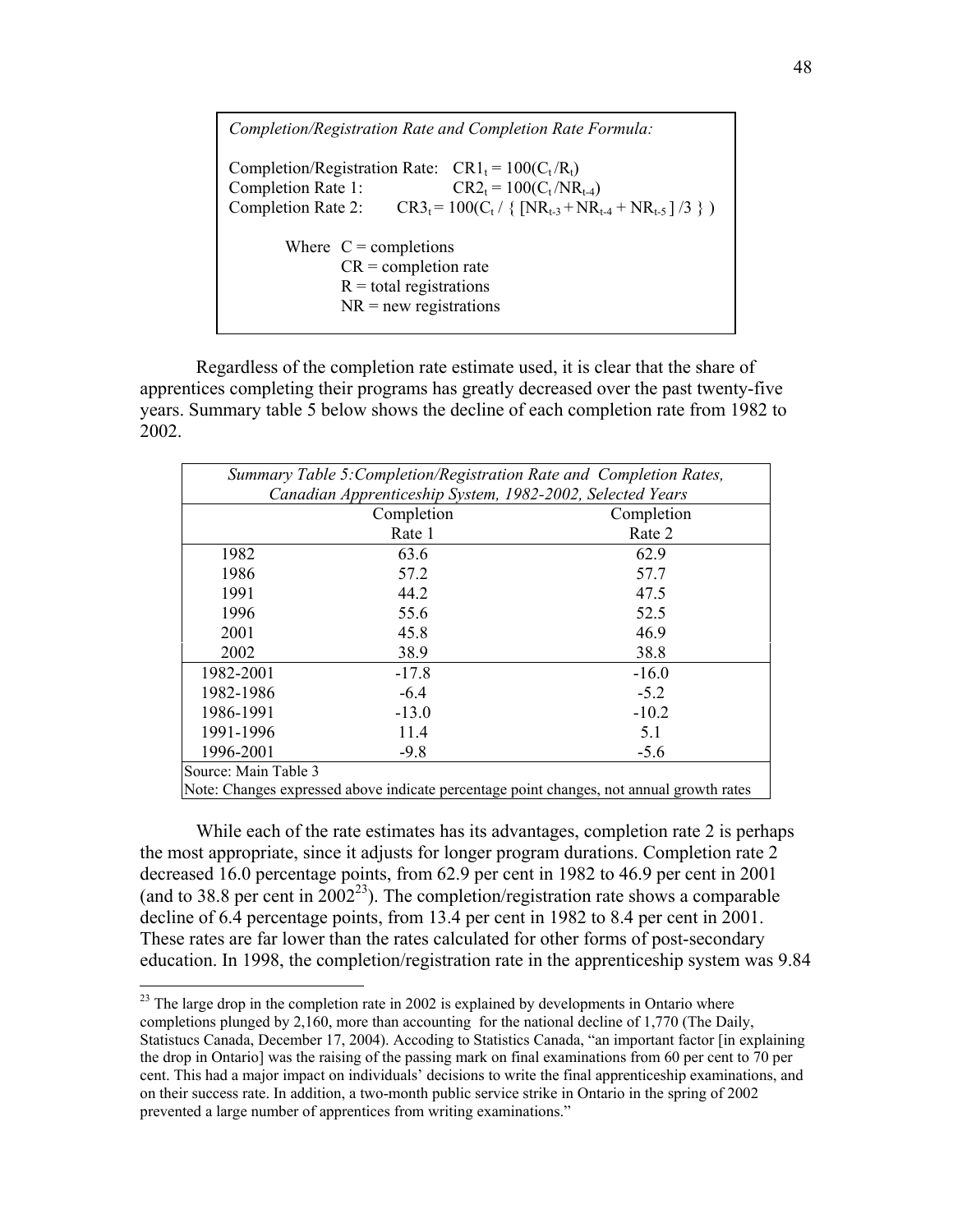per cent, relative to completion/registration ratios of 22.8 per cent in community colleges and 24.1 per cent in universities (Main Table 19).

# d) Apprenticeship by Trade





 RAIS apprenticeship statistics are organized based on specific apprenticeship programs for RAIS occupations and on seven major trade groups. These groups are, in descending order of occupational shares of total registrations in 2002: metal fabricating trades (21.4 per cent), building and construction trades (21.4 per cent), motor vehicle and heavy equipment trades (19.7 per cent), electrical and electronics trades (17.0 per cent), food and services trades (10.0 per cent), industrial and mechanical trades (8.0 per cent), and other trades (2.7 per cent) (Main Table 7 and Chart 3).

|                                                                 |                   |       | Summary Table 6: Completion Rates by Trade |                   |       |          |
|-----------------------------------------------------------------|-------------------|-------|--------------------------------------------|-------------------|-------|----------|
|                                                                 | Completion Rate 1 |       |                                            | Completion Rate 2 |       |          |
|                                                                 | 1996              | 2002  | $96-02*$                                   | 1996              | 2002  | $96-02*$ |
| Electrical & Electronics Trades                                 | 58.36             | 48.30 | $-10.06$                                   | 56.57             | 50.06 | $-6.51$  |
| Motor Vehicle & Heavy<br><b>Equipment Trades</b>                | 52.01             | 45.00 | $-7.00$                                    | 48.82             | 43.53 | $-5.30$  |
| Industrial & Mechanical Trades                                  | 57.97             | 42.26 | $-15.70$                                   | 59.58             | 42.13 | $-17.45$ |
| Metal Fabricating Trades                                        | 66.47             | 39.71 | $-26.76$                                   | 61.43             | 40.70 | $-20.74$ |
| All Trades                                                      | 55.52             | 38.85 | $-16.67$                                   | 52.46             | 38.73 | $-13.73$ |
| Food & Services Trades                                          | 86.10             | 34.77 | $-51.33$                                   | 77.05             | 33.84 | $-43.21$ |
| Other Trades                                                    | 51.95             | 27.34 | $-24.61$                                   | 47.15             | 29.55 | $-17.60$ |
| Building & Construction Trades                                  | 34.73             | 25.20 | $-9.53$                                    | 33.49             | 24.59 | $-8.90$  |
| Source: Main Table 13                                           |                   |       |                                            |                   |       |          |
| * - Indicates percentage point changes rather than growth rates |                   |       |                                            |                   |       |          |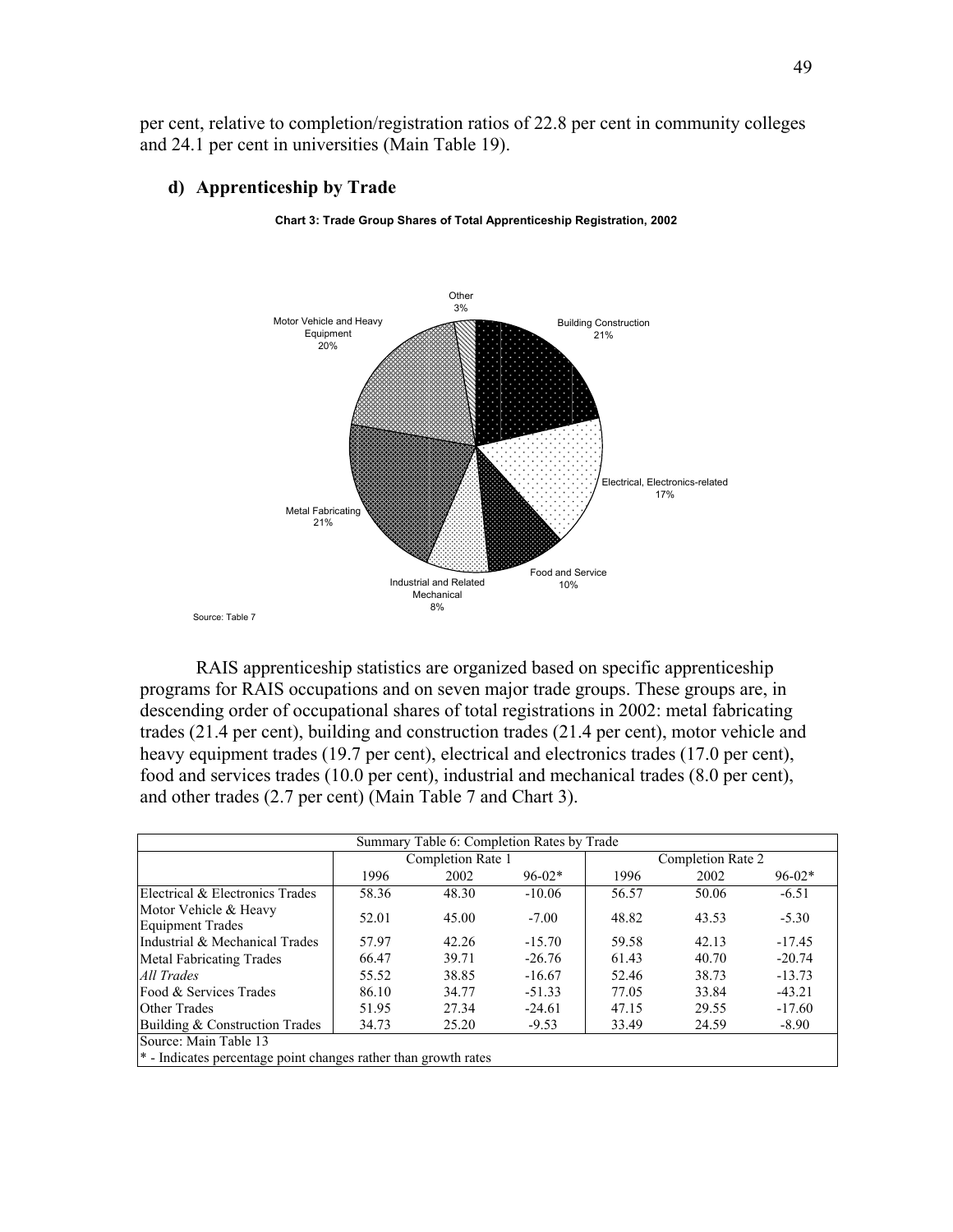From 1991 to 2002, apprenticeship registration grew at significantly different rates across these major trade groups. Registrations in miscellaneous trades and in food and service trades more than doubled in this period, exceeding by a wide margin growth in the other trade groups (Main Table 7 and Chart 4). The largest trade group, the metal fabricating trades, also had above average growth at 2.2 per cent per year, compared to the average growth rate of 1.8 per cent per year for all trade groups together. Registration in building and construction trades and in electrical and electronics-related trades increased by just 0.6 and 0.7 per cent per year respectively over this period. Finally, registration growth in industrial and related mechanical trades and in motor vehicle and heavy equipment trades was close to average, at 1.4 and 1.5 per cent per year respectively.



Chart 4: Annual Growth Rate in Total Apprenticeship Registration, 1991-2002, by Trade Group

 Summary Table 6 shows two estimates of completion rates by trade. Electrical and electronics trades and motor vehicle and heavy equipment trades have the highest completion rates in 2002 according to both measures, around 50 per cent in each case. Building construction trades and miscellaneous trades had the lowest completion rates, around 25 per cent in 2002 for both estimates. Both estimates of completion rates for all trades show that the completion rate has declined since 1996. The decline has been particularly severe in food and service trades and metal fabricating trades.

The apprenticeship system is dominated by a small number of large apprenticeship programs, such that groupings of the five, ten, and twenty-five largest apprenticeship programs comprised 41, 59 and 84 per cent of registrations respectively in 2002 (Main Table 14). This highly unequal distribution of registrations over apprenticeship programs makes it expedient to examine the twenty-five largest programs, as they capture the vast majority of apprentices. From 1991-2002, apprenticeship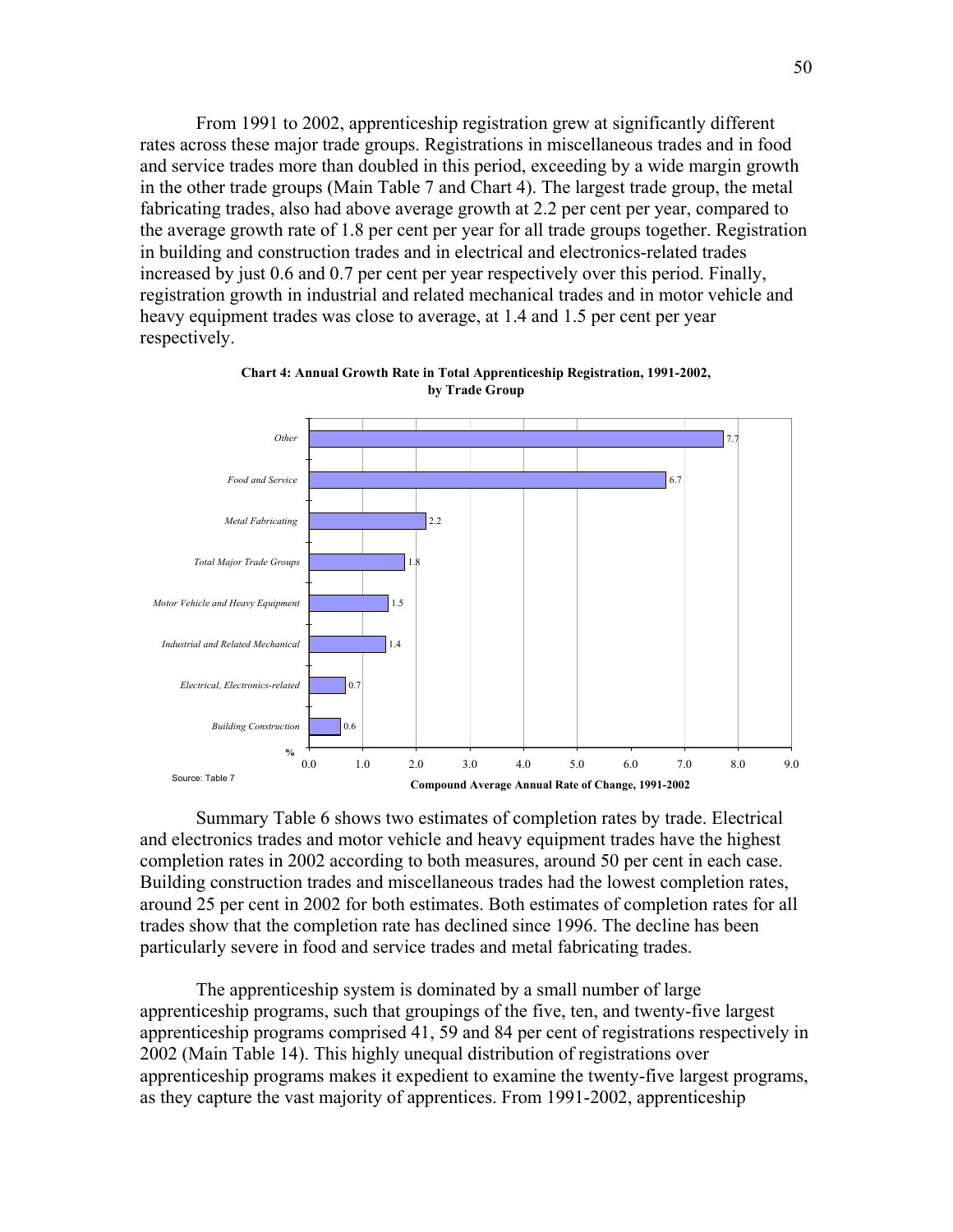registrations in certain trades grew very quickly, particularly mobile crane operators, truck and transport mechanics, and hairstylists. With the sole exception of hairstylists, however, this was the result of certain provinces introducing the apprenticeship program rather than growth in an already existing program.

Eight of the twenty-five largest trades decreased in size in terms of apprenticeship enrollment, notably in the industrial electrician and plasterer trades, which saw registrations decrease at a greater rate than the average trade increase (Chart 5). It should also be noted that, over 1991-2002, automotive service technician registrations (the third largest program) decreased, while carpenter registrations (the second largest trade) stagnated at 0.2 per cent per year growth and construction electrician registrations (the largest trade) grew at a slightly below average rate.



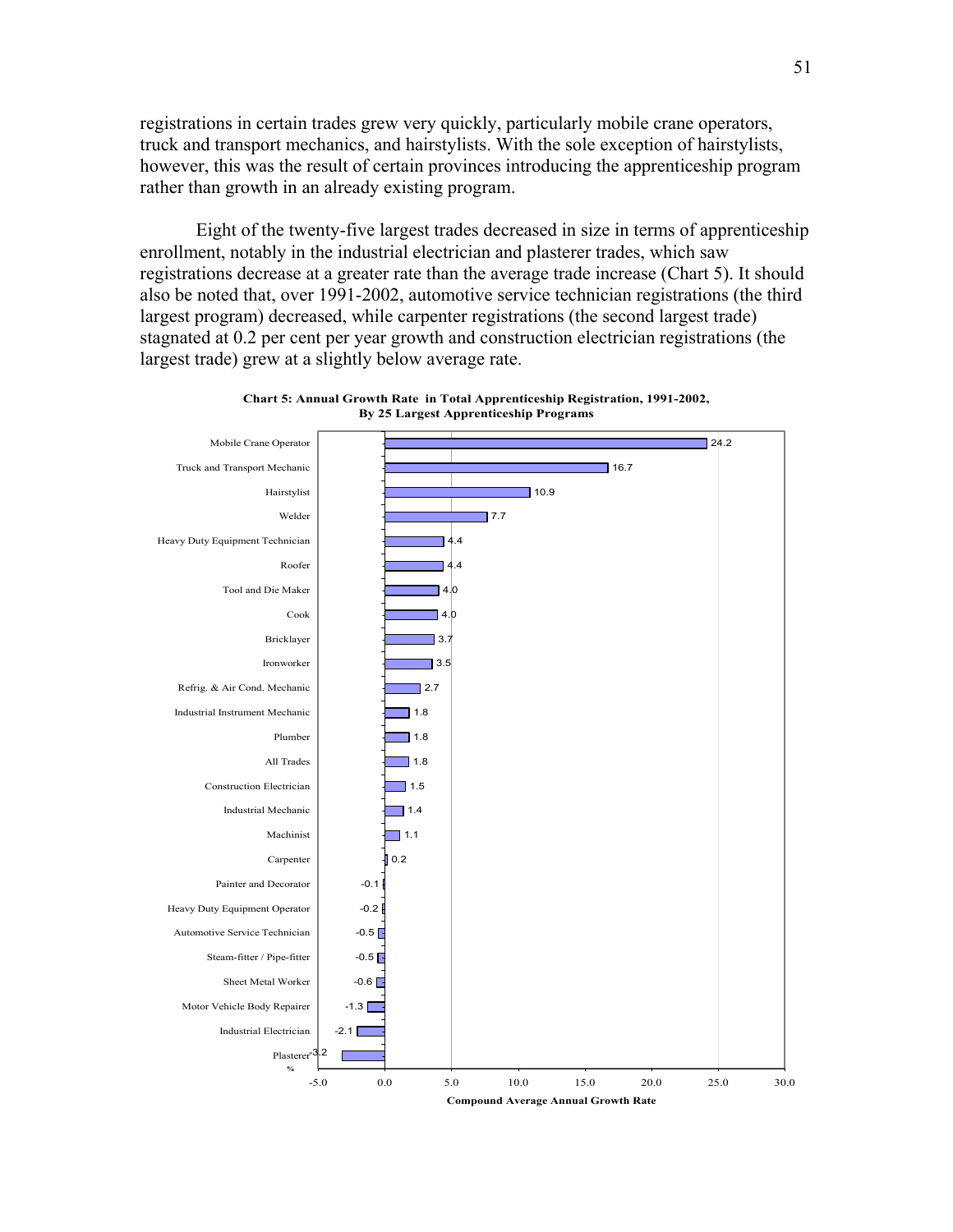Completion rates also differed considerably by trade. Employing completion rate 2, industrial electricians, ironworkers, heavy duty equipment technicians and mobile crane operators had the highest completion rates in 2002, with completion rates above 50 per cent. On the other hand, eight trades had completion rates of less than 30 per cent according to completion rate 2. The lowest of the trades with the lowest completion rates in 2002 were plasterers and carpenters (Main Table 16 and Chart 6). It is clear from these data that some trades have completion rates that are far higher than others, presumably because the value of completing an apprenticeship for both employers and employees is much higher.



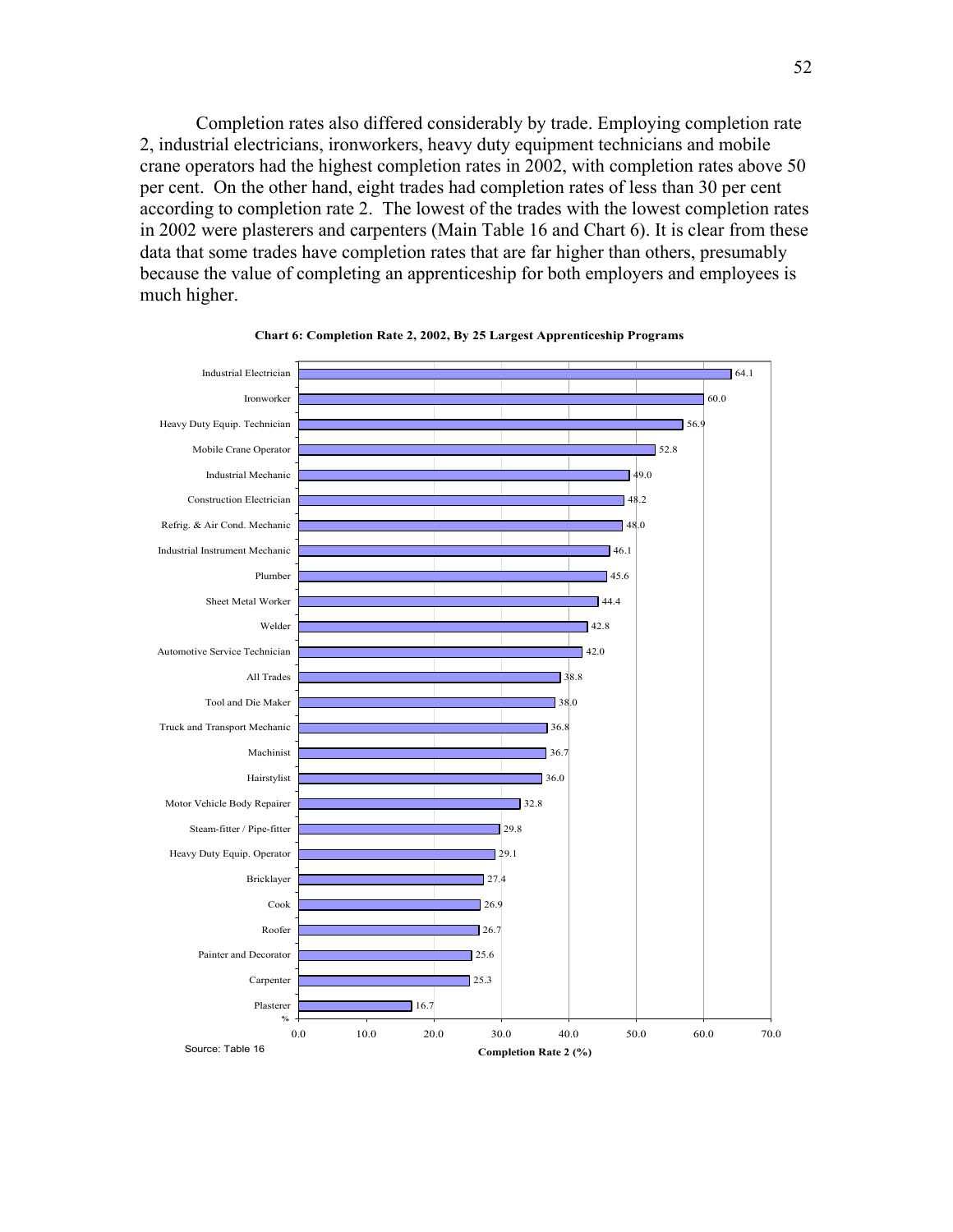# e) Apprenticeship by Province

 The provincial jurisdiction of apprenticeship programs as well as the varied structures of the provincial economies creates the diversity of apprenticeship systems found throughout the country. The province of Quebec is an obvious example, in which the educational component of apprenticeship is completed first. However, other institutional variations include different assessment processes, program durations defined in terms of hours rather than years, and the lack of uniformity in compulsory trades.

 Registrations have fluctuated considerably in Quebec in the past twenty-five years. Registrations as a percentage of the labour force aged 15-44 in Quebec were less than half those in the rest of Canada throughout the early 1980s, but increased up to 1.4 times that of the rest of Canada in 1991 (Main Table 20). Since the economic downturn on the early 1990s, registrations as a percentage of the labour force have once again fallen below that of the rest of Canada, down to 1.96 per cent in 2002, or 90 per cent of the rest of Canada.





 The size of provincial apprenticeship programs generally reflects the size of the labour force or population, but with several important exceptions. The registration shares of Newfoundland and Alberta are over twice that of their population aged 15-49 shares, while Prince Edward Island has a registration share just over half that of its population share (Main Table 6 and Chart 7). The provincial shares of total registrations in both Ontario and Quebec are also less than their population shares.

 From 1991 to 2002, Newfoundland led total registration growth in Canada, with an average annual growth rate of 12.3 per cent (Main Table 6 and Chart 8). Alberta and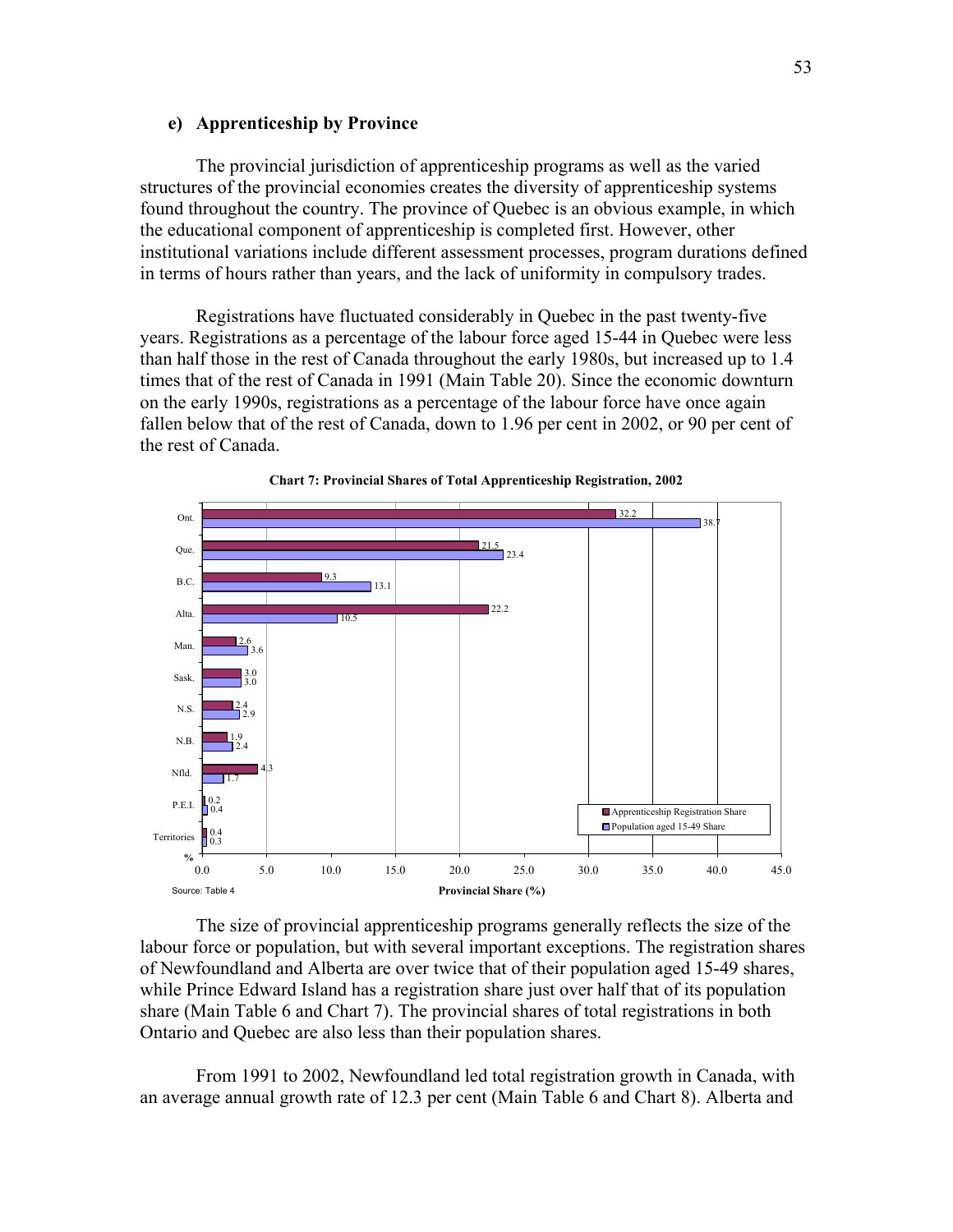Saskatchewan also saw registrations grow at well over the national rate, at 5.5 and 5.0 per cent per year respectively. Newfoundland and Alberta, and likewise at the national level, began to experience strong growth in 1997. Newfoundland saw average annual growth in registrations of 31.0 per cent per year in 1996-2002, while Alberta saw a more modest but still substantial gain of 9.1 per cent per year. Manitoba also saw rapid registration growth in this period, of 10.3 per cent per year. On the other hand, registrations in New Brunswick decreased in 1991-2002 at a rate of 2.0 per cent per year, and unlike most other provinces, saw virtually no growth in 1996-2002. Quebec saw registration decline by 1.5 per cent per year over 1991-2002 despite growth of 7.9 per cent per year in 1996- 2002.



Chart 8: Total Apprenticeship Registration Annual Growth, By Province, 1991-2002

 Completion rates also vary considerably by province, although the trade composition of each provincial apprenticeship system may affect comparability of these rates across provinces. Using completion rate 2, Manitoba, Saskatchewan, New Brunswick and the Territories had the highest completion rates in 2002, all above fifty per cent (Main Table 11, Chart 9). Prince Edward Island, Ontario, Quebec and Newfoundland had the lowest completion rates, below the national average of 38.8 per cent. Newfoundland's exceptional growth in registrations may account for its extremely poor completion rate of 10.9 per cent.<sup>24</sup>

 $\overline{a}$ 

<sup>&</sup>lt;sup>24</sup> Increased registration tends to affect completion rates negatively. Although there is no complete explanation, it is likely that many apprentices stay in the apprenticeship program longer than its official duration, pushing down the number of completions within the time period considered.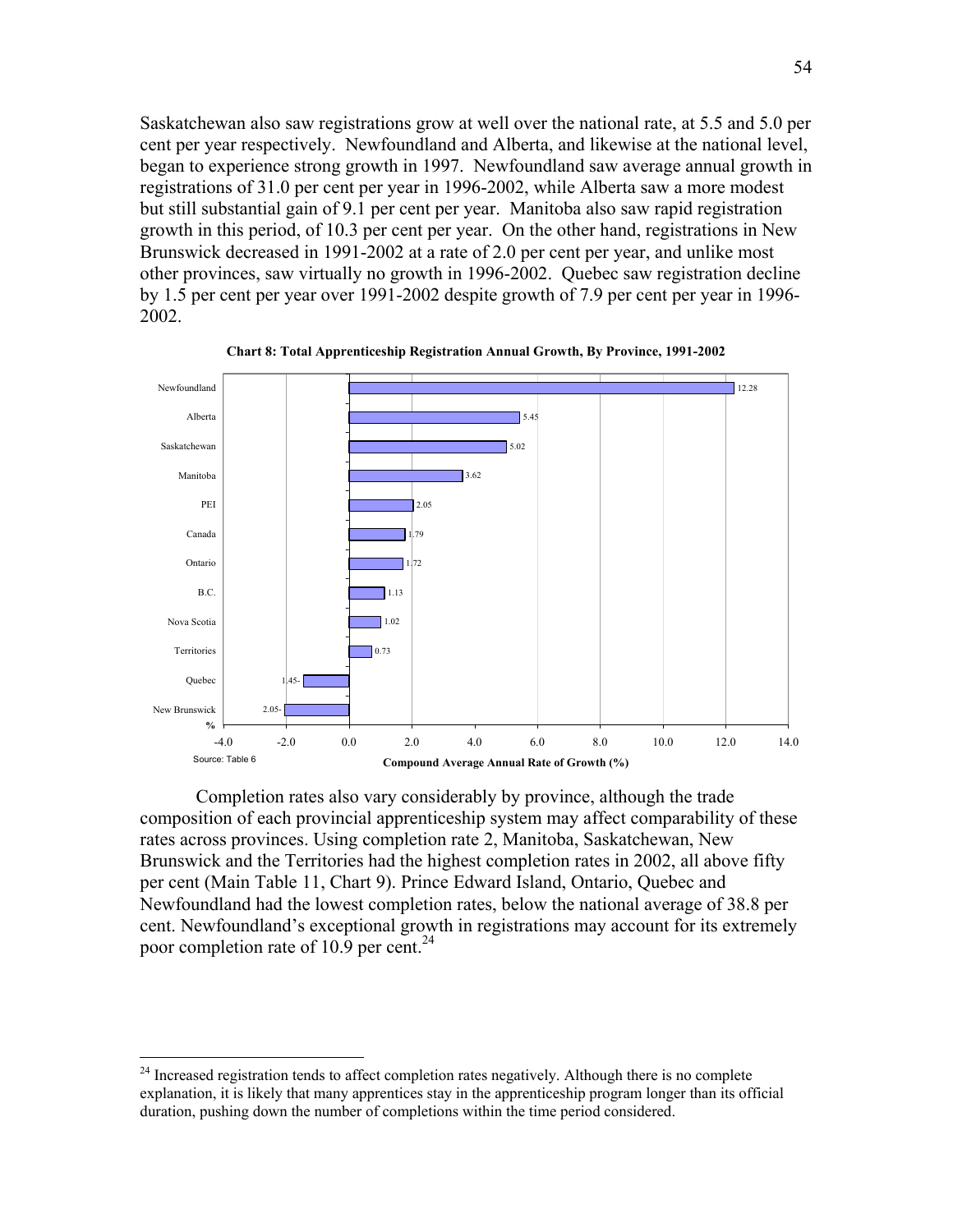

Chart 9: Completion Rate 2, By Province, 2002

## f) Apprenticeship by Gender

 One of the most striking traits of the apprenticeship system is that it is characterized by great underrepresentation of women, particularly relative to other forms of post-secondary education. On one hand, it is perhaps not surprising that the apprenticeship system is male-dominated, given that trades in general are maledominated as well. However, apprenticeship remains an important point of entry for females into the trades and could thus play a crucial role in decreasing gender inequality. This is particularly important within the broader context of redressing gender wage differentials for women who choose not to pursue a university or college education.

 In 2002, female apprenticeship registration comprised only 9.3 per cent of all national registrations. While low in absolute terms, this figure is more than double the 1991 share of 4.3 per cent (Main Table 8, Chart 10).

 Female apprenticeship registration varies greatly by occupation and province. Female registration is greatly concentrated in food and service trades, which account for 65.7 per cent of total female registrations. When miscellaneous trades are added, these two groups comprise 78.6 per cent of all female registrations (Main Table 8). Food and services trades were the only major trade group in which female registrations were greater than male registrations, comprising over 60 per cent of total registrations in the group. In all trade groups except for miscellaneous and food and service trades, female registration comprised less than five per cent of total registrations (Chart 11).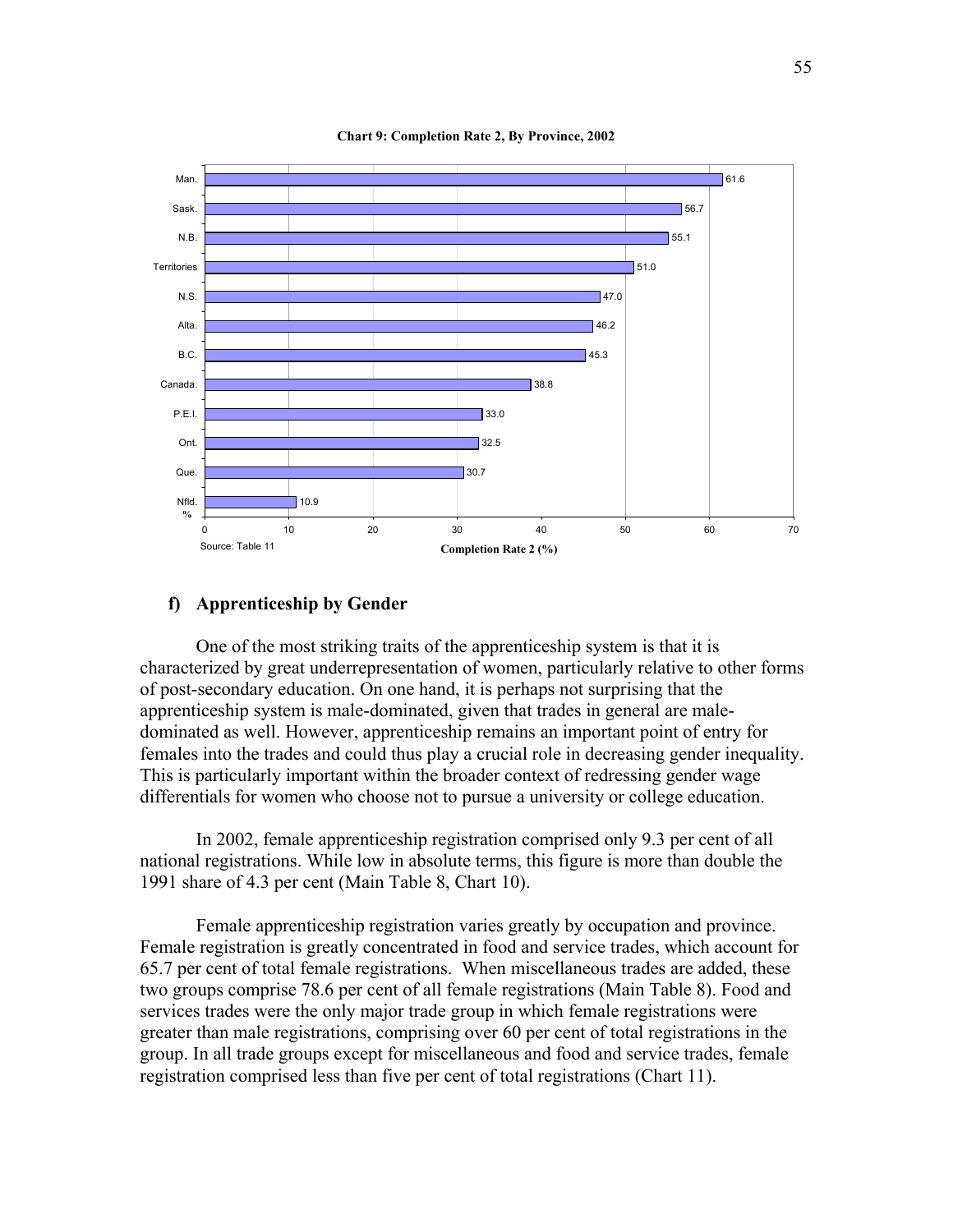

Chart 10: Female Apprenticeship Registration Trends Index (1991=100), 1991-2002





 Despite an increase in total female apprenticeship registrations, concern on the part of policy-makers about the underrepresentation of females in specific apprenticeship programs may still be justified. This is because female apprentices largely remained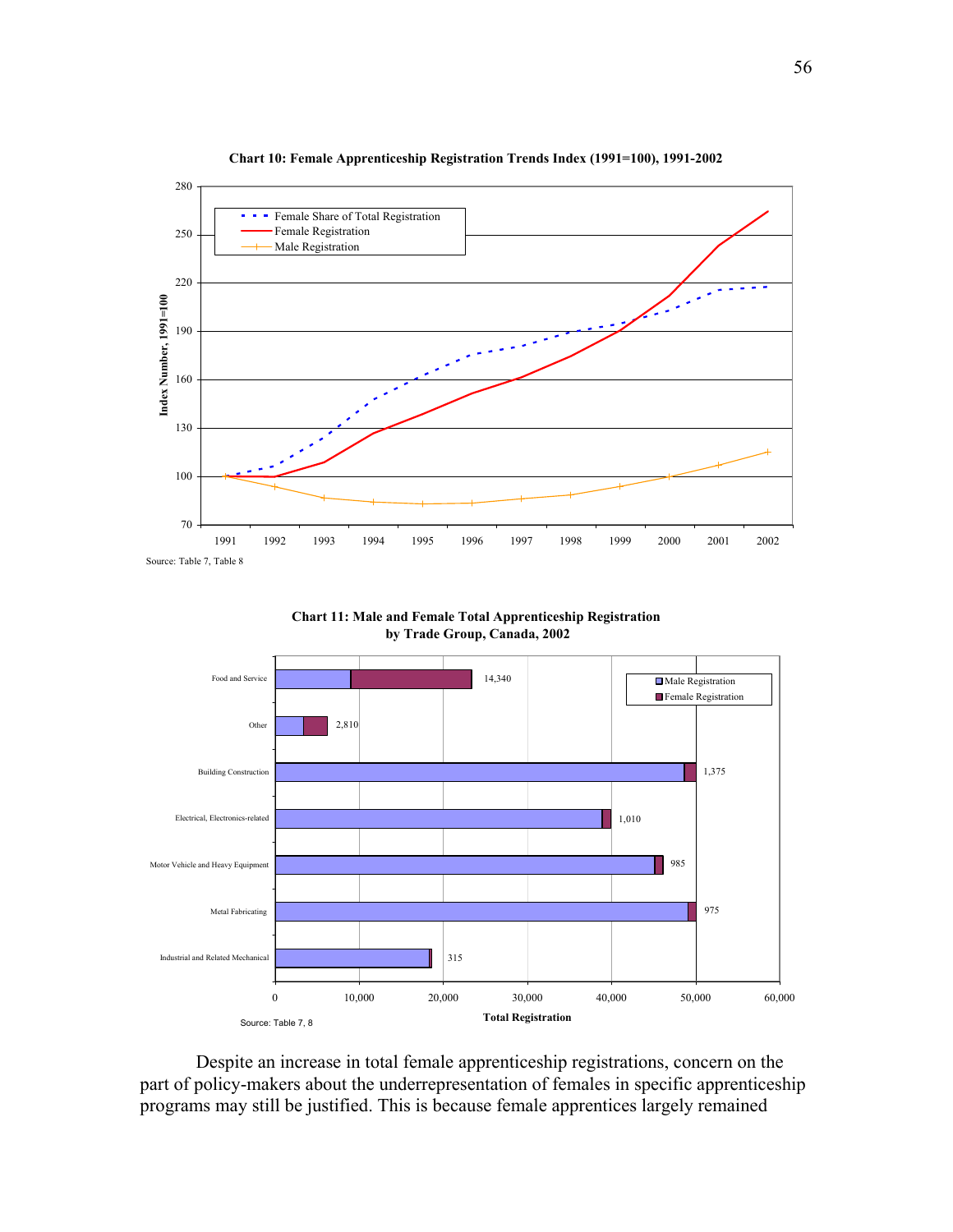within the food and services trade in the 1990s, without significant expansion into other trade groups. From 1991 to 1996, the share of total female apprentices in the food and services group increased, from 67.1 per cent to 72.7 per cent, although this figure fell back to 65.7 per cent in 2002. All other trade groups also saw decreased shares of total female registration over this period, with the exception of the "other" trades group, which increased from 6.6 per cent to 12.9 per cent, and the metal fabricating trade group, whose registration share was 4.5 in both 1991 and 2002 (Main Table 8).

 Female registration by province also reveals significant differences in female registration shares. Saskatchewan, Newfoundland, Manitoba and Ontario had the highest female registration shares in 2002 by far, all exceeding the national average of 9.3 per cent by five percentage points or more (Main Table 9 and Chart 12). However, this did not reflect a higher proportion of female registration across all trade groups, but simply disproportionately large food and service programs. These provinces also had the largest share of food and service registrations in total registrations by a wide margin in 2002 across all provinces (Main Table 17). New Brunswick, Quebec and Prince Edward Island all had female registration shares of three per cent or less in 2002. However, these estimates may be biased in a downward direction due to confidentiality restrictions on estimates of female registration in food and service apprenticeship programs.





# g) Age Composition of Apprentices

The age composition of apprentices in Canada differs considerably from that found in European countries, as apprentices are much older and typically have work experience. In 1999, 70 per cent of apprentices in Canada were older than 24 and only 4.4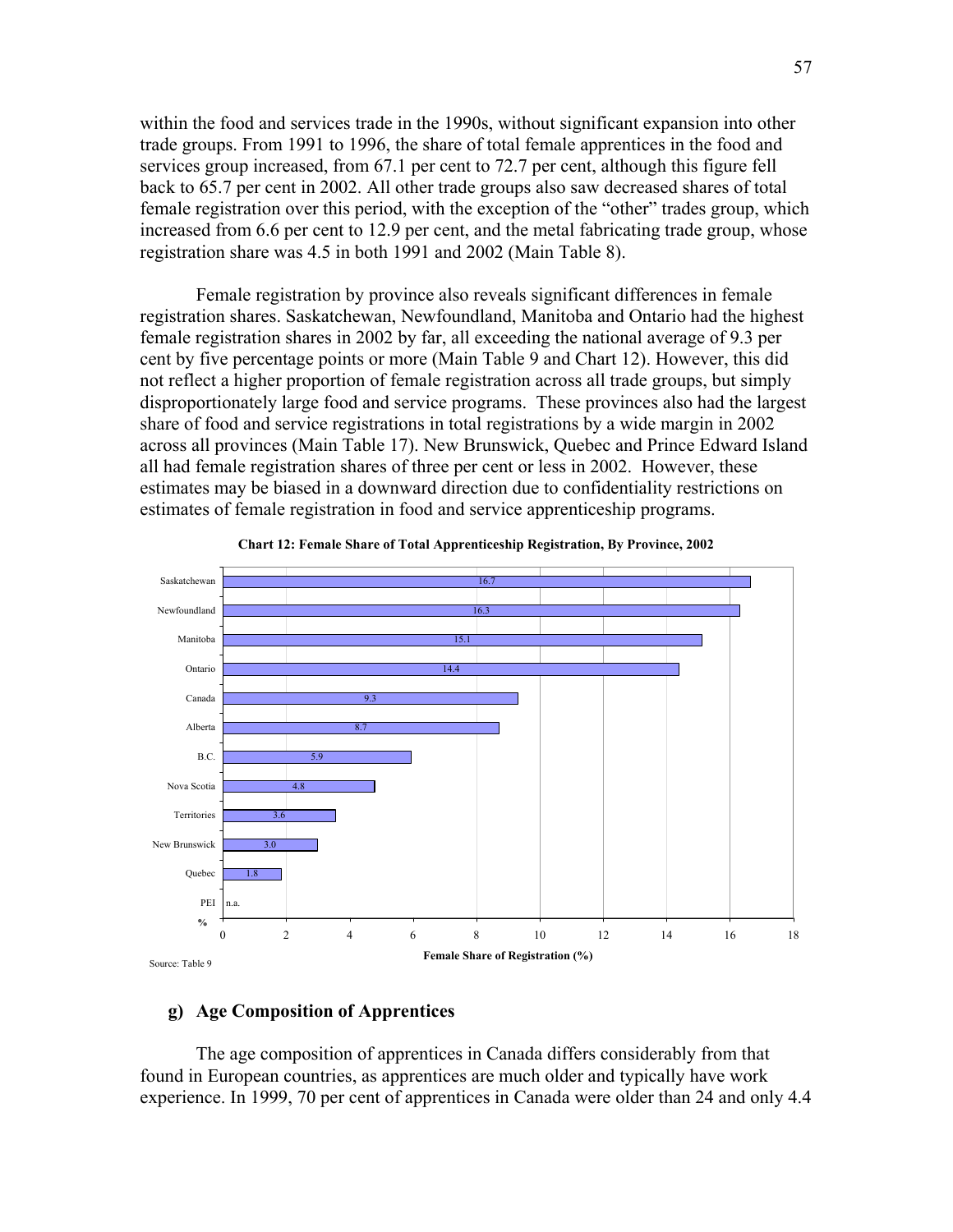per cent were under 20 (Main Table 5 and Chart 13). The median age at the time of entry was 27, according to the National Apprenticed Trade Survey (NATS) (Stoll and Baignee, 1997: 3). As John O'Grady argues, these data clearly show that the Canadian apprenticeship system does not serve the same function as the European systems, which primarily train young people to enter their first real job:

Apprenticeship in Canada is not chiefly about the school-to-work transition of young workers. Rather, apprenticeship is a means by which individuals without post-secondary training, and often without an affinity for classroom-based learning, get back into the training system and thereby are enabled to make a significant investment in their skills and in their long-run employability (O'Grady, 1997: 1, emphasis in original).

 This insight is supported by the experiences of apprentices prior to entering the apprenticeship program. Sixty per cent of apprentices in the NATS survey were aware of apprenticeship programs while they were in high school, but the most common reason for a gap between school and apprenticeship was "a good job" (Stoll and Baignee, 1997: 3). Many respondents had significant labour market experience, such that over half held more than three jobs before entering into the apprenticeship program.





 It is also possible that the age composition reflects the preferences of employers. O'Grady argues that the preference for experienced tradespeople is based on the wage compression inherent in apprenticeship, such that employers blend experienced and semiexperienced apprentices but pay the semi-experienced apprentices the lower wages. Younger apprentices also face higher risks of accidental injury, which could translate into high costs for employers through worker accident compensation premiums. From this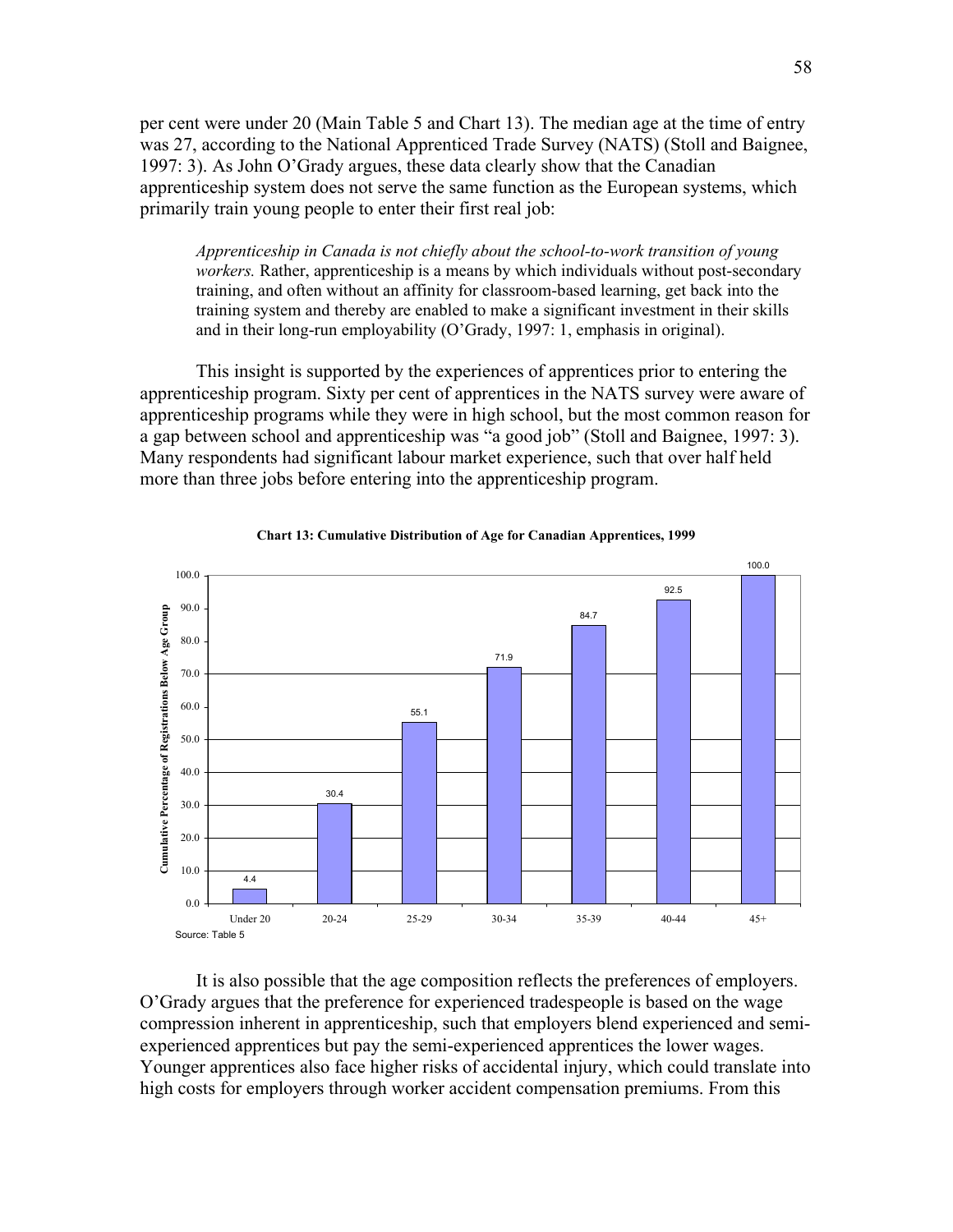perspective, apprenticeship is not an investment in training but rather a strategy by which employers profit from reduced wages. Given this strategy, there will be an employer preference towards over-recruitment and thus journeypersons<sup>25</sup> to apprentice ratios are important regulatory components to ensure training (O'Grady, 1997: 3). To the degree that Canadian apprenticeship is industry-driven, government intervention to promote apprenticeship as a school-to-work institution will not be effective because of employer demands (O'Grady, 1997: 2).

# VI. Determinants of Registration and Completion Trends in the Apprenticeship System in Canada

Given the statistical picture presented above, several issues stand out regarding the Canadian apprenticeship system. First, the apprenticeship system remains a small although stable part of post-secondary education. Although recent efforts and increasing apprenticeship registration are encouraging, community colleges have had superior growth in registrations and remain an attractive post-secondary education option with entrance requirements below those of the university system. Second, completion rates have dropped substantially by all estimates. Finally, gender inequality remains severe. The following section examines factors that may account for these weaknesses in the system.

# a) Awareness of the Apprenticeship System

 A consensus exists that raising awareness about the apprenticeship system would translate into higher registration levels, particularly youth registration. The Registered Apprenticeship Survey of participants of the apprenticeship program in 1994-1995 showed that even among participants of the apprenticeship program, nearly forty per cent were not aware of the apprenticeship program in high school. This number is likely to be significantly higher in the general population, as the participants clearly selected themselves into the program based on experience not available to everybody. Participants of the apprenticeship program tend to have developed an interest in apprenticeship through contact with a tradesperson, knowledge of the trade through a previous job or through a hobby (Stoll and Baignee, 1997: 4).

 Many studies criticize the educational system for not effectively promoting apprenticeships as an educational option, as well as having little knowledge of the trades and particularly, the apprenticeship system. The Canadian Apprenticeship Forum's (CAF) 2004 report suggested that a lack of institutional networks may be responsible, particularly institutions linking guidance counsellors to provincial apprenticeship authorities and strong national institutions that effectively market apprenticeships (CAF, 2004: 19). Scholars agree that there is a clear bias towards academic rather than vocational education within secondary schools, where career counsellors are unfamiliar with the apprenticeship system and view it as a career route for students with poor educational attainment.

-

<sup>&</sup>lt;sup>25</sup> Journeypersons are workers with apprenticeship certificates.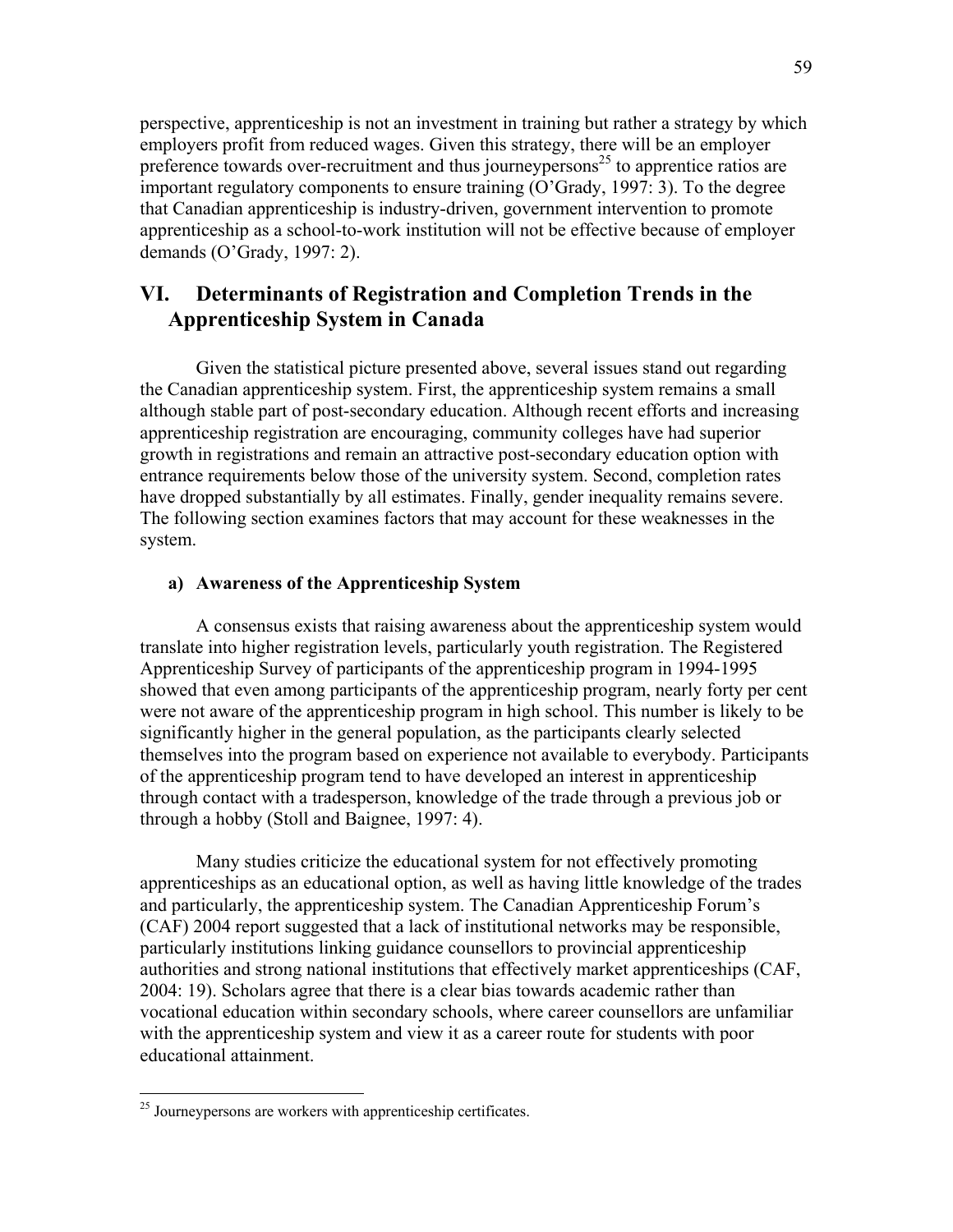Evaluated as a school-to-work institution, the apprenticeship system's performance is severely constrained by its lack of integration into the education system and the failure of the trades to promote themselves independently. The result is that the public has relatively little knowledge of the apprenticeship system and that information is not readily available. In addition, the provincial registration requirements are sometimes considered more cumbersome for apprenticeship than for university, acting as a deterrent to both prospective apprentices and employer sponsors (CAF, 2004: 51). The outcome is that the pathways from secondary school to apprenticeship are not clearly articulated, where potential apprentices may lack the knowledge or confidence to enter into the program (CAF, 2004: 19).

# b) Apprentices' Expected Value of Training

 As discussed above, the choice to invest by registering in an apprenticeship program will depend on its expected benefits. Attitudes towards apprenticeship capture some of these expectations in terms of expected earnings, job satisfaction and career mobility.

 There is a strong consensus a negative image of trades persists with the public that significantly inhibits apprenticeship registration. This is reflected both in low apprenticeship registration relative to other educational options and the fact that many apprentices already have substantial employment experience and use apprenticeship as a means to re-skill. Respondents to the CAF report observed there is a widespread image of trades being inferior to other occupations in terms of challenge, required aptitude, compensation and social status: "trades were perceived as 'second-class' careers or 'dead-ends,' with little career-advancement potential." Labour groups noted that many tradespeople do not hold their own trades in high esteem, in contrast to the social value of being a tradesperson in Europe. A survey of Ontario showed that only four per cent of respondents choose skilled trades as the best career for youth (CAF, 2004: 12-13).

 Commensurate with this negative view of career outcomes was a clear preference for university and college education over apprenticeships. The Select Standing Committee on Education in British Columbia suggested that "there is some indication that students who opt for non-university-related programs are viewed to somehow have failed" (CAF, 2004: 12). Multiple studies concluded that parents view trades programs as an acceptable education system, but prefer university to apprenticeship as an educational option (CAF, 2004: 13). With its "second-best" connotations, it is not surprising that youth enrollment in other post-secondary options is much greater than apprenticeship registration. Interestingly, attitudes have not adjusted to the mismatch between educational choices and the positions available in the university system, accounted for by a third of youth that do not enter tertiary education (Schuetze, 2003). It is likely that the cultural emphasis on university education has led youth to choose university paths in a "number disproportionate to their probable destinations" (Taylor, 2003: 5).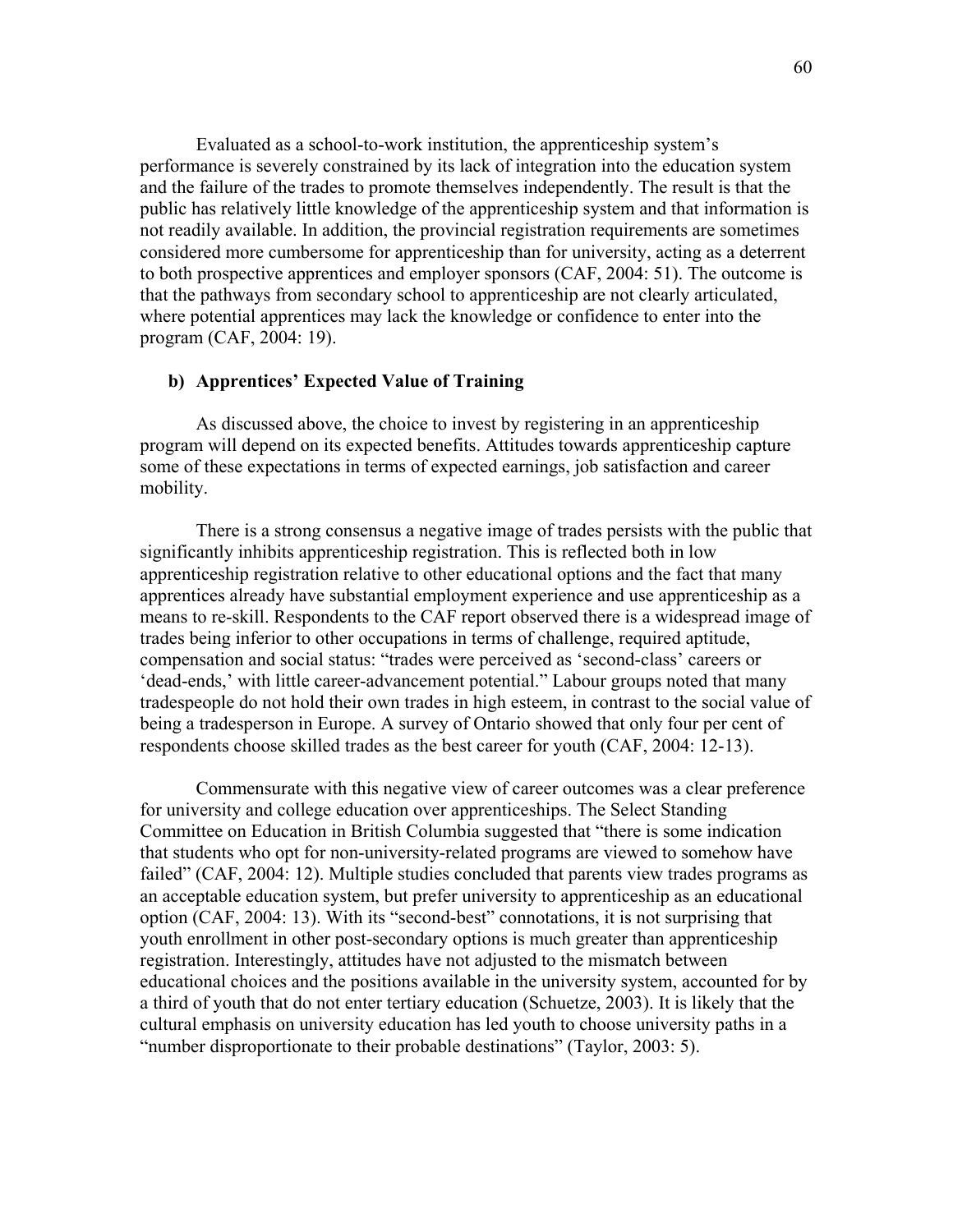

Chart 14: Commercial, Industrial, and Civil Engineering Employment Shares versus Completion Rate 2, 2001

 Clearly, higher expected earnings for the completion of an apprenticeship program would provide more of an incentive for completion. Unfortunately, detailed earnings data are not available for completers versus non-completers on an apprenticeship program basis. However, outcomes from the construction sector suggest that higher expected earnings do have a positive impact on completion rates. Jobs in the residential construction sector tend to pay less and be less stable that jobs in the industrial and civil engineeering sectors, and to a somewhat lesser degree, the commercial sector. Main Table 27 shows the share of residential, commercial, industrial and civil engineering employment for various trades in the construction sector. Industry publications confirm that residential construction has the lowest expected earnings in the construction sector. The correlations shown in the table confirm that trades that have a high share of employment in the commercial, industrial and civil engineering sectors, and a low share of employment in the residential sector, tend to have higher apprenticeship completion rates than trades that have a low share of employment in the commercial, industrial and civil engineering sectors, and a high share in the residential sector (Chart 14).<sup>26</sup>

# c) Costs of Apprenticeships to Apprentices

 $\overline{a}$ 

 Controversy exists among studies about the extent to which cost discourages entry into apprenticeship training. Indeed, one of the advantages of the apprenticeship system is the wages paid throughout, $27$  in contrast to the debts that are often incurred in the

<sup>&</sup>lt;sup>26</sup> The CSLS would like to thank George Gritziotis of the Construction Sector Council for this insight.

 $27$  It should be noted that the wage paid to apprentices is "managed" and a floor price.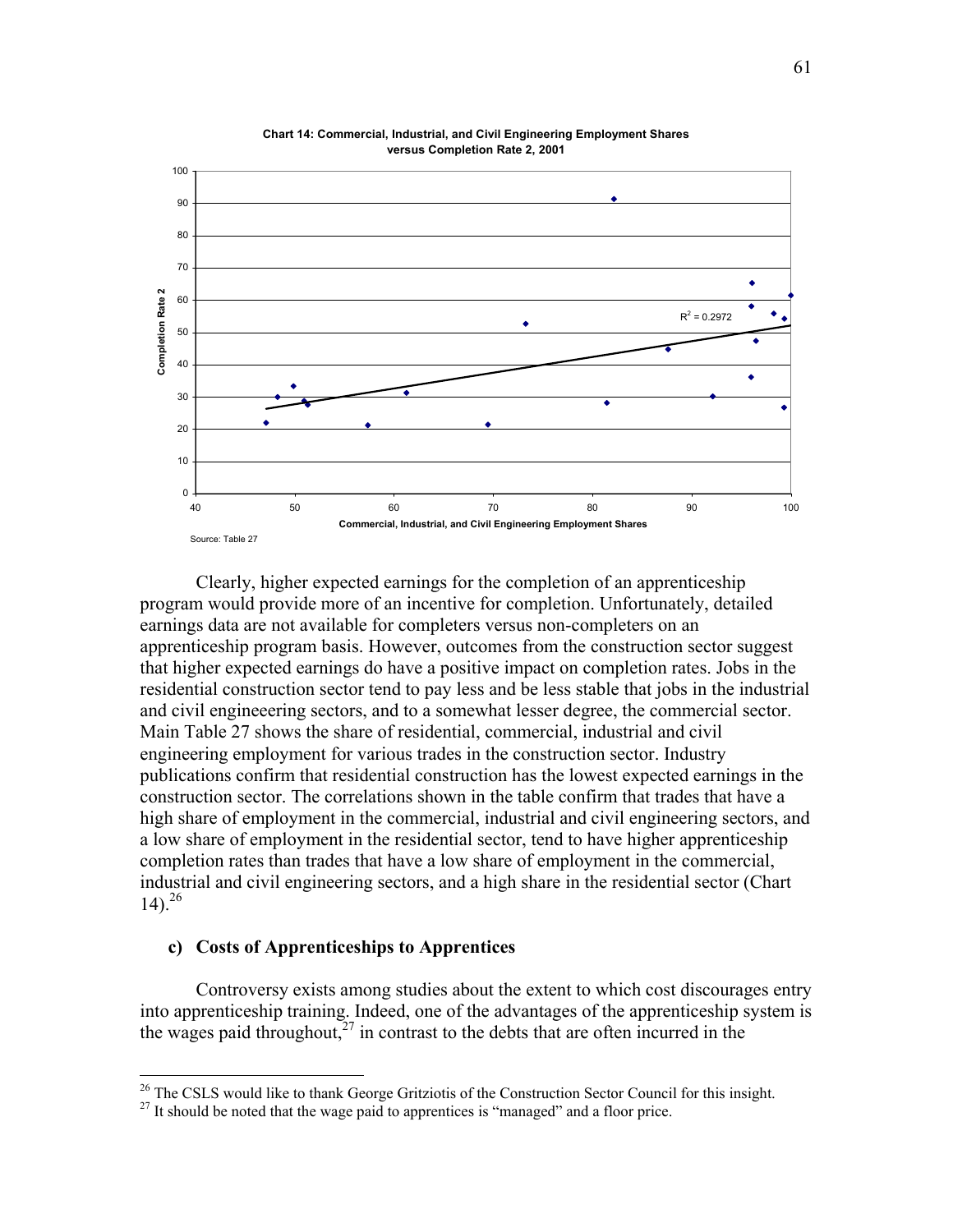university system. Respondents to the CAF study noted that apprentices may face considerable costs associated with block release training, particularly when travel is required to reach training centers. Tool costs may also be considerable, dependent on the industry. Income interruption due to block release was frequently stressed by studies as a major cost, particularly for apprentices supporting families, as it could last for up to six weeks (CAF, 2004: 32). Respondents also noted that government services were often not responsive, such that EI payments for block release were often delayed and in most jurisdictions, apprentices were not eligible for student loans (CAF, 2004: 31).

 In addition, older apprentices, particularly relative to European apprenticeship programs, generally have higher opportunity costs of participation. The fact that half of apprentices had three or more jobs prior to entering the apprenticeship program suggests older apprentices have better job prospects than younger apprentices outside the employment they have in apprenticeship programs. The fact that 35 per cent of women and 40 per cent of male apprentices had dependents suggests that older apprenticeship may be less willing to accept low wages during apprenticeship even with the expectation of higher wages after completion (Stoll and Baignee, 1997: 3).

# d) Costs of Apprenticeship to Employers

 $\overline{a}$ 

The cost of apprenticeship to employers is cited as a major barrier to expanding the apprenticeship system. As discussed in the third section, incentives must exist for employers to provide the costly training involved in apprenticeship. Richard Marquart argues that the costs of apprenticeship are a major determinant of apprenticeship's decline in the past decade in Canada, as employers pay more than three times the cost for apprenticeship as employers in Germany due to longer terms and a higher minimum wage (Marquart, 1998: 12).<sup>28</sup>

 Survey results suggest that poaching externalities are a major barrier in hiring apprentices (CAF, 2004: 31). Recalling the discussion on apprenticeship and collective action, employers are unlikely to take a long-run view on the public benefits of apprenticeship if regulatory regimes are not in place. The CAF points out that while research has identified the costs associated with apprenticeship, there is little evidence on the net costs to convince employers that apprentices may be a worthy investment. Research suggests that small firms may find apprentices particularly costly, especially when collective agreements increase wages and decrease flexibility. One government representative interviewed by the CAF noted that "many employers associate apprenticeship with 'getting saddled with organized labour' and a system of training that is over-regulated and inflexible" (CAF, 2004: 30).

 $28$  As noted by one reviewer of the preliminary version of this report, a solution to the problem of high direct employer cost of employing apprentices may be to beef up the wage of trainees through a public program that is financed through a uniform levy on firms operating in sectors or industries using apprenticeship trades. This would solve the poaching issue, as firms would then face the "right" price when making decisions to hire. Such a program may however be difficult to design and to administer efficiently.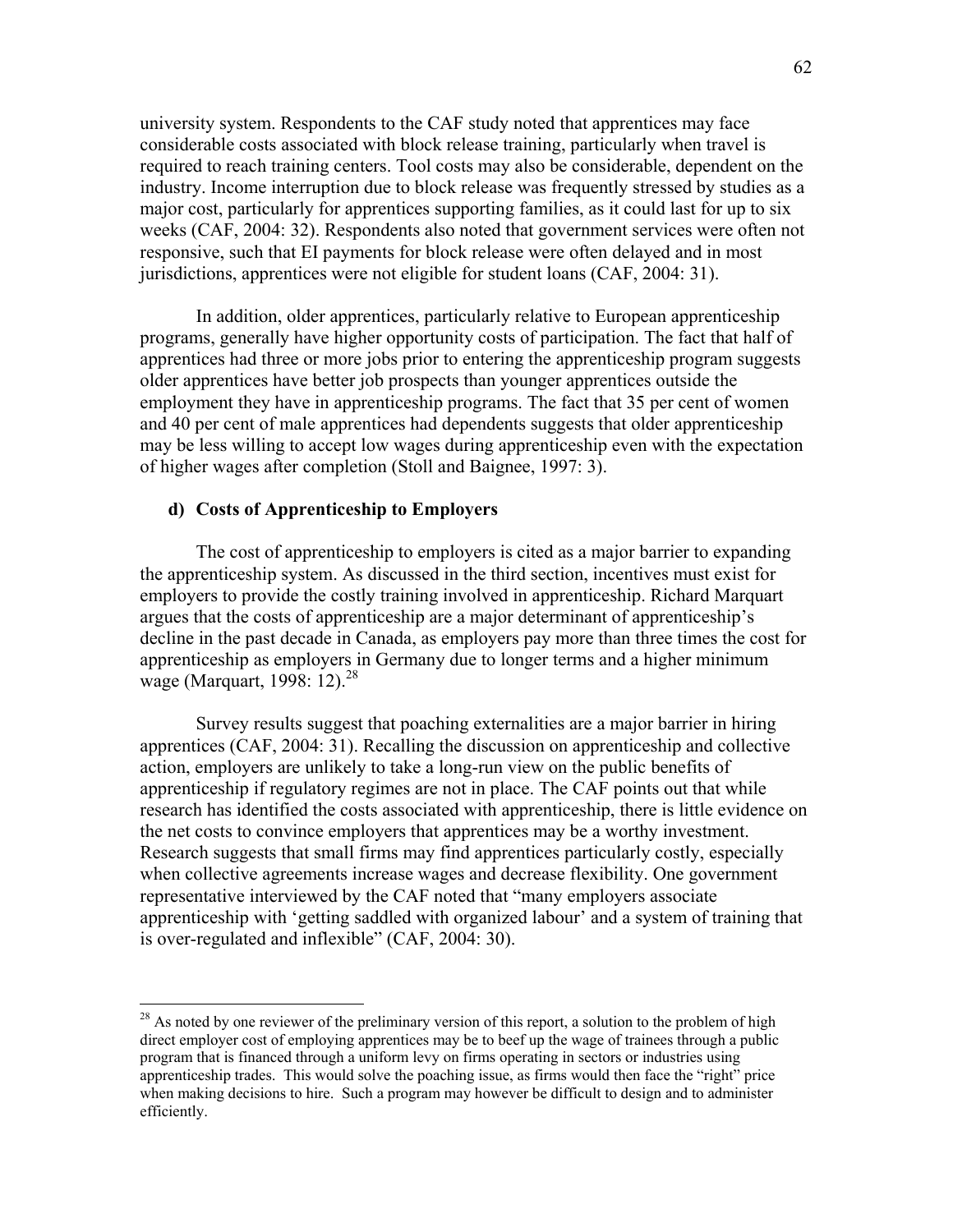There also exists a consensus by employers that the personal attributes and capability of apprenticeship candidates negatively affected this attitude to apprenticeships. Employer concerns included "inadequate essential skills, including literacy and mathematics… poor work ethic, interest in learning, workplace discipline and confidence" (CAF, 2004: 42). These observations are supported by educators, who note that many apprenticeship candidates have low educational attainment relative to their peers (CAF, 2004: 42). It is likely that this reflects the academic bias in the secondary education system, such that lower quality candidates self-select themselves into apprenticeship. Data from the Registered Apprenticeship Survey modified this picture, however, as sixty-six per cent of respondents found their apprenticeship training in the workplace easy or very easy while thirty-one per cent found it difficult or very difficult (Stoll and Baignee, 1997: 6). This suggests that only a portion of apprentices are ill-prepared for apprenticeships, while the majority do not find their preparation for training inadequate.

# e) Employment Instability

 Employment instability is a central problem for all stakeholders in the apprenticeship system. Unemployment in the past decade caused a substantial decline in apprenticeship registrations, due to the simple fact that apprentices must have employers to complete their programs. In economic downturns, apprentices are vulnerable and often the first to be laid off. From an employer's perspective, employment instability is a serious threat that greatly increases the risk of their investment. If laid-off, apprentices will pursue employment at other firms, who will capture the firm's investments in human capital (Schuetze, 2003; CAF, 35).

 However, employment instability is an even greater concern for apprentices. Unemployment not only removes employee income, but it may also have a negative impact on the advancement and the completion of their training. Thirty-seven per cent of NATS respondents reported that they had experienced temporary unemployment during their apprenticeship program. Temporary unemployment was particularly high in the building construction trades, in which 52 per cent of apprentices had been unemployed (Stoll and Baignee, 1997: 5-6). Apprentices also cited unsteady or insufficient hours as a major factor in discontinuations. Twenty-four per cent of respondents indicated that lack of work made continuation of apprenticeship programs difficult and 41 per cent of male non-completers indicated that the lack of work was the principal reason for their discontinuation (Stoll and Baignee, 1997: 6). Certain unions have responded to this issue by shouldering this risk, where apprentices are indentured to unions who ensure employment continuity (CAF, 2004: 35).

#### f) Program Structure

 The inflexibility of the block release component of apprenticeships is cited as a significant structural deficiency in the apprenticeship system. Block release refers to the period in which apprentices attend the academic portion of apprenticeship training, often for two weeks at a time, which causes income interruptions for apprentices and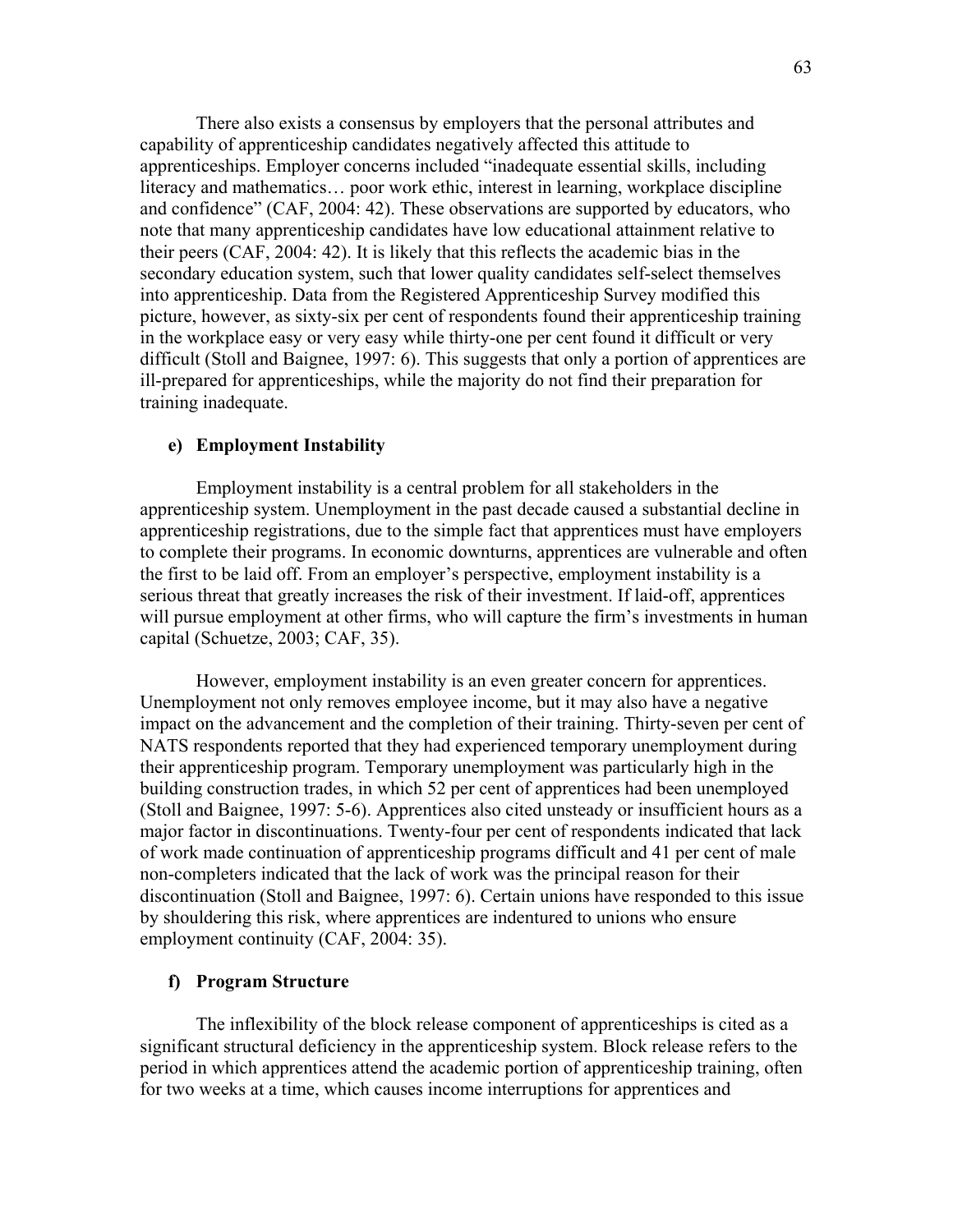productivity interruptions for employers. The call for more flexible training arrangement was universal across both occupational sectors and stakeholders, such that apprentices could fulfill their vocational training in the evenings or on weekends (CAF, 2004: 45).

 The lack of articulation bridging apprenticeship with other educational pathways is also an important deficiency of the system. Few arrangements exist bridging apprenticeship and technologist programs, which limits the entry of technologists into apprenticeships but more importantly limits the career mobility for those who complete apprenticeships (CAF, 2004: 45). Additionally, many apprenticeship programs do not easily recognize prior experience, which would encourage entry from semi-skilled labour (CAF, 2004: 47). A debate exists over whether the apprenticeship curricula should be modularized. On one hand, modularized training renders apprenticeship more flexible in the context of employment instability and accurately signals the skill level of apprentices. On the other hand, labour representatives object on the basis that modularized training based on skills-competence may weaken apprenticeship standards (CAF, 2004: 54). This is reminiscent of the move towards competency-based assessment in the UK, as discussed in the fourth section, which was criticized on the same basis.

#### g) Training Quality

 Various stakeholders have cited other structural weaknesses that impact training. The lack of training and incentives for journeypersons in delivering training experience has been cited as a limitation in providing quality training (CAF, 2004: 46). This does not appear to be an endemic problem, however, as the NATS data indicate good rates of apprentices satisfaction with on-the-job training experiences: "a large majority of respondents rated their on-the-job training as good or excellent in regard to quality of supervision received (74 per cent of respondents), to the relation of skills taught to the basic requirements of the trade (81 per cent), to the variety of duties related to the trade (80 per cent), and to the adequacy of equipment and facilities provided for learning the skills of the trade (80 per cent)" (Stoll and Baignee, 1997: 6).

 Many employers have expressed the concern that apprenticeship with a single firm often leads to an overly narrow skills set, particularly when smaller firms might specialize in a specific aspect of the trade. Indeed, this possibility is mentioned in the scholarly literature, where a single firm may invest in overly specific skills that are not socially optimal. NATS data confirms that the majority of apprentices (62 per cent) had only one employer during their apprenticeship (Stoll and Baignee, 1997: 5).

 Other criticism included academic training that was outdated or employed antiquated equipment (CAF, 2004: 46), which might be due in part to the lack of funding for college programs, which often run apprenticeship modules at a financial loss (CAF, 2004: 38,39). Provincial regulatory differences are frustrating for stakeholders, particularly those who operate in multiple provinces, as standards set by national sector councils are not necessarily adopted by the provinces. Because of this difficulty in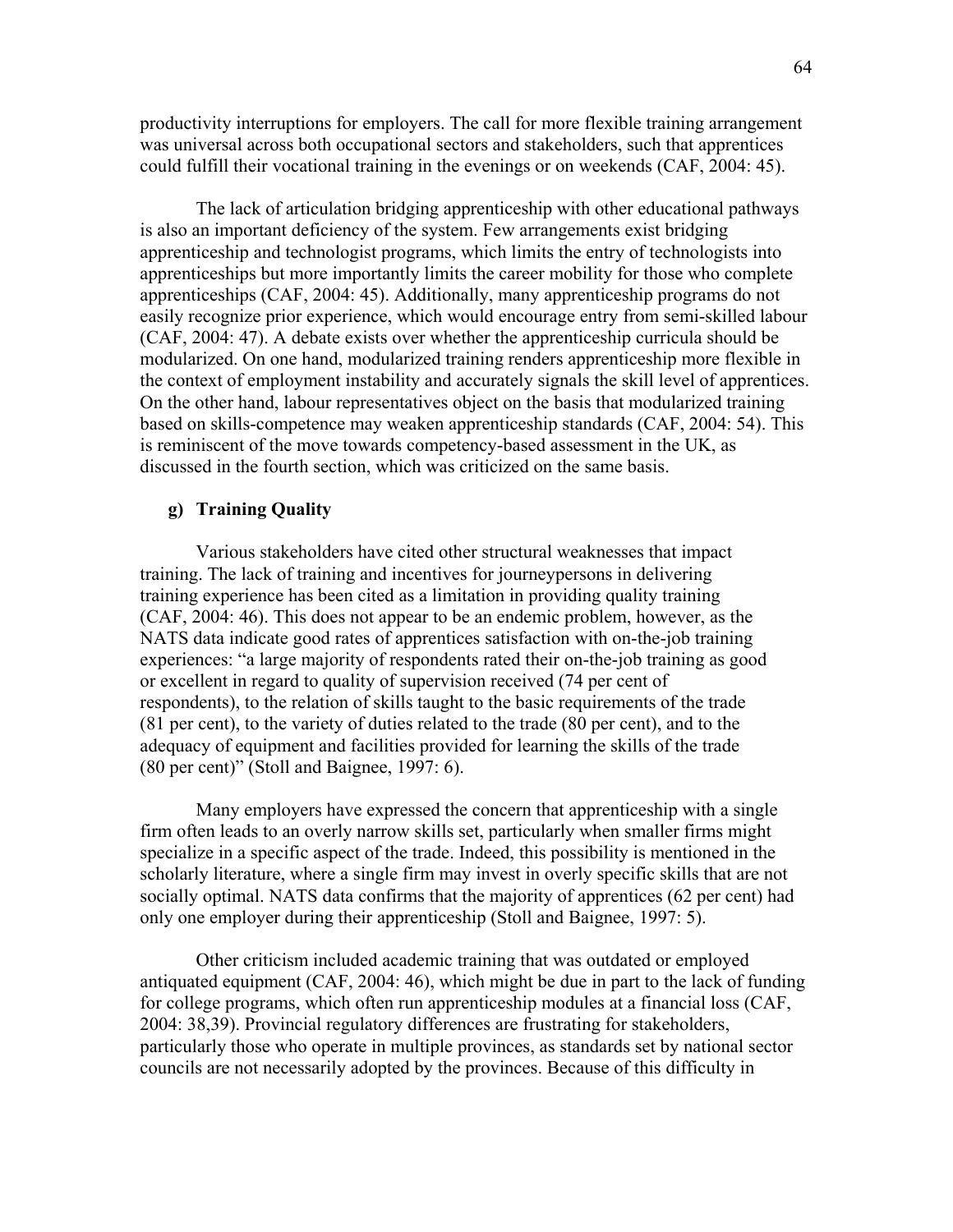dealing with multiple regulatory regimes, sectoral organizations have incentives to promote informal apprenticeship-like programs (CAF, 2004: 53).

# h) Gender Equity

 The most frequently cited obstacles to gender equity were women's perception of the apprenticeship program and discrimination in the workplace. As discussed above, women's participation in the apprenticeship system tends to be minimal and centered around traditional female trades: "[Analysis] of women's participation in the largest trades categories (those with more than 3,000 registrants) revealed that fewer than 4 percent of apprentices in the non-traditional trades were women, while the proportions in cooking and baking trades and in hairdressing and related areas of aesthetics were 25 and 75 percent respectively" (Sweet, 2003: 263).

 This composition may be partly explained by a lack of encouragement for women to enter non-traditional apprenticeships. Attitudes towards trades are clearly conditional on gender, where trades are systematically considered "man's work," leading to both female self-selection into other career avenues and influence from family or the educational system to do so (CAF, 2004: 14). Other powerful influences include the satisfaction of parents' or spouses expectations, either in terms of career choice or in terms of having a role that is not the "breadwinner" of the family (CAF, 2004: 14). Additionally, gendered differences in informal networks may play a role. Much of apprenticeship recruitment depends on informal contacts and women may have poorer informal networks to acquire employer sponsorship than men, limiting their opportunities for entry (CAF, 2004: 20).

 However, CAF's report on barriers to entry into apprenticeships noted that discriminatory hiring practices, stereotyped perceptions of women's abilities, isolation or segregation of women, unequal pay, and sexual harassment were also significant deterrents for apprenticing in the trades (CAF, 2004: 25). Studies suggested that in some cases employers viewed hiring women as a risk, including concern about their aptitudes in the trades (CAF, 2004: 26). More disturbing still is the fact that NATS female respondents cited sexual harassment or discrimination as the greatest challenge to continuing apprenticeships, above employment instability. Indeed, only 17 per cent of discontinuations indicated that their choice was motivated by lack of work, in contrast to 41 per cent in male respondents (Stoll and Baignee, 1997: 6).

## i) Apprenticeship Training Outcomes

#### i) Employment

Participation in an apprenticeship program has a substantial impact on employment outcomes. The majority of NATS respondents (72 per cent) worked in the trade of training within 12 months of leaving the program. However, apprentices who completed their programs had a 93 per cent rate of employment versus the 35 per cent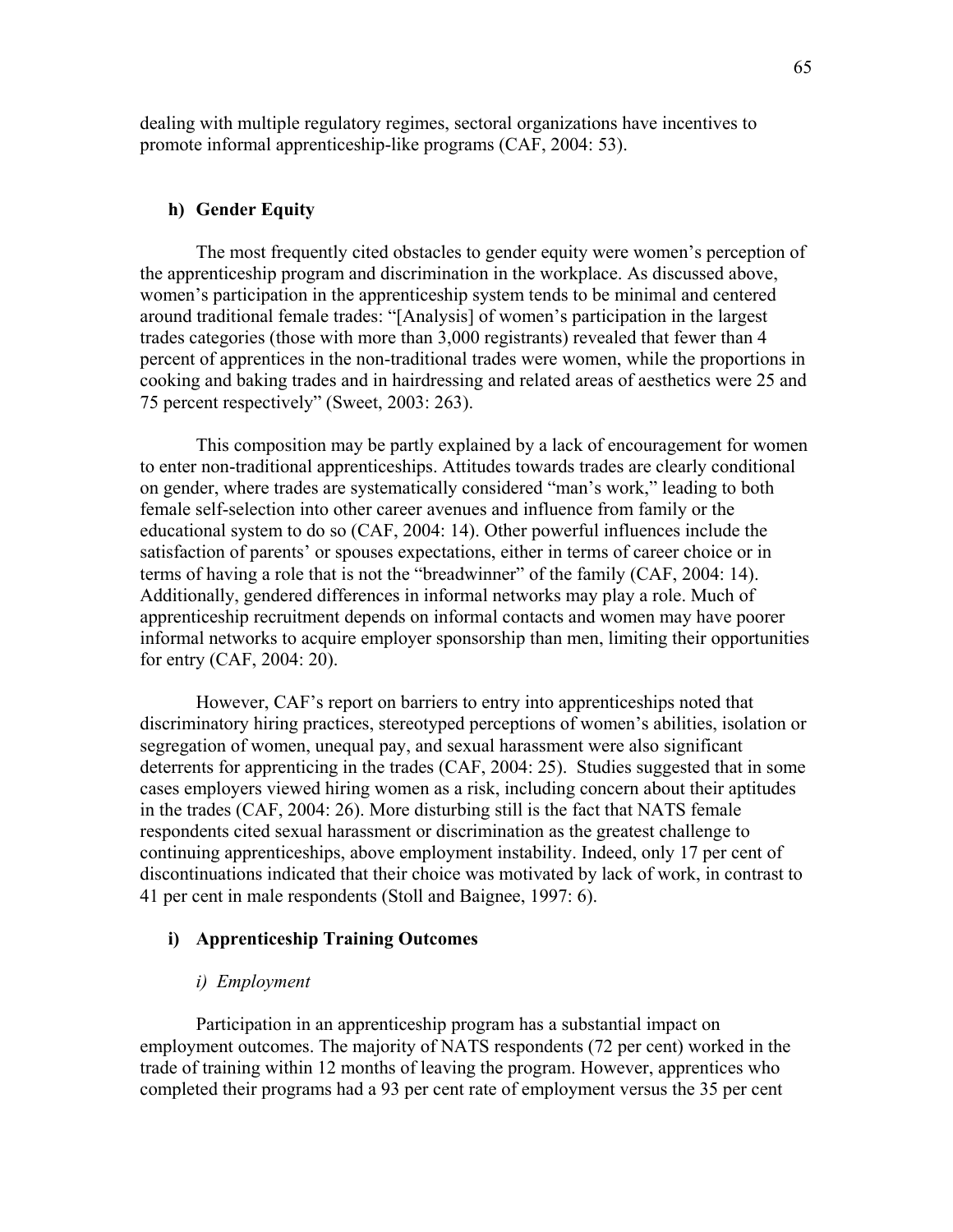rate of employment for those that did not complete (Stoll and Baignee, 1997: 7). Results were similar for the percentage of respondents engaged primarily in work 12 months after leaving their apprenticeship program: 92 per cent for completers and 78 per cent of noncompleters. Thus, participating in the apprenticeship program had a positive impact on employment regardless of completion, but completers were much more likely to work in their trade of training. Although these statistics initially support the conclusion that the apprenticeship program may be superior to university or college post-secondary programs in terms of school-to-work transition, it must be recognized that apprentices typically possessed work experience prior to entering the program.

#### ii) Income

Completion of an apprenticeship program also substantially improved income. Sixty-one per cent of completers earned over \$30,000 per year compared to only 31 per cent of non-completers (Main Table 25). The increase in income associated with completing an apprenticeship program differed according to trade group substantially. Using a rough approximation of average income, completers in the food and service group earned only 5 per cent more than non-completers. Similarly, the wage differential between completers and non-completers was also relatively low in building construction trades (22 per cent) and motor vehicle trades (22 per cent). Wage differentials in the other trade groups ranged between 30 to 40 per cent, where the industrial-mechanical group had the greatest difference at 40 per cent (Main Table 26).

 In addition to apprenticeship surveys, census employment income data can be used to estimate the returns to apprenticeship training, as Boothby and Drewes (2004) have done in a recent study. They point out however that "we have very little information on the dynamics of the returns to trade education that would assist in diagnosing the skilled shortages problem."

 Boothby and Drewes find that trades certification generates fairly low earnings gains compared to high school graduates, and only when coupled with completed high school. Trade certification produces larger gains for men than women. For example, in 1995 male workers with a trade certification who had completed high school earned on average 11.4 per cent more than those who had only completed high school. (Men with a bachelor's degree enjoyed a 45.8 per cent earnings premium.) Male workers with a trade certification without high school only earned a 4.3 per cent premium. The premium for female workers with a trade certification who had completed high school was a meager 3.5 per cent and was actually negative (-3.8 per cent) for female workers with a trade certification without high school completion. The estimates for earnings premia for trade certification for men and women for 1980, 1985 and 1990 were similar to the 1995 estimates.

 The premium associated with a completed college diploma is appreciably larger but still less than half and often as little as a third of the earnings advantage associated with university completion at the Bachelor's level.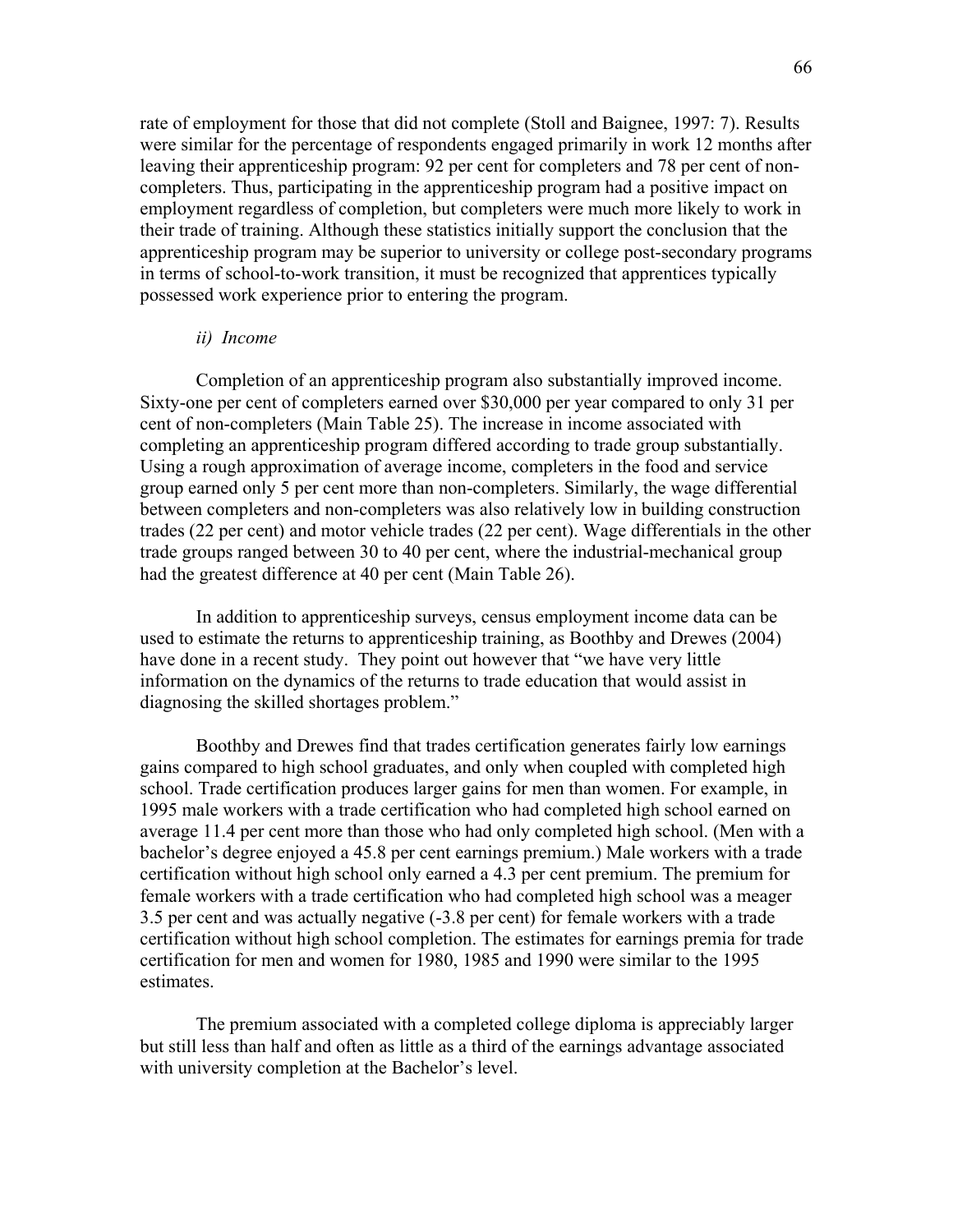Boothby and Drewes note that the existence of labour market shortages in the skilled trade sectors should not be surprising given the low earnings premiums to workers with trade certification, but argue that what is interesting and worthy of further research is why the earnings premium for trades education appear not to have respond to labour market imbalances.

# VII. Institutional Innovations

#### a) Federal Institutional Reform

 The federal role in the apprenticeship system has diminished in the past decade due to the aforementioned devolution of training responsibility to the provinces and the dissolution of the Canadian Labour Force Development Board (CLFDB) in 1999 which ended the Apprenticeship Committee. The CLFDB had been created in 1991 by the federal government to endow its social partners, including business, labour, education and "equity" groups, with "an unprecedented degree of influence over national and provincial labour market initiatives" (Haddow and Sharpe, 1997: 3). The focus of this advisory power had been social cooperation and engagement in the development of policy specifically targeted at skills development, directly implicating apprenticeship. The experiment, however, went awry with the persistent cleavages between business and labour interests. Business representatives in the board proposed a major reform of the organization's structure and activities as a condition for their continued participation. As the proposal was unacceptable for labour representatives, the board was dissolved (International Reform Monitor, 2000).

 The dissolution of the CLFDB both contributed to and is illustrative of the weak institutional framework for labour market policy in general and apprenticeship specifically. Partially, this weakness reflects the historical marginalization of training institutions in Canada that have been substituted with a long-standing policy of relying on the supply of skilled immigrants for human capital (Marquart, 1998). Educational institutions also supplied skilled workers, but the inflow of skilled labour eased the frictions between the rapidly shifting labour demands due to technological change and the slow adaptation of educational institutions. As the OECD observes: "Such a system inevitably rested on an assumption that employers' skill needs would be relatively stable over time and that changes could be predicted well in advance… This approach to skill supply is becoming less efficient in unstable and unpredictable labour markets" (OECD, 1999: 31).

 Given the linguistic and regional cleavages in Canada, federal-provincial and inter-provincial coordination on existing apprenticeship policy has also been difficult. The policy approach of the provinces has tended towards decentralization rather than centralization of responsibilities, focusing on local groups and partnerships between economic actors and the education system. As noted by the OECD, the large number of actors has led to significant coordination failures, a "maze of initiatives and programs" (Taylor, 2003: 4). Schuetze (2003: 88) notes that the aforementioned skills initiatives by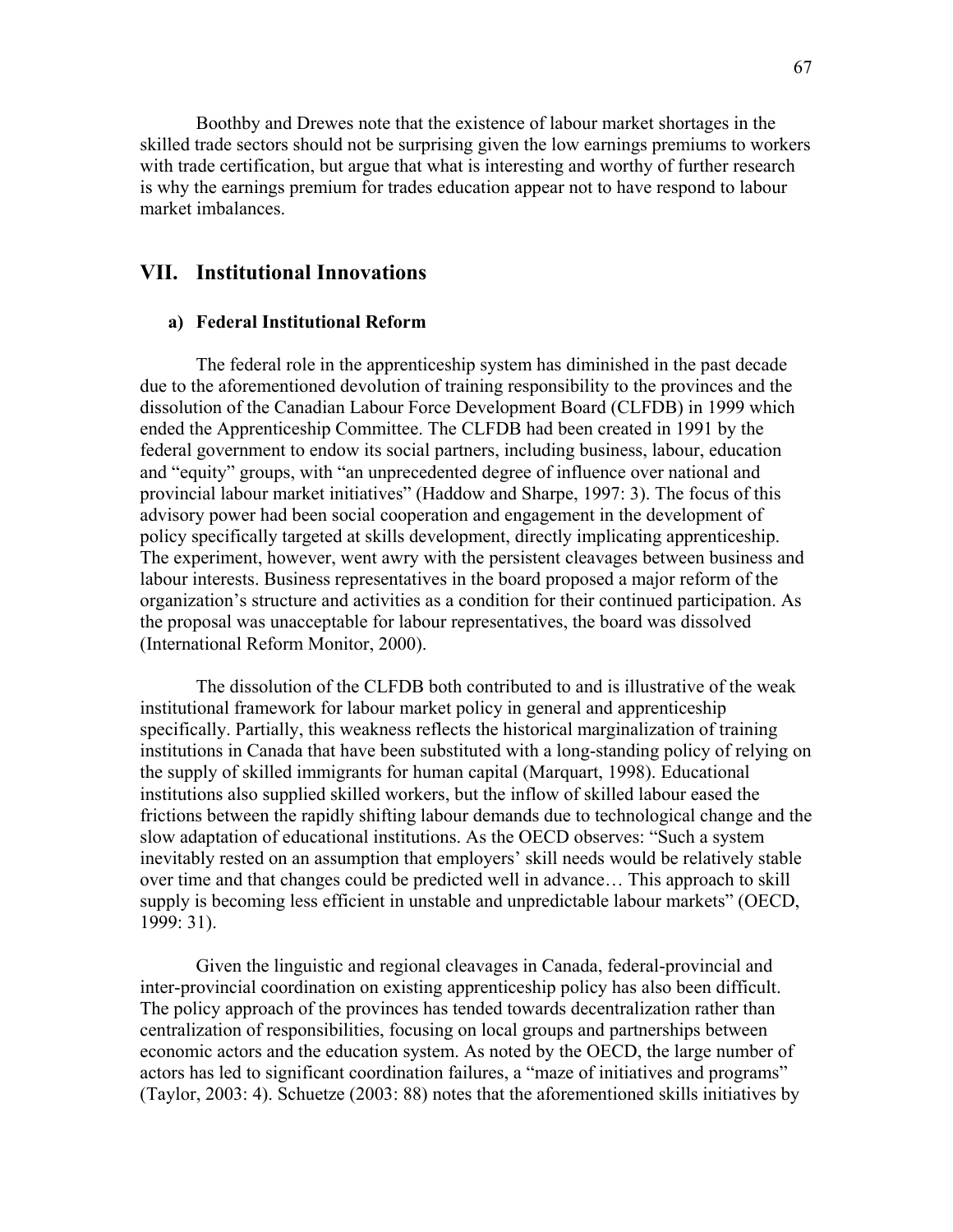the federal government (and indeed any major initiatives in apprenticeship promotion) are a new role, one "which it has not played very efficiently in the past."

 In addition to governmental divisions is the tension between business and labour interests evident from the dissolution of the Canadian Labour Force Development Board (CLFDB). There is a broad consensus that the weak tradition of social partnership or corporatism is a major impediment to institutional solutions to training issues. Obviously, this reflects the aforementioned linguistic and regional cleavages and the fragmentation of both business and labour organizations (International Reform Monitor, 2000). The low rates of unionization create severe tensions in any organizations which feature equal representation, which contributed to the Prince Edward Island's inability to form a Labour Force Development Board (Haddow and Sharpe, 1997b). In Schuetze's assessment of the prospects for social cooperation on apprenticeship:

On the whole, the decline in apprenticeship training and the low incidence of employerprovided training can only be understood against the background of the highly decentralized and adversarial system of industrial relations in Canada. The abolition of the CLFDB, which had been created to strengthen the commitment of both the trade unions and business to training and provide a forum for exchange, collaboration, and the building of mutual trust, meant a clear weakening of the infrastructure, already fragile in Canada, that is needed for a coherent and stable system of industrial training. The result is further marginalization of apprenticeship training, which the recent reform initiatives by individual provinces cannot really overcome. (Schuetze, 2003: 83)

The federal government re-established a limited role for itself in the apprenticeship system with the establishment of the Canadian Apprenticeship Forum (CAF) in June 2000. The CAF's goal is to promote apprenticeship, integrating key stakeholders throughout the Canadian apprenticeship system. Its organizational structure is similar to that of the CLFDB, comprised of representatives of business, labour, the Inter-Provincial Alliance of Apprenticeship Board Chairs (IPA), educators, persons with disabilities, members of visible minorities, aboriginal persons, women, and Human Resources and Skills Development Canada (HRSDC).<sup>29</sup> In addition, however, it includes a number of the members of the Canadian Council of Directors of Apprenticeship (CCDA), which is a powerful stakeholder in the development of apprenticeship policy. In addition to their efforts in consultation, the CAF has taken on the task of promoting registration, largely through information campaigns, and defining the meaning of a "common core" curriculum to support the efforts of industry stakeholders that may wish to advance work in this area. Despite these efforts, Schuetze (2003: 83) argues that the CAF has not attained the same profile as its predecessor, the CLFDB, nor has it had the same impact.

Although vocational training in general is often characterized as industry-driven, it is important not to underestimate governmental influence. As the Construction Sector Council's 2004 report argues, the policy decisions, particularly related to budgets, are the most important determinant of training supply for the construction industry. Not only is

 $\overline{a}$ 

<sup>&</sup>lt;sup>29</sup> http://www.caf-fca.org/english/about.asp, accessed 6/7/2004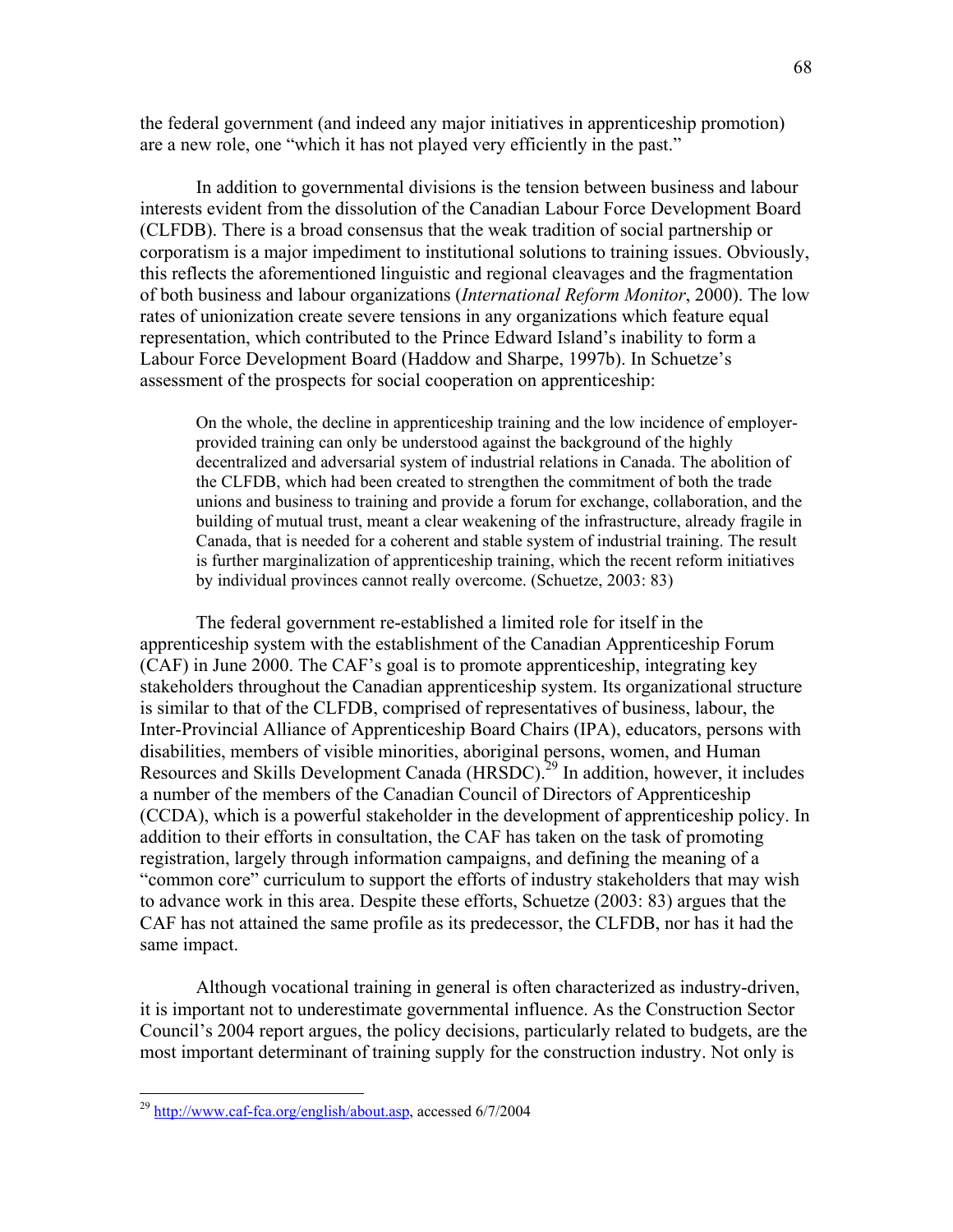the configuration of the education system a key linkage in the provision of training, but also the provincial regulatory regimes governing certification and safety regulations (CSC, 2004: 6).

#### b) Provincial Institutional Reform

#### i) British Columbia

Recent reform of the apprenticeship system in British Columbia has focused on competency-based qualifications and devolving much of the administration from government to industry. A discussion paper entitled "A New Model for Industry Training in British Columbia" was published in 2002 to outline the new model envisioned and public consultations followed. The proposed model has been controversial, with two petitions of more than 600 names calling for the maintenance of apprenticeship and trades qualifications in B.C (MAE, 2003). The new system, initiated with the establishment of the Industry Training Authority (ITA) in August 2003, proposes four major reforms.

First, the assessment of certification will be purely competency-based, replacing the former system that required a minimum training period. Second, certification will be broken down into component modules that stand independently and can be achieved through not only the traditional apprenticeship system but also other post-secondary education programs. This approach is sometimes called progressive credentialization. Third, the provincial government has devolved much of the responsibility for the apprenticeship system to industry, including the design of academic curriculum, responsibility for promotion and some responsibility for funding. Finally, the old Industry Training and Apprenticeship Commission (ITAC) has been replaced by ITA, which is composed of nine board members drawn from employers rather than a larger, more representative ITAC board that included four stakeholder vetoes. Each of these reforms will be discussed in depth below.

The new model, as laid out in the discussion paper referenced above, refocuses assessment from being based on both competency and the completion of a fixed program duration to only competency. The removal of fixed program durations is aimed to "allow workers to be tested when they are ready," taking into account that worksite experiences will vary considerably (MAE, 2002: 19). The administration of assessment has yet to be specified, although it will likely include "a variety of mechanisms that involve trainers, industry and workers." In the public consultations that occurred, apprentices and tradesworkers indicated their concern about shortening the duration of on-the-job learning, arguing that it would erode training quality (MAE, 2003: 8). Additionally, apprentices argued that industry should not be given the responsibility for the regulation of training quality; rather, it should remain with the government and journeypersons.

A crucial part of competency-based assessment is the modularization of apprenticeship, such that the full trade certification would be broken down into smaller modules. The 2002 discussion paper uses the following example: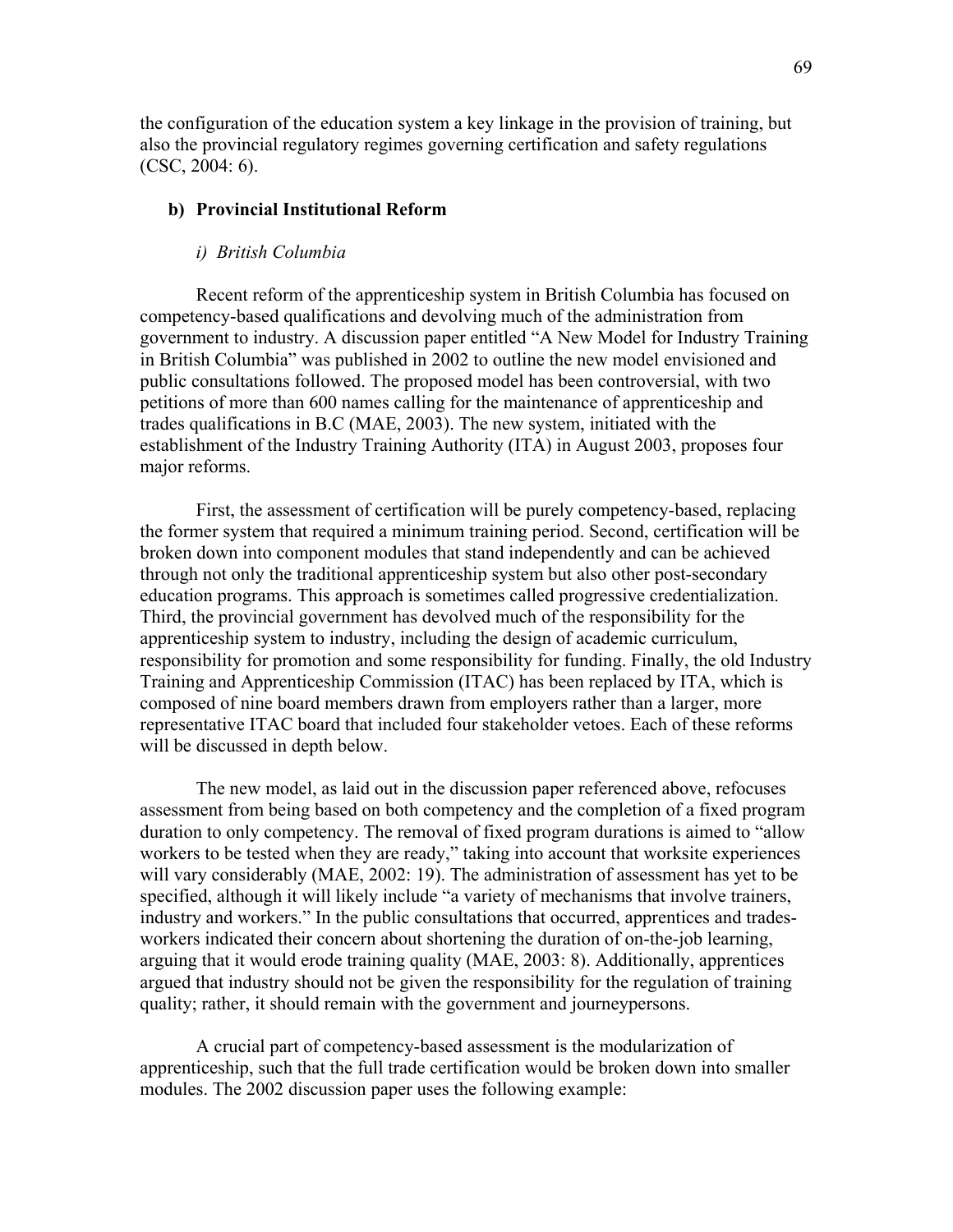Under the old system, carpentry apprentices were required to have a job before they could gain access to training. Once registered via an apprenticeship agreement, apprentices began a four-year, on-the-job training program that included four ITACscheduled sessions of in-school technical training, usually one session per year. They were also required to receive practical training in all facets of the carpentry trade. In order to acquire the skills and knowledge to achieve journeyperson certification, an apprentice employed by a *forming* contactor might be forced to quit their job to find work with a framing contractor and then change employers again to gain experience with a finishing contractor.

There was no opportunity under the old system for progressive credentials such as forming carpenter, framing carpenter or finishing carpenter. There was no opportunity either for apprentices to have access to training deemed part of another trade, even if those skills were required for an individual's job. (MAE, 2002: 14)

Modularization or progressive credentiaslization, is designed to recognize skills incrementally, in order to prevent the large losses that are associated with heavily investing in an apprenticeship but being unable to fully complete it. It is also designed to permit "multi-skilling," such that tradespeople can acquire skills sets outside their apprenticeship program designation but that might be needed in a particular work environment. It also allows tradespeople to change trades much more easily, as it allows common skill sets already acquired by a tradesperson to be recognized.

The reforms in modularization are also designed to permit multiple pathways to acquiring apprenticeship certification. Skills set modules may be challenged by already experienced trades-people who can demonstrate their proficiency, allowing foreigntrained trades-people to have their skills recognized. In addition, other forms of postsecondary education such as community college-based trades programs will be able to provide training for particular skills modules. These reforms will be part of a broader system of "laddered" education, where community college programs can fulfill co-op programs to work towards both apprenticeship certification and an applied degree (MAE, 2002: 15).

There have been considerable criticisms of the modularization reform from apprentices and unions. Apprentices are concerned that small business employers might abuse the modularization system, pidgeon-holing semi-skilled apprentices and discouraging full training (MAE, 2003: 4). Unions argue that modularization may result in de-skilled apprentices, creating a group of urban workers specialized in a single skill set.

The administration of BC apprenticeship system has been substantially devolved to industry, including the responsibility for the promotion of apprenticeship, development of training programs and strategic planning (MAE, 2002: 10). Under ITA, employers work closely with training institutions and the secondary education system and design the new skills sets described above. ITA retains its responsibility for maintaining quality standards and credentials for provincial and inter-provincial trades, including the Red Seal program. The government is also responsible for providing labour market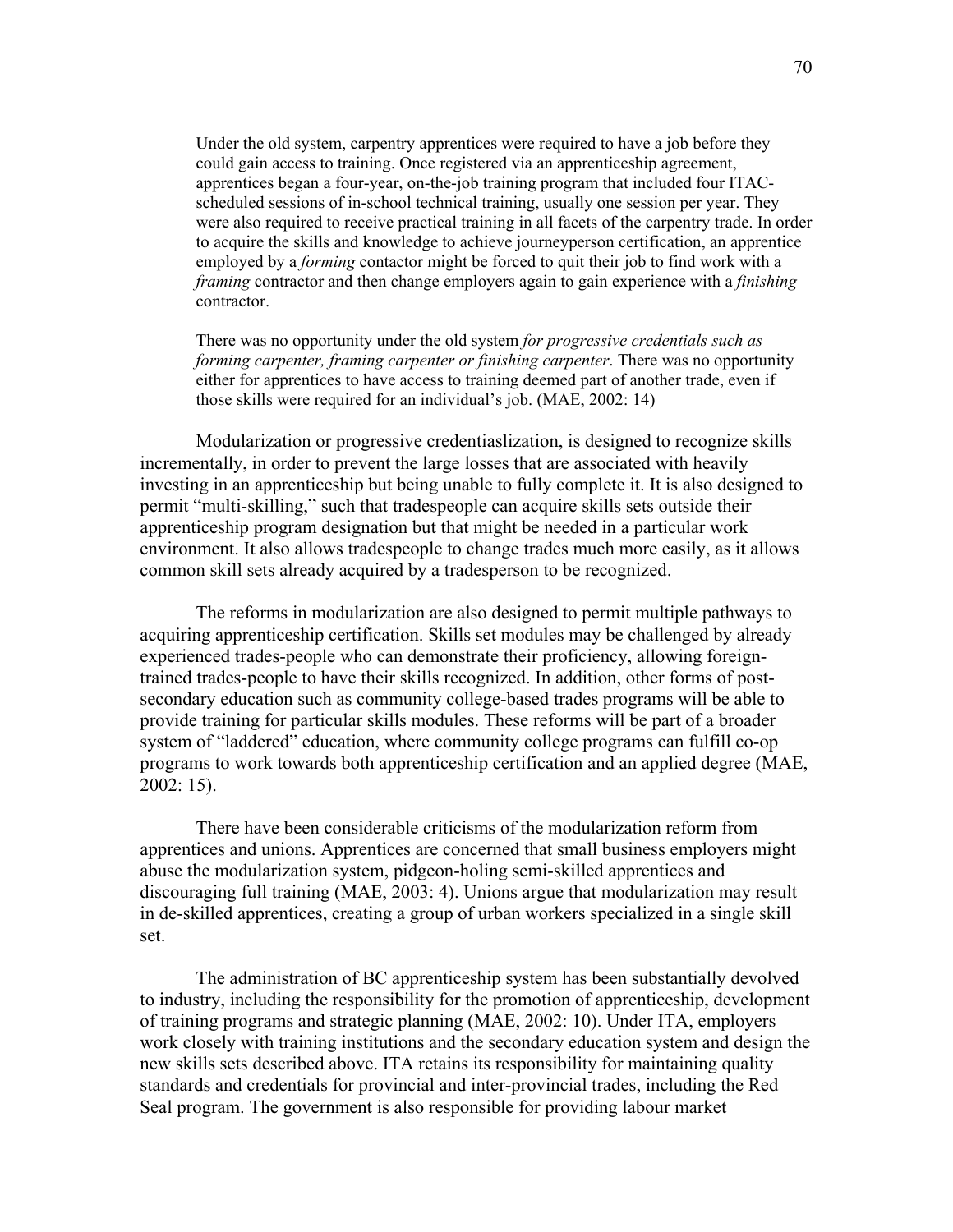information, including apprenticeship outcomes, described as the Labour Market Information Network (LMIN) in the new ITA service plan (MAE, 2002: 9; ITA, 2003: 11). While the provincial government will continue to fund training delivery based on available jobs, part of the responsibility for funding will fall to apprentices and employers (MAE, 2002: 18).

The discussion paper itself noted that the major risks for the new model are embedded in the new division of responsibilities. Specifically, the new model "puts additional responsibility on the learner to fund and for the learner to make employment connections" (MAE, 2002: 8). In addition, the new model "relies extensively on coordination of action being undertaken by the main participants," on the basis that it is preferable to the costs of keeping administration in the hands of ITAC (MAE, 2002: 8). However, consultation indicated that some stakeholders were concerned about the prospects for coordination. Both unions and trainers were concerned that employers would not be able to effectively promote apprenticeship (MAE, 2003: 4).

Finally, the apprenticeship's administrative body has been substantially changed with the creation of ITA. Formerly, ITAC had a much more complicated decision-making process, with a 25-member board and four stakeholder groups having individual vetoes (MAE, 2002: 8). The administrative body also included 115 public servants, which interacted with two government ministries. Advisory committees were highly structured and based on trade. In contrast, ITA is a body responsible to, but independent of government. It is composed of a nine-member board composed of only employers. Commensurate to its decreased responsibilities, ITA's staff is composed of only ten persons, hired by ITA's CEO. Trade unions groups criticized the fact that no labour representation was included in either the ITA board or guaranteed in its advisory committees.

The new direction charted by the BC apprenticeship system is in many ways similar to the reforms that took place in the British apprenticeship system described earlier in the report. However, the shift from duration and competency-based to solely competency-based assessment provoked considerable concern about the declining quality of training in the UK. In particular, the actual duration of apprenticeships in some programs dropped considerably, in some cases to only one year (Steedman, 2001: 5-6). Additionally, the decentralization of assessment mechanisms was heavily criticized, as its implementation by employers created moral hazard (Steedman, 2001; Ryan, 2000).<sup>30</sup> Thus, the success of the new model may rely on the quality assessment mechanism, whose specification has been limited in the publications available.

# ii) Ontario

 $\overline{a}$ 

In 2000, the Ontario provincial government introduced the Apprenticeship and Certification Act, in an effort to reform the apprenticeship system's institutional framework. Absent from this reform was the construction sector, which remained under

<sup>&</sup>lt;sup>30</sup> Ryan points out that if only employers assessed the quality of their own training, they would have an incentive to provide poor training and simply take advantage of the apprentice's cheap labour.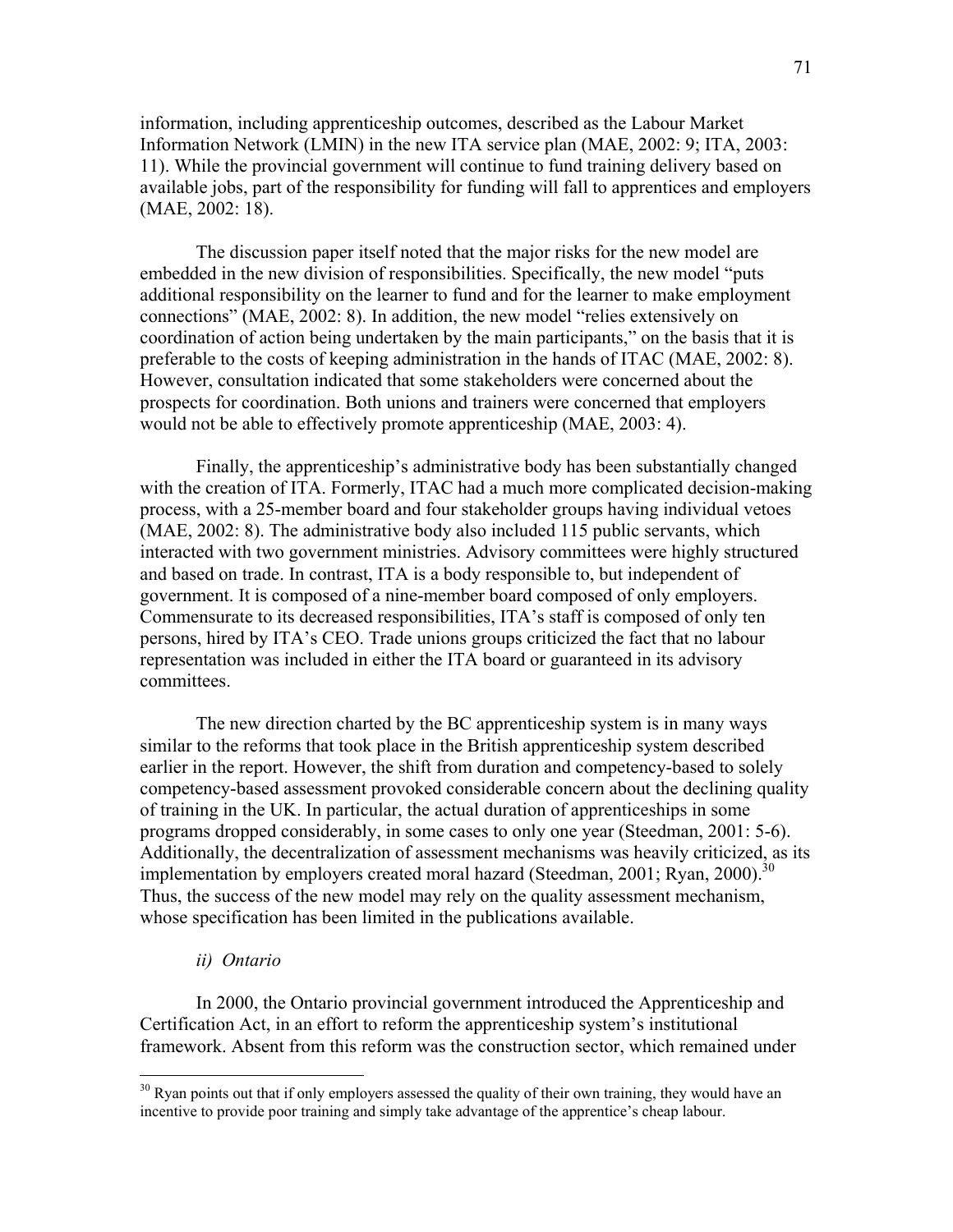the governance of the previous Trades Qualification and Apprenticeship Act. The focus of the legislation was to de-regulate substantial aspects of apprenticeship agreements, such that they could be regulated by industry committees.

Similar to the BC reforms, regulation of the apprentice-trainer agreement was devolved to industry. Whereas previously apprenticeship programs had been a minimum of two years long, the duration of apprenticeship programs is no longer regulated except by industry guidelines. Similarly, apprenticeship wages and apprentice-to-journeyperson ratios are no longer regulated by the government but rather according to industry guidelines. Industry committees are also expected to set the criteria for certification and minimum educational entry requirements.

Commensurate with these new responsibilities to the regulation of apprenticeship, the role of industry in apprenticeship administration has been strengthened. The previously existing Provincial Advisory Committees (PACs) have been given an explicit mandate to promote high standards in apprenticeship (OMTCU, 1998b). In addition, Directors of Apprenticeship are required to seek the recommendations of the industry committees prior to approving a new apprenticeship program.

Unlike the BC system, however, legislation guarantees the composition of industry committees, which divides representation equally between employer and employee representatives (OMTCU, 2000c). In addition, certification is awarded only for the completion of a full apprenticeship program, as opposed to the modularization of apprenticeship programs in the BC model. However, several key aspects of the system were deregulated. The new bill allows any party (rather than simply a private employer) to sponsor an apprenticeship agreement,<sup>31</sup> including one based on part-time work. It also allows apprentices to pursue their academic training on a flexible basis (rather than block release) at any approved training institution, as well as allowing credit for past work experience (OMTCU, 1998a).

The Ontario government has also engaged in numerous initiatives over the past five years to promote apprenticeship. These initiatives have been mostly financial rather than institutional, designed to support different stakeholders in the apprenticeship system. Summary Table 7 outlines these initiatives.

| Program                                            | <b>Description</b>                                                                                                                                                                                                                                                                                                                                                                |
|----------------------------------------------------|-----------------------------------------------------------------------------------------------------------------------------------------------------------------------------------------------------------------------------------------------------------------------------------------------------------------------------------------------------------------------------------|
| <b>Ontario Co-</b><br><b>Tax Credit</b><br>(OCETC) | In January 1998, the Ontario Co-operative Education Tax Credit was extended<br>operative Education to employers training apprentices in specific skilled trades. Eligible trades<br>include computer-aided design and automated manufacturing, as well as<br>telecommunications and information technology. In 1999, the eligible period of<br>support was extended to 24 months. |
| Loans for Tools                                    | In May 1998, the government introduced the Loans for Tools program that                                                                                                                                                                                                                                                                                                           |

Summary Table 7: Ontario Apprenticeship Initiatives, 2000

<u>.</u>

<sup>&</sup>lt;sup>31</sup> This provision allows not only private firms to sponsor apprenticeships but also government and local apprenticeship committees.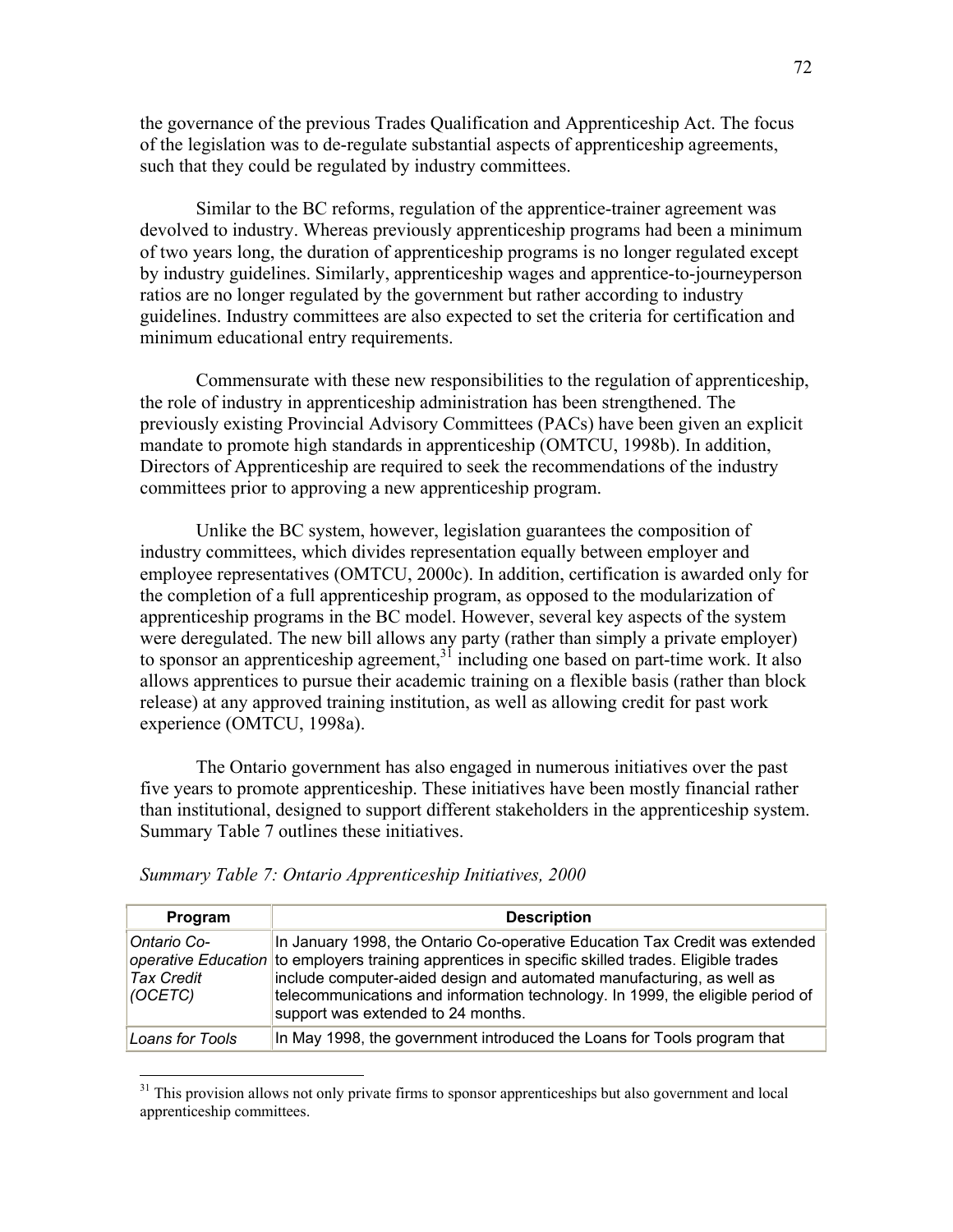| Program                                              | provides loans to new apprentices to cover part of the cost of buying tools.                                                                                                                                                                                                                                                                                    |
|------------------------------------------------------|-----------------------------------------------------------------------------------------------------------------------------------------------------------------------------------------------------------------------------------------------------------------------------------------------------------------------------------------------------------------|
| Ontario Youth<br>Apprenticeship<br>Program<br>(OYAP) | In June 1998, the Ontario Youth Apprenticeship Program (OYAP) was provided<br>with new funding and a more accountable framework to help students begin<br>working towards an apprenticeship while completing high school.                                                                                                                                       |
| Women in Skilled<br>Trades Initiative<br>(WSTI)      | The 1999 provincial budget announced a \$3.8 million investment in the Women<br>in Skilled Trades Initiative to recruit and train women through pre-<br>apprenticeship programs for the automotive manufacturing industry.                                                                                                                                      |
| Apprenticeship<br><b>Innovation Fund</b><br>(AIF)    | Announced in the 2000 budget, the Apprenticeship Innovation Fund provides<br>\$5 million annually over three years to support the expansion of the<br>apprenticeship training system to new skilled trades and will help maintain high<br>quality and consistent standards for training. This year, support for the Fund<br>was extended for another two years. |
| 2001 Budget<br><i>Initiatives</i>                    | The 2001 budget announced support to double the number of entrants to<br>apprenticeship programs. As part of this initiative, Ontario will establish a pre-<br>apprenticeship program, encourage experienced skilled workers (journey-<br>persons) to update their skills and launch a campaign to promote careers in<br>skilled trades.                        |
| Apprenticeship<br><b>Enhancement Fund</b><br>(AEF)   | Through the Apprenticeship Enhancement Fund, the government is providing<br>\$50 million over five years to modernize equipment and facilities in colleges for<br>apprenticeship programs.                                                                                                                                                                      |

In 2004, the McGuinty government, in its first budget, announced new support for apprenticeship. The budget indicated that the government would introduce "a One-Stop Training and Employment system to increase responsiveness to employers and better serve apprentices, immigrants, unemployed individuals and youth in transition from school to work" (OMF, 2004: 30). The budget also laid out the McGuinty government's goals of increasing new registrations by 7,000 apprentices to reach 26,000 annually by 2007/08. In total, the budget allocated \$11.4 million dollars in annual investment by 2006/07.

On August 5, 2004, the McGuinty government launched several initiatives outlined in the 2004 budget. First, an Apprenticeship Training Tax Credit would refund 25 per cent of apprenticeship wages up to \$5,000 per apprentice and 30 per cent if the employer was considered a small business. Second, the government initiated scholarships targeted to persons without a high school diploma to complete such a diploma and enter into an apprenticeship program. Finally, \$6 million will be invested in 2004/2005 to create a Co-op Diploma Apprenticeship Program, integrating college diplomas and apprenticeship certification.

#### iii) Alberta

The Alberta apprenticeship system initiated its reforms much earlier than Ontario or BC, prompted by the 1996 discussion paper "A Vision for the Future." Similar to the BC experience, the government consulted stakeholders and released a follow-up document "A Vision for the Future: Keeping You Informed." In 2000, the Alberta Apprenticeship and Training Act was amended to fit these new changes. Similar to Ontario reforms, the new model shifted the regulatory responsibility from the Act itself to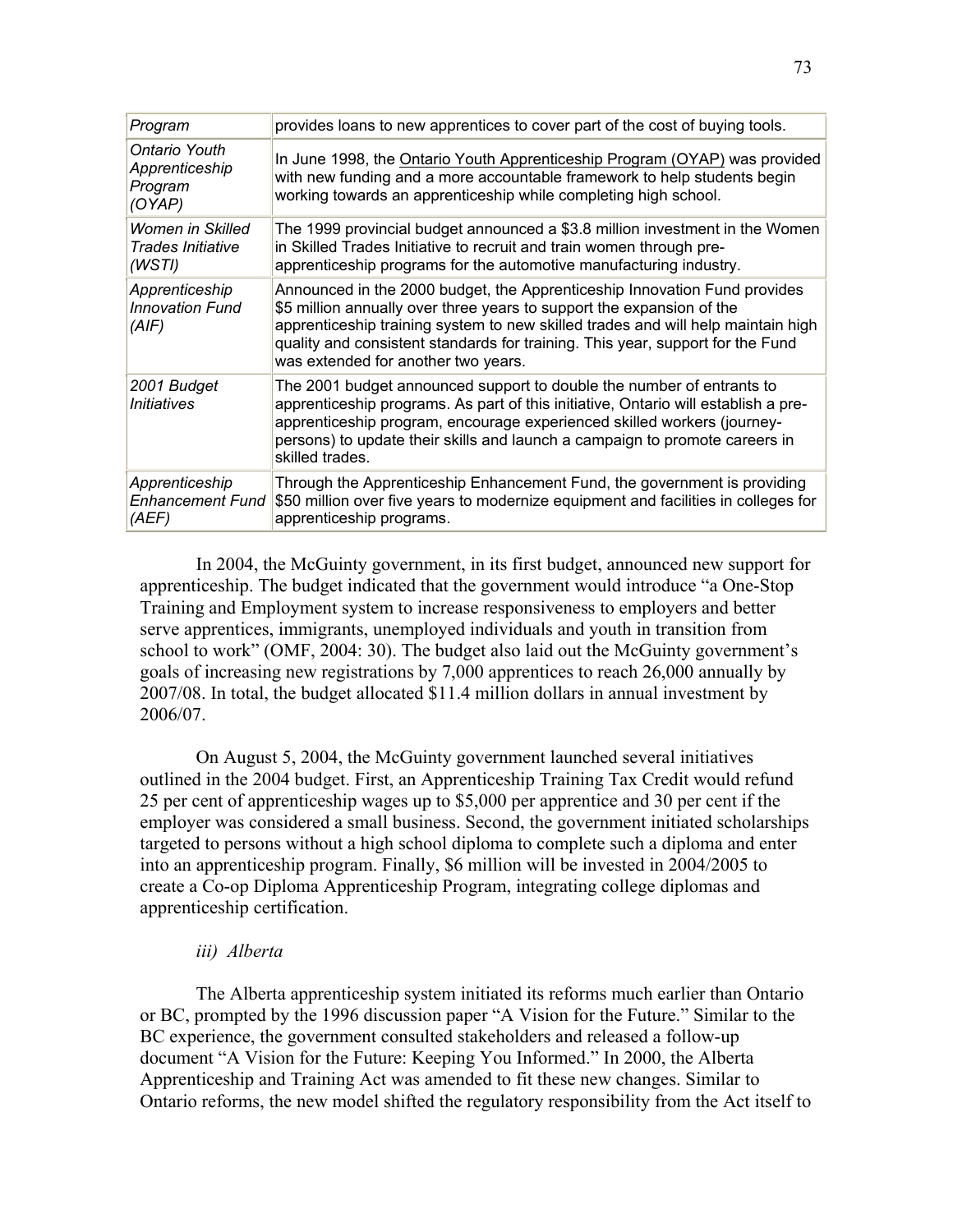a network of industry committees. Unlike the Ontario model, however, the Act continued to regulate apprenticeship wages and journeyperson ratios (AML, 2000).

The Alberta apprenticeship system is explicitly founded on a network of industry committees which advise the Apprenticeship and Industry Training Board (AITB). This network is composed of Local Apprenticeship Committees (LAC) and Provincial Apprenticeship Committees (PAC), which exist for each of the 50 regulated trades and Occupational Committees, which advise on an occupational basis for each of the 4 regulated occupations.<sup>32</sup> Each of these committees has equal representation by employers and labour. The AITB is composed of 12 members, with equal representation from employers and the trades, who advises the Minister of Learning on apprenticeship policy. The PACs make recommendations to the Board on apprenticeship training and certification, including the content of training. The Alberta Industry Training Division (AITD) represents the Alberta provincial government and provides the administrative support for the system, including registration and interaction with trainers. The AITD also develops training standards in conjunction with industry committees, provides labour market information and creates initiatives supporting the apprenticeship system.

The Alberta apprenticeship system features several key programs that distinguish it from other provinces. In addition to its successful program connecting high school students to apprenticeship, the Registered Apprenticeship Program (RAP), it is piloting the Youth Apprenticeship Project (YAP), which introduces youth aged 12-15 to work in the trades. It has also created the Aboriginal Apprenticeship Project, which works to support First Nations entry into apprenticeship programs. Other notable features include regular worksite visits by Alberta Ministry of Learning staff, close to 14,000 in 2003/2004, in order to monitor the quality of training. Finally, the Achievement in Business Competencies (or Blue Seal) program offers journeypersons additional qualifications in business (AITB, 2004).

### iv) Quebec

-

The Quebec apprenticeship program is considerably different from other provincial programs, principally because of the different organization of Quebec's secondary school and college system. Post-secondary education is divided into college (CEGEP) and university level education, where college education is a requirement for entry into university. Thus, the two year pre-university program of CEGEPs is mandatory rather than a substitute for university education. However, CEGEPs also offer technical programs, which last an additional year and generally lead directly to entry into the labour market, although they may also lead to university under certain conditions. Vocational education, in contrast, is offered at the third and fifth years of secondary school, geared towards entry into the labour market after high school.

Vocational education and the apprenticeship system underwent considerable reform during the 1990s, as part of renewed concern about technical training (Tremblay and Le Bot, 2003). The Estates Generale on Education findings in 1995 criticized the

 $32$  These are construction craft labourer, gas utility operators, steel detailers and warehousing.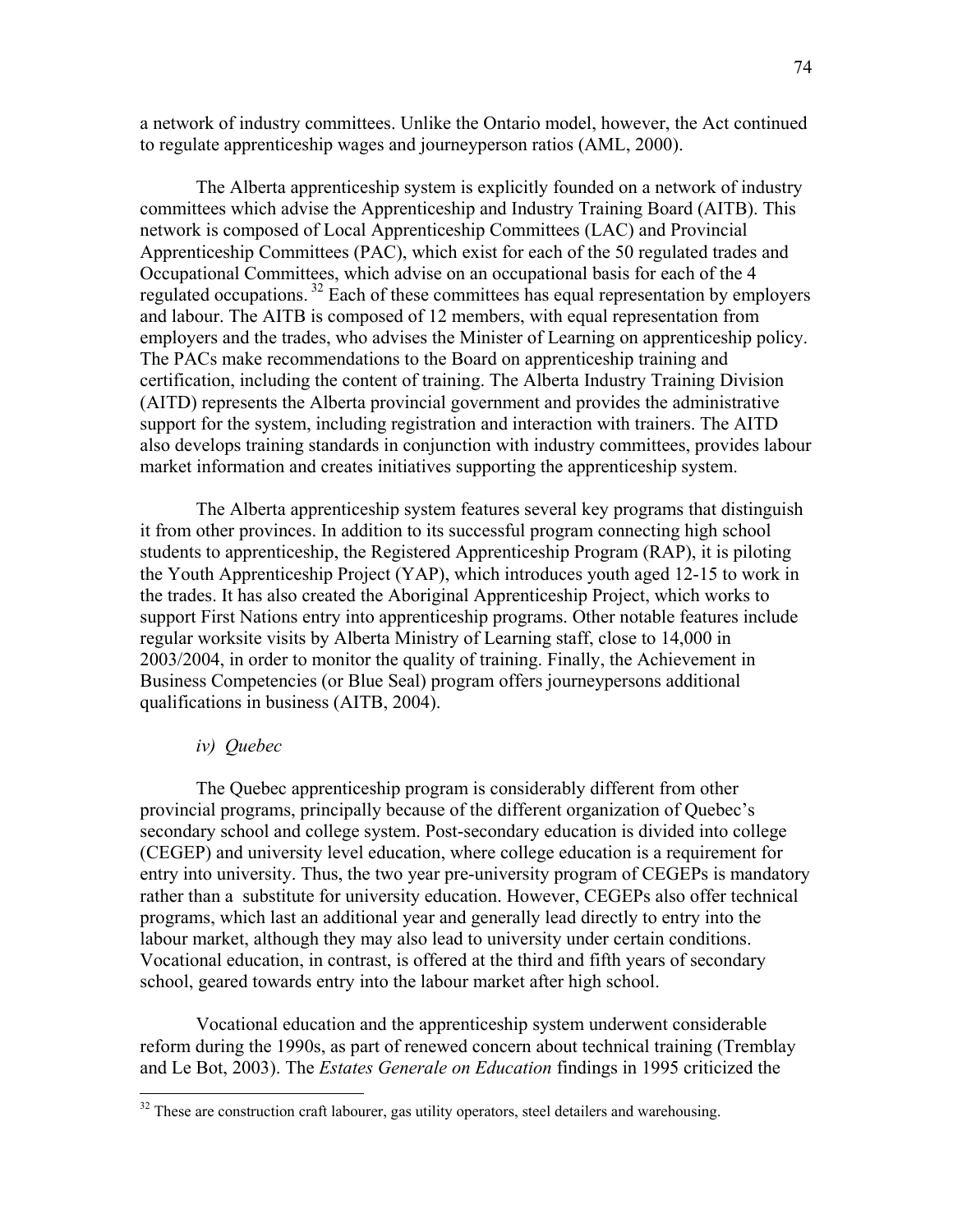vocational training system as the weak link in the education system's approach to schoolto-work transition issues. Similar to the rest of Canada, vocational education is commonly viewed as an inferior option for substandard students. Enrollment had decreased substantially from 1985 to 1993, but began to increase with institutional reforms, including the promotion of the apprenticeship system and co-operative education programs (Tremblay and Le Bot, 2003: 32).

After 1996, the apprenticeship system began its reform under these policy initiatives concerning vocational education. Three institutional creations resulted in the current apprenticeship system. First, the Labour Market Partnership Board (LMPB) was created with Emploi-Québec in 1998, the product of the Canada-Québec labour market agreement (CAF, 2004: 2002: 12). Second, legislation was passed in 1995 that compelled employers with wage bills over \$250 000 to invest a minimum of 1 per cent of that budget towards training or be taxed the difference. Similar to the French system of wage levies, the proceeds of that difference were directed towards the National Human Resources Training Fund, managed by the LMPB. Finally, 26 sectoral committees have been funded by the LMPB, which include representation from employers, labour and educational associations and which advise the LMPDB on labour market policy.

Following a disappointing implementation of a previous apprenticeship system directed at youth, the LMPB began to develop a broader apprenticeship system (Tremblay and Le Bot, 2003). In 1998, the LMPB published a report entitled Régime d'apprentissage: perceptions des principaux acteurs, constats diagnostiques retenus et mesures prescriptives recommandées, which outlined structural deficiencies and made several recommendations. These recommendations included that the LMPB be given full responsibility for the system (previously under the Minister of Education), that a separate skill certification regime be implemented and that the program be directed at participants in the workforce rather than secondary school students (CAF, 2004: 2002).

 In 2001, the LMPB adopted a Skill Training and Recognition General Framework, which integrated the former Qualification Program directed by Emploi-Québec. Thus, the framework appropriated existing qualifications already recognized by the labour market. The framework was also designed to be flexible and driven by the sectoral committees, similar to other provincial reforms, which determine the standards for occupational skills. Similar to the Albertan system, the LMPB is supported administratively by Emploi-Québec, which also has an important role in co-determining apprenticeship policy.

## VIII. Key Issues

In the introduction, a number of questions were posed drawing from the different approaches to evaluating apprenticeship systems. While many of these questions have been addressed above, this section will discuss these issues and integrate the numerous aspects of the research.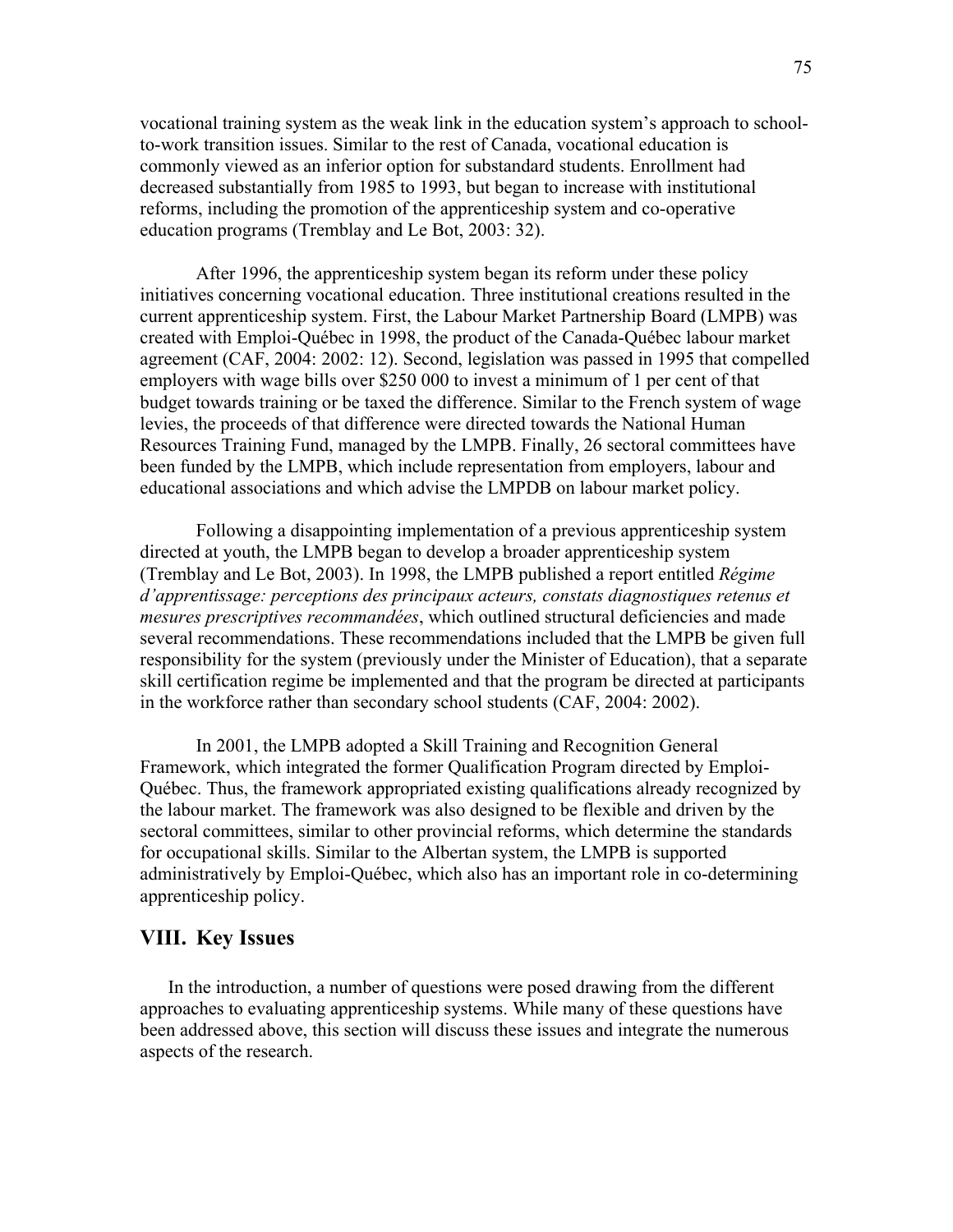#### a) Challenging Microeconomic Constraints on Apprenticeship Registration

The question of whether the principal constraint on apprenticeship registration is on the demand or supply side is a crucial consideration for reform. If the number of apprentices is limited because of employers' unwillingness to bear the costs of training, policies encouraging youth entry into apprenticeship will be ineffective given a fixed minimum wage. Evidence on the cyclicality of apprenticeship registration strongly supports a demand-side constraint on apprenticeship registration. The strong association of unemployment rates and total registration suggests that it is employers who determine registration (at least during economic downturns) by controlling the number of jobs available to apprentices. Additionally, survey evidence of a 1994-1995 cohort of apprentices indicated that 37 per cent of apprentices had experienced temporary unemployment during their program and 41 per cent of male non-completers cited unemployment as their principal reason for exiting the program (Stoll and Baignee, 1997). This strongly suggests that registration is closely tied to the employment opportunities offered by firms. If this perspective is correct, the primary policy response should be directed at making it worthwhile for employers to take on apprentices.

The most obvious policy-response is to alter the relative costs of hiring apprentices. In the current political environment, a training levy following the French model is unlikely. The other option is subsidization of training wages, an approach recently taken by the Ontario apprenticeship system with its tax credit initiative. Clearly, Ontario firms will be much more willing to engage apprentices when their wages are subsidized by twenty-five to thirty per cent.

However, employers may be more willing to take on apprentices if they face less risk about the quality of labour provided. Ensuring greater quality of apprentices in terms of aptitude and basic skills would increase the value of apprentices relative to their costs. The difficulty is that an improvement in the quality of potential apprentices must either draw higher quality students from other forms of post-secondary education or provide superior training to the current quality students that enter into apprenticeships. The latter solution could be achieved by creating greater linkages between apprenticeship programs and secondary education. However, the focus would not simply be the promotion of apprenticeship but rather to increase the transparency of the apprenticeship system. Thus, potential apprentices would be better prepared for the academic requirements of apprenticeship as well as the necessary experience and skills. Already, numerous provincial initiatives exist to allow high school students to begin apprenticeships before graduation. The question remains whether this will improve their preparatory training and thus value to employers.

The second option for improving the quality of apprentices, drawing higher quality students from other forms of post-secondary education, is a more contentious option. Clearly, an attempt to move higher quality students into apprenticeship would either have to increase the material benefits of entry or change the academic bias that results in a disproportionate amount of students expecting university or college education.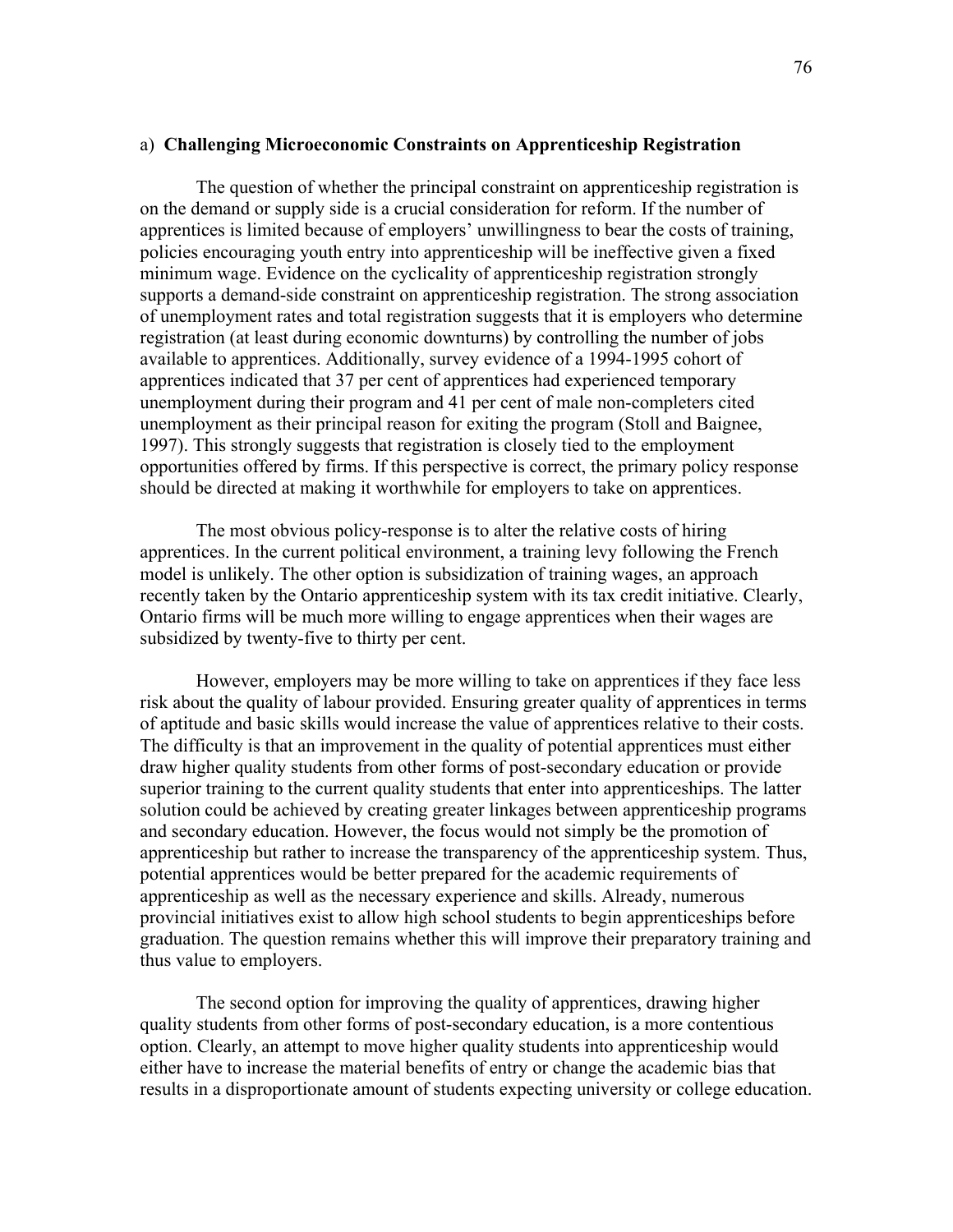While the skills deficit in the trades is an important concern, much of the skills deficit debate has centered on emerging sectors of the knowledge economy that require a university education and thus its proponents may be wary of actively dissuading students from entering these areas. However, the education-skills mismatch proposed in the literature must also be considered. It is possible that reorienting the emphasis of secondary career preparation to include vocational training could promote a more efficient match between education aspirations and skills without detracting from the supply of skilled labour for emerging sectors.

In addition, a "laddered" apprenticeship system that integrates apprenticeship certification into more advanced degrees would increase the benefits of entry considerably. A more flexible system in this respect would remove barriers between forms of post-secondary education and allow ambitious students to match their skills to education without sacrificing higher education options. The impact of these reforms in France has been extremely positive in encouraging high quality students to enter into apprenticeship. Recent provincial initiatives in Ontario had taken a step towards this, creating a Co-op Apprenticeship Diploma program that integrates apprenticeship and community college diplomas.

## b) Collection Action Problems and Apprenticeship Registration

 $\overline{a}$ 

While the cost of training to individual firms is an important consideration in the employer's decision to take on apprentices, poaching externalities also play a role in this decision.<sup>33</sup> If all firms could credibly commit to equally invest in training, the costs of that training would decrease because individual firms would no longer be threatened by "poaching" firms who could refuse to train and then hire the available skilled labour, capturing the benefits of other firms' investments. One of the advantages of the French levy system is not only that it alleviates the costs of apprenticeship but also forces all firms to bear the burden of training.

As detailed in the review of national apprenticeship systems, many Northern European countries have solved this collective action problem within the context of a "joint, multi-layered regulation [system] along neo-corporatist or 'social partnership' lines" (Ryan, 2000: 43). The dissolution of the CLFDB is a clear statement that such a system is not a possibility in the immediate future. Despite this trend, the recent provincial apprenticeship reforms have actually moved towards the Northern European models in several respects. Industry-led models have replaced statutory regulation of

<sup>&</sup>lt;sup>33</sup> As noted by Johansen earlier in the report, a case can be made that from a theoretical perspective poaching may in fact lead to a situation of underinvestment in training. Employers may not want to train someone and then lose their investment when that person leaves. In a free society, employment contracts that compel a worker to remain a certain time with the employer after receiving training are generally not enforceable (the military may be an exception). Thus a free or competitive labour market with poaching may in fact be less efficient in the sense of generating less employee training that a non-competitive labour market that constrains labour mobility between firms. This does not mean that such a non-competitive labour market that leads to more employee training is more desirable from the perspective of societal or worker welfare.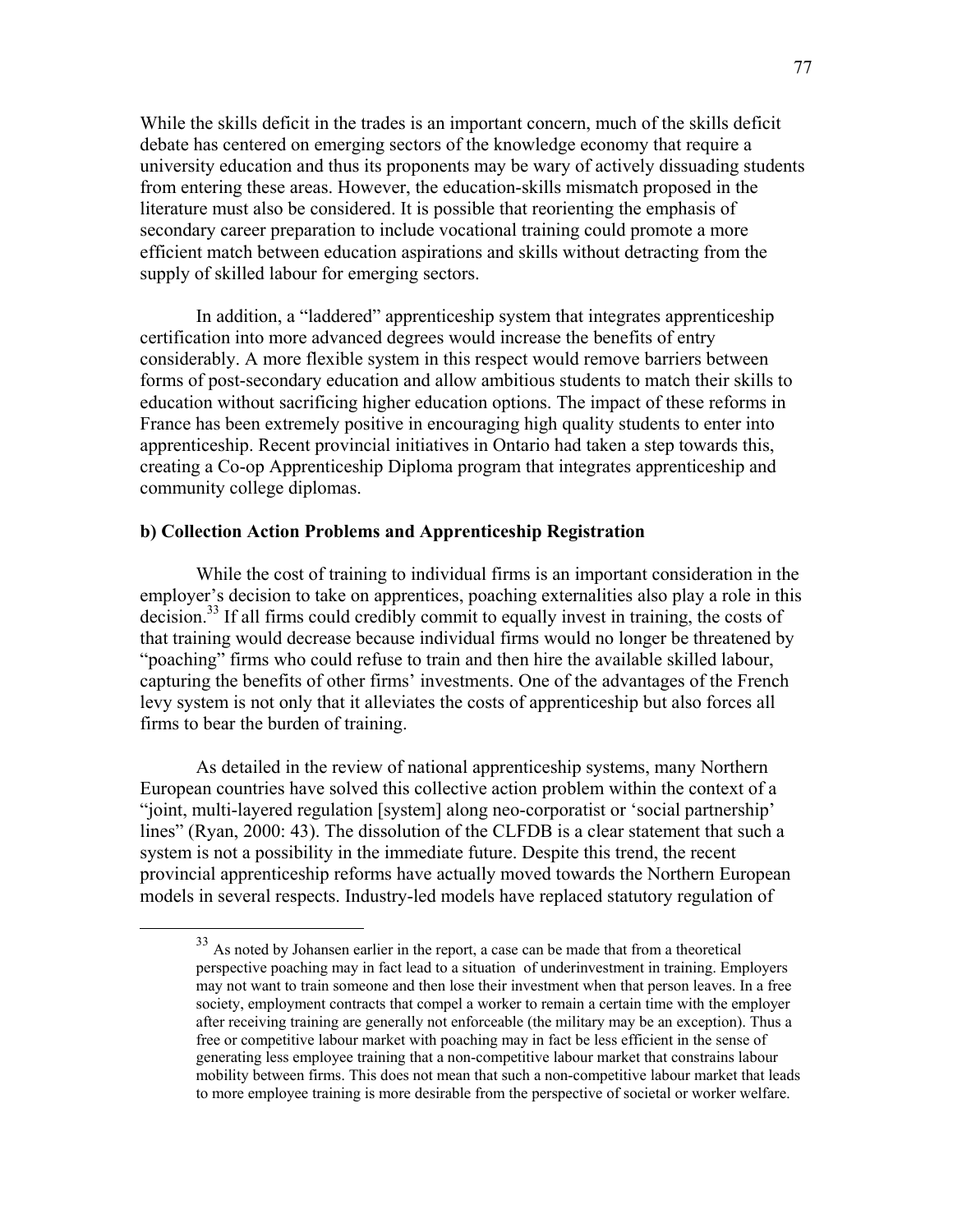program curricula, apprenticeship wages and certification assessment, employing sectoral committees similar to those in Europe.

The key difference, however, is that Canadian committees were designed as a means to increase the institutional flexibility of the apprenticeship system, with the goal of making it more responsive to changing labour markets. Increased flexibility not only improves employment prospects for apprentices, but also increases demand for apprentices by employers who have greater control over program content. However, while the new reforms may encourage greater firm participation, they do not hold much regulatory power over the amount or quality of training as in the European models. While labour is guaranteed representation on such committees (with the notable execption of British Columbia), they simply do not have enough bargaining power to pressure employer associations into taking on more apprentices. Indeed, the committees themselves are weak relative to their European counterparts. While they do determine curricula and assessment, they are generally not responsible for the inspection of employers' training programs (with the exception of Alberta) or the crucial leverage of being able to withdraw permission to recruit apprentices from employers who offer substandard programs.

By design, recent provincial reforms will not lead to the solution of collective action problems that might enable employers to take on more apprentices. Recent developments in the European apprenticeship systems suggest that this may not be a failure, however. The success of the Irish system touted by some proponents (e.g. Ryan, 2000) is more likely due to its exceptional economic growth of over eight per cent per year. Similarly, the apprenticeship system in Germany has faced severe difficulties in creating sufficient apprenticeships due to an employment crisis. Government intervention to levy fines on German firms who do not meet an apprentice quota has been met with considerable resistance by employers, who object to bearing higher costs in a period of economic downturn (O'Brien, 2004). This development supports criticisms that this type of apprenticeship regulation is inappropriate for the vicissitudes of a new business climate characterized by fluid labour markets and more intense competition.

#### c) School-to-Work Transitions and Completion

The age composition of apprentices reveals that the apprenticeship system is not primarily a school-to-work transition system. In 1999, only 4.4 per cent of apprentices in Canada were under the age of twenty while over 45 per cent of apprentices were over the age of 29. Rather, it is a system that retrains workers who already possess labour market experience, such that in 1994-1995, the most common number of jobs held by apprentices prior to entering the program was three. Since 1999, however, provincial governments have pushed initiatives that allow high school students to enter into apprenticeship program and gain academic credit. However, enrollment in youth apprenticeship programs remains limited. In Alberta, for example, participants in the 2001 secondary school program numbered 748, or 1.7 per cent of total registration (AITB, 2004). However, the OYAP program in Ontario has been quite extensive, with over 12 000 participants in 2002-2003, roughly 15 per cent total registrations.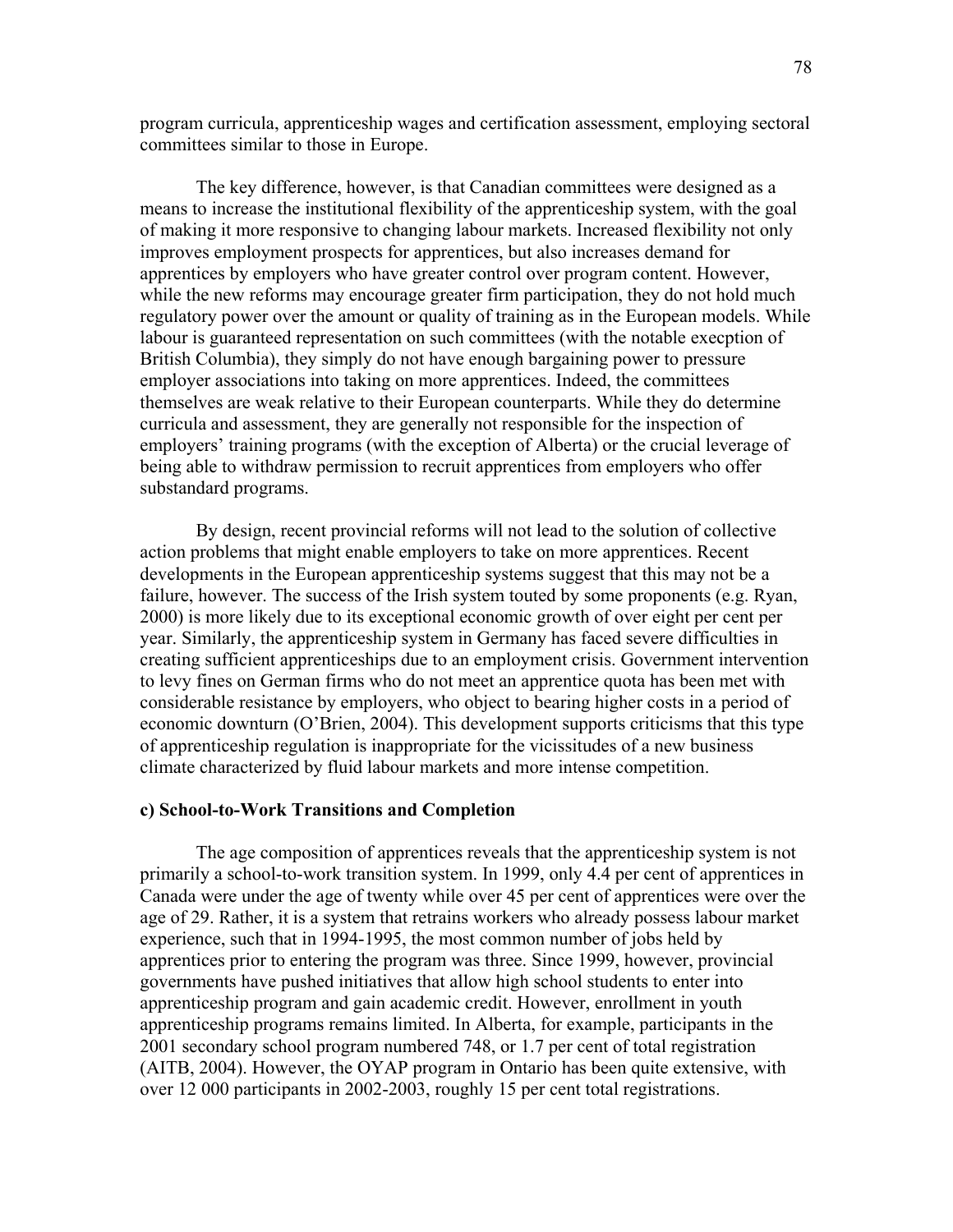The fact that the apprenticeship program does not primarily serve the school-towork transition constituency has a great impact on completion rates. Older apprentices often have family responsibilities such that they are more vulnerable to the income interruptions associated with unemployment during apprenticeship and the block release portion of education. Many provinces have shifted to more flexible academic training arrangements, but the threat of unemployment remains. Additionally, the labour market experience of older apprentices makes non-completion more attractive.

Thus, promoting the entry of younger apprentices into the apprenticeship system would not only increase registrations but might also increase the completion rate. Younger apprentices would not be so vulnerable to income interruptions and would have less attractive employment options relative to those upon completion. However, some scholars argue that the demand-side constraints of apprenticeship registration favour employer preferences for older apprentices. John O'Grady argues that employers prefer older apprentices with prior work experience, as they effectively receive semi-skilled labour for the same wage rate as youth unskilled labour. Thus, it is possible that the effectiveness of youth apprenticeship programs will be limited by this consideration.

Unfortunately, the lack of data prevents a discussion of the integration of first nations, visible minorities and disabled workers into the apprenticeship system. On the issue of gender equity, however, the apprenticeship program has made progress over the past ten years. Female registration has increased at 8.0 per cent per year from 1991 to 2001, such that the share of female registrations doubled from 4.3 per cent to 9.2 per cent. However, the majority of female participation has remained in traditional female apprenticeship programs in the food and service group, which increased its share of total female registrations during that period.

#### d) Assessing the Skills Deficit

As previously discussed in policy-maker's approaches to apprenticeship, the issue of skills formation often motivates evaluations of the apprenticeship system. It claims that investment in skills is necessary for competitive advantage in the 'knowledge economy' and that the aging of the workforce will aggravate these trends. On the surface, these claims mutually support a simple policy response: increasing investment in training. Yet prioritizing the sectors that have the greatest need for that investment requires a quantitative knowledge of the expected skills deficit. Scholarship on this issue, particularly in the skilled trades, has been divided between economists who perceive no objective indication of skills shortages and human resource analysts who claim that the skills shortage is clear to the point of being self-evident.

Adapting Robert Solow's famous adage on the productivity paradox to the debate on the skills deficit, a Conference Board report (2002) noted that "the shortages of skilled trades is obvious except in the employment statistics." Studies by the Government of Canada have consistently failed to find evidence of skills shortages. Henson, Roy and Lavoie (1998) concluded that "despite often loud complaints about skills shortages, little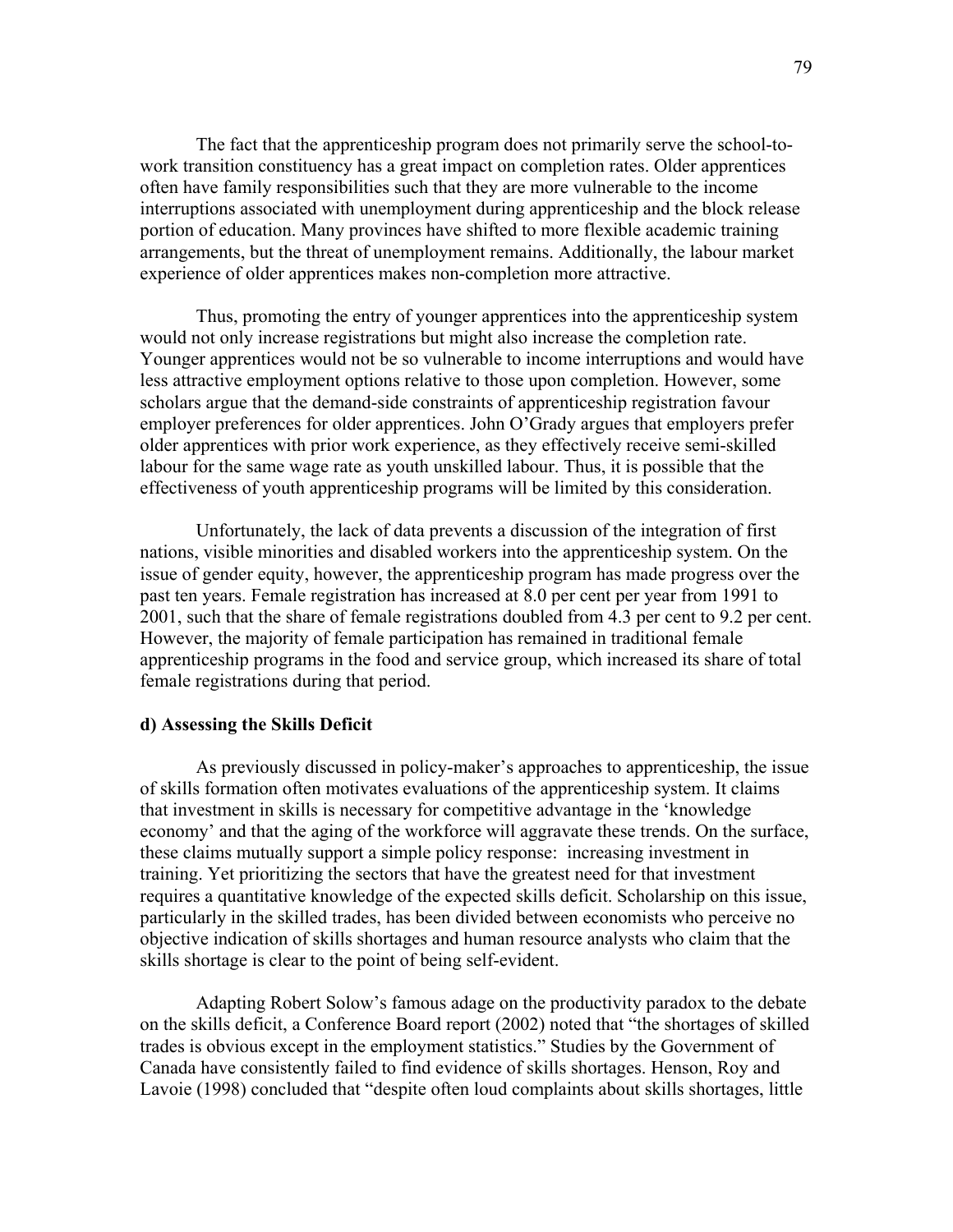well developed and reliable information is available on the current or future occupational skill imbalances." Massé, Roy and Gingras (1998) support this conclusion, arguing that their "analysis of various indicators suggests that Canada is not suffering from a broadbased shortage of skilled labour." Most recently, the Report of the Expert Panel on Skills (Government of Canada, 2000) found no technical skill shortages in the five industries examined, but argued that workers often lacked 'essential' or 'management' skills.<sup>34</sup>

In contrast, human resources analysts from employer associations have repeatedly argued that skill gaps are not only imminent but currently exist. The Canadian Federation of Independent Business (CFIB) has repeatedly reported skill shortages from its member survey of small and medium sized enterprises (SME), which in 2002 reported that 26 per cent of respondents indicated vacancies in their business (CFIB, 2001). This amounted to 4.5 per cent of total employment for these businesses and by applying these figures to the total economy, the CFIB predicted that approximately 265 thousand jobs were vacant throughout Canada. In a subsequent SME member survey, the CFIB found that 58 per cent of respondents indicated that they would find hiring harder in the future, 64 per cent indicated that they had hiring difficulties due to a lack of skilled candidates, and 61 per cent indicated that SMEs should help by participating in co-op and apprenticeship programs (CFIB, 2003). Another source of evidence frequently cited is the age composition of skilled tradespersons. In Alberta, for example, the median age of tradespeople is 42 and logically many workers are approaching retiring age. Census data indicate that the number of workers with apprenticeship certification has decreased 3.8 per cent, from 1.34 million in 1991 to 1.29 million in 2001 (Statistics Canada, 2001a).

These stark differences in views can be explained by the theoretical and methodological approaches used by both groups. Economic researchers tend to examine labour market indicators that they consider unbiased, such as vacancy rates, unemployment rates and wage rates, in order to impute the existence of skills shortages. The human resource analysts, on the other hand, garner their data from employer surveys, which yield the subjective perceptions of employers about their level of concern about skills shortages, the number of unfilled positions in their firm, or how highly skilled labour ranks as a constraint on economic performance.

The difficulty with the evidence from human resource analysts is two-fold. First, skills *imbalances* always exist in markets to some degree. As the Expert Panel on Skills (2000) reports, "it is highly unlikely for an employer to be able to hire an experienced, world-class engineer at an entry-level salary. The price mechanism in the markets serves to ration goods and resources to those willing and able to pay the going price." Thus, it stands to reason that the factor price of labour will exist as a constraint to expanding businesses, for example, just as with any other factor of production. As Gingras and Roy (1998: 21) point out, one difficulty with employer surveys is that "employees are never sufficiently qualified according to their bosses. It is not surprising, then, that we obtain positive responses when we question the latter about shortage of skilled labour. Morever, since employers take little or no account of the reactions of their competitors or of the

 $\overline{a}$ 

<sup>&</sup>lt;sup>34</sup> Bover, Le Gallo, and Montmarquette (1999), a study done for the Expert Panel on Skills, was very critical of the claimed evidence of shortages.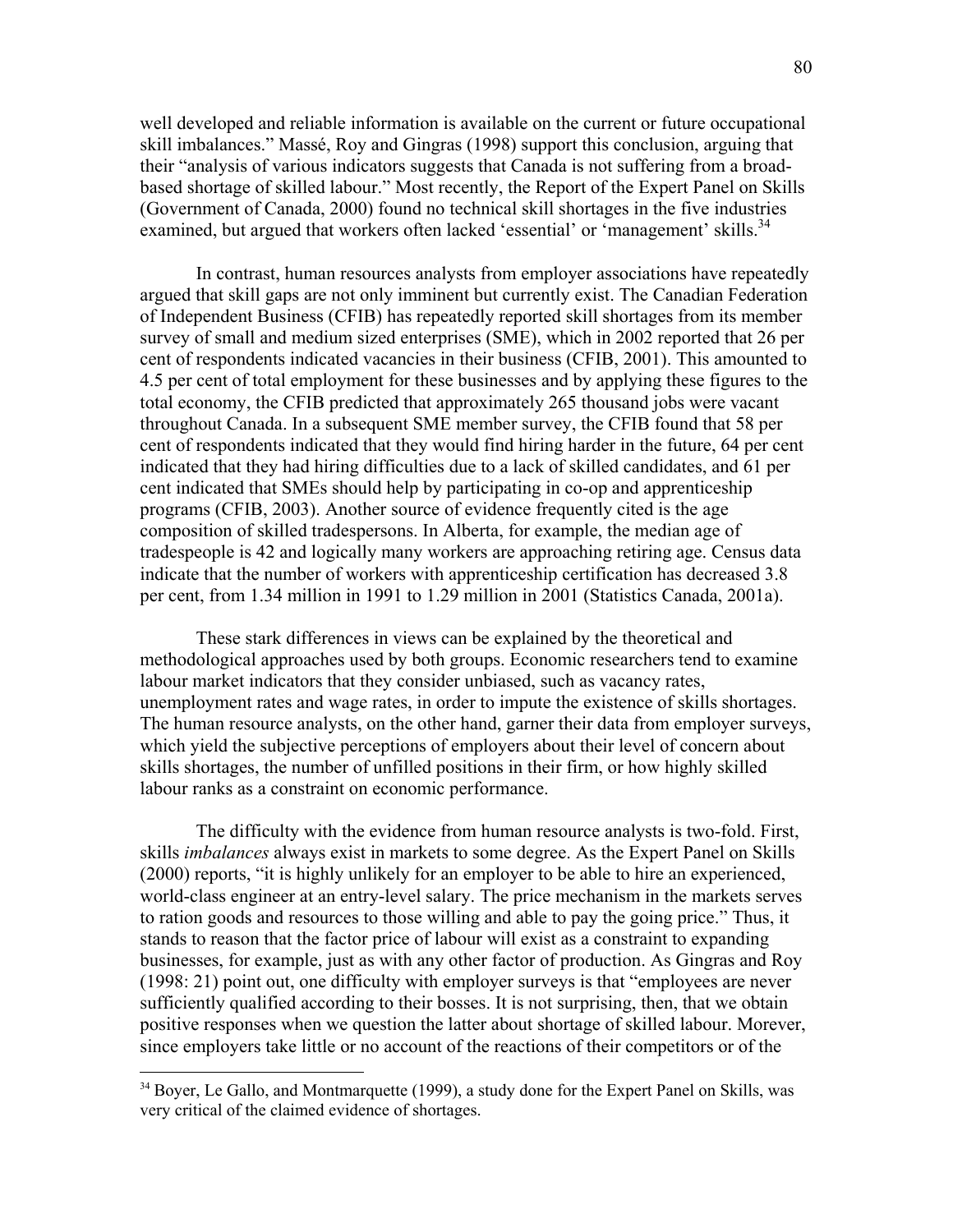impact of their decisions on the markets, they tend to overestimate their needs during periods of sales growth." Indeed, the aforementioned CFIB survey indicated that over 20 per cent of respondents were concerned with skilled labour shortages in 1993, when unemployment was at its peak of almost 12 per cent. Furthermore, the percentage of respondents indicating concern over skilled labour shortages in 2000 was equal to that in 1989, suggesting both that employer concern regarding labour shortages are countercyclical but that the current situation is no worse than it was a decade ago prior to current demographic challenges (CFIB, 2001: 1).

On the other hand, a persistent shortage of skills could negatively impact productivity if skilled labour were only available at wage rates above effective demand. Yet such evidence has yet to be reported by any research on labour market indicators. It must be recognized, however, that the positions taken by economists and human resources analysts on the existence of skilled labour shortages reflects their expectations of who should be responsible for training. As discussed in the literature review, publiclyprovided education imparts general skills, with the expectation that it is up to individual firms to provide the specific skills relevant to their business. Employers, however, prefer to hire fully-trained employees, as training in-house entails both significant costs and risks, evident in the literature on apprenticeships. If employers have the expectation that government funded education will produce fully trained employees, it is logical that they will report skills shortages when no firms invest in training.

This is particularly true of the apprenticeship program, as training *requires* employers to invest substantially in apprentices as no substitutable training exists in many trades occupations. Relatively few institutional constraints exist on apprenticeship, as the number of apprentices trained by institutions are not regulated (as in medicine, for example) except in terms of tuition. Evidence from this report suggests that the market for apprentices is constrained by employer demand, or their willingness to invest in training. Despite advancing demographic trends, employer investment in apprentices has been largely pro-cyclical. Given that few structural barriers to employer investment exist, except collective action problems, employers arguing for support from government are essentially asking to have their own investments in training subsidized to meet expected demand. It is up to policy-makers to decide who should be responsible for these training costs and whether subsidization is a worthy investment.

#### e) Expanding the Breadth of Apprenticeships

Most discussion on apprenticeship reform has addressed improving the quality of current apprenticeship programs, which are almost entirely in trades occupations, rather than discussing whether the apprenticeship system should expand to other sectors. This reflects the fact that the concept of apprenticeship is firmly linked to the trades in Canada, rather than being a mode of learning with intrinsic benefits that happens to be applied to the trades. In part, this reflects the fact that it is the constituency of current apprenticeship programs which commissions most of the reports. It is also reasonable to argue that a skills deficit in the trades, if it exists, is an important challenge that would be neglected if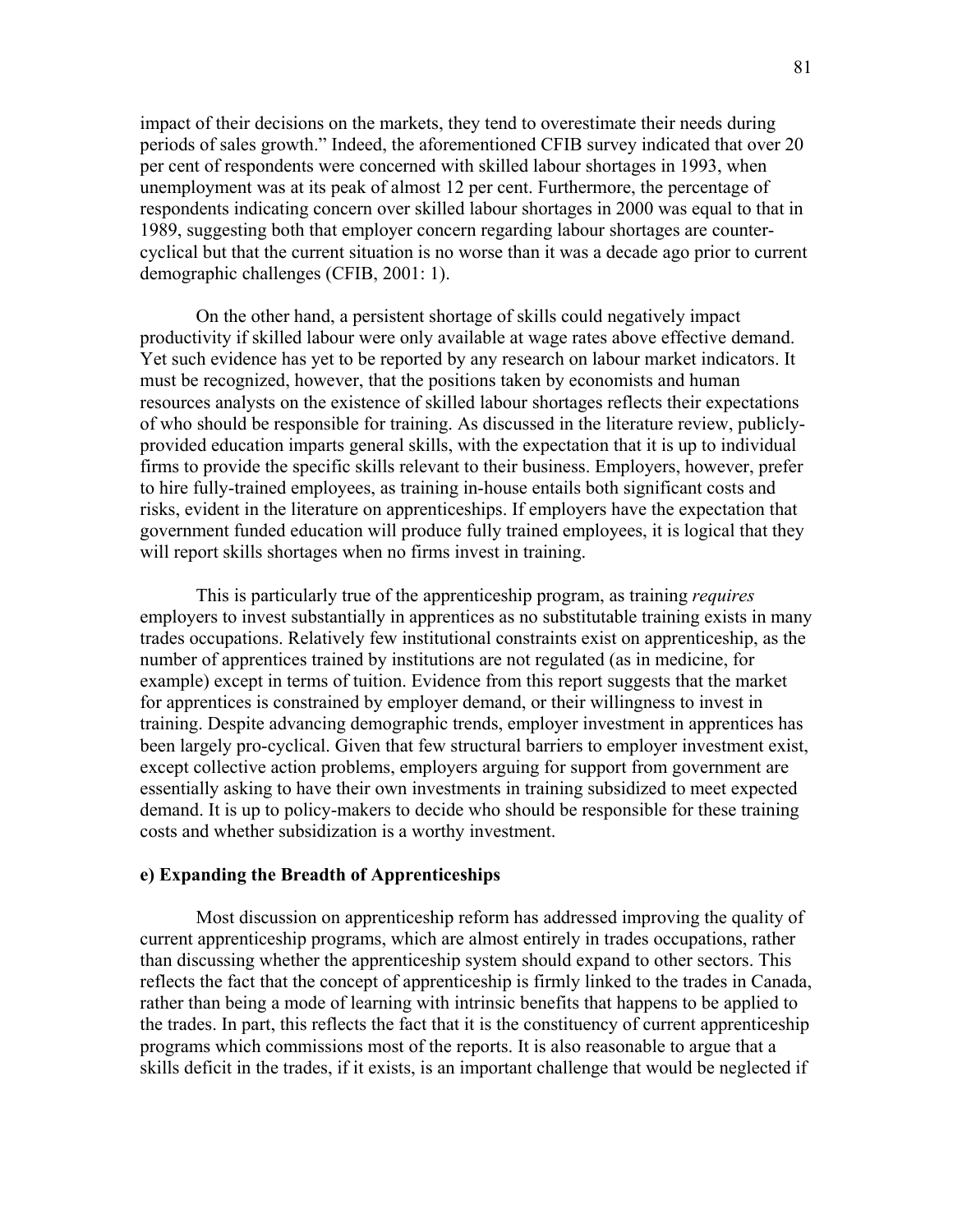by initiatives to expand apprenticeship into untapped sectors of the economy were pursued.

From both the approaches motivating discussion and the theoretical work on apprenticeship, however, expanding the apprenticeship system into the clerical, sales and service sector is a possibility that should be discussed. Apprenticeship in the trades can only be expanded so far, as demand is forever constrained by the economic realities of the marketplace. Yet apprenticeship remains an important form of learning, with intrinsic benefits that have been effective not only in the trades but also in professional occupations. As discussed in the section on theoretical perspectives, it is more effective for learners who do not respond well to academic environments, which is important from a school-to-work transition perspective because it could be used to target the "forgotten half" of youth who do not obtain post-secondary education. From a skills formation perspective, it may also be more congruent with the needs of adult learners who wish to re-skill, as it not only situates learning in the workplace (with which working adults are more familiar) but also reduces income interruptions. These features could be important in increasing worker investments in training, as scholars of the "new economy" predict that in the future, demand for skills will be more variable and will require frequent reskilling by workers.

The theoretical case for expanding apprenticeships is also supported by experience, as both the United Kingdom and Australia have successfully expanded apprenticeship programs into new sectors. New occupational groups such as clerical, sales and service sector occupations, production and transport occupations or associate professional occupations have been greatly expanded in Australia. These developments have been lauded by the Australian apprenticeship system, which claims that these structured training experiences have increased investments in training which formerly occurred solely within the firm.

However, it must be recognized that an initiative to expand apprenticeship into new sectors would require substantial resources and organizational commitment by the provinces. It is likely that such expanded apprenticeship programs would compete with the programs currently offered by community colleges, as they act as both complements and substitutes. These difficulties could be alleviated, however, by increasing the integration between community college programs and apprenticeship programs, which is already occurring in Ontario. Already, alternation education is a strong principle in community college career programs in the form of co-operative education terms (Gallagher and Kitching, 2003). An effectively integrated apprenticeship system could build on these types of career preparation programs by offering an option emphasizing workplace learning over classroom learning. As with the Australian experience, it would be necessary to render training arrangements more flexible, particularly with respect to program duration, if the apprenticeship model were to succeed in the new occupational groups. The potential remains for apprenticeship as an effective form of learning to be applied to new occupational groups, not only for the reasons discussed above but also because it would promote the integration and laddering of the existing trades occupation programs.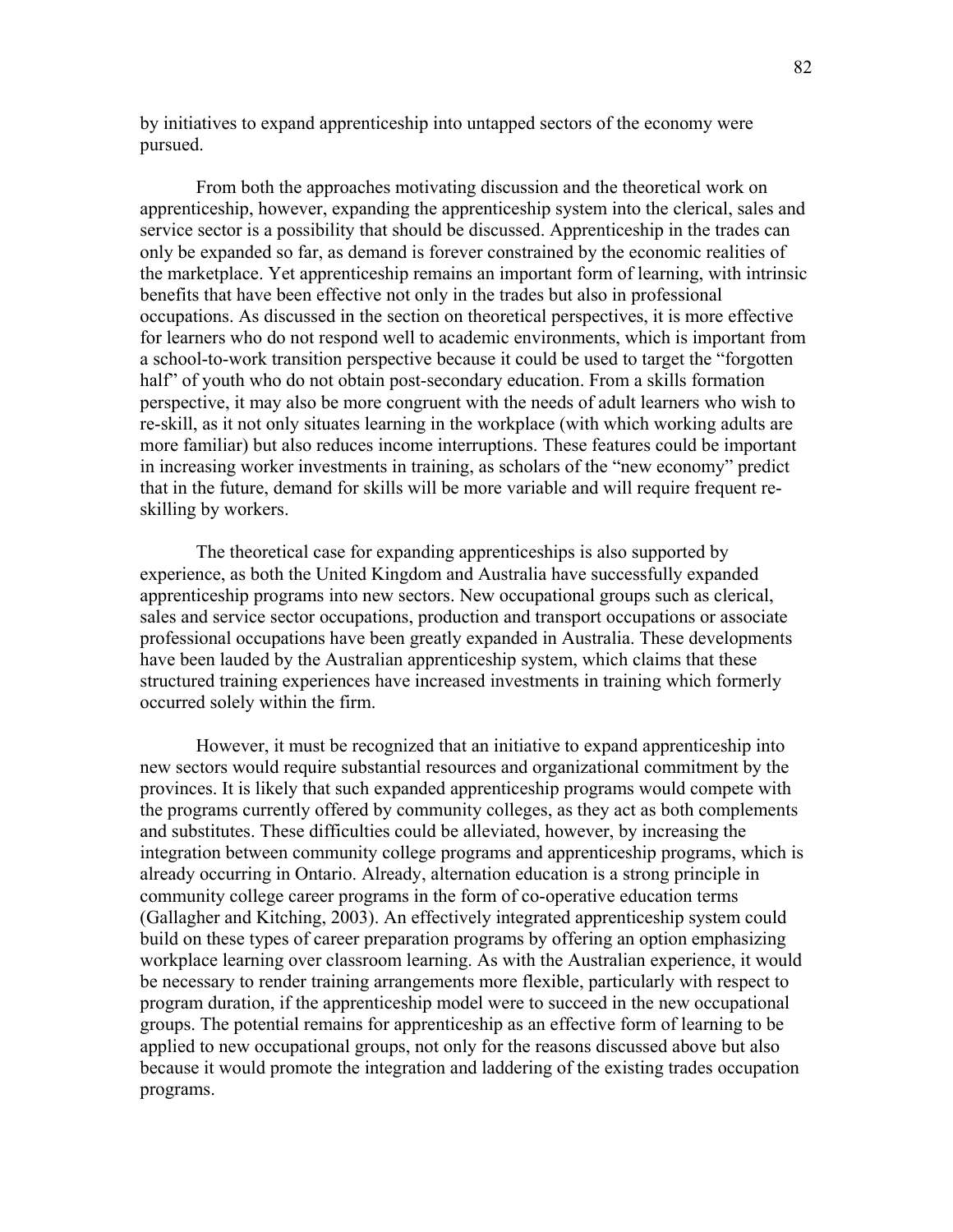# IX. Knowledge Gaps and Directions for Future Research

 This objective of this report has been to provide an overview of key trends and issues related to apprenticeship in Canada, not to provide a comprehensive or definitive analysis of apprenticeship. The report has identified many knowledge gaps that merit further research. These gaps have been organized into four main areas: characteristics of apprentices; the labour market experience of apprentices; institutional factors affecting the apprenticeship system; and issues facing the apprenticeship system, particularly in Canada. This section of the report outlines a number of specific knowledge gaps in these fours areas.

## Characteristics of apprentices

- It is known that apprentices tend to be older in Canada than in continental European countries. But we have little knowledge about the current age distribution of apprenticeships and age of registration, how this has evolved and is expected to continue to evolve over time, and the implications for completions and other aspects of the apprenticeship system. It would be useful to undertake a study of the age-related issues affecting apprenticeship in Canada, including the impact of the gradual retirement of the baby boom cohorts and implications for the demand for apprentices.
- The report provides some international comparisons of apprenticeship registrations at the all trades level, but no international comparisons by trade. It has been suggested that trade-by-trade comparisons across countries, (e.g. piping trades in Canada and Australia) on different issues (e.g. completion rates, length of program, etc.) might provide many policy relevant insights.
- The report contains limited analysis of the large provincial differences in apprenticeship registrations and completions and the factors behind them. A full examination of these differences would enhance our understanding of the nature of the apprenticeship system in Canada.
- The development of labour market profiles of apprencticeable and nonapprenticeable occupations and a comparison of the characteristics of each set of occupations would contribute to a greater understanding of the nature of the apprenticeship system.
- An examination of the success rates on apprenticeship examinations by trade at both the national and provincial level would provide useful information on the apprenticeship system.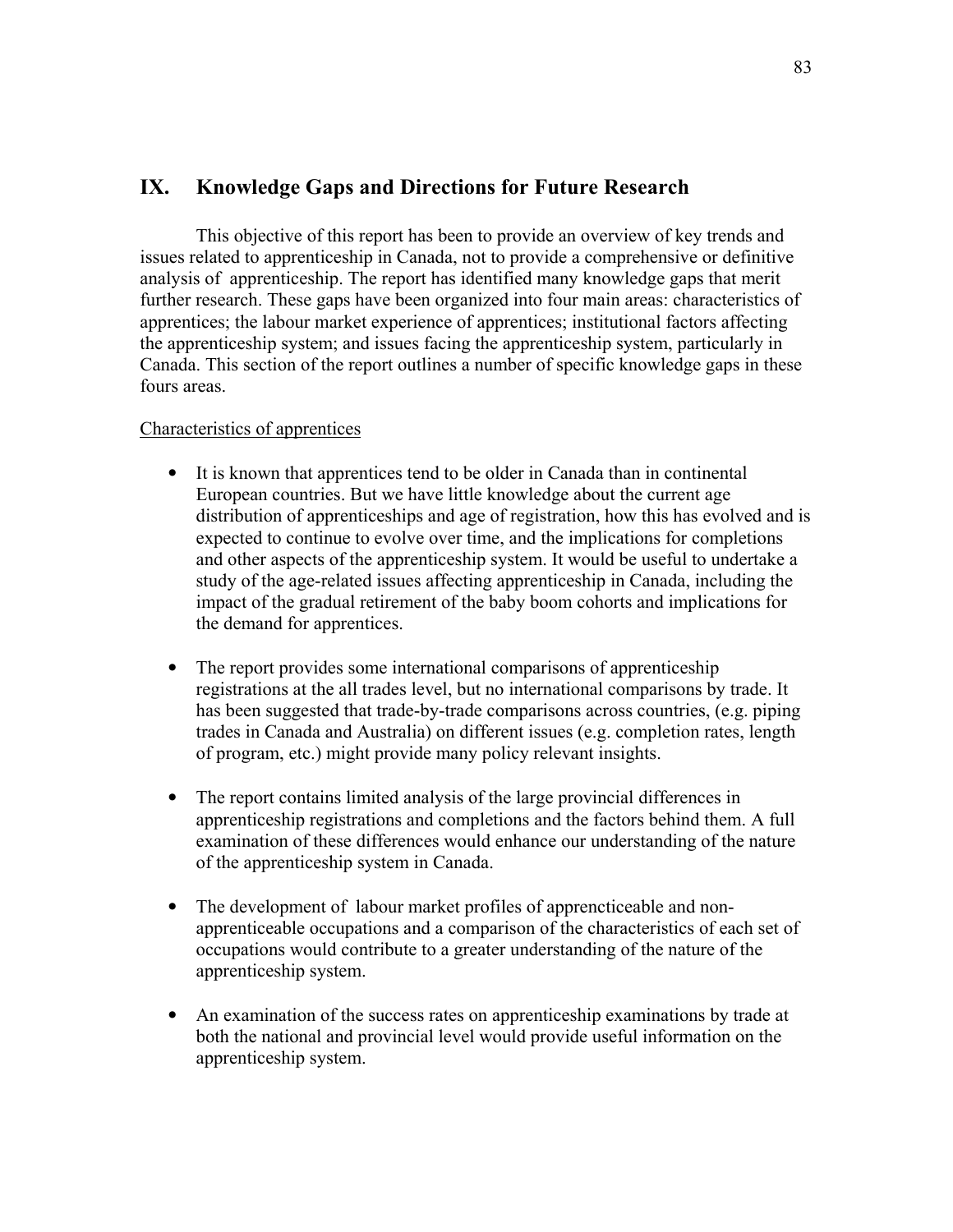## Labour market experience of apprentices

- Basic information on the labour market experience of apprentices is generally lacking. This includes information on journeyperson earnings and annual hours worked, wages for apprentices, and employer costs in engaging apprentices. It would be useful to organize such data by trade and by province.
- Without employers to engage apprentices the apprenticeship system could not function. But we do not have a full understanding of the factors that affect the employer decision to participate in an apprenticeship program, the number of apprentices employers take on, and the conditions (e.g. wages, working conditions) employers set for apprentices, among others. Governments often wish to influence employer decisions related to apprentices so it is important to have a good understanding of employer motivation and decision-making processes and the factors that influence them. An international perspective of these issues would be particularly insightful.
- Anecdotal evidence suggests that during business cycle downturns when jobs are scarce, apprentices are laid off and cannot obtain the hours to complete their program. Equally, during booms when employers need workers, apprentices may not be able to take time off to complete the classroom requirements and thereby delay program completion. A knowledge gap is the actual importance of these two phenomena and the effects on completion.
- Labour market information about apprenticeship opportunities is important for the growth of the apprenticeship system and can affect the labour market experience of apprentices. However, the adequacy of these sources of information, both in absolute terms and relative to other types of education programs, is poorly understanding and worthy of further research.
- There is limited research in Canada on the outcomes of apprenticeship programs relative to other educational program. This knowledge gap merits for further research.
- As noted earlier in the report, Boothby and Drewes (2003) state that the existence of labour market shortages in the skilled trade sectors should not be surprising given the low earnings premiums to workers with trade certification, but argue that what is interesting and worthy of further research is why the earnings premium for trades education appear not to have respond to labour market imbalances. A detailed analysis of the actual dynamics of the operation of the labour market for apprentices and whether the current situation is one of imbalances would be valuable.
- Life-time income risks associated with specific or vocational training may be greater relative to those associated with more general types of training. Empirical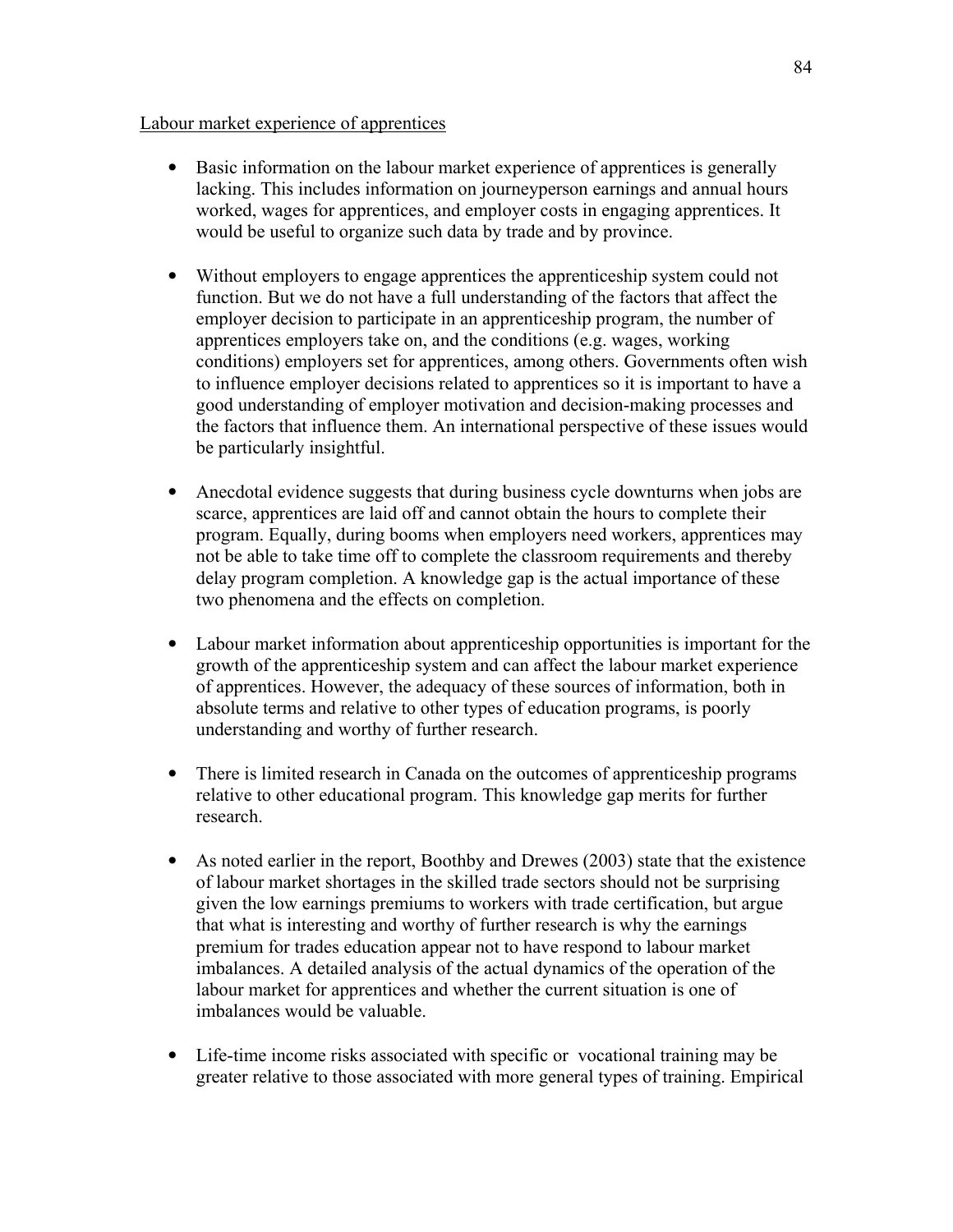evidence of the importance and implications of this phenomenon represents a knowledge gap and is a topic for further research.

• Self-employment has grown rapidly in Canada and the link between growth of self-employment in certain industries and trends in apprenticeship enrolment and the labour market experience of apprentices is unclear and a topic for further research.

## Institutional factors affecting the apprenticeship system

- The adequacy of the institutional support for apprenticeship in Canada, including counseling and guidance in high schools and other educational institutions for persons potentially interested in apprenticeship, and the matching of apprentices with employers by public and private placement agencies, is poorly understood and merits further research.
- Unions play an important role in the apprenticeship system. But many (if not most) apprentices work in non-unionized environments. A detailed critical examination of the actual role of unions play in the operation of the apprenticeship system in Canada, both quantitatively and qualitatively, is currently not available and would greatly contribute to our understanding of the strengths and weaknesses of the apprenticeship system.

## Issues facing the apprenticeship system in Canada

- A detailed and rigorous assessment of the different rationales for the apprenticeship system based on both theoretical and empirical evidence would provide a useful basis for an comprehensive assessment of the strengths and weaknesses of the apprenticeship system in Canada.
- The most obvious area for further work is to enhance our limited understanding of low completion rates in apprenticeship programs. Does this situation represent a serious shortcoming of the apprenticeship system? Why have completion rates fallen in recent years? What explains the variation in completion rates across trades and across provinces? What policies would be most effective in raising completion rates?
- A key issue facing the apprenticeship system in Canada is whether steps should be taken by industry and government to expand apprenticeship coverage to more occupations, particularly in the service sector. The advisability of such a policy thrust is not known. Further research is needed on the advantages and disadvantages of a broader application of alternation training relative to those of current and potential alternatives.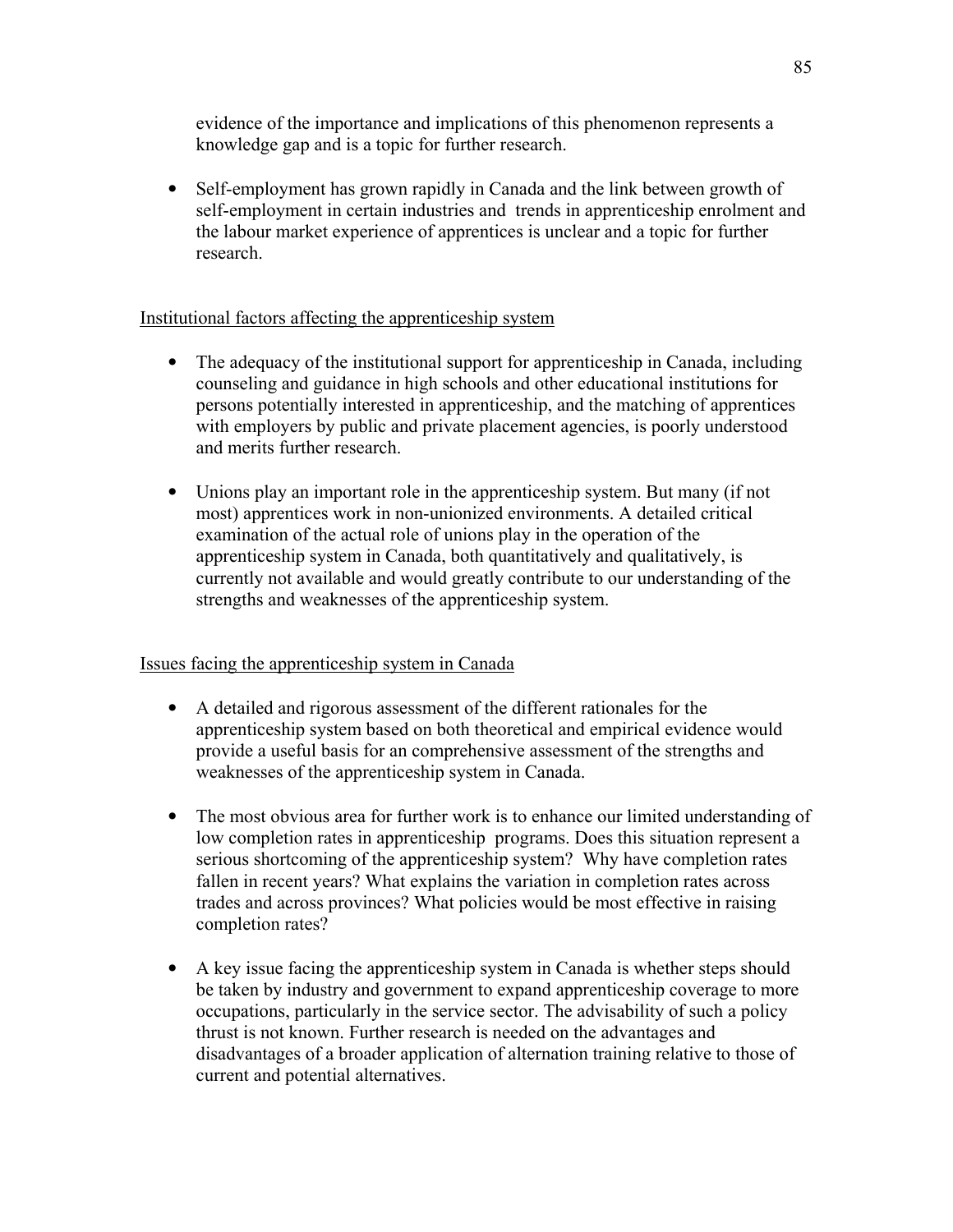• Given the underrepresentation of women in the apprenticeship system in Canada, the issue of the participation of women in apprenticeship trades, and the barriers affecting this participation, is an important one and merits more attention than provided in this report.

## X. Conclusion

Based on the analysis presented throughout the report and more thoroughly in the discussion section above, this conclusion puts forth a number of suggestions that should be considered to improve the functioning of the apprenticeship system in Canada.

## a) The core strategy in promoting the apprenticeship system should be to increase its transparency and improve the preparation of incoming apprentices.

Promoting the trades as rewarding professions will no doubt increase the number of potential apprentices and consequently registrations by decreasing matching frictions. These efforts also have intrinsic value in showing that the trades are valuable to society. However, the major constraint on apprenticeship registration seems to be employer demand for apprentices, not willing individuals to enter, as seen recently by increased apprenticeship registration following strong economic growth.

Increasing the transparency of the apprenticeship system will allow apprentices to be better prepared for apprenticeships and thus be of higher value to employers. Clearer institutional signals must be sent to potential apprentices about the high level of essential skills and appropriate work experience required. The marginalization of vocational education options in secondary schools is an important deficiency that must be addressed. In addition, information about the expected earnings and employment prospects must be available, both to illustrate the benefits of completed apprenticeship certification but also to make apprentices aware of the difficulties of keeping employment through the program.

## b) The apprenticeship system should be "laddered," or integrated into the postsecondary system to improve the potential advancement of apprentices and the flexibility of their credentials.

In his influential book on educational reform, Making the Grade, U.S. Governor John McKernan argued that negative perceptions of the trades will persist until there is effective career laddering (McKernan, 1994). Recognizing apprenticeship certification as credit towards other college or university education would not only promote apprenticeship by greatly increasing the potential advancement of apprentices but also affirm the value of apprenticeship training relative to its better-regarded counterparts in post-secondary education. Laddering would also allow apprentices to broaden their skill base, addressing concerns about essential skill deficits and enabling skilled tradespeople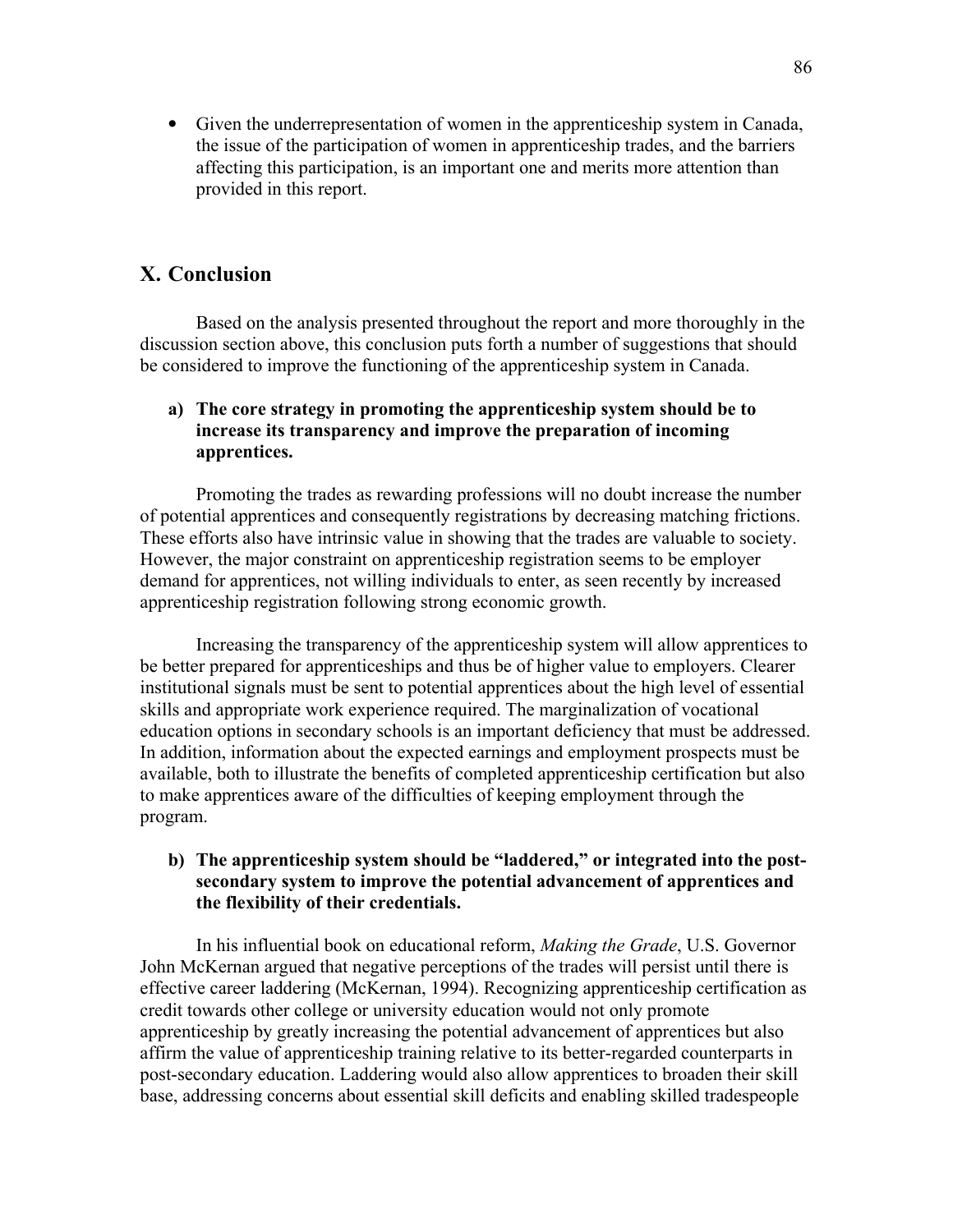with relevant experience to move into emerging sectors. Ontario's recent initiatives in integrating college diplomas and apprenticeship programs are an important development to follow, particularly as the program also stresses entrepreneurship as part of the diploma.

## c) While older apprentices should not be neglected, new programs should keep targeting young apprentices and focus on improving their quality.

Commensurate with the previous two recommendations, the promotion of apprenticeship should target young apprentices. This strategy would not only address school-to-work transition issues, but would also improve completion rates. Younger apprentices are less vulnerable to income interruptions because of less attractive competing wages and less financial responsibility, which should improve completion rates. This may be difficult, as employers may well have preferences for apprentices with work experience. However, improving the preparation and quality of potential apprentices may balance these considerations. Further, to the extent that broadly based skills shortages are looming, it is younger workers that will need to fill these positions, providing an additional reason to increase youth participation in apprenticeships.

## d) Financial incentives will be more effective directed towards firms than towards students

While financial incentives supporting students will obviously increase registration, a case can be made that they are better targeted towards employers.<sup>35</sup> First, apprentices are in a much better financial situation than their counterparts in college or university education as they receive wages during the majority of their study. Second, if apprenticeship registration is principally constrained by insufficient demand (partly determined by the cost to the employer), then financial incentives will be most effective when targeted to employers. The exceptions to this recommendation are programs that alleviate for apprentices the upfront cost of purchasing tools. Finally, lowering the cost of investment in apprentices for employers will lower the costs of poaching externalities and encourage collective investment in apprenticeship training by firms. Ontario's 25 per cent tax credit towards apprenticeship training is an admirable step in this direction, but more effective still is Quebec's training levy, which is more effective in alleviating poaching externalities (although less politically feasible).

## e) Sectoral committees should be strengthened and given the responsibility not only of determining program content but also of promoting apprenticeship with firms

Currently, the supply of apprenticeship training is reactive, as firms adjust their supply of apprenticeships in response to economic conditions. Strong sectoral committees should shoulder responsibility for promoting a proactive response to training, particularly in the face of predicted labour shortages. The core strategy would be to alleviate

 $\overline{a}$ 

<sup>&</sup>lt;sup>35</sup>The counterargument is that if wages are not fixed, giving the subsidy to trainees may encourage some competition among employers for trainees. This could lead to better programs for trainees.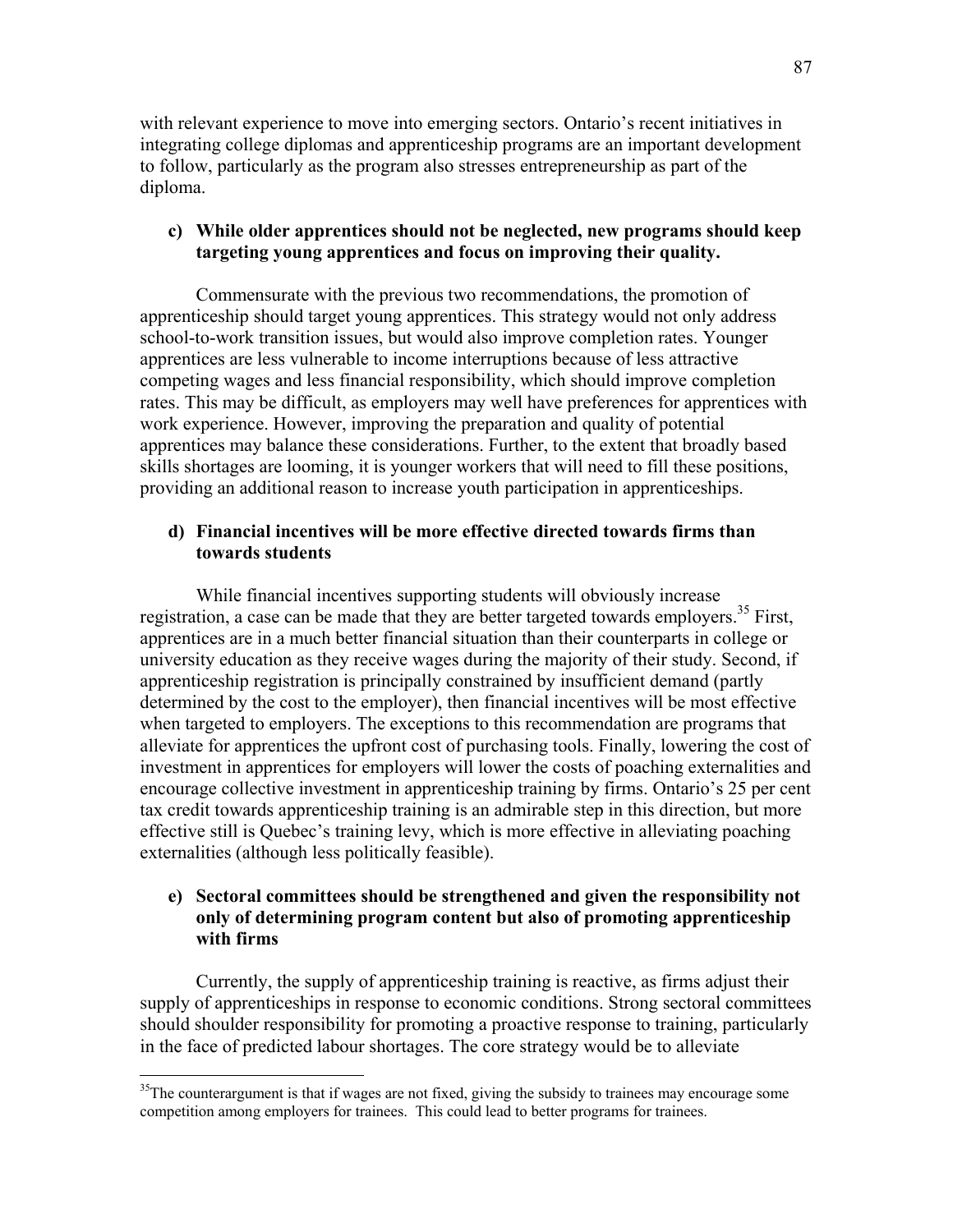poaching externalities, allowing firms to invest in apprentices in response to expected labour scarcity. Possible policies would include informal pressure, but also more tangible incentives for engaging apprentices. An excellent example is the Construction Owners Association of Alberta, who award points on contract tenders for the number of apprentices that are engaged on a project (CSLS, 2001). Additionally, greater employer input into the content of apprenticeship programs will also improve the fit between the skills provided to apprentices and the skills demanded by employers. A significant stake in the administration of the apprenticeship system will also be necessary for greater employer cooperation in supplying apprenticeships.

### f) Modularization or progressive credentialization policies should retain strong incentives for full completion of the apprenticeship program

Part of the strength of the apprenticeship system is that it provides training that is more general than that which would be provided by private firms alone. This improves the social returns to training, as employees not only have a broader knowledge of their trade but are also more mobile and can better respond to labour scarcity. Modularization or progressive credentialization policies by definition sacrifice incentives for deeper and broader training for better recognition of the training an apprentice has acquired. In the face of current completion rates, modularization policies have merit, as both employers and apprentices receive benefits from having partial training recognized. However, modularization policies risk creating an incentive structure that encourages employers to engage apprentices only for partial training and to employ only partially trained specialists. Poorly designed policies would not only decrease the social return to training but also make it difficult for apprentices to acquire full training, limiting their earning power. Strong regulation of training quality would limit the potential for undesired effects in modularization policies.

Evaluating the performance of the apprenticeship system depends on how one defines its role in the post-secondary education system and in the labour market. On one hand, the declining participation of the first half of the 1990s that provoked the policy debate on apprenticeship cannot be divorced from the economic downturn that also occurred during that period. The increase in apprenticeship registration in the second half of the 1990s that coincided with declining unemployment rates supports the view that the apprenticeship system should not be held at fault. Certainly, the industry-driven structure of the apprenticeship system in Canada makes it difficult for the supply of apprentices to be proactive, rather than reactive to the business cycles.

Indeed, the two sets of issues motivating the review of the apprenticeship system argue that the system should shoulder the responsibility of facing *new* challenges. School-to-work transition critiques argue that the apprenticeship system should deal with the difficulties youth have when facing increasingly demanding and complex labour markets. The skills deficit approach sees the apprenticeship system as a means to both invest in human capital needed for the "new economy" and smooth the effects of the approaching "demographic bomb." Consequently, many reviews are critical of the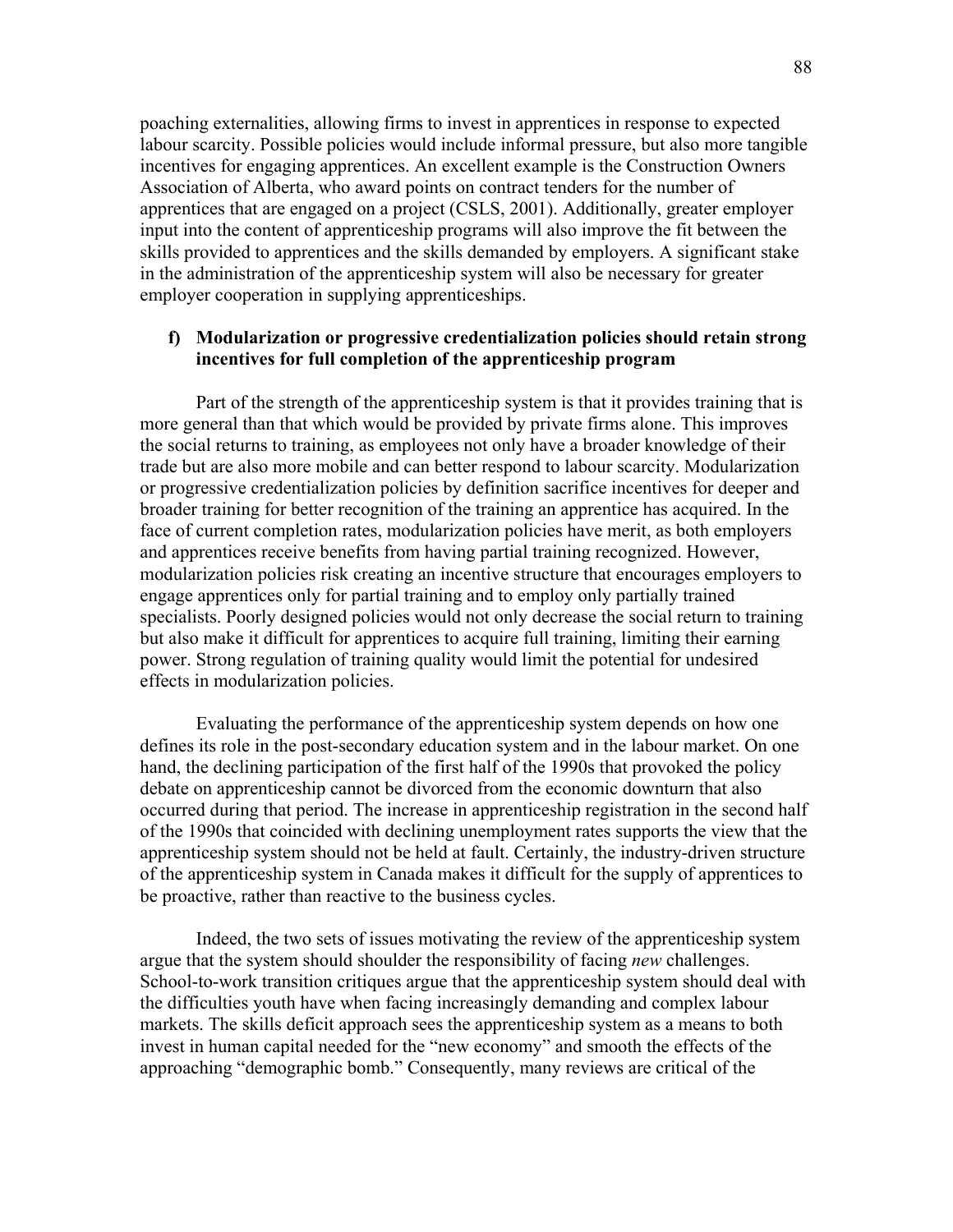apprenticeship system, but with respect to its ability to adapt to roles that it has not taken on before.

At the same time, the apprenticeship system cannot be portrayed as a perfectly functioning system that is being buffeted by outside events. Economic downturns merely highlight inefficiencies in the system, particularly with respect to program structure and administration. Positively, many provincial governments have initiated reforms that have great promise to increase the efficiency and flexibility of the existing role for the apprenticeship system.

This report has provided suggestions that address not only the efficiency of the apprenticeship system with respect to its traditional role, but also elaborate how it could move into these new roles. These suggestions are premised on a demand-constrained market for apprentices, such that many of the recommendations are designed to improve the quality and preparation of potential apprentices. However, this strategy demands that the apprenticeship system be further integrated into the education system, both at the secondary and post-secondary level. The implication is a redistribution of responsibility within that system, such that apprenticeship takes a more prominent position. Successful reform would not simply involve the apprenticeship system but would effectively reorient the education system in general, affecting its much broader constituency of stakeholders.

The suggestions also address collective action problems between firms, with the goal that employer associations shift from an essentially reactive supply of training to a proactive supply of training. This new orientation requires strong apprenticeship sectoral committees that can provide the incentives necessary for firms to overcome the risk of investing in apprentices. This is an extremely difficult task, as firms face very real costs in training.

The apprenticeship system is a promising means to address the new challenges of the Canadian labour market, both because of the inherent advantages in alternation learning and the strength of the existing institutions. However, it must be recognized that the apprenticeship system may not be the only way to address these challenges. Indeed, it may prove too difficult to adapt provincial apprenticeship systems to the new roles imposed by policy-makers. In any case, reforming the system to render it more flexible and responsive to market changes will benefit its existing role, regardless of its ability to address these new challenges.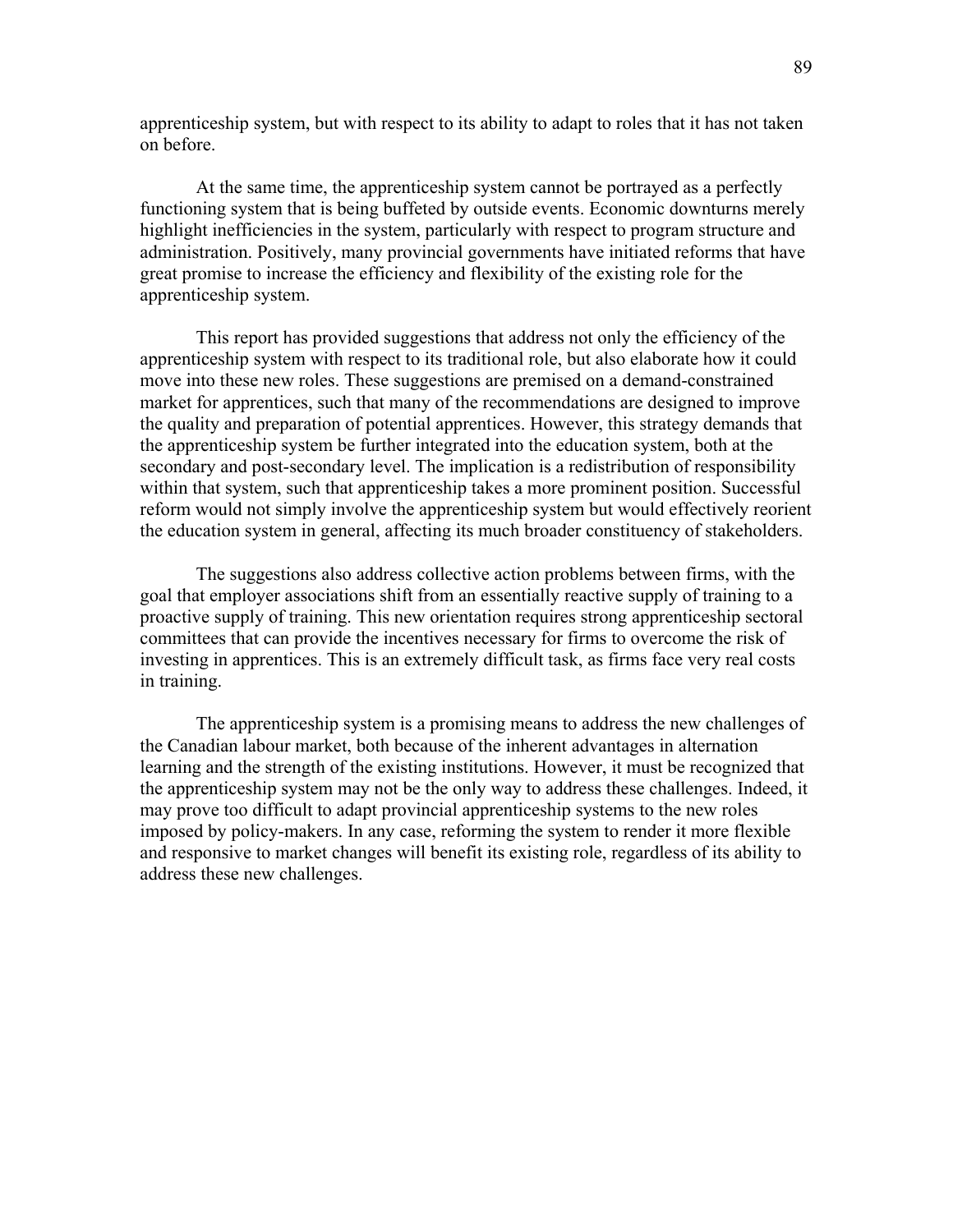## Bibliography

Acemoglu, Daron and Jörn-Steffen Pischke (1998) "Why Do Firms Train? Theory and Evidence," Quarterly Journal of Economics 113 (1).

Acemoglu, Daron and Jörn-Steffen Pischke (1999a) "Beyond Becker: Training in Imperfect Labour Markets," Economic Journal 109 (453).

Acemoglu, Daron and Jörn-Steffen Pischke (1999b) "The Structure of Wages and Investment in General Training," Journal of Political Economy 107 (3).

Alberta Industry and Training Board (AITB) (2004) Annual Report 2003-2004: Meeting the Challenges of the Future.

Alberta Ministry of Learning (AML) (2000) "Alberta Apprenticeship and Industry Training Amendment Bill Introduced," Press Release, March 23, 2000.

Ashton, D. (1999) "The Skill Formation Process: A Paradigm Shift?" Journal of Education and Work, 12(3).

Australian National Training Authority (2004) Australian Vocational Education and Training Statistics: Apprentices and Trainees, March Quarter.

Becker, Gary (1964) *Human Capital*, Chicago : University of Chicago Press.

Berik, Günseli and Chihan Bilginsoy (2000) "Do Unions Help or Hinder Women in Training? Apprenticeship Programs in the United States," Industrial Relations 34(9).

Bertrand, Olivier (1998) Trends and Issues in Vocational Education and Training: A perspective from Europe, Seminar presentation for IBERFOP, http://www.oei.org.co/iberfop/mexico4.htm.

Blanchflower, D. and Lynch, L.M. (1994) "Training at Work: a comparison of US and British youths," in L.M. Lynch (Ed.) Training for the Private Sector. Chicago: University of Chicago Press.

Bonnal, Liliane, Sylvie Mendes and Catherine Sofer (2002) "School-to-work transition: Apprenticeship versus vocational school in France," *International Journal of Manpower* 23 (5).

Booth, Alison and Stephen Satchell (1994) "Apprenticeships and Job Tenure," Oxford Economic Papers, 46 (4).

Boothby, Daniel and Bruno Rainville (2003) "Adjustments in Labour Markets for Skilled Workers in Canada," HRDC-IC-SSHRC Skills Research Initiative, Working Paper 2003-C01.

Boothby, Daniel, Julie Dubois, Maxime Fougère and Bruno Rainville (2003) "Labour Market Implications of an Aging Population," HRDC-IC-SSHRC Skills Research Initiative, Working Paper 2003-A01.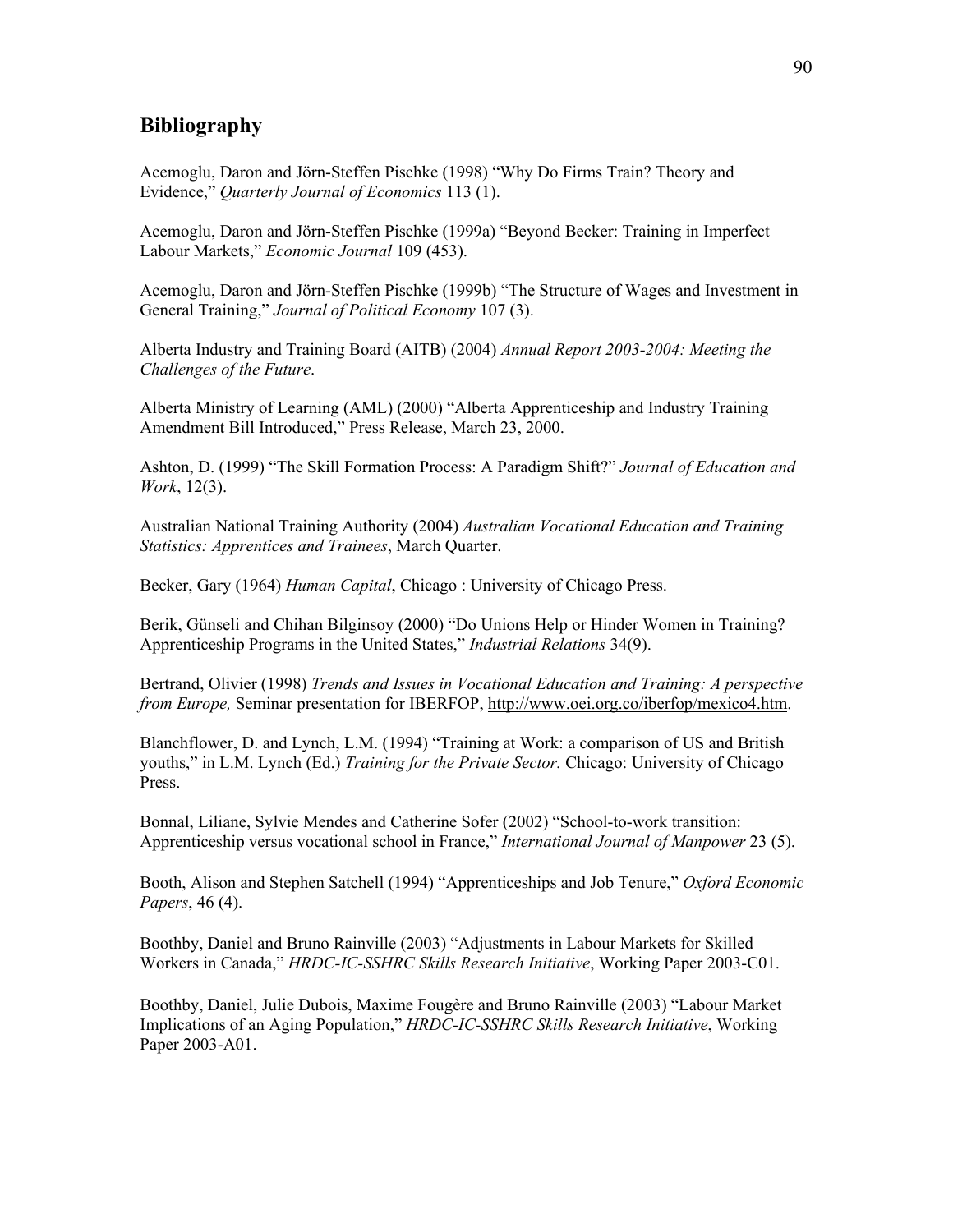Boothby, Daniel and Torben Drewes (2004) "Post-Secondary Education in Canada: Returns to University, College and Trades Education," paper presented at the annual meeting of the Canadian Economics Association, Ryerson University, Toronto, Ontario, May.

Bowlby, Jeffery and Katherine McMullen (2002) At the Crossroads: first results of the 18 to 20 years old cohort of the youth in transition survey, Ottawa: Statistics Canada.

Boyer, Marcel, Véronique Le Gallo, and Claude Montmarquette (1999) Analyse Critique des Méthodes et Instruments Actuels de Mesure et de Prévision de l'Offre et de la Demande de Maind'oeuvre Hautement Qualifiée, rapport de projet RP-13, CIRANO, Montreal.

British Columbia Ministry of Advanced Education (2002) A Model for Industry Training in British Columbia: A Discussion Paper,

Brooks, Louise (2004) Trends in 'Traditional' Apprenticeships, National Centre for Vocational Educational Research: Adelaide.

Buchel, Felix (2002) "Successful Apprenticeship-to-Work Transitions: On the Long-Term Change in Significance of the German School-Leaving Certificate," Institute for the Study of Labor, Discussion Paper No. 425, February.

Canadian Apprenticeship Forum (CAF) (2004). Accessing and Completing Apprenticeship Programs in Canada: Perceptions of Barriers, Consultation Report.

Canadian Apprenticeship Forum (CAF). (2002). Apprenticeship is the Future: Conference Concurrent Session Report and Executive Summary. Vancouver, British Columbia, June 2002.

Canadian Federation of Independent Business (CFIB) (2001) Help Wanted: Update, CFIB Research Report, April 2002.

Canadian Federation of Independent Business (CFIB) (2003) Labour Pains: Results of the CFIB Survey on Labour Availability, CFIB Research Report, April 2003.

Canadian Labour Congress (CLC) (2002). Policy on Apprenticeship.

Canadian Labour Force Development Board (CLFDB) (1997) Apprenticeship in Transition, Ottawa: April, 1997.

Canadian Labour Market and Productivity Centre (1990) Report of the CLMPC Task Forces on the Labour Force Development Strategy. The Labour Market and Productivity Centre : Ottawa.

Centre for the Study of Living Standards (CSLS) (1999) Apprenticeship in Canada: A Training System under Siege? [http://www.csls.ca/reports/apprent.pdf]

Centre for the Study of Living Standards (2001) Creating a More Efficient Labour Market: Reports and proceedings from the CSLS roundtable, Ottawa, June 2001.

Chang, Chun and Yijiang Wang (1996) "Human Capital Investment under Asymmetric Information: The Pigovian Conjecture Revisited," Journal of Labour Economics 14(3).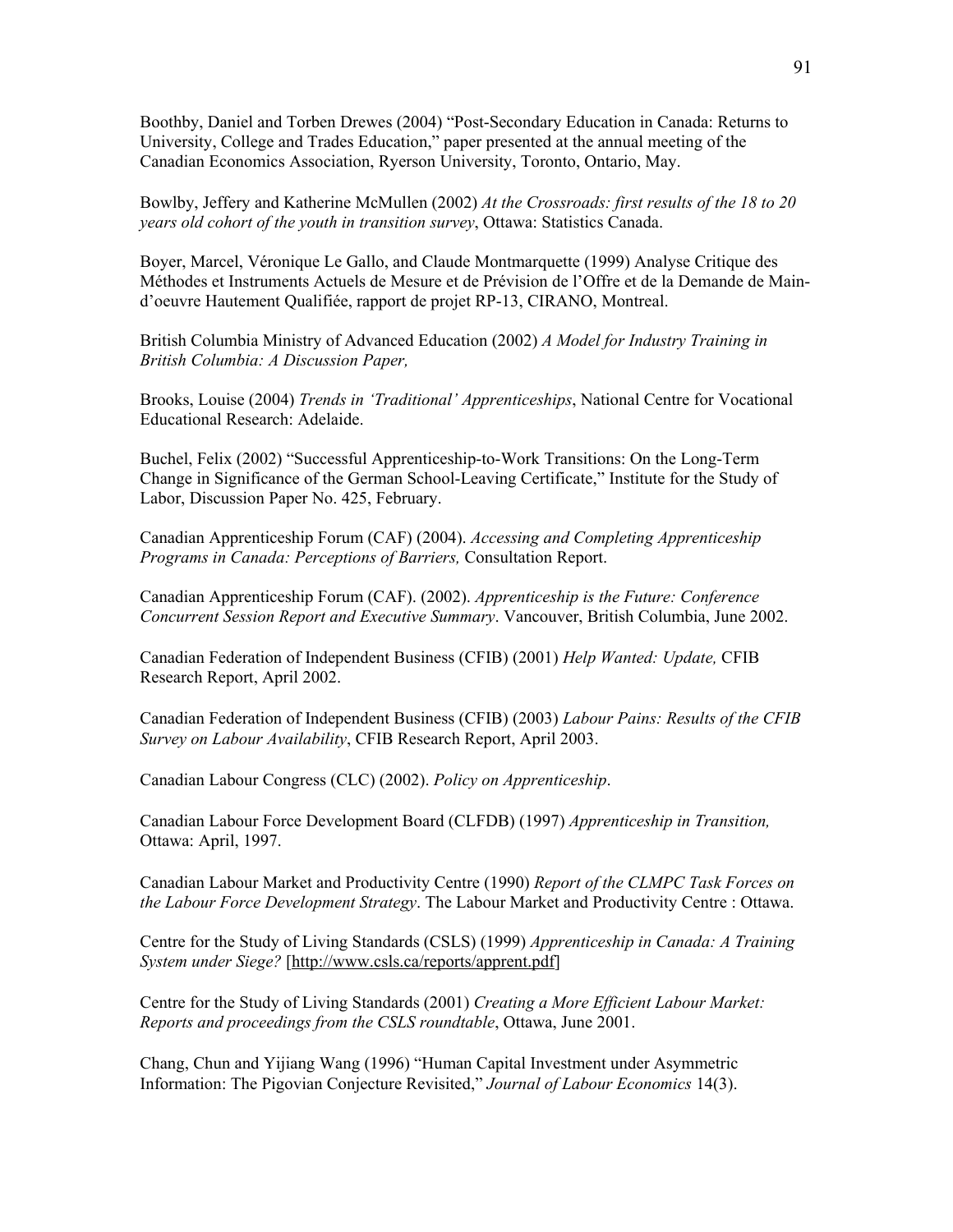Chaykowski, Richard and George Slotsve (2003) "Employer-Sponsored Training by Firm Size," HRDC-IC-SSHRC Skills Research Initiative, Working Paper 2003-B02.

Clark, Damon and Rene Fahr (2001) "The Promise of Workplace Training for Non-College-Bound Youth: Theory and Evidence from German Apprenticeship," IZA Discussion Paper no. 378, October 2001.

Conference Board of Canada (2002) Solving the Skilled Trades Shortage, Report to HRDC.

Conference Board of Canada (2004) The Canadian Industrial Relations System: Current Challenges and Future Options, Human Resource Management Report, April 2004.

Construction Sector Council (CSC) (2004) Training Canada's Construction Workforce: Meeting the Industry's Needs, Construction Sector Council: Ottawa.

Crouch, Colin (1997) "Skills-based Employment: The Latest Philosopher's Stone," British Journal of Industrial Relations, 35 (3).

Cully, M. and Curtain, R. (2000) Reasons for new apprentice non-completion, interim report no.1, NCVER, Adelaide, unpublished.

Dresser, Laura and Joel Rogers (1999) "Sectoral Strategies of Labor Market Reform: Emerging Evidence from the United States," Labour Education and Training Research Network Working Paper Series, no. 99-03.

Economic Council of Canada (1992) Education and Training in Canada, Ottawa: 1992.

Euwals, Rob and Rainer Winkelmann (2001) "Why Do Firms Train? Empirical Evidence on the First Labour Market Outcomes of Graduated Apprentices," Institute for the Study of Labor, Discussion Paper No. 319, June.

Frank, Jeff (ed.) (1996) High School May not be Enough: An Analysis of Results from the School Leavers Follow-Up Survey. Ottawa : HRDC.

Franz, W. and Zimmerman, V. (2002). "The transition from apprenticeship training to work." International Journal Of Manpower 23(5): 411-425.

Gallagher, Paul and Ann Kitching (2003) "Canada's Community Colleges and Alternation," in Schuetze, Hans and Robert Sweet (eds.) Integrating School and Workplace Learning in Canada, Montreal : McGill-Queen's University Press.

Georgetti, Ken (2004) "Speech to the 2004 Apprenticeship Summit Building on Commitments," Canadian Apprenticeship Forum, Halifax, Nova Scotia, June, posted at www.caf-fca.ca.

Gitter, Robert (1994) "Apprenticeship-Trained Workers: United States and Britain," Monthly Labour Review, April 1994.

Gospel, H. (1997) "The Revival of Apprenticeship Training in Britain?" Centre for Economic Performance Discussion Paper, No. 372.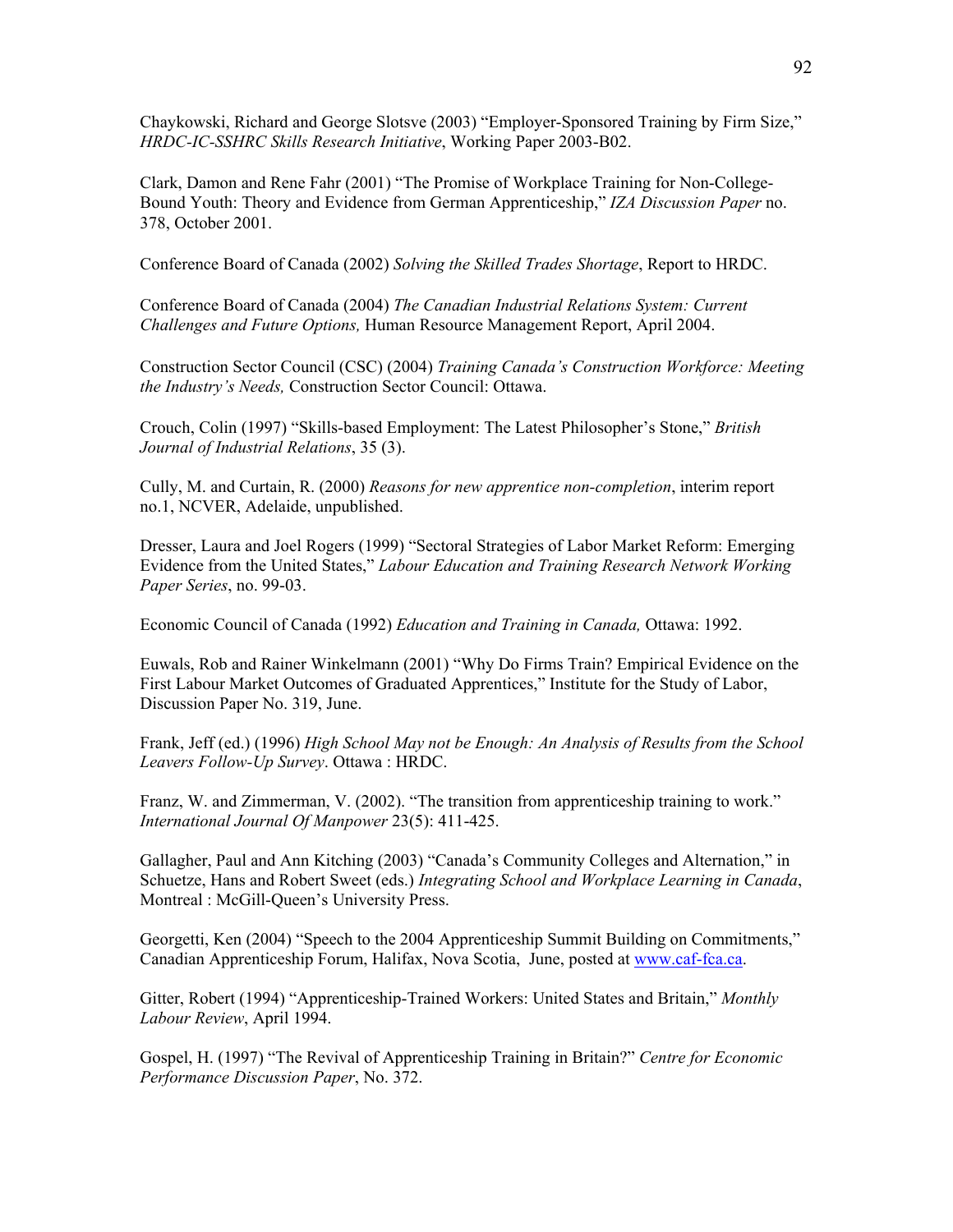Government of Canada (2000) Stepping up: Skills and Opportunities in the Knowledge Economy, Report of the Expert Panel on Skills, Ottawa: Advisory Council on Science and Technology.

Government of Canada (2001) Ellis Chart, Human Resources Development Canada Website, http://tableauellis.ca

Government of Canada (2002) Knowledge Matters: Skills and Learning for Canadians, Ottawa.

Greenhalgh, Christine (1999) "Adult Vocational Training and Government Policy in France and Great Britain," Oxford Review of Economic Policy, 15(1).

Greenhalgh, Christine (2002) "Does an Employer Training Levy Work? The Incidence of and Returns to Adult Vocational Training in France and Britain," Fiscal Studies, 23(2).

Grey, K., Beswick, W. and O'Brien, C. (1999), Traineeship non-completion, Research and Evaluation Branch report 1/99, Department of Education, Training and Youth Affairs, Canberra.

Haddow, Rodney and Andrew Sharpe (1997) "Canada's Experiment with Labour Force Development Boards: An Introduction," In Haddow, Rodney and Andrew Sharpe (eds.) Social Partnerships for Training: Canada's Experiment with Labour Force Development Boards, Caledon Institute of Social Policy and School of Policy Studies: Kingston.

Haddow, Rodney and Andrew Sharpe (1997b) "Labour Force Development Boards: A Viable Model?" In Haddow, Rodney and Andrew Sharpe (eds.) Social Partnerships for Training: Canada's Experiment with Labour Force Development Boards, Caledon Institute of Social Policy and School of Policy Studies: Kingston.

Hamilton, S. F. and K. Hurrelmann (1994) "The School-To-Career Transition In Germany And The United-States," Teachers College Record 96(2).

Harhoff, Dietmar and Thomas Kane (1997) "Is the German Apprenticeship System a Panacea for the U.S. Labour Market?" Journal of Population Economics, 10(2).

Henson, Harold, Richard Roy, and Claude Lavoie (1996) "A Primer on Skills Shortages: A Cross-Country Comparison," HRDC Applied Research Branch Paper R96-8-E.

Hofer, H. and Lietz, C. (2004). "Labour market effects of apprenticeship training in Austria." International Journal of Manpower 25(1): 104-122.

Human Resources and Skills Development Canada (2005) "News Release: Government of Canada supports Workplace Skills Strategy with Apprenticeship Advisory Committee," January 14.

Industry Training Authority (BC) (2003) Service Plan, 2003/2004 – 2006/2007.

International Reform Monitor (2000) "Abolition of the Canadian Labour Force Development Board." http://www.reformmonitor.org/index.php3?content=docview,980.

Johansen, Lars (2002) "Transferable Training as a Collective Good," European Sociological Review, 18(3).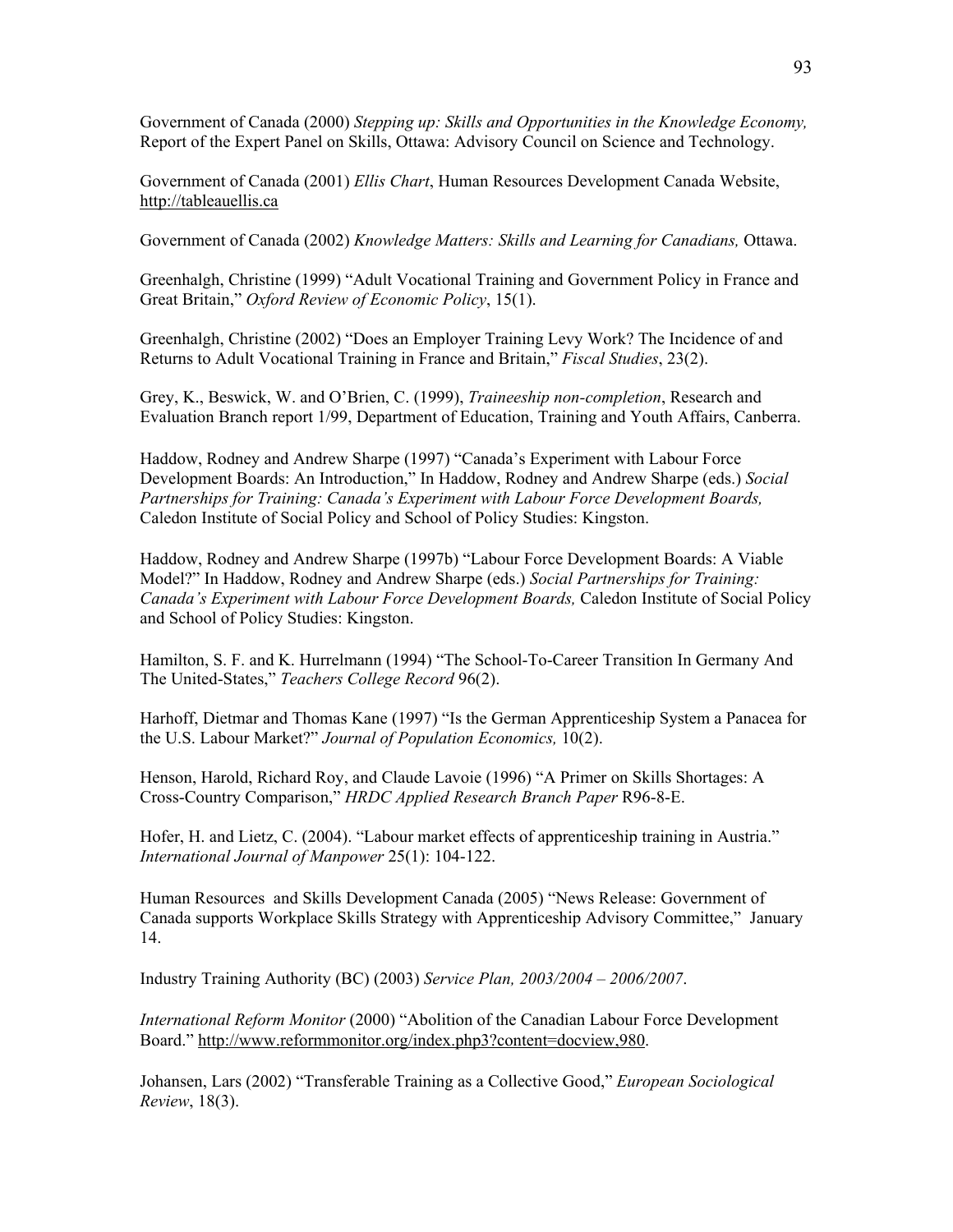Kuhn, Peter (2003) "Effects of Population Aging on Labour Market Flows in Canada: Analytical Issues and Research Priorities," HRDC-IC-SSHRC Skills Research Initiative, Working Paper 2003-A02.

Kunin, Roslyn and Associates (2003) "RAIS Data Gap Analysis Project," report prepared for Industrial Sector Strategies, Human Resources Development Canada, September.

Kunin, Roslyn and Associates (2004) "Provincial Funding of Apprenticeship Programs in Canada – How Much Are We Investing," report prepared for Human Resources Development Canada, March.

Lehmann, Wolfgang (2000) "Is Germany's Dual System Still a Model for Canadian Youth Apprenticeship Initiatives?" Canadian Public Policy 16(2).

Lin, Zhengxi and Jean-François Tremblay (2003) "Employer-Supported Training in Canada: Policy-Research Key Knowledge Gaps and Issues," HRDC-IC-SSHRC Skills Research Initiative, Working Paper 2003-B01.

Loewenstein, Mark and James Spletzer (1998) "Dividing the Costs and Returns to General Training," Journal of Labor Economics, vol. 16, pp. 142-169.

Malcomson, James, James Maw and Barry McCormick (2003) "General Training by Firms, Contract Enforceability and Public Policy," European Economic Review, 47(2).

Marquart, Richard (1998) Labour Market Policies and Programmes Affecting Youth in Canada, OECD Thematic Paper: Paris.

Massé, Philippe, Richard Roy, and Yves Gingras (1998) "The Changing Skill Structure of Employment in Canada," HRDC Applied Research Branch Paper R99-7-E.

McKernan, John (1994) Making the Grade: How a New Youth Apprenticeship System can Change our Schools and Save American Jobs. Boston : Little, Brown.

Merle, V. (1994) "Pedagogical Objectives and Organization of Alternating Training" in OECD (ed.) Apprenticeship – Which Way Forward? Paris : OECD.

Ministry of Advanced Education (BC) (2002) A Model for Industry Training in British Columbia, Discussion Paper, December 2002.

Ministry of Advanced Education (BC) (2003) Consultation Summary of the New Industry Training Model for British Columbia, May 2003.

Montmarquette, Claude and David Boisclair (2003) "Post-Secondary Educational Institutions' Adjustment to Labour Market Changes: Major Concerns and Key Research Issues," HRDC-IC-SSHRC Skills Research Initiative, Working Paper 2003-C02.

National Centre for Vocational Educational Research (2001) Australian Apprenticeships: Facts, Fiction and the Future. NCVER : Adelaide.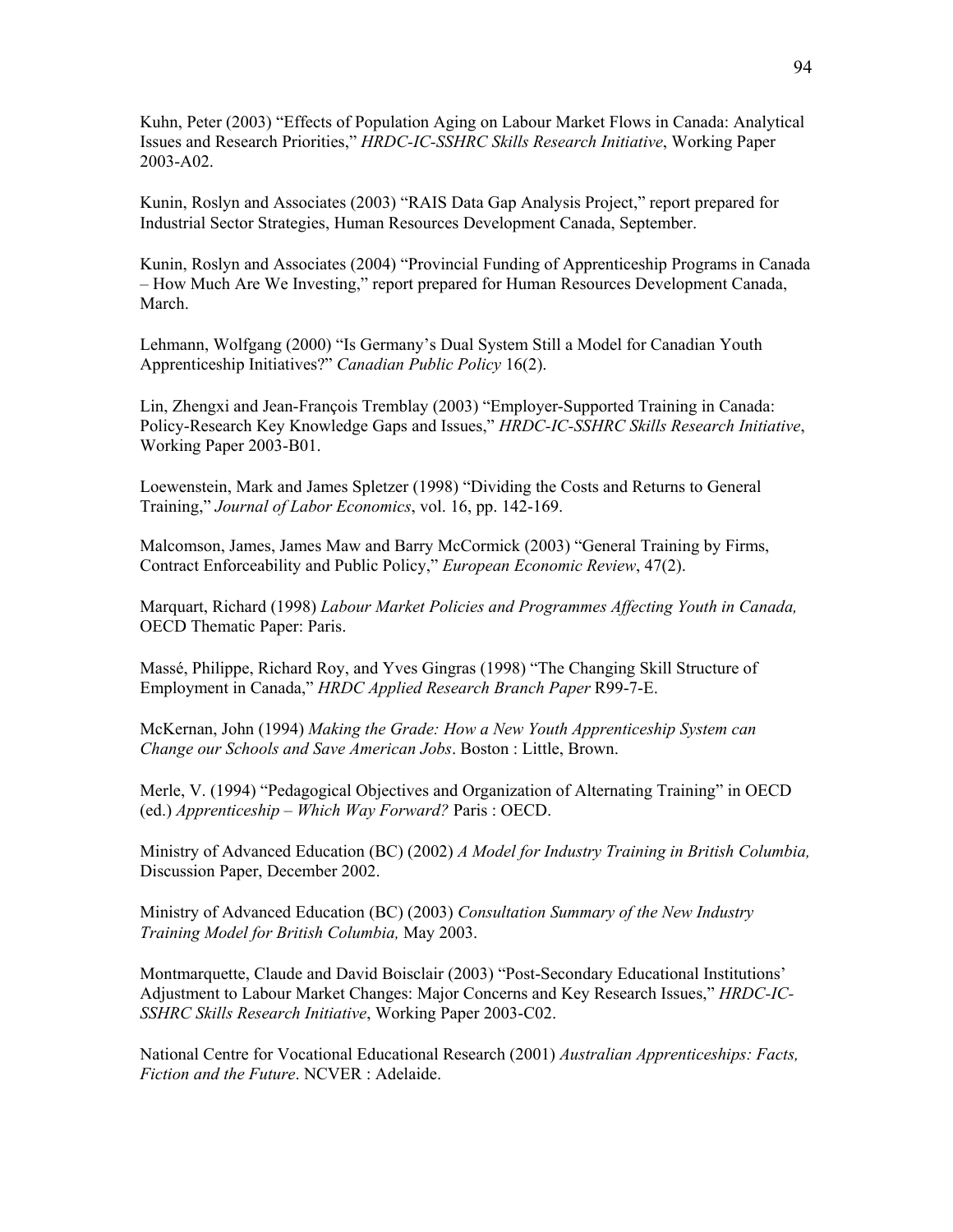National Centre for Vocational Educational Research (2004) Apprentices and Trainees March Quarter 2004, NCVER : Adelaide.

Neal, Derek (1999) "The Complexity of Job Mobility Amongst Young Men," Journal of Labour Economics, 17(2).

Nova Scotia Provincial Apprenticeship Board (2002) Apprenticeship in Nova Scotia: A Discussion Paper, March.

O'Brien, Kevin (2004) "Lessons in Reality for Apprentices," New York Times, July 13, 2004.

O'Grady, John (1997) Apprenticeship in Canada: Issues and Problems, Paper developed from remarks to the Annual Conference on Vocational and Technical Education, October 18, 1997. [http://www.ogrady.on.ca/pdf/paper1.PDF]

OECD (1986) Youth and Work in Australia, OECD : Paris.

OECD (1999) "Thematic Review of the Transition from Initial Education to Working Life: Canada Country Note." OECD: Paris.

OECD (2000) From Initial Education to Working Life: Making Transitions Work, Paris : OECD.

Ontario Ministry of Finance (2004) 2004 Provincial Budget. Toronto.

Ontario Ministry of Training, Colleges and Universities (1998a) "Reform of apprenticeship legislation to create thousands of jobs," Press Release, June 25, 1998.

Ontario Ministry of Training, Colleges and Universities (1998b) "If The Apprenticeship and Certification Act, 1998 receives Royal Assent in its current form an apprentice's experience in the future will be very different from that of an apprentice today," Backgrounder, June 25, 1998.

Ontario Ministry of Training, Colleges and Universities (1998c) "The Apprenticeship and Certification Act, 1998: a framework for a more effective apprenticeship training system, " Backgrounder, June 25, 1998.

Ontario Ministry of Training, Colleges and Universities (2000) "Proclamation of the Apprenticeship and Certification Act, 1998," Backgrounder, January, 2000.

Ontario Ministry of Training, Colleges and Universities (2001) " Reformed apprenticeship training system strengthens economic growth," Fact Sheet, September 7, 2001.

Payne, Jane (1995) "Options at 16 and Outcomes at 24: a Comparison of Academic and Vocational Education and Training Routes", Youth Cohort Report no. 35, Sheffield: Department for Education and Employment.

Pennings, Ray (2003) Competitively Working in Tommorow's Construction, Work Research Foundation : Mississauga, ON.

Philp, Margaret (2005) "Trading Up," front page Focus section F, *The Globe and Mail*, Saturday, January 28.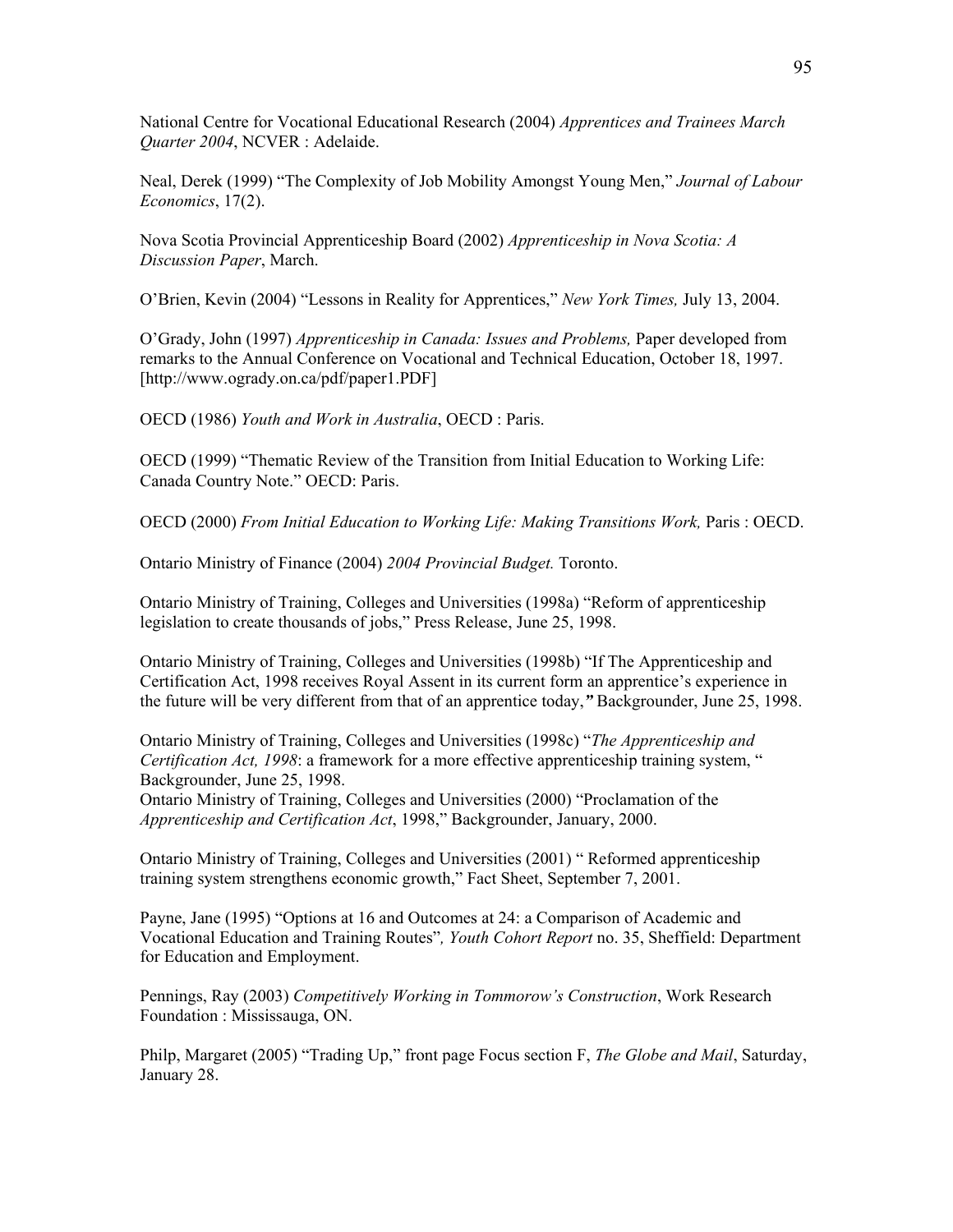Raggart, P. (1998) "Quality Control in the Dual System of West Germany," Oxford Review of Education, no. 14.

Ray, D., Beswick, W., Lawson, C., O'Brien, C. & Madigan S. (2000), "Attrition in apprenticeships: An analysis of apprentices commencing between July 1994 and June 1996", Research and Evaluation Branch report 1/00, Department of Education, Training and Youth Affairs, Canberra.

Ray, J (2001) Apprenticeship in Australia: A Historical Snapshot, National Centre for Vocational Education Research : Adelaide.

Redding, Stephen (1996) "The Low-Skill, Low-Quality Trap: Strategic Complementarities Between Human Capital and R&D" The Economic Journal, 106.

Rieble-Aubourg, S. (1996). "Institutional arrangements of Germany's vocational education system - What are the policy implications for the US?" International Journal Of Comparative Sociology 37(1-2): 174-191.

Robinson, C. (2000) New directions in Australia's skill formation: Lifelong learning is the key, NCVER, Adelaide.

Royal Commision on Industrial Training and Technical Education (1913) Report of the Commissioners. Government of Canada : Ottawa.

Ryan, Paul (1998) "Is Apprenticeship Better: A Review of the Economic Evidence," Journal of Vocational Education and Training, 50:2.

Ryan, Paul (2000) "The Institutional Requirements of Apprenticeship: Evidence from Smaller EU Countries," International Journal of Training and Development, 4(1).

Ryan, Paul (2001) "The School-to-Work Transition: A Cross-National Perspective," Journal of Economic Literature, 39(1).

Schuetze, Hans (2003) "Alternation Education and Training in Canada," in Schuetze, Hans and Robert Sweet (eds.) Integrating School and Workplace Learning in Canada, Canada: McGill-Queen's University Press.

Schuetze, Hans and Robert Sweet (2003) (eds.) Integrating School and Workplace Learning in Canada, Canada: McGill-Queen's University Press.

Schuetze, Hans and Robert Sweet (2003) "Integrating School and Workplace Learning in Canada: An Introduction to Alternation Education Concepts and Issues," in Schuetze, Hans and Robert Sweet (eds.) Integrating School and Workplace Learning in Canada, Canada: McGill-Queen's University Press.

Sharpe, Andrew (1999) "Apprenticeship in Canada: A Training System Under Siege?" CSLS report prepared fort the Canadian Labour Force Development Board.

Sharpe, Andrew (2003) "Apprenticeship in Canada: A Training System Under Siege?" in Schuetze, Hans and Robert Sweet (eds.) Integrating School and Workplace Learning in Canada, Canada: McGill-Queen's University Press.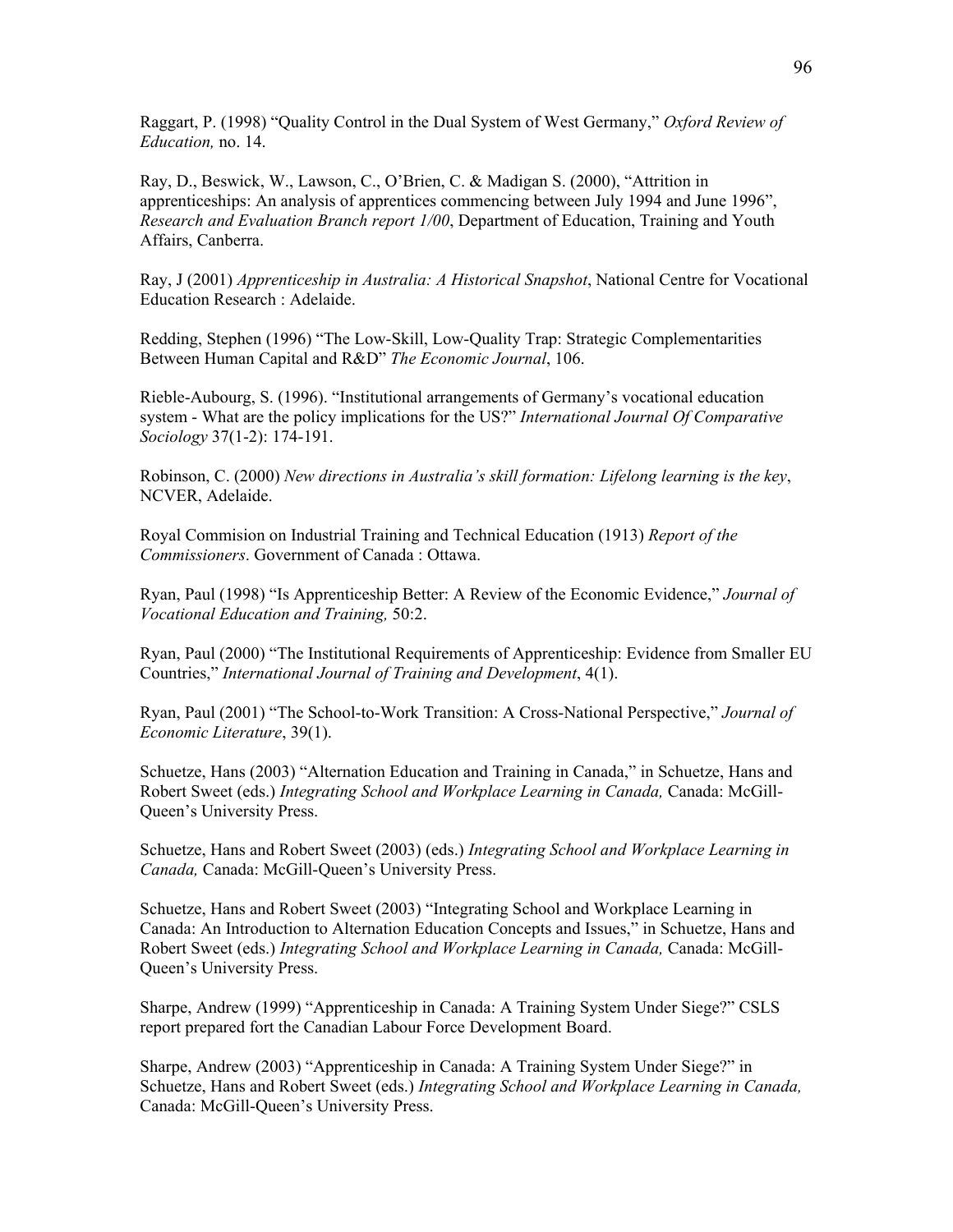Shelby Smith, Chris et al. (2001) The Economic of Vocational Training and Education in Australia. National Centre for Vocational Educational Research: Adelaide.

Statistics Canada (2001a) "The Changing Profile of Canada's Labour Force," 2001 Census Analysis Series.

Statistics Canada (2004) "Registered apprenticeship training programs," The Daily, December 17.

Steedman, Hilary (2001) "Benchmarking Apprenticeship: UK and Continental Europe Compared." CEP Discussion Paper, Centre for Economic Performance, LSE dp513.

Stevens, Margaret (1994a) "An Investment Model for the Supply of Training by Employers," The Economic Journal, 104(424).

Stevens, Margaret (1994b) "A Theoretical Model of On-the-Job Training with Imperfect Competition," Oxford Economic Papers, New Series, 46(4).

Stevens, Margaret (1999) "Human Capital Theory and UK Vocational Training Policy," Oxford Review of Economic Policy, 15(1).

Stevens, Margaret (2001) "Should Firms be Required to Pay for Vocational Training?" Economic Journal, 111.

Stoll, Paul and Allison Baignee (1997) The National Apprenticed Trades Survey: An Overview of theApprenticeship experience, Human Resources Development Canada: Standards, Planning and Analysis.

Sweet, Robert (2001) Preparing for Work in the New Economy: A Comparison of College and Apprenticeship Transitions, Report to the Sectoral and Occupational Studies. Ottawa: HRDC.

Sweet, Robert (2003) "Women and Apprenticeships: The Role of Personal Agency in Transition Success," in Schuetze, Hans and Robert Sweet (eds.) Integrating School and Workplace Learning in Canada, Canada: McGill-Queen's University Press.

Sweet, Robert and Zeng Lin (1999) "Union Membership and Apprenticeship Completion," CRWS Working Paper no. 99-06.

Sweet, Robert and Zeng Lin. (2000). "Consequences of Attrition in Apprenticeship: An Analysis of the 1994-95 National Apprenticed Trades Survey," CRWS Working Paper, no. 00-06.

Taylor, Alison (2003) "The Context of School-Work Transition in Canada," Work and Learning Network Working Paper #42.

Tremblay, Danielle-Gabrielle and Irène Le Bot (2003) "The German Dual Apprenticeship System: Analysis of its Evolution and Present Challenges." Research Note #2003-4A, Chaire de recherche du Canada sur les enjeux socio-organisationnels de l'économie de savoir.